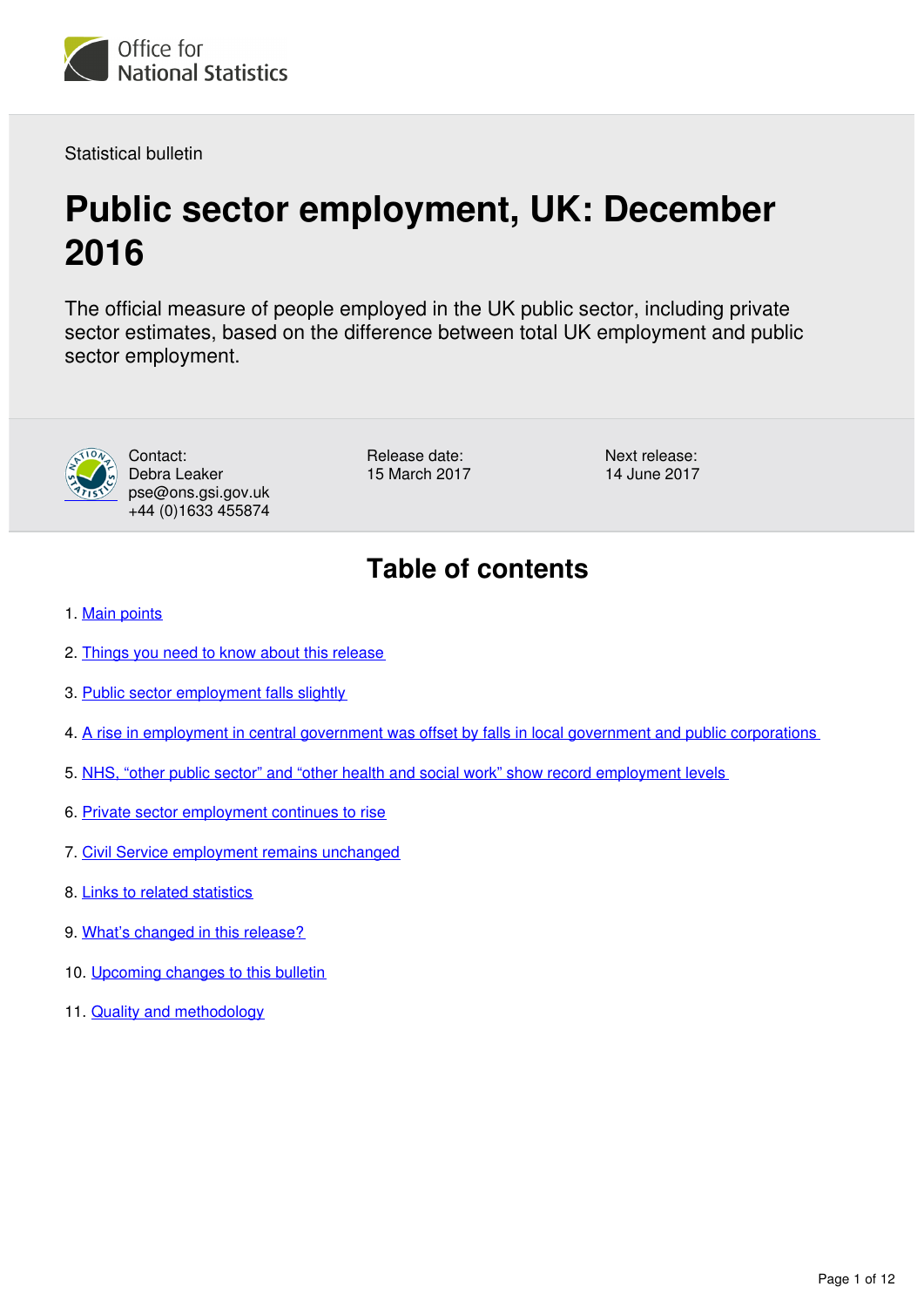# <span id="page-1-0"></span>**1 . Main points**

- Total UK public sector employment in December 2016 was 5.436 million, 1,000 less than for the previous quarter and 8,000 less than the previous year.
- Central government employment was up 27,000 on the previous quarter at 2.975 million, the highest since comparable records began in 1999.
- Local government employment was down 24,000 at 2.153 million, the lowest since comparable records began in 1999.
- Employment continued to shift from local government to central government as a result of local authority maintained schools converting to academy status.
- NHS employment continued to rise, reaching 1.604 million, the highest since comparable records began in 1999.
- Private sector employment was up 93,000 on the previous quarter at 26.418 million, the highest since comparable records began in 1999.

## <span id="page-1-1"></span>**2 . Things you need to know about this release**

This bulletin presents the latest quarterly estimates of UK public sector employment. The public sector comprises central government, local government and public corporations as defined for the UK National Accounts.

These statistics are mainly used to monitor changes in the number of people employed in the UK public and private sector and to inform policy making across government. They are the official measure of UK public sector employment (PSE).

Estimates of PSE are presented by sector classification, industry and region. Civil Service employment is shown by government department and agency. Employment in executive non-departmental public bodies (NDPBs) is aggregated by sponsoring department.

Whilst this bulletin focuses on headcount estimates of PSE, full-time equivalent estimates (based on the number of hours worked divided by the standard full-time hours) are available in the accompanying datasets.

The PSE estimates are point-in-time employment estimates and relate to a specific day in the published month.

The main source of PSE is the Quarterly Public Sector Employment Survey, which aims to obtain complete coverage of local authorities and the Civil Service, and coverage of all public bodies with 20 or more employees. It is difficult to achieve complete coverage for local and central government, for example, in the education sector. Further information can be found in the [Quality and Methodology Information report.](http://www.ons.gov.uk/employmentandlabourmarket/peopleinwork/publicsectorpersonnel/qmis/publicsectoremploymentqmi)

All [time series](https://www.ons.gov.uk/employmentandlabourmarket/peopleinwork/publicsectorpersonnel/datasets/publicsectoremploymenttimeseriesdataset) in this release, except for the regional series, are seasonally adjusted to aid interpretation. Relationships that hold in the unadjusted series do not necessarily hold for the seasonally adjusted series. For example, total public sector employment equals the sum total of all public sector industry estimates before seasonal adjustment, but this is not necessarily true after seasonal adjustment.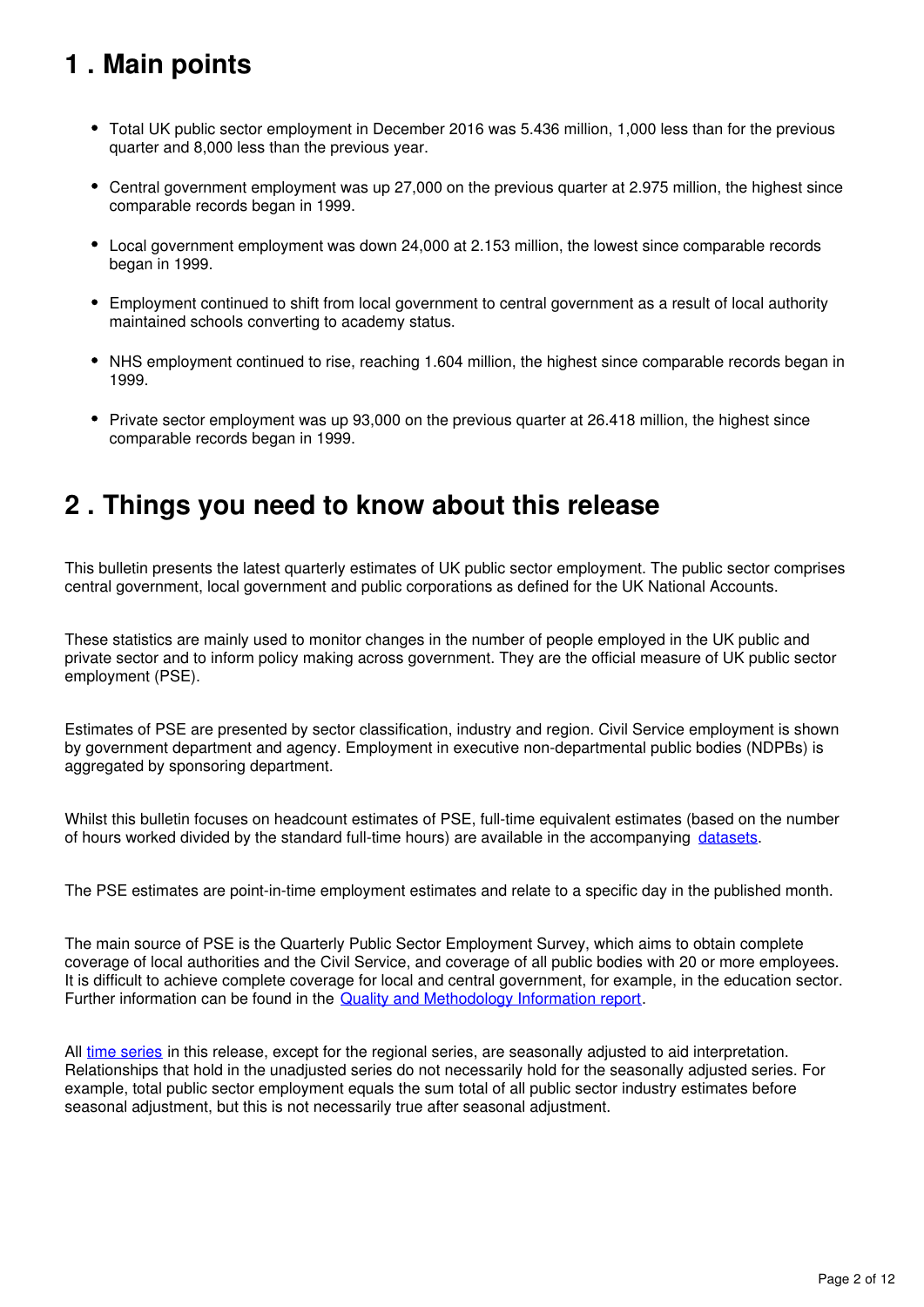Comparisons of public and private sector employment over time are complicated by a number of major reclassifications, where bodies employing large numbers of people have moved between the public and private sectors. We produce estimates of public and private sector employment excluding the effects of major reclassifications to help you understand underlying trends in employment. We publish these alongside estimates of total public and private sector employment in Tables 5, 6a and 7a of the PSE datasets.

<span id="page-2-1"></span>Consistent with the [revisions policy for public sector employment statistics,](http://www.ons.gov.uk/methodology/methodologytopicsandstatisticalconcepts/revisions/revisionspoliciesforlabourmarketstatistics) the statistics are subject to revisions. Revisions can be made for a variety of reasons, the most common include:

- to account for late information from respondents
- to account for recent classifications to the public sector
- to update seasonal factors (updated quarterly and reviewed annually)

Tables 1R to 5R in the public sector employment dataset illustrate the size of the revisions in each category.

The UK Statistics Authority has designated these statistics as National Statistics[,](https://www.statisticsauthority.gov.uk/national-statistician/types-of-official-statistics/) in accordance with the Statistics [and Registration Service Act 2007](https://www.statisticsauthority.gov.uk/about-the-authority/uk-statistical-system/legislation/key-legislative-documents/) and signifying compliance with the [Code of Practice for Official Statistics.](https://www.statisticsauthority.gov.uk/monitoring-and-assessment/code-of-practice/)

# <span id="page-2-0"></span>**3 . Public sector employment falls slightly**

UK PSE in December 2016 was little changed compared with September 2016 and was down on December 2015. There were 5.436 million employees in the public sector, 1,000 (0.0%) fewer than for the previous quarter and 8,000 (0.1%) fewer than for the previous year.

Of all people in work, 17.1% were employed in the public sector, the joint lowest percentage since comparable records began in 1999.

Looking longer-term, PSE has been generally falling for the last 7 years, as shown in Figure 1. There are now around 1 million fewer employees in the public sector compared with the peak level of 6.440 million in September 2009.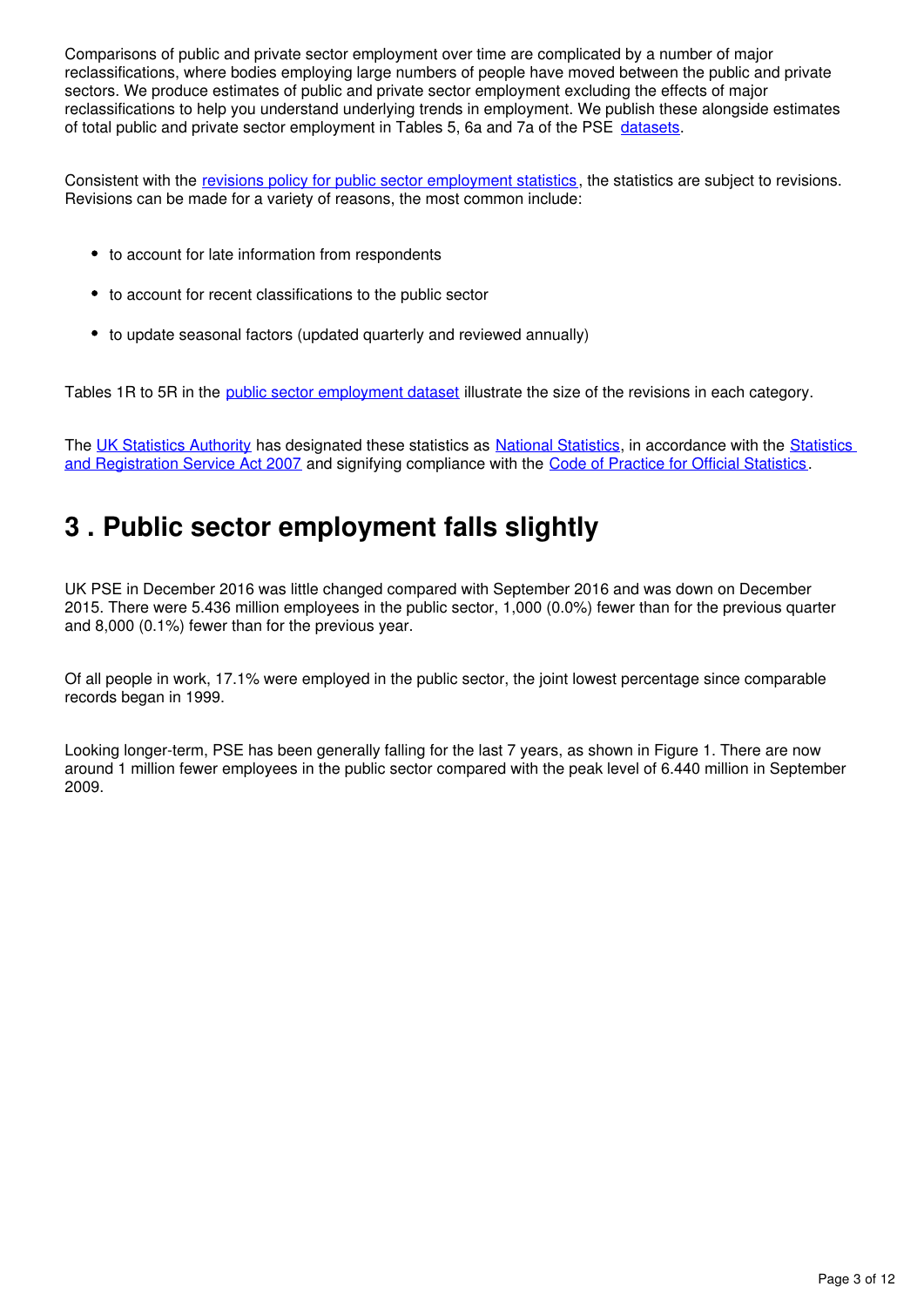## **Figure 1: Total UK public sector employment, March 1999 to December 2016, seasonally adjusted** Figure 1: Total UK public sector employment, March 1999 to December 2016, seasonally adjusted



#### **Source: Office for National Statistics**

**Notes:**

- 1. Sep 2008: Housing associations in England reclassified to public sector.
- 2. Dec 2008: Lloyds Banking Group and Royal Bank of Scotland moved to public sector.
- 3. Jun 2012: English colleges moved to private sector.
- 4. Dec 2013: Royal Mail plc moved to private sector.
- 5. Mar 2014: Lloyds Banking Group moved back to the private sector.

# <span id="page-3-0"></span>**4 . A rise in employment in central government was offset by falls in local government and public corporations**

Central government employment continued to rise in December 2016, as shown in Figure 2. At 2.975 million, it was up 27,000 (0.9%) on the quarter and 83,000 (2.9%) on the year. An increase in employment in academies and the NHS contributed to the rise. Over the last 4 years, it has risen steadily and the latest level is the highest shown since comparable records began in 1999.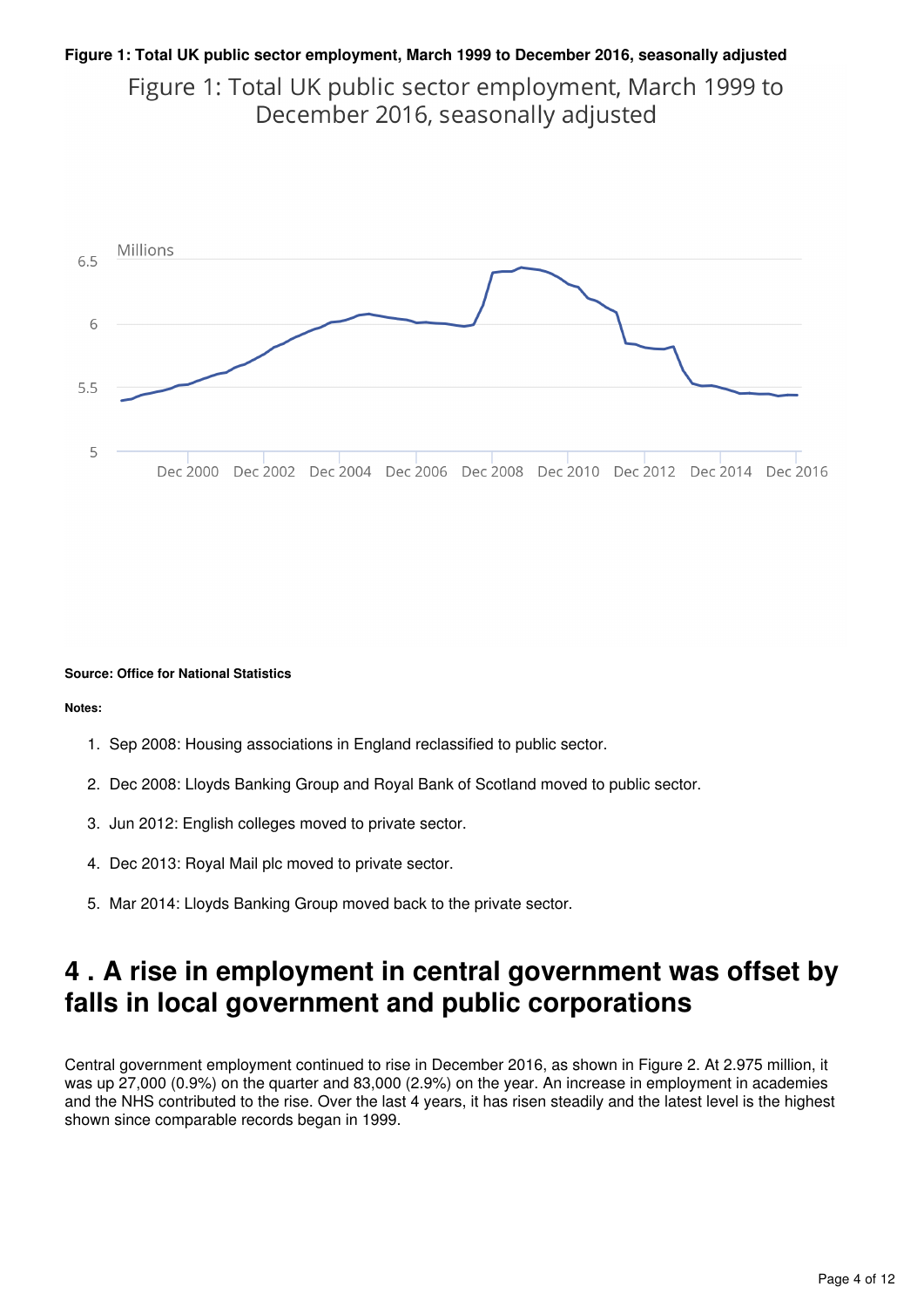<span id="page-4-0"></span>Local government employment fell for the 13th consecutive quarter. It decreased by 24,000 (1.1%) on the quarter and 80,000 (3.6%) on the year to reach 2.153 million. Academy conversions account for much of the decrease. Since June 2010, local government employment has been falling and at December 2016 is the lowest since comparable records began in 1999.

## **Academies**

Academy conversions in England continue to affect central and local government employment. Employees move from local government to central government when local authority schools become academies. In December 2016, this accounted for around 14,000 employees over the quarter and 50,000 over the year.

### **Figure 2: UK public sector employment in local and central government, March 1999 to December 2016, seasonally adjusted**

Figure 2: UK public sector employment in local and central



#### **Source: Office for National Statistics**

**Notes:**

- 1. Jul 2010: Academies Act 2010 passed.
- 2. Jun 2012: English colleges moved to the private sector.

Employment in public corporations fell to the lowest level since the series began in 1999. At 308,000, it was down 4,000 (1.3%) on the quarter and 11,000 (3.4%) on the year.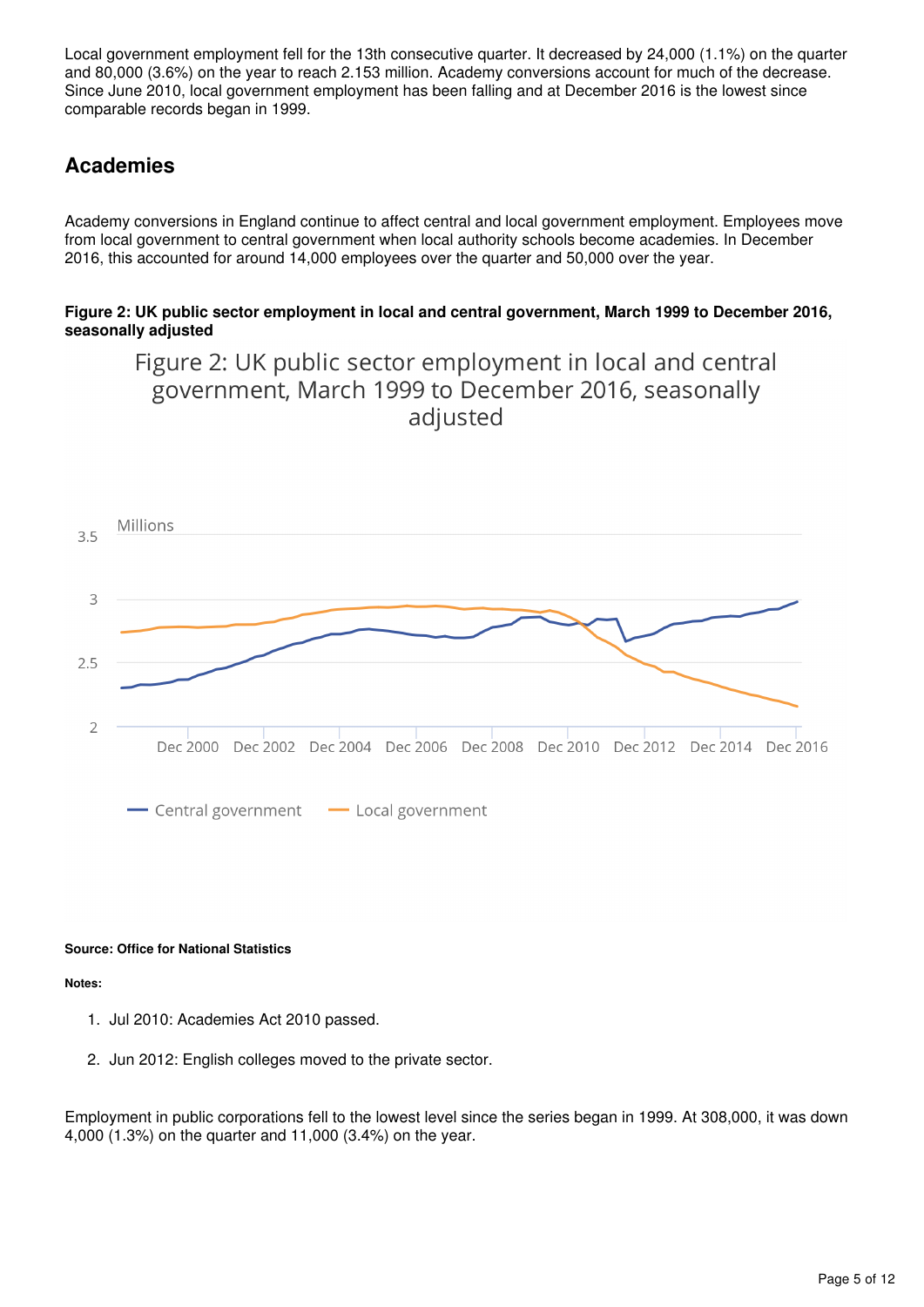# <span id="page-5-0"></span>**5 . NHS, "other public sector" and "other health and social work" show record employment levels**

Looking at PSE by industry, the NHS, "other public sector" and "other health and social work" showed the largest quarterly and annual changes in employment level. Figure 3 shows the change on year by industry.

NHS employment has reached a record high in December 2016 , rising for the 14th consecutive quarter. At 1.604 million, it rose 12,000 (0.8%) on the quarter and 38,000 (2.4%) on the year.

Employment in the category "other public sector" was the lowest since the start of the series. It fell by 8,000 (1.3%) on the quarter and 17,000 (2.7%) on the year to reach 604,000.

Employment in "other health and social work" fell for the 20th consecutive quarter to its lowest level since comparable records began in 1999. At 263,000, it was down 5,000 (1.9%) on the quarter and 20,000 (7.1%) on the previous year.

### **Figure 3: Change in public sector employment, by industry, December 2015 to December 2016, seasonally adjusted**

Figure 3: Change in public sector employment, by industry, December 2015 to December 2016, seasonally adjusted



**Source: Office for National Statistics**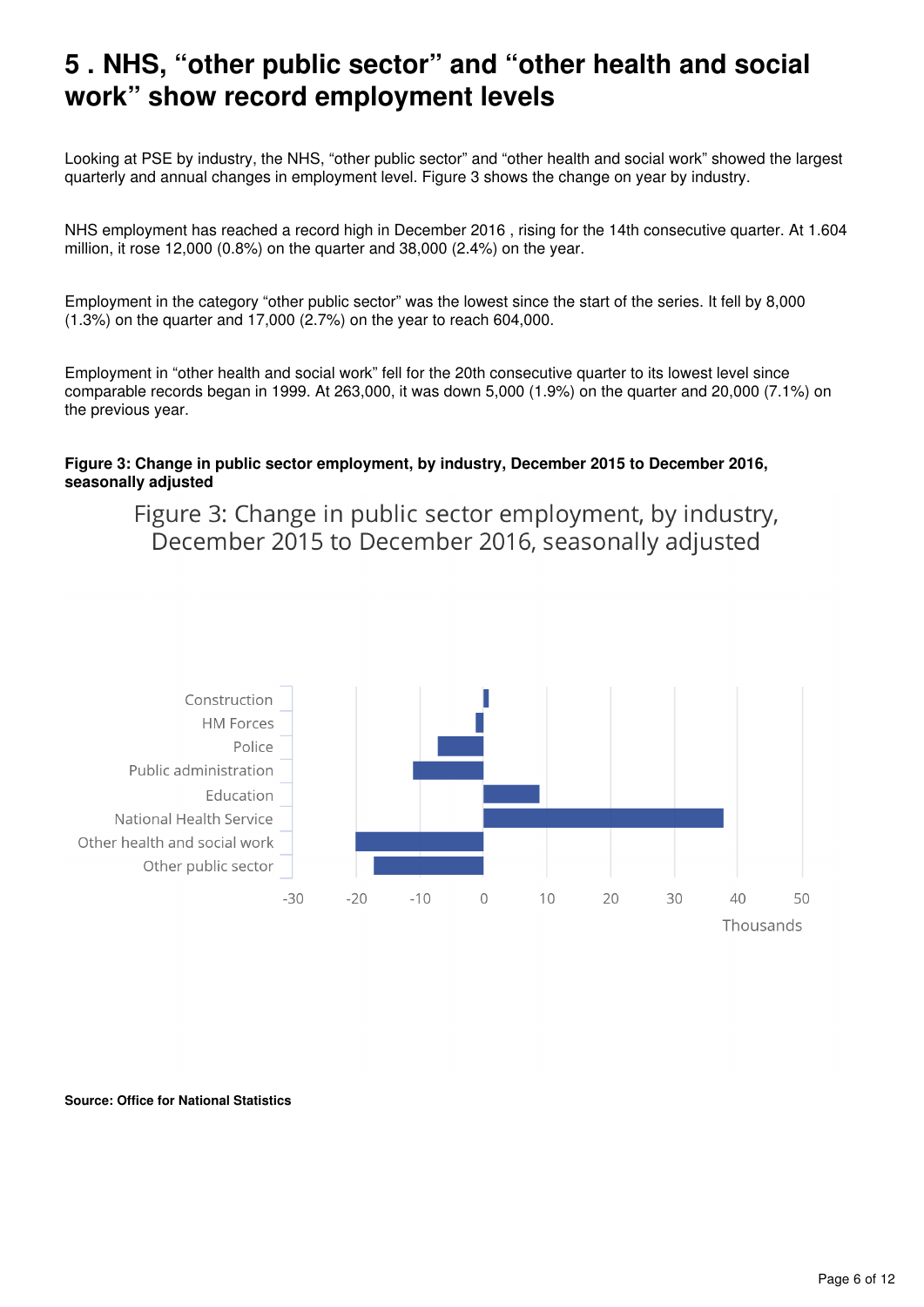# <span id="page-6-0"></span>**6 . Private sector employment continues to rise**

<span id="page-6-2"></span>Private sector employment reached a record high level in December 2016. At 26.418 million, it was up 93,000 (0.4%) on the quarter and 324,000 (1.2%) on the year. Private sector employment has been increasing strongly for nearly 7 years, as shown in Figure 4.

### **Figure 4: Private sector employment, March 1999 to December 2016, seasonally adjusted**

Figure 4: Private sector employment, March 1999 to December 2016, seasonally adjusted



**Source: Office for National Statistics**

# <span id="page-6-1"></span>**7 . Civil Service employment remains unchanged**

At 416,000, employment in the Home Civil Service in December 2016 was unchanged on the previous quarter and down 1,000 (0.2%) on the previous year.

Civil Service employment last peaked at 566,000 in June 2005. Since then it has been generally falling and more recently the rate of decrease has lessened, as shown in Figure 5. The December 2016 level is the joint lowest since the start of the series in 1999.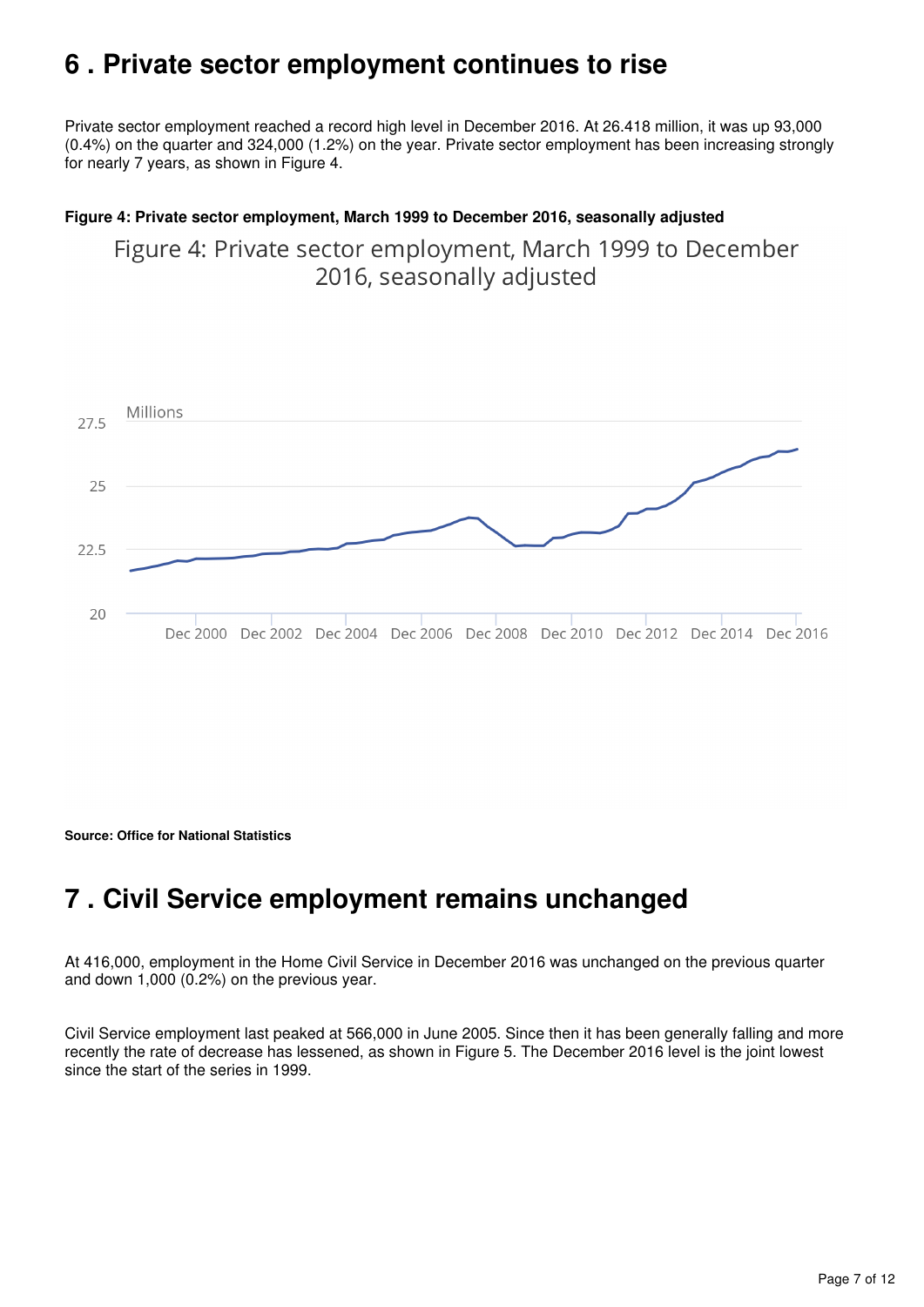### **Figure 5: Employment in the Home Civil Service, March 1999 to December 2016, seasonally adjusted**

Figure 5: Employment in the Home Civil Service, March 1999 to December 2016, seasonally adjusted



#### **Source: Office for National Statistics**

Machinery of government changes in the period since 1 January 2016 are listed in Table 1.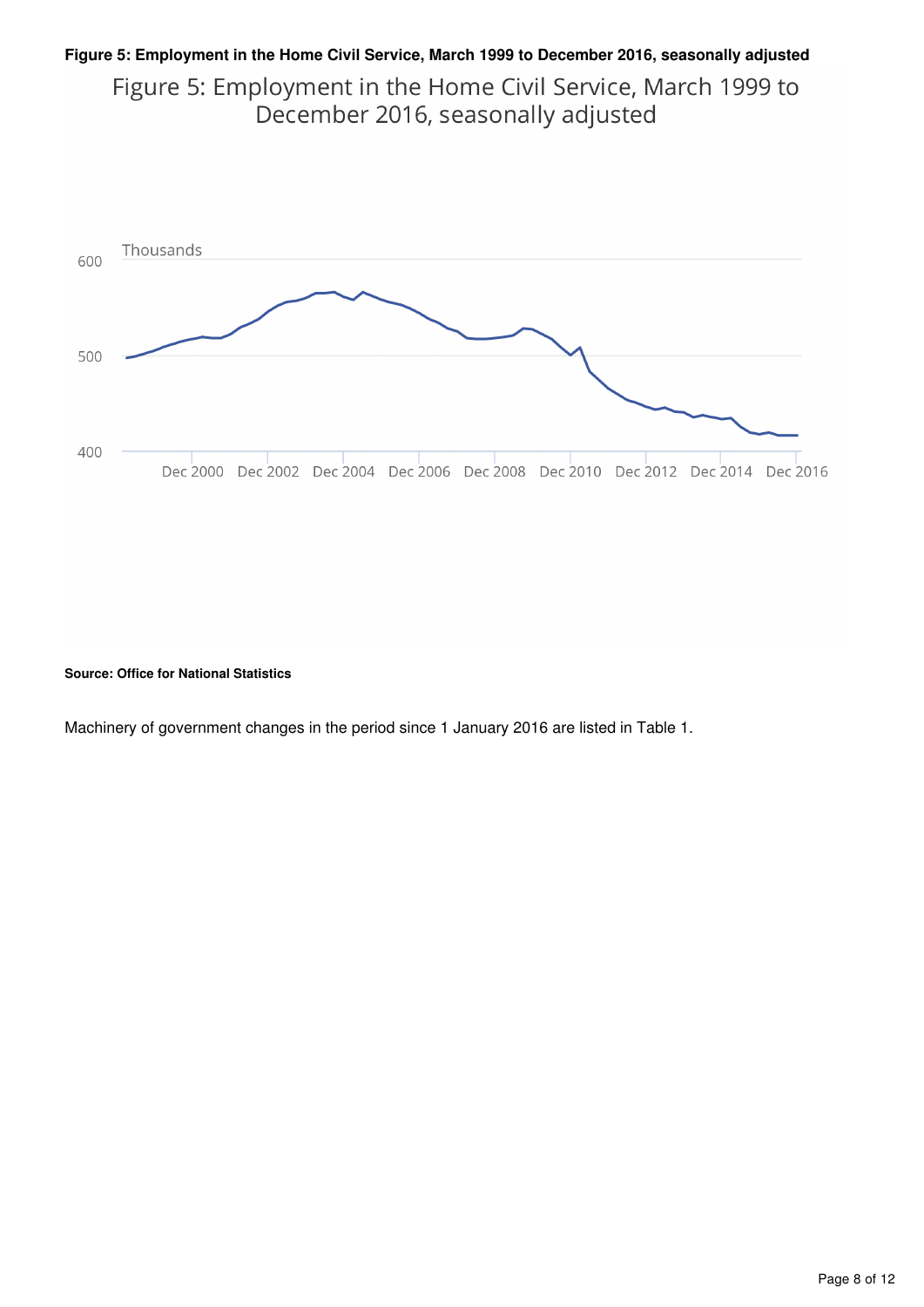## **Table 1: Machinery of government changes, 1 January 2016 to 31 December 2016, UK**

<span id="page-8-0"></span>

| Organisation<br>name                                          | Details                                                                                                                                                                                                                                                                                                                                                       |
|---------------------------------------------------------------|---------------------------------------------------------------------------------------------------------------------------------------------------------------------------------------------------------------------------------------------------------------------------------------------------------------------------------------------------------------|
| Animal and<br><b>Plant Health</b><br>Agency                   | Around 90 staff transferred from the Animal and Plant Health Agency to the Department for<br>Environment, Food and Rural Affairs between September and December 2016.                                                                                                                                                                                         |
| Ministry of<br>Justice                                        | Around 50 staff transferred from the Ministry of Justice to the Government Internal Audit<br>Agency between September and December 2016.                                                                                                                                                                                                                      |
| Oil and Gas<br>Authority                                      | On 1 October 2016, the Oil and Gas Authority became a government owned company and<br>ceased to be part of the Civil Service.                                                                                                                                                                                                                                 |
| Home Office                                                   | Around 90 staff transferred from the Home Office to the Cabinet Office between July and<br>September 2016.                                                                                                                                                                                                                                                    |
| <b>Skills Funding</b><br>Agency                               | In July 2016, the sponsoring department of the Skills Funding Agency changed from<br>Business, Innovation and Skills (former) to the Department for Education.                                                                                                                                                                                                |
| International<br>Trade                                        | Department for In July 2016, the Department for International Trade was formed by combining the former UK<br>Trade and Investment elements of the Foreign and Commonwealth Office (FCO) and the<br>former Department for Business, Innovation and Skills (BIS). Around 700 staff transferred in<br>from BIS and around 200 staff transferred in from the FCO. |
| Business,<br>Energy and<br>Industrial<br>Strategy             | Department for In July 2016, the Department for Business, Energy and Industrial Strategy was formed by<br>combining the Department for Business, Innovation and Skills and the Department of Energy<br>and Climate Change.                                                                                                                                    |
| Business,<br>Innovation and<br><b>Skills</b>                  | Department for Around 80 staff transferred from the Department for Business, Innovation and Skills to HM<br>Treasury between April and June 2016.                                                                                                                                                                                                             |
| Communities<br>and Local<br>Government                        | Department for Around 50 staff transferred from the Department for Communities and Local Government to<br>the Home Office between April and June 2016.                                                                                                                                                                                                        |
| Work and<br>Pensions                                          | Department for Around 100 staff transferred from the Department for Work and Pensions to the Cabinet<br>Office on 1 June 2016.                                                                                                                                                                                                                                |
| <b>HM Treasury</b>                                            | On 1 April 2016, HM Treasury transferred around 70 staff to the Cabinet Office and around<br>20 staff to the Department for Work and Pensions.                                                                                                                                                                                                                |
| Home Office                                                   | On 1 April 2016, around 40 staff transferred from the Home Office to the Government Internal<br>Audit Agency.                                                                                                                                                                                                                                                 |
| National<br>Measurement<br>and<br>Regulation<br>Office (NMRO) | On 1 April 2016, NMRO was subsumed by the Department for Business, Innovation and<br>Skills, resulting in the transfer of around 90 staff.                                                                                                                                                                                                                    |
| Work and<br>Pensions                                          | Department for On 1 April 2016, around 120 staff transferred from the Department for Work and Pensions to<br>the Government Internal Audit Agency.                                                                                                                                                                                                            |

Source: Office for National Statistics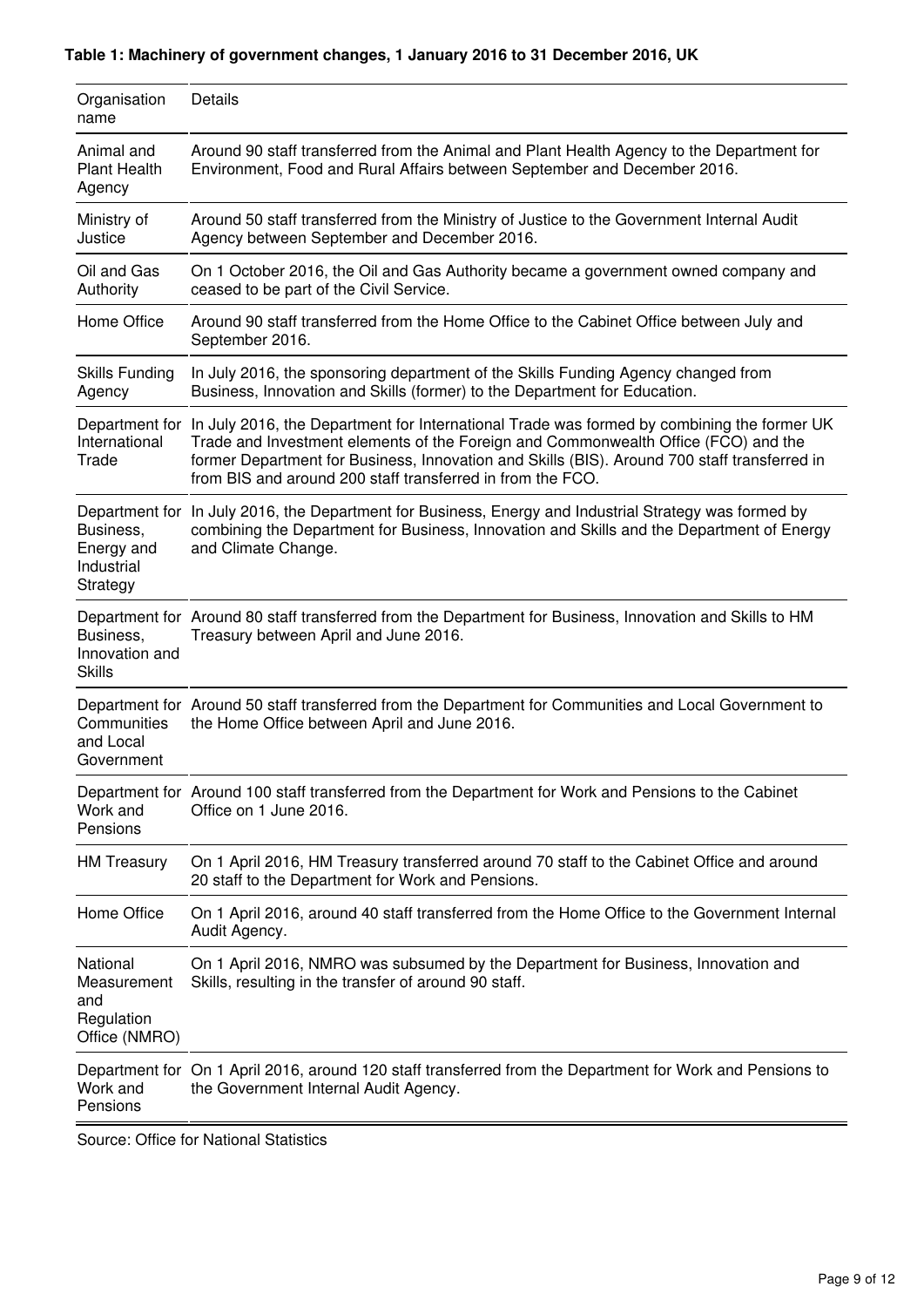# <span id="page-9-0"></span>**8 . Links to related statistics**

The quarterly Civil Service statistics in this release are the official measure of Civil Service employment. More detailed statistics on the Civil Service population, such as regional analyses, diversity and earnings statistics, can be found in the annual Civil Service statistics release.

Estimates of [public sector employment in Scotland](http://www.gov.scot/Topics/Statistics/Browse/Labour-Market/PublicSectorEmployment) are published quarterly by the Scottish government on the same day as the UK PSE release.

Estimates of public and private sector jobs in Northern Ireland are published by the Northern Ireland Statistics and Research Agency (NISRA) in the [Northern Ireland Quarterly Employment Survey](https://www.economy-ni.gov.uk/articles/quarterly-employment-survey) release.

The [UK labour market release](https://www.ons.gov.uk/employmentandlabourmarket/peopleinwork/employmentandemployeetypes/bulletins/uklabourmarket/previousReleases) provides a comprehensive picture of the structure and size of the UK labour market each month, covering employment, unemployment, economic inactivity and other employment statistics.

# <span id="page-9-1"></span>**9 . What's changed in this release?**

Improvements have been made to this bulletin and its contents, to provide a more concise summary of the main statistics[.](https://www.surveymonkey.co.uk/r/G28DW2J) We welcome your feedback on this new bulletin style via our short survey.

# <span id="page-9-2"></span>**10 . Upcoming changes to this bulletin**

Housing associations in England were reclassified from the private sector to the public sector on 30 October 2015. Subsequently, the date from which this classification applies was amended in the September 2016 public [sector classification guide](https://www.ons.gov.uk/file?uri=/economy/nationalaccounts/uksectoraccounts/datasets/publicsectorclassificationguide/september2016/publicsectorclassificationguidelatest.xls) update and now applies from 24 July 1996. In addition, registered providers of social housing in the devolved administrations were reclassified from the private to public sector at this time. Further work will be required to determine if it is possible to implement the full decision for England and how this should be implemented for the devolved administrations. More information on the classification decision for registered providers of social housing in the devolved administrations can be found in the [Statistical classification of](https://www.ons.gov.uk/economy/nationalaccounts/uksectoraccounts/articles/statisticalclassificationofregisteredprovidersofsocialhousinginscotlandwalesandnorthernireland/september2016)  [registered providers of social housing in Scotland, Wales and Northern Ireland: September 2016](https://www.ons.gov.uk/economy/nationalaccounts/uksectoraccounts/articles/statisticalclassificationofregisteredprovidersofsocialhousinginscotlandwalesandnorthernireland/september2016) report.

# <span id="page-9-3"></span>**11 . Quality and methodology**

The [Public sector employment Quality and Methodology Information document](https://www.ons.gov.uk/employmentandlabourmarket/peopleinwork/publicsectorpersonnel/qmis/publicsectoremploymentqmi) contains important information on:

- the strengths and limitations of the data and how it compares with related data
- uses and users of the data
- how the output was created
- the quality of the output including the accuracy of the data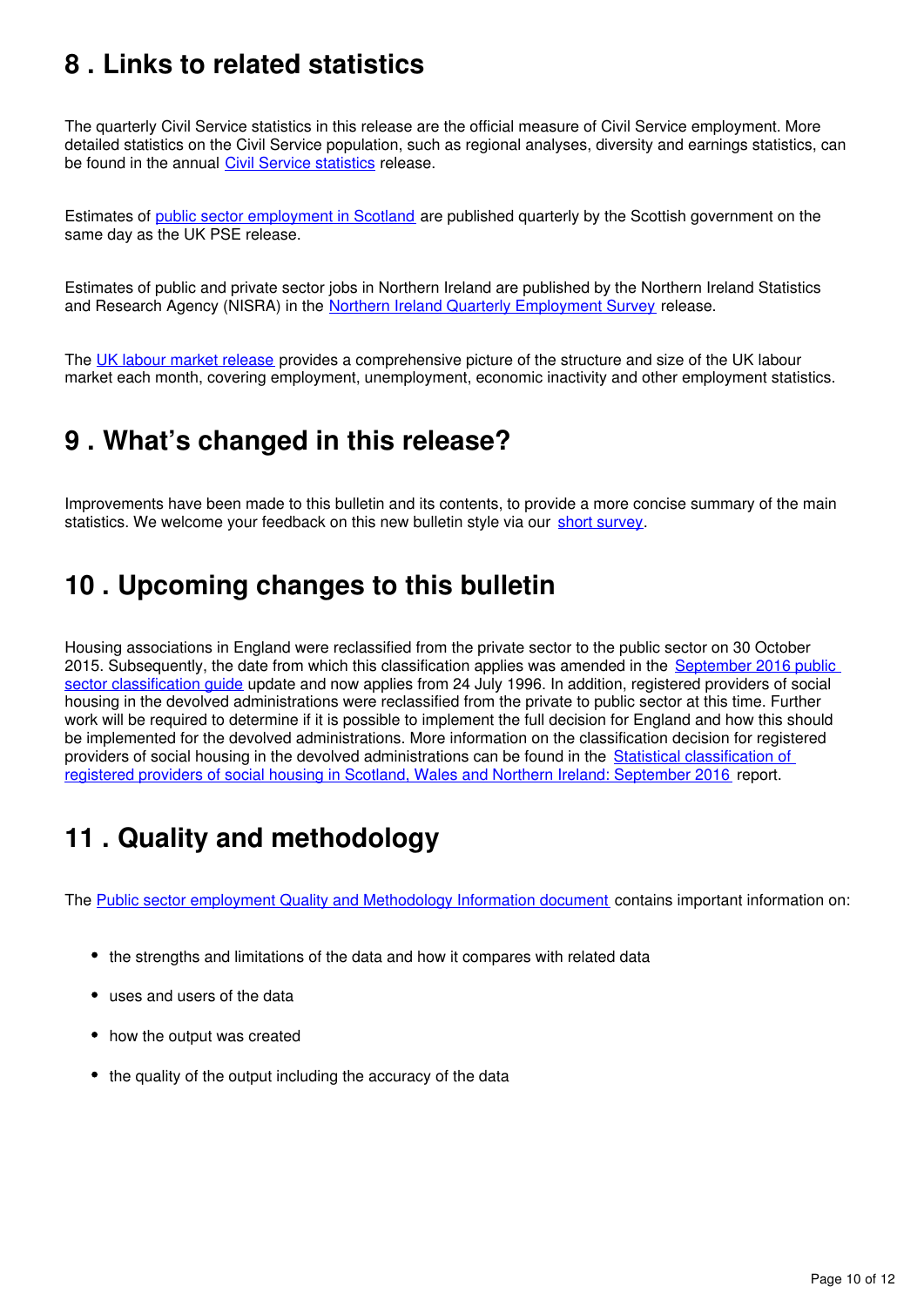## **Response rates**

<span id="page-10-0"></span>The primary source of the PSE statistics is the Quarterly Public Sector Employment Survey (QPSES) which comprises 3 separate data collections: local authorities in England and Wales, public corporations and nondepartmental public bodies (NDPBs) in Great Britain and the home Civil Service. Our targets for response before the results are compiled are 90% for Local Authorities and Public Bodies QPSES and 100% for Civil Service QPSES. Response rates for the latest period are shown in Table 2.

|                                     | Response (% of questionnaires<br>returned) | Response (% of employment<br>returned) |
|-------------------------------------|--------------------------------------------|----------------------------------------|
| <b>Local Authorities Survey</b>     | 95                                         | 94                                     |
| <b>Public Bodies Survey</b>         | 92                                         | 95                                     |
| <b>Civil Service Survey</b>         | 100                                        | 100                                    |
| <b>Other Sources (see</b><br>below) | 100                                        | 100                                    |

### **Table 2: Response rates for sources of UK public sector employment, December 2016**

Source: Office for National Statistics

So that estimates of total public sector employment can be made, it is necessary for further information to be gathered from external sources, listed in Table 3.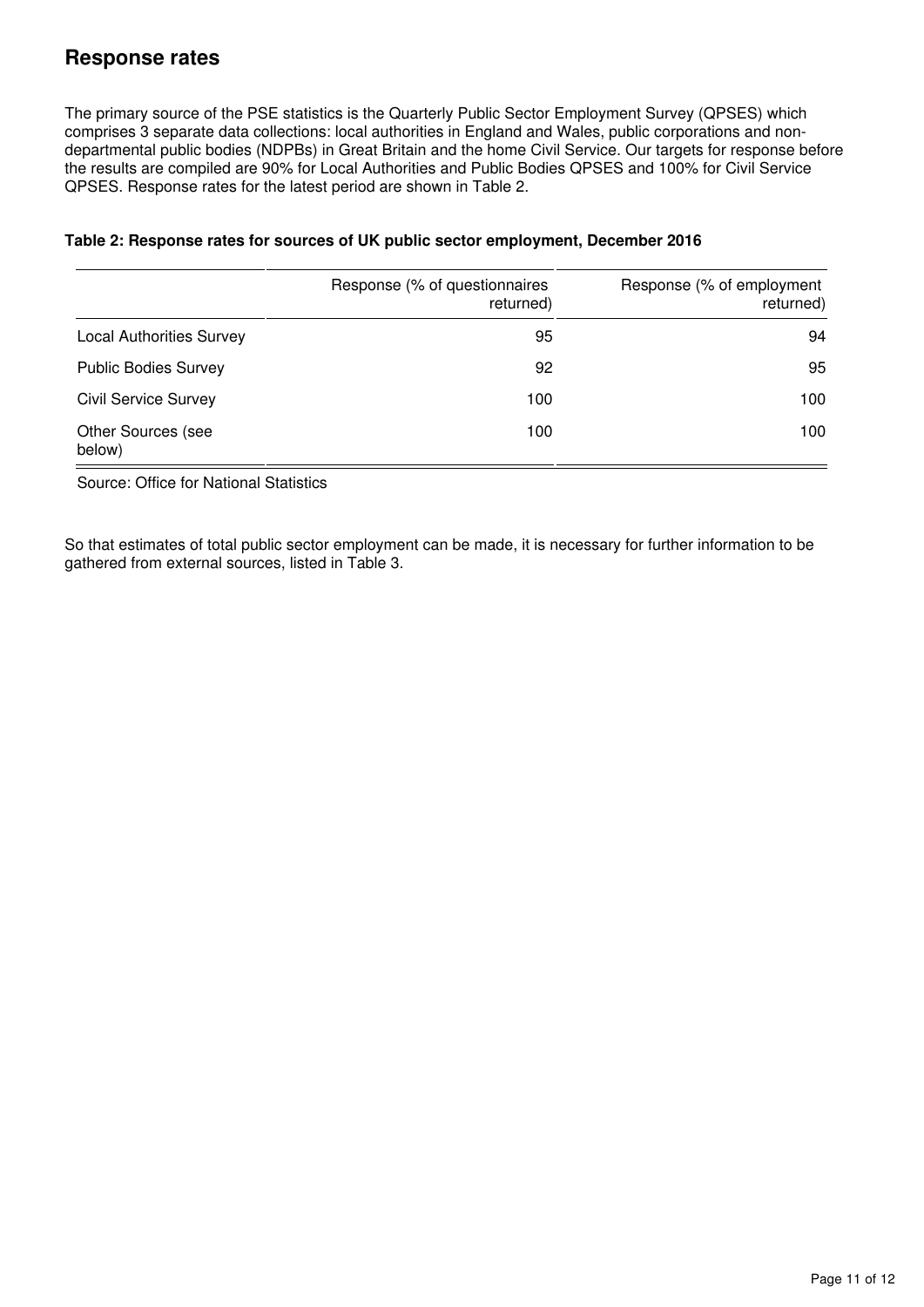<span id="page-11-0"></span>

|                                      | Geographic<br>coverage | Source                                                                               |
|--------------------------------------|------------------------|--------------------------------------------------------------------------------------|
| Central government                   |                        |                                                                                      |
| <b>HM Forces</b>                     | UK                     | Ministry of Defence: Defence Statistics                                              |
| <b>National Health Service</b>       | England                | <b>NHS Digital</b>                                                                   |
|                                      | Wales                  | <b>NHS Wales Informatics Service</b>                                                 |
|                                      | Scotland               | <b>Scottish Government</b>                                                           |
|                                      | Northern Ireland       | Department of Finance and Personnel                                                  |
| Academies                            | England                | School Workforce Census and list of all open academies<br>(Department for Education) |
| Police (including<br>civilians)      | Scotland               | <b>Scottish Government</b>                                                           |
| Police (British Transport<br>Police) | England and<br>Wales   | Home Office                                                                          |
| Other central<br>government          | <b>Great Britain</b>   | Quarterly Public Sector Employment Survey (ONS)                                      |
|                                      |                        | Northern Ireland Department of Finance and Personnel                                 |
| Local government                     |                        |                                                                                      |
| Local authorities                    | England and<br>Wales   | Quarterly Public Sector Employment Survey (ONS)                                      |
|                                      | Scotland               | Joint Staffing Watch (Scottish Government)                                           |
|                                      | Northern Ireland       | Department of Finance and Personnel                                                  |
| Police (including<br>civilians)      | England and<br>Wales   | Home Office                                                                          |
|                                      |                        | Northern Ireland Department of Finance and Personnel                                 |
| Public corporations                  |                        |                                                                                      |
|                                      | <b>Great Britain</b>   | Quarterly Public Sector Employment Survey (ONS)                                      |
|                                      | Northern Ireland       | Department of Finance and Personnel                                                  |
| Housing associations                 | England                | Homes and Communities Agency                                                         |

## **Table 3: External sources of data for UK public sector employment statistics, December 2016**

Source: Office for National Statistics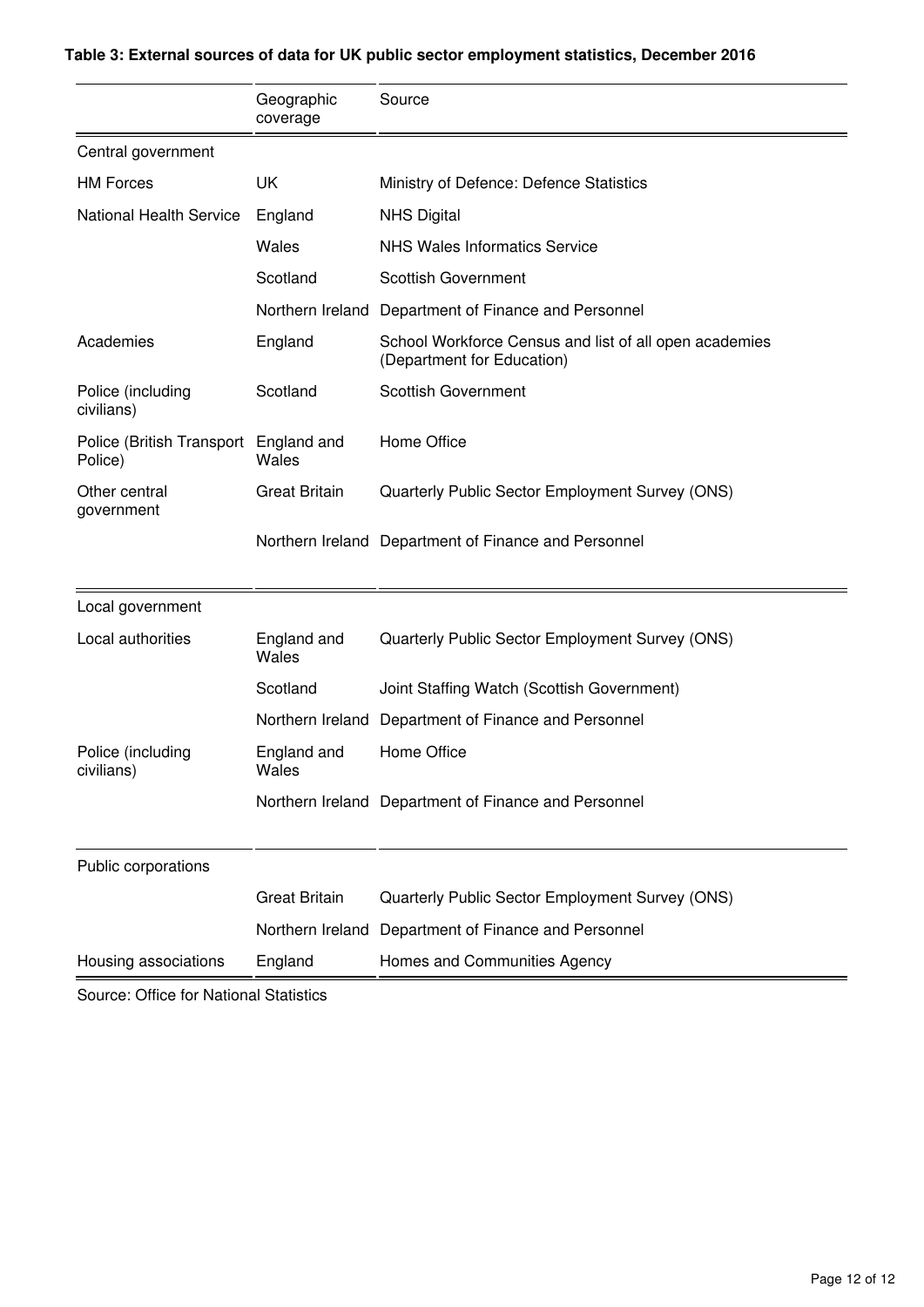<span id="page-12-0"></span>

## Public sector employment, UK: December 2016

Released on 15 March 2017

| <b>Index of Tables</b> |                                                                                             |
|------------------------|---------------------------------------------------------------------------------------------|
| Table 1                | Public sector employment by sector classification; Headcount                                |
| Table 2                | Public sector employment by industry; Headcount                                             |
| Table 3                | Public sector employment by sector classification; Full-time equivalent                     |
| Table 4                | Public sector employment by industry; Full-time equivalent                                  |
| Table 5                | Public and private sector employment; Headcount                                             |
| Table 6                | Regional public sector employment; Headcount                                                |
| Table 6a               | Regional public sector employment, excluding effects of major reclassifications; Headcount  |
| Table 7                | Regional private sector employment; Headcount                                               |
| Table 7a               | Regional private sector employment, excluding effects of major reclassifications; Headcount |
| Table 8                | Civil Service employment by department; Headcount                                           |
| Table 8                | Civil Service employment by department; Full-time equivalent                                |
| Table 9                | Civil Service employment by department and agency                                           |
| Table 10               | <b>Employment in executive NDPBs</b>                                                        |
| Table 1R               | Public sector employment by sector classification; Headcount - Revisions                    |
| Table 2R               | Public sector employment by industry; Headcount - Revisions                                 |
| Table 3R               | Public sector employment by sector classification; Full-time equivalent - Revisions         |
| Table 4R               | Public sector employment by industry; Full-time equivalent - Revisions                      |
| Table 5R               | Public and private sector employment; Headcount - Revisions                                 |

Statistical contact Debra Leaker, Labour Market and Households Division, Office for National Statistics<br>Telephone number +44 (0)1633 455874 +44 (0)1633 455874 Email [PSE@ons.gsi.gov.uk](mailto:PSE@ons.gsi.gov.uk)

Next release **Public sector employment, UK: March 2017,** to be released 14 June 2017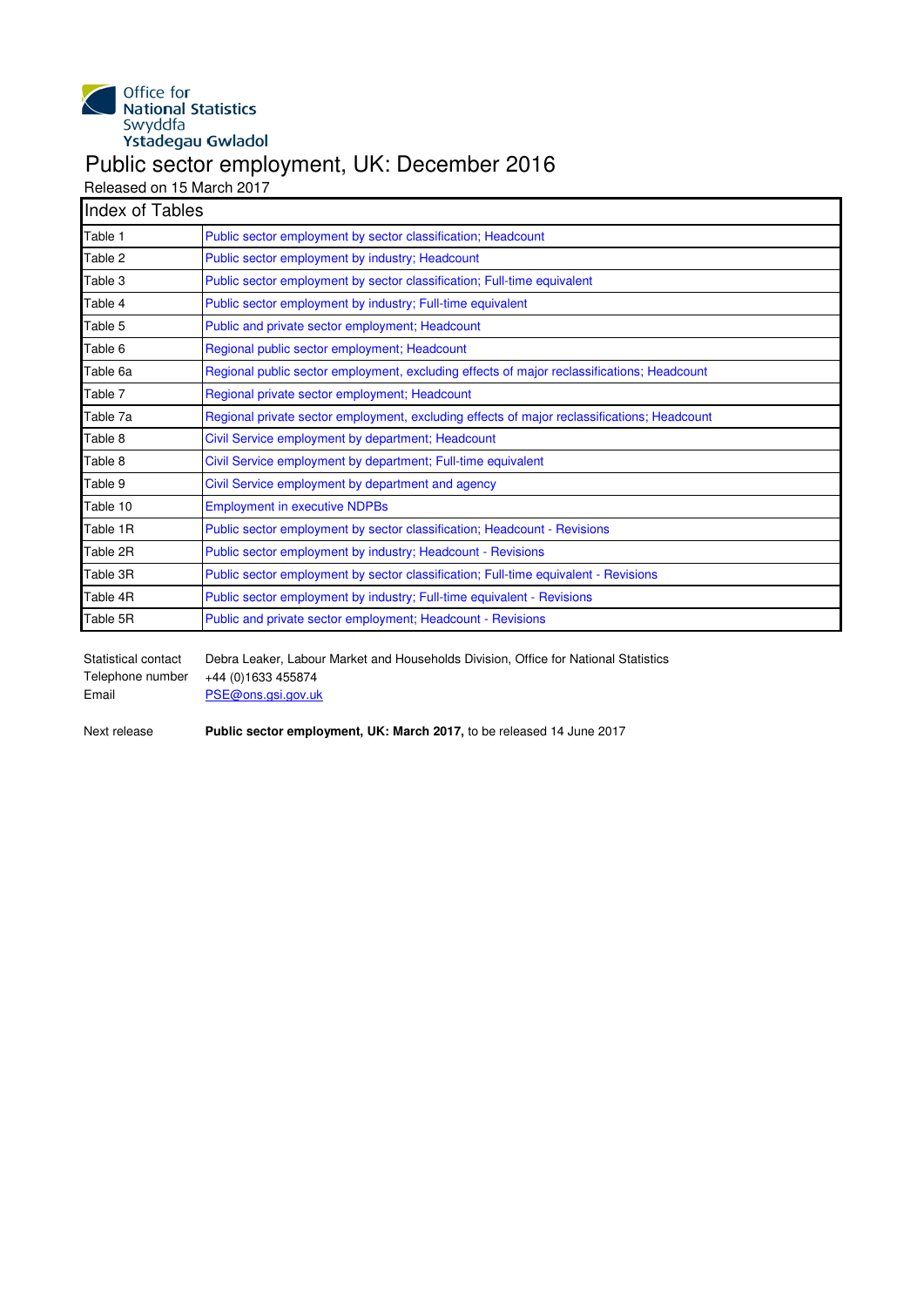|              |                              | General government               |                             |                                                  |                                |                                            |
|--------------|------------------------------|----------------------------------|-----------------------------|--------------------------------------------------|--------------------------------|--------------------------------------------|
|              | Central<br>government 34567  | Local<br>government <sup>3</sup> | Total general<br>government | <b>Total public</b><br>corporations <sup>8</sup> | Total public<br>sector 3456789 | Of which:<br>Civil Service <sup>4 10</sup> |
|              | G6NQ                         | G6NT                             | G6NW                        | G7AR                                             | G7AU                           | G7D6                                       |
| 1999         | 2,304                        | 2,742                            | 5,046                       | 358                                              | 5,404                          | 499                                        |
| 2000         | 2,341                        | 2,777                            | 5,118                       | 366                                              | 5,484                          | 512                                        |
| 2001         | 2,418                        | 2,778                            | 5,196                       | 378                                              | 5,574                          | 518                                        |
| 2002<br>2003 | 2,507<br>2,615               | 2,797<br>2,840                   | 5,304<br>5,455              | 376<br>386                                       | 5,680<br>5,841                 | 533<br>556                                 |
|              |                              |                                  |                             |                                                  |                                |                                            |
| 2004         | 2,699                        | 2,894                            | 5,593                       | 378                                              | 5,971                          | 565                                        |
| 2005<br>2006 | 2,757<br>2,736               | 2,925<br>2,935                   | 5,682<br>5,671              | 384<br>364                                       | 6,066<br>6,035                 | 566<br>553                                 |
| 2007         | 2,697                        | 2,944                            | 5,641                       | 360                                              | 6,001                          | 534                                        |
| 2008         | 2,701                        | 2,924                            | 5,625                       | 365                                              | 5,990                          | 517                                        |
| 2009         | 2,801                        | 2,912                            | 5,713                       | 694                                              | 6,407                          | 521                                        |
| 2010         | 2,819                        | 2,908                            | 5,727                       | 670                                              | 6,397                          | 517                                        |
| 2011         | 2,792                        | 2,760                            | 5,552                       | 646                                              | 6,198                          | 483                                        |
| 2012<br>2013 | 2,664<br>2,769               | 2,559<br>2,424                   | 5,223<br>5,193              | 621<br>605                                       | 5,844<br>5,798                 | 453<br>445                                 |
|              |                              |                                  |                             |                                                  |                                |                                            |
| 2014<br>2015 | 2,826<br>2,861               | 2,352<br>2,268                   | 5,178<br>5,129              | 330<br>320                                       | 5,508<br>5,449                 | 437<br>425                                 |
| 2016         | 2,918                        | 2,196                            | 5,114                       | 316                                              | 5,430                          | 416                                        |
| 1999 Mar     | 2,298                        | 2,736                            | 5,034                       | 359                                              | 5,393                          | 497                                        |
|              | 2,304<br>Jun                 | 2,742                            | 5,046                       | 358                                              | 5,404                          | 499                                        |
|              | Sep<br>2,325                 | 2,747                            | 5,072                       | 363                                              | 5,435                          | 502                                        |
|              | Dec<br>2,323                 | 2,760                            | 5,083                       | 368                                              | 5,451                          | 505                                        |
| 2000 Mar     | 2,331                        | 2,774                            | 5,105                       | 361                                              | 5,466                          | 509                                        |
|              | Jun<br>2,341<br>2,363        | 2,777                            | 5,118                       | 366                                              | 5,484<br>5,514                 | 512<br>515                                 |
|              | Sep<br>Dec<br>2,365          | 2,780<br>2,779                   | 5,143<br>5,144              | 371<br>375                                       | 5,519                          | 517                                        |
| 2001 Mar     | 2,397                        | 2,773                            | 5,170                       | 378                                              | 5,548                          | 519                                        |
|              | 2,418<br>Jun                 | 2,778                            | 5,196                       | 378                                              | 5,574                          | 518                                        |
|              | 2,445<br>Sep                 | 2,781                            | 5,226                       | 374                                              | 5,600                          | 518                                        |
|              | 2,457<br>Dec                 | 2,783                            | 5,240                       | 374                                              | 5,614                          | 522                                        |
| 2002 Mar     | 2,484                        | 2,797                            | 5,281                       | 375                                              | 5,656                          | 529                                        |
|              | 2,507<br>Jun                 | 2.797                            | 5,304                       | 376                                              | 5,680                          | 533                                        |
|              | 2,541<br>Sep                 | 2,798                            | 5,339                       | 380                                              | 5,719                          | 538                                        |
|              | 2,557<br>Dec                 | 2,810                            | 5,367                       | 392                                              | 5,759                          | 546                                        |
| 2003 Mar     | 2,591                        | 2,818                            | 5,409                       | 402                                              | 5,811                          | 552                                        |
|              | 2,615<br>Jun                 | 2,840                            | 5,455                       | 386                                              | 5,841                          | 556                                        |
|              | 2,642<br>Sep                 | 2,849                            | 5,491                       | 391                                              | 5,882                          | 557                                        |
|              | 2,655<br>Dec                 | 2,874                            | 5,529                       | 385                                              | 5,914                          | 560                                        |
| 2004 Mar     | 2,682                        | 2,884                            | 5,566                       | 381                                              | 5,947                          | 565                                        |
|              | 2,699<br>Jun<br>Sep<br>2,722 | 2,894<br>2,910                   | 5,593<br>5,632              | 378<br>377                                       | 5,971<br>6,009                 | 565<br>566                                 |
|              | Dec<br>2,722                 | 2,917                            | 5,639                       | 376                                              | 6,015                          | 561                                        |
| 2005 Mar     | 2,734                        | 2,922                            | 5,656                       | 380                                              | 6,036                          | 558                                        |
|              | 2,757<br>Jun                 | 2,925                            | 5,682                       | 384                                              | 6,066                          | 566                                        |
|              | 2,762<br>Sep                 | 2,931                            | 5,693                       | 381                                              | 6,074                          | 562                                        |
|              | 2,753<br>Dec                 | 2,933                            | 5,686                       | 373                                              | 6,059                          | 558                                        |
| 2006 Mar     | 2,746                        | 2,931                            | 5,677                       | 370                                              | 6,047                          | 555                                        |
|              | Jun<br>2,736                 | 2,935                            | 5,671                       | 364                                              | 6,035                          | 553                                        |
|              | 2,723<br>Sep                 | 2,945                            | 5,668                       | 360                                              | 6,028                          | 549                                        |
|              | Dec<br>2,713                 | 2,937                            | 5,650                       | 355                                              | 6,005                          | 544                                        |
| 2007 Mar     | 2,709                        | 2,938                            | 5,647                       | 362                                              | 6,009                          | 538                                        |
|              | 2,697<br>Jun<br>2,705<br>Sep | 2,944<br>2,938                   | 5,641<br>5,643              | 360<br>354                                       | 6,001<br>5,997                 | 534<br>528                                 |
|              | 2,692<br>Dec                 | 2,929                            | 5,621                       | 366                                              | 5,987                          | 525                                        |
| 2008 Mar     | 2,692                        | 2,917                            | 5,609                       | 366                                              | 5,975                          | 518                                        |
|              | 2,701<br>Jun                 | 2,924                            | 5,625                       | 365                                              | 5,990                          | 517                                        |
|              | Sep<br>2,742                 | 2,927                            | 5,669                       | 477                                              | 6,146                          | 517                                        |
|              | Dec<br>2,776                 | 2,918                            | 5,694                       | 705                                              | 6,399                          | 518                                        |
| 2009 Mar     | 2,786                        | 2,919                            | 5,705                       | 702                                              | 6,407                          | 519                                        |
|              | 2,801<br>Jun                 | 2,912                            | 5,713                       | 694                                              | 6,407                          | 521                                        |
|              | Sep<br>2,850                 | 2,911                            | 5,761                       | 679                                              | 6,440                          | 528<br>527                                 |
|              | Dec<br>2,853                 | 2,904                            | 5,757                       | 671                                              | 6,428                          |                                            |
| 2010 Mar     | 2,857                        | 2,891                            | 5,748                       | 672                                              | 6,420                          | 522                                        |
|              | 2,819<br>Jun<br>Sep<br>2,804 | 2,908<br>2,890                   | 5,727<br>5,694              | 670<br>664                                       | 6,397<br>6,358                 | 517<br>508                                 |
|              | Dec<br>2,792                 | 2,859                            | 5,651                       | 655                                              | 6,306                          | 500                                        |
| 2011 Mar     | 2,809                        | 2,821                            | 5,630                       | 654                                              | 6,284                          | 508                                        |
|              | 2,792<br>Jun                 | 2,760                            | 5,552                       | 646                                              | 6,198                          | 483                                        |
|              | Sep<br>2,841                 | 2,696                            | 5,537                       | 636                                              | 6,173                          | 474                                        |
|              | Dec<br>2,833                 | 2,661                            | 5,494                       | 629                                              | 6,123                          | 465                                        |
| 2012 Mar     | 2,842                        | 2,619                            | 5,461                       | 625                                              | 6,086                          | 459                                        |
|              | 2,664<br>Jun                 | 2,559                            | 5,223                       | 621                                              | 5,844                          | 453                                        |
|              | Sep<br>2,694                 | 2,524                            | 5,218                       | 617                                              | 5,835                          | 450                                        |
|              | Dec<br>2,707                 | 2,487                            | 5,194                       | 615                                              | 5,809                          | 446                                        |
| 2013 Mar     | 2,726                        | 2,468                            | 5,194                       | 607                                              | 5,801                          | 443                                        |
|              | 2,769<br>Jun                 | 2,424                            | 5,193                       | 605                                              | 5,798                          | 445                                        |
|              | 2,802<br>Sep<br>Dec<br>2,808 | 2,424<br>2,395                   | 5,226<br>5,203              | 591<br>429                                       | 5,817<br>5,632                 | 441<br>440                                 |
|              |                              |                                  |                             |                                                  |                                |                                            |
| 2014 Mar     | 2,823                        | 2,371                            | 5,194                       | 332                                              | 5,526                          | 435                                        |
|              | Jun<br>2,826<br>Sep<br>2,850 | 2,352<br>2,333                   | 5,178<br>5,183              | 330<br>329                                       | 5,508<br>5,512                 | 437<br>435                                 |
|              | Dec<br>2,858                 | 2,309                            | 5,167                       | 327                                              | 5,494                          | 433                                        |
| 2015 Mar     | 2,864                        | 2,287                            | 5,151                       | 322                                              | 5,473                          | 434                                        |
|              | 2,861<br>Jun                 | 2,268                            | 5,129                       | 320                                              | 5,449                          | 425                                        |
|              | 2,883<br>Sep                 | 2,248                            | 5,131                       | 321                                              | 5,452                          | 419                                        |
|              | $2,892$ <sup>†</sup><br>Dec  | $2,233$ <sup>†</sup>             | $5,125$ <sup>+</sup>        | 319                                              | $5,444$ <sup>+</sup>           | 417                                        |
| 2016 Mar     | 2,914                        | 2,212                            | 5,126                       | 319                                              | 5,445                          | 419                                        |
|              | Jun<br>2,918                 | 2,196                            | 5,114                       | 316                                              | 5,430                          | 416                                        |
|              | 2,948<br>Sep                 | 2,177                            | 5,125                       | 312                                              | 5,437                          | 416                                        |
|              | 2,975<br>Dec                 | 2,153                            | 5,128                       | 308                                              | 5,436                          | 416                                        |

## <span id="page-13-0"></span>**1 Public sector employment by sector classification; Headcount 1 2**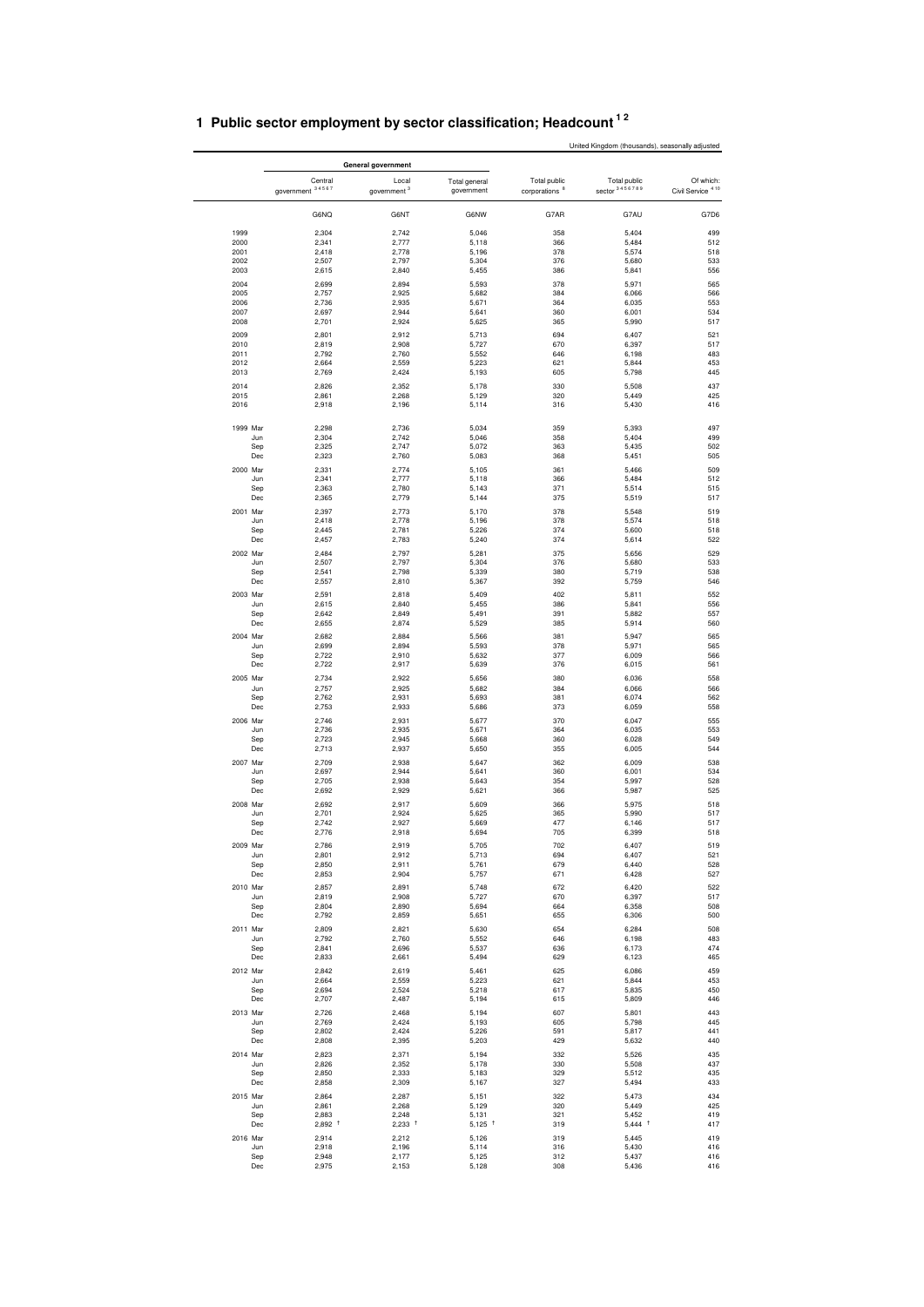<span id="page-14-0"></span>

| 1 Public sector employment by sector classification; Headcount <sup>12</sup> |
|------------------------------------------------------------------------------|
|                                                                              |

|                         |                             |                                  |                             |                                           | United Kingdom (thousands), seasonally adjusted |                                            |
|-------------------------|-----------------------------|----------------------------------|-----------------------------|-------------------------------------------|-------------------------------------------------|--------------------------------------------|
|                         |                             | General government               |                             |                                           |                                                 |                                            |
|                         | Central<br>government 34567 | Local<br>government <sup>3</sup> | Total general<br>government | Total public<br>corporations <sup>8</sup> | Total public<br>sector 3456789                  | Of which:<br>Civil Service <sup>4 10</sup> |
|                         | G6NQ                        | G6NT                             | G6NW                        | G7AR                                      | G7AU                                            | G7D6                                       |
| Change on quarter to:   |                             |                                  |                             |                                           |                                                 |                                            |
| 2015 Dec                | 9 <sup>†</sup>              | -15 $^\dagger$                   | $\ddagger$<br>$-6$          | $-2$                                      | $\ddot{\phantom{1}}$<br>-8                      | $-2$                                       |
| 2016 Mar                | 22                          | $-21$                            | $\mathbf{1}$                | $\mathbf 0$                               | $\mathbf{1}$                                    | $\mathbf 2$                                |
| Jun                     | $\overline{4}$              | $-16$                            | $-12$                       | $-3$                                      | $-15$                                           | $-3$                                       |
| Sep                     | 30                          | $-19$                            | 11                          | $-4$                                      | $\overline{7}$                                  | $\pmb{0}$                                  |
| Dec                     | 27                          | $-24$                            | 3                           | $-4$                                      | $-1$                                            | $\mathbf 0$                                |
| % change on quarter to: |                             |                                  |                             |                                           |                                                 |                                            |
| 2015 Dec                | 0.3                         | $-0.7$ <sup>+</sup>              | $-0.1$                      | $-0.6$                                    | $-0.1$ <sup>+</sup>                             | $-0.5$                                     |
| 2016 Mar                | t<br>0.8                    | $-0.9$                           | 0.0                         | 0.0                                       | 0.0                                             | 0.5                                        |
| Jun                     | 0.1                         | $-0.7$                           | $-0.2$                      | $-0.9$                                    | $-0.3$                                          | $-0.7$                                     |
| Sep                     | 1.0                         | $-0.9$                           | 0.2 <sup>†</sup>            | $-1.3$                                    | 0.1                                             | 0.0                                        |
| Dec                     | 0.9                         | $-1.1$                           | 0.1                         | $-1.3$                                    | 0.0                                             | 0.0                                        |
| Change on year to:      |                             |                                  |                             |                                           |                                                 |                                            |
| 2015 Dec                | $34$ $^{\dagger}$           | $-76$ $^{\dagger}$               | -42 $^\dagger$              | $-8$                                      | Ť<br>$-50$                                      | $-16$                                      |
| 2016 Mar                | 50                          | $-75$                            | $-25$                       | $-3$                                      | $-28$                                           | $-15$                                      |
| Jun                     | 57                          | $-72$                            | $-15$                       | $-4$                                      | $-19$                                           | -9                                         |
| Sep                     | 65                          | $-71$                            | $-6$                        | -9                                        | $-15$                                           | $-3$                                       |
| Dec                     | 83                          | $-80$                            | 3                           | $-11$                                     | $-8$                                            | $-1$                                       |
| % change on year to:    |                             |                                  |                             |                                           |                                                 |                                            |
| 2015 Dec                | 1.2                         | $-3.3$ <sup>+</sup>              | $-0.8$                      | $-2.4$                                    | $-0.9$                                          | $-3.7$                                     |
| 2016 Mar                | 1.7                         | $-3.3$                           | $-0.5$                      | $-0.9$                                    | $-0.5$                                          | $-3.5$                                     |
| Jun                     | 2.0                         | $-3.2$                           | $-0.3$                      | $-1.3$                                    | $-0.3$                                          | $-2.1$                                     |
| Sep                     | 2.3                         | $-3.2$                           | $-0.1$ <sup>+</sup>         | $-2.8$                                    | $-0.3$ <sup>+</sup>                             | $-0.7$                                     |
| Dec                     | 2.9                         | $-3.6$                           | 0.1                         | $-3.4$                                    | $-0.1$                                          | $-0.2$                                     |
|                         |                             |                                  |                             |                                           |                                                 | Source: Office for National Statistics     |

1<br>2 Annual figures rate boen used in this table to calculate the comparisons between periods.<br>2 Annual figures relate to June quarter.<br>19 Police (England & Wates) are based on projections.<br>4 Estimates for March 2011 includ

for earlier time periods.<br>To earlier time periods.<br>To earlier time periods.<br>Community Rehabilitation Companies moved to the private sector on 1 February 2015. They are included in the private sector from March 2015 but in

† Indicates earliest revision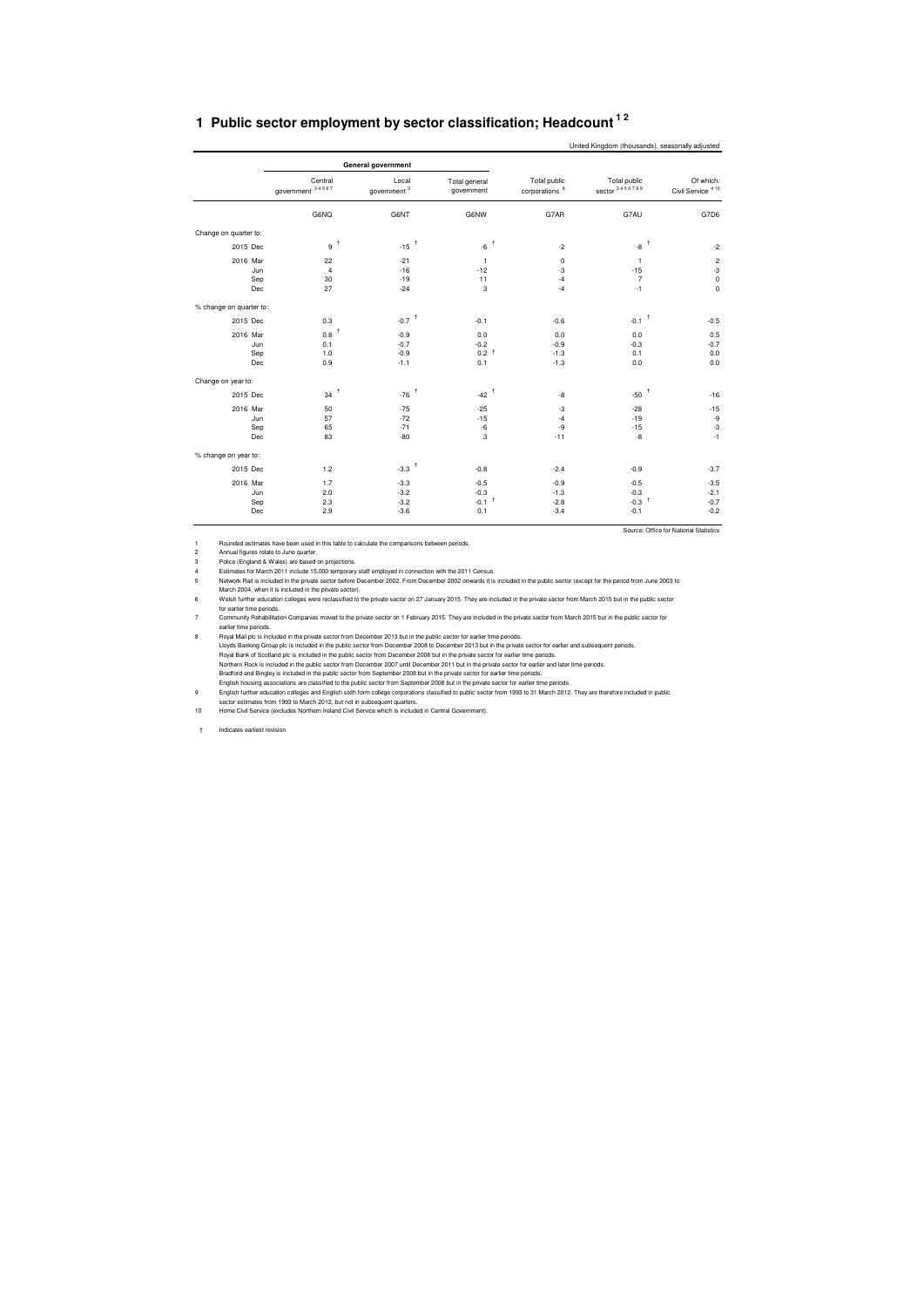## <span id="page-15-0"></span>**2 Public sector employment by industry; Headcount <sup>1</sup>**

|              |                           |                        |                                                               |                               |                               |                                         | United Kingdom (thousands), seasonally adjusted |                                        |
|--------------|---------------------------|------------------------|---------------------------------------------------------------|-------------------------------|-------------------------------|-----------------------------------------|-------------------------------------------------|----------------------------------------|
|              |                           |                        | Public administration, defence, compulsory<br>social security |                               |                               | Health and social work                  |                                                 |                                        |
|              | Construction <sup>2</sup> | HM Forces <sup>3</sup> | Police (including<br>civilians)                               | Public<br>administration $5$  | Education 67                  | National Health<br>Service <sup>8</sup> | Other health and<br>social work <sup>29</sup>   | Other public<br>sector <sup>2 10</sup> |
|              | G7ER                      | G7EU                   | G7EX                                                          | G7F2                          | G7F5                          | G7FG                                    | G7FJ                                            | G7FM                                   |
| 1999         | 107                       | 218                    | 227                                                           | 1,172                         | 1,386                         | 1,179                                   | 389                                             | 730                                    |
| 2000         | 104                       | 217                    | 225                                                           | 1,178                         | 1,440                         | 1,204                                   | 385                                             | 733                                    |
| 2001<br>2002 | 95<br>81                  | 214<br>214             | 229<br>238                                                    | 1,185<br>1,212                | 1,466<br>1,472                | 1,249<br>1,308                          | 372<br>364                                      | 767<br>789                             |
| 2003         | 76                        | 223                    | 248                                                           | 1,257                         | 1,530                         | 1,374                                   | 345                                             | 789                                    |
| 2004         | 77                        | 218                    | 264                                                           | 1,270                         | 1,568                         | 1,429                                   | 357                                             | 787                                    |
| 2005         | 72                        | 210                    | 272                                                           | 1,287                         | 1,582                         | 1,480                                   | 365                                             | 798                                    |
| 2006<br>2007 | 67<br>60                  | 204<br>197             | 274<br>283                                                    | 1,282<br>1,269                | 1,608<br>1,622                | 1,477<br>1,444                          | 358<br>356                                      | 767<br>773                             |
| 2008         | 53                        | 193                    | 286                                                           | 1,225                         | 1,635                         | 1,463                                   | 353                                             | 786                                    |
| 2009         | 52                        | 197                    | 294                                                           | 1,208                         | 1,654                         | 1,528                                   | 388                                             | 1,093                                  |
| 2010         | 47                        | 197                    | 292                                                           | 1,199                         | 1,685                         | 1,558                                   | 391                                             | 1,036                                  |
| 2011         | 43<br>42                  | 193                    | 277                                                           | 1,119                         | 1,660                         | 1,530                                   | 375<br>350                                      | 1,008                                  |
| 2012<br>2013 | 40                        | 186<br>175             | 266<br>261                                                    | 1,077<br>1,072                | 1,469<br>1,501                | 1,503<br>1,505                          | 329                                             | 959<br>920                             |
| 2014         | 39                        | 164                    | 256                                                           | 1,059                         | 1,518                         | 1,528                                   | 308                                             | 641                                    |
| 2015         | 35                        | 159                    | 254                                                           | 1,020                         | 1,518                         | 1,551                                   | 291                                             | 627                                    |
| 2016         | 34                        | 158                    | 246                                                           | 1,003                         | 1,520                         | 1,584                                   | 276                                             | 613                                    |
| 1999 Mar     | 108<br>107<br>Jun         | 217<br>218             | 228<br>227                                                    | 1,163<br>1,172                | 1,385<br>1,386                | 1,173<br>1,179                          | 391<br>389                                      | 730<br>730                             |
|              | Sep<br>112                | 218                    | 226                                                           | 1,177                         | 1,385                         | 1,185                                   | 394                                             | 730                                    |
|              | Dec<br>111                | 217                    | 226                                                           | 1,181                         | 1,396                         | 1,190                                   | 399                                             | 737                                    |
| 2000 Mar     | 107                       | 217                    | 225                                                           | 1,184                         | 1,410                         | 1,197                                   | 397                                             | 732                                    |
|              | Jun<br>104<br>100         | 217                    | 225<br>226                                                    | 1,178                         | 1,440<br>1,452                | 1,204                                   | 385<br>377                                      | 733<br>748                             |
|              | Sep<br>Dec<br>99          | 216<br>215             | 227                                                           | 1,177<br>1,177                | 1,457                         | 1,213<br>1,223                          | 375                                             | 750                                    |
| 2001 Mar     | 97                        | 215                    | 228                                                           | 1,181                         | 1,466                         | 1,235                                   | 371                                             | 756                                    |
|              | 95<br>Jun                 | 214                    | 229                                                           | 1,185                         | 1,466                         | 1,249                                   | 372                                             | 767                                    |
|              | 87<br>Sep                 | 214                    | 231                                                           | 1,188                         | 1,463                         | 1,263                                   | 373                                             | 770                                    |
|              | Dec<br>84                 | 214                    | 234                                                           | 1,197                         | 1,467                         | 1,278                                   | 363                                             | 780                                    |
| 2002 Mar     | 83<br>Jun<br>81           | 214<br>214             | 236<br>238                                                    | 1,204<br>1,212                | 1,474<br>1,472                | 1,292<br>1,308                          | 366<br>364                                      | 789<br>789                             |
|              | 80<br>Sep                 | 215                    | 240                                                           | 1,215                         | 1,499                         | 1,325                                   | 352                                             | 784                                    |
|              | Dec<br>77                 | 215                    | 242                                                           | 1,236                         | 1,510                         | 1,341                                   | 341                                             | 800                                    |
| 2003 Mar     | 79                        | 221                    | 246                                                           | 1,246                         | 1,518                         | 1,359                                   | 341                                             | 804                                    |
|              | Jun<br>76<br>Sep<br>80    | 223<br>222             | 248<br>252                                                    | 1,257<br>1,260                | 1,530<br>1,534                | 1,374<br>1,391                          | 345<br>348                                      | 789<br>788                             |
|              | Dec<br>80                 | 221                    | 256                                                           | 1,258                         | 1,557                         | 1,408                                   | 358                                             | 781                                    |
| 2004 Mar     | 79                        | 219                    | 260                                                           | 1,267                         | 1,562                         | 1,426                                   | 358                                             | 779                                    |
|              | Jun<br>77                 | 218                    | 264                                                           | 1,270                         | 1,568                         | 1,429                                   | 357                                             | 787                                    |
|              | 75<br>Sep<br>Dec<br>75    | 216<br>214             | 265<br>267                                                    | 1,279<br>1,278                | 1,572<br>1,576                | 1,444<br>1,456                          | 361<br>363                                      | 789<br>790                             |
| 2005 Mar     | 73                        | 212                    | 271                                                           | 1,280                         | 1,581                         | 1,467                                   | 364                                             | 793                                    |
|              | Jun<br>72                 | 210                    | 272                                                           | 1,287                         | 1,582                         | 1,480                                   | 365                                             | 798                                    |
|              | Sep<br>69                 | 208                    | 271                                                           | 1,284                         | 1,593                         | 1,485                                   | 358                                             | 797                                    |
|              | Dec<br>68                 | 206                    | 274                                                           | 1,284                         | 1,600                         | 1,488                                   | 360                                             | 784                                    |
| 2006 Mar     | 67<br>67<br>Jun           | 205<br>204             | 274<br>274                                                    | 1,285<br>1,282                | 1,604<br>1,608                | 1,483<br>1,477                          | 358<br>358                                      | 779<br>767                             |
|              | 61<br>Sep                 | 203                    | 276                                                           | 1,283                         | 1,612                         | 1,461                                   | 358                                             | 763                                    |
|              | Dec<br>61                 | 202                    | 279                                                           | 1,280                         | 1,612                         | 1,448                                   | 355                                             | 770                                    |
| 2007 Mar     | 61                        | 199                    | 282                                                           | 1,275                         | 1,618                         | 1,448                                   | 356                                             | 774                                    |
|              | 60<br>Jun<br>60<br>Sep    | 197<br>195             | 283<br>284                                                    | 1,269<br>1,269                | 1,622<br>1,629                | 1,444<br>1,446                          | 356<br>349                                      | 773<br>756                             |
|              | 57<br>Dec                 | 196                    | 284                                                           | 1,257                         | 1,635                         | 1,447                                   | 347                                             | 767                                    |
| 2008 Mar     | 55                        | 194                    | 286                                                           | 1,234                         | 1,630                         | 1,449                                   | 352                                             | 780                                    |
|              | 53<br>Jun                 | 193                    | 286                                                           | 1,225                         | 1,635                         | 1,463                                   | 353                                             | 786                                    |
|              | 53<br>Sep<br>Dec<br>53    | 193<br>194             | 287<br>289                                                    | 1,208<br>1,210                | 1,647<br>1,651                | 1,486<br>1,506                          | 385<br>387                                      | 875<br>1,112                           |
| 2009 Mar     | 52                        | 196                    | 293                                                           | 1,209                         | 1,662                         | 1,506                                   | 388                                             | 1,105                                  |
|              | 52<br>Jun                 | 197                    | 294                                                           | 1,208                         | 1,654                         | 1,528                                   | 388                                             | 1,093                                  |
|              | 49<br>Sep                 | 199                    | 296                                                           | 1,220                         | 1,657                         | 1,543                                   | 395                                             | 1,070                                  |
|              | 50<br>Dec                 | 199                    | 295                                                           | 1,212                         | 1,673                         | 1,554                                   | 395                                             | 1,051                                  |
| 2010 Mar     | 49<br>47<br>Jun           | 199<br>197             | 295<br>292                                                    | 1,213<br>1,199                | 1,670<br>1,685                | 1,559<br>1,558                          | 391<br>391                                      | 1,046<br>1,036                         |
|              | 47<br>Sep                 | 196                    | 290                                                           | 1,180                         | 1,665                         | 1,550                                   | 386                                             | 1,030                                  |
|              | 45<br>Dec                 | 196                    | 286                                                           | 1,174                         | 1,659                         | 1,546                                   | 382                                             | 1,019                                  |
| 2011 Mar     | 44                        | 194                    | 282                                                           | 1,164                         | 1,660                         | 1,541                                   | 382                                             | 1,021                                  |
|              | 43<br>Jun<br>42           | 193                    | 277<br>273                                                    | 1,119<br>1,109                | 1,660<br>1,670                | 1,530                                   | 375<br>365                                      | 1,008                                  |
|              | Sep<br>41<br>Dec          | 191<br>190             | 270                                                           | 1,093                         | 1,665                         | 1,522<br>1,515                          | 367                                             | 991<br>980                             |
| 2012 Mar     | 41                        | 187                    | 268                                                           | 1,081                         | 1,683                         | 1,508                                   | 356                                             | 966                                    |
|              | 42<br>Jun                 | 186                    | 266                                                           | 1,077                         | 1,469                         | 1,503                                   | 350                                             | 959                                    |
|              | 42<br>Sep<br>42<br>Dec    | 183<br>179             | 264<br>263                                                    | 1,070                         | 1,469                         | 1,502                                   | 342<br>337                                      | 953<br>945                             |
|              |                           |                        |                                                               | 1,068                         | 1,470                         | 1,505                                   |                                                 |                                        |
| 2013 Mar     | 41<br>40<br>Jun           | 178<br>175             | 261<br>261                                                    | 1,071<br>1,072                | 1,478<br>1,501                | 1,508<br>1,505                          | 334<br>329                                      | 933<br>920                             |
|              | 40<br>Sep                 | 174                    | 259                                                           | 1,073                         | 1,516                         | 1,511                                   | 328                                             | 910                                    |
|              | 39<br>Dec                 | 169                    | 258                                                           | 1,061                         | 1,522                         | 1,516                                   | 323                                             | 745                                    |
| 2014 Mar     | 39                        | 167                    | 257                                                           | 1,059                         | 1,521                         | 1,523                                   | 319                                             | 642                                    |
|              | 39<br>Jun<br>39<br>Sep    | 164<br>163             | 256<br>256                                                    | 1,059<br>1,053                | 1,518<br>1,514                | 1,528<br>1,534                          | 308<br>305                                      | 641<br>639                             |
|              | Dec<br>38                 | 162                    | 255                                                           | 1,045                         | 1,520                         | 1,538                                   | 301                                             | 636                                    |
| 2015 Mar     | 36                        | 161                    | 255                                                           | 1,034                         | 1,516                         | 1,545                                   | 295                                             | 630                                    |
|              | Jun<br>35                 | 159                    | 254                                                           | 1,020                         | 1,518                         | 1,551                                   | 291                                             | 627                                    |
|              | Sep<br>34<br>Dec<br>34    | 159<br>159             | 252<br>250                                                    | 1,016<br>$1,014$ <sup>+</sup> | 1,515<br>$1,516$ <sup>+</sup> | 1,558<br>$1,566$ <sup>†</sup>           | 286<br>283                                      | 624<br>621                             |
| 2016 Mar     | 35                        | 158                    | 248                                                           | 1,010                         | 1,519                         | 1,574                                   | 278                                             | 624                                    |
|              | Jun<br>34                 | 158                    | 246                                                           | 1,003                         | 1,520                         | 1,584                                   | 276                                             | 613                                    |
|              | Sep<br>33                 | 158                    | 245                                                           | 1,002                         | 1,524                         | 1,592                                   | $268$ $†$                                       | $612$ $†$                              |
|              | 35<br>Dec                 | 158                    | 243                                                           | 1,003                         | 1,525                         | 1,604                                   | 263                                             | 604                                    |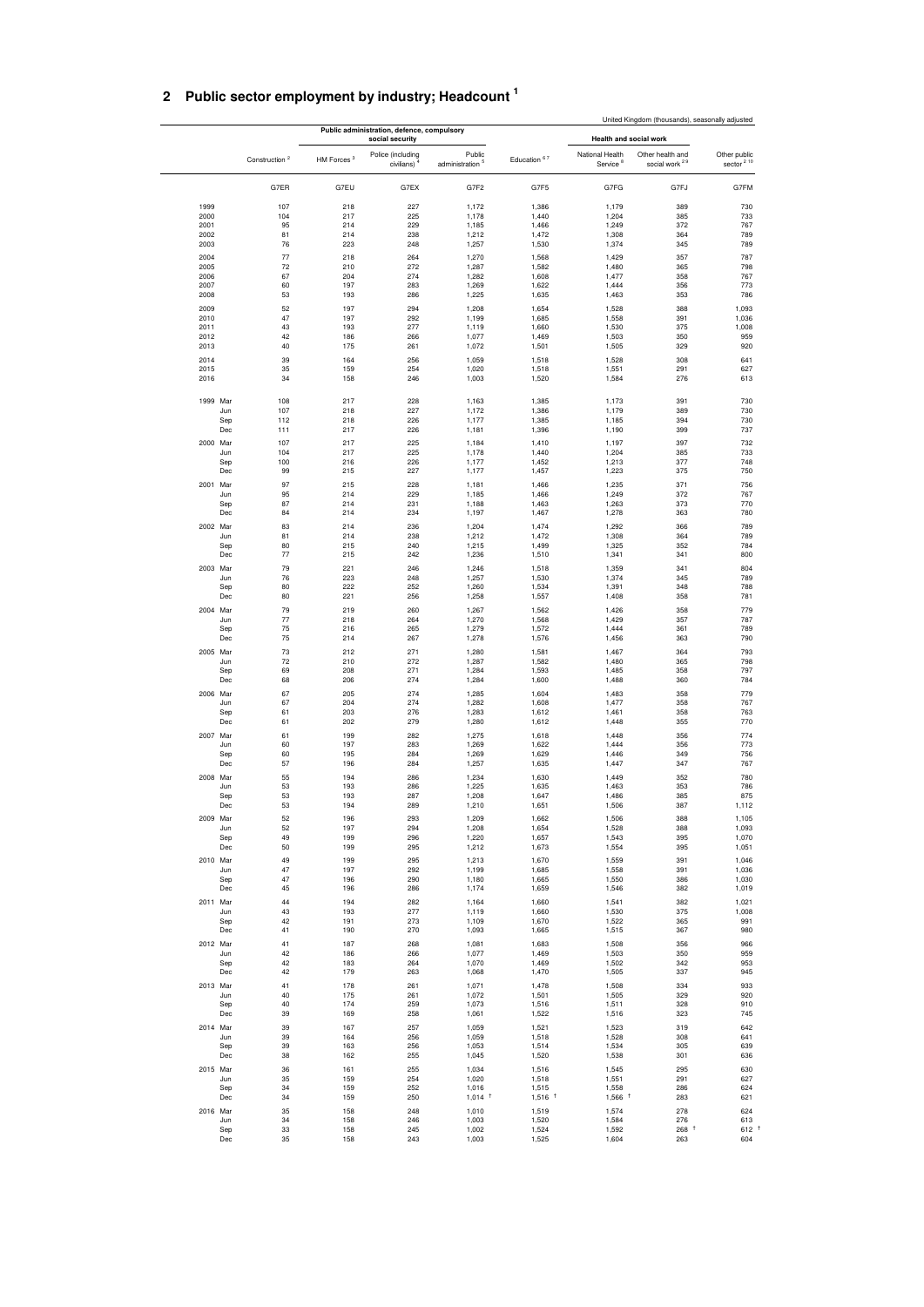#### <span id="page-16-0"></span>**2 Public sector employment by industry; Headcount <sup>1</sup>**

|                              |                                               | Health and social work                  |                     |                               | Public administration, defence, compulsory<br>social security |                        |                           |     |                         |
|------------------------------|-----------------------------------------------|-----------------------------------------|---------------------|-------------------------------|---------------------------------------------------------------|------------------------|---------------------------|-----|-------------------------|
| Other public<br>sector $210$ | Other health and<br>social work <sup>29</sup> | National Health<br>Service <sup>8</sup> | Education 67        | Public<br>administration $5$  | Police (including<br>civilians) <sup>4</sup>                  | HM Forces <sup>3</sup> | Construction <sup>2</sup> |     |                         |
| G7FM                         | G7FJ                                          | G7FG                                    | G7F5                | G7F2                          | G7EX                                                          | G7EU                   | G7ER                      |     |                         |
|                              |                                               |                                         |                     |                               |                                                               |                        |                           |     | Change on quarter to:   |
| $-3$                         | $-3$                                          | 8 <sup>†</sup>                          | $\tau^+$            | $-2$ <sup>+</sup>             | $-2$                                                          | $\mathbf 0$            | 0                         |     | 2015 Dec                |
| 3                            | $-5$                                          | 8                                       | 3                   | $-4$                          | $-2$                                                          | -1                     | 1                         |     | 2016 Mar                |
| $-11$                        | $-2$                                          | 10                                      | $\mathbf{1}$        | $-7$                          | $-2$                                                          | $\Omega$               | $-1$                      | Jun |                         |
| $-1^{-1}$                    | $-8$ +                                        | 8                                       | $\overline{4}$      | $-1$                          | $-1$                                                          | $\mathbf 0$            | $-1$                      | Sep |                         |
| $-8$                         | $-5$                                          | 12                                      | $\mathbf{1}$        | $\mathbf{1}$                  | $-2$                                                          | $\mathbf 0$            | $\overline{2}$            | Dec |                         |
|                              |                                               |                                         |                     |                               |                                                               |                        |                           |     | % change on quarter to: |
| $-0.5$                       | $-1.0$                                        | 0.5                                     | 0.1                 | $-0.2$                        | $-0.8$                                                        | 0.0                    | 0.0                       |     | 2015 Dec                |
| 0.5                          | $-1.8$                                        | 0.5                                     | 0.2                 | $-0.4$                        | $-0.8$                                                        | $-0.6$                 | 2.9                       |     | 2016 Mar                |
| $-1.8$                       | $-0.7$                                        | 0.6                                     | 0.1                 | $-0.7$                        | $-0.8$                                                        | 0.0                    | $-2.9$                    | Jun |                         |
| $-0.2$ <sup>†</sup>          | $-2.9$ <sup>+</sup>                           | 0.5                                     | 0.3                 | $-0.1$                        | $-0.4$                                                        | 0.0                    | $-2.9$                    | Sep |                         |
| $-1.3$                       | $-1.9$                                        | 0.8                                     | 0.1                 | 0.1                           | $-0.8$                                                        | 0.0                    | 6.1                       | Dec |                         |
|                              |                                               |                                         |                     |                               |                                                               |                        |                           |     | Change on year to:      |
| $-15$                        | $-18$                                         | 28                                      | -4 $^\dagger$       | $\ddot{\phantom{1}}$<br>$-31$ | $-5$                                                          | $-3$                   | $-4$                      |     | 2015 Dec                |
| $-6$                         | $-17$                                         | 29                                      | 3                   | $-24$                         | $-7$                                                          | $-3$                   | $-1$                      |     | 2016 Mar                |
| $-14$                        | $-15$                                         | 33                                      | $\overline{c}$      | $-17$                         | $-8$                                                          | $-1$                   | $-1$                      | Jun |                         |
| $-12$ <sup>+</sup>           | $-18$ <sup>+</sup>                            | 34                                      | 9                   | $-14$                         | $-7$                                                          | $-1$                   | $-1$                      | Sep |                         |
| $-17$                        | $-20$                                         | 38                                      | 9                   | $-11$                         | $-7$                                                          | $-1$                   | $\mathbf{1}$              | Dec |                         |
|                              |                                               |                                         |                     |                               |                                                               |                        |                           |     | % change on year to:    |
| $-2.4$                       | $-6.0$                                        | 1.8                                     | $-0.3$ <sup>+</sup> | $-3.0$                        | $-2.0$                                                        | $-1.9$                 | $-10.5$                   |     | 2015 Dec                |
| $-1.0$                       | $-5.8$                                        | 1.9                                     | 0.2                 | $-2.3$                        | $-2.7$                                                        | $-1.9$                 | $-2.8$                    |     | 2016 Mar                |
| $-2.2$                       | $-5.2$                                        | 2.1                                     | 0.1                 | $-1.7$                        | $-3.1$                                                        | $-0.6$                 | $-2.9$                    | Jun |                         |
| $-1.9$ <sup>t</sup>          | $-6.3$ <sup>+</sup>                           | 2.2                                     | 0.6                 | $-1.4$                        | $-2.8$                                                        | $-0.6$                 | $-2.9$                    | Sep |                         |
| $-2.7$                       | $-7.1$                                        | 2.4                                     | 0.6                 | $-1.1$                        | $-2.8$                                                        | $-0.6$                 | 2.9                       | Dec |                         |

1 Rounded estimates have been used in this labile to calculate the comparisons between periods.<br>
2 English housing associations are classified to the public sector from September 2008 but in the private sector for earlier

† Indicates earliest revision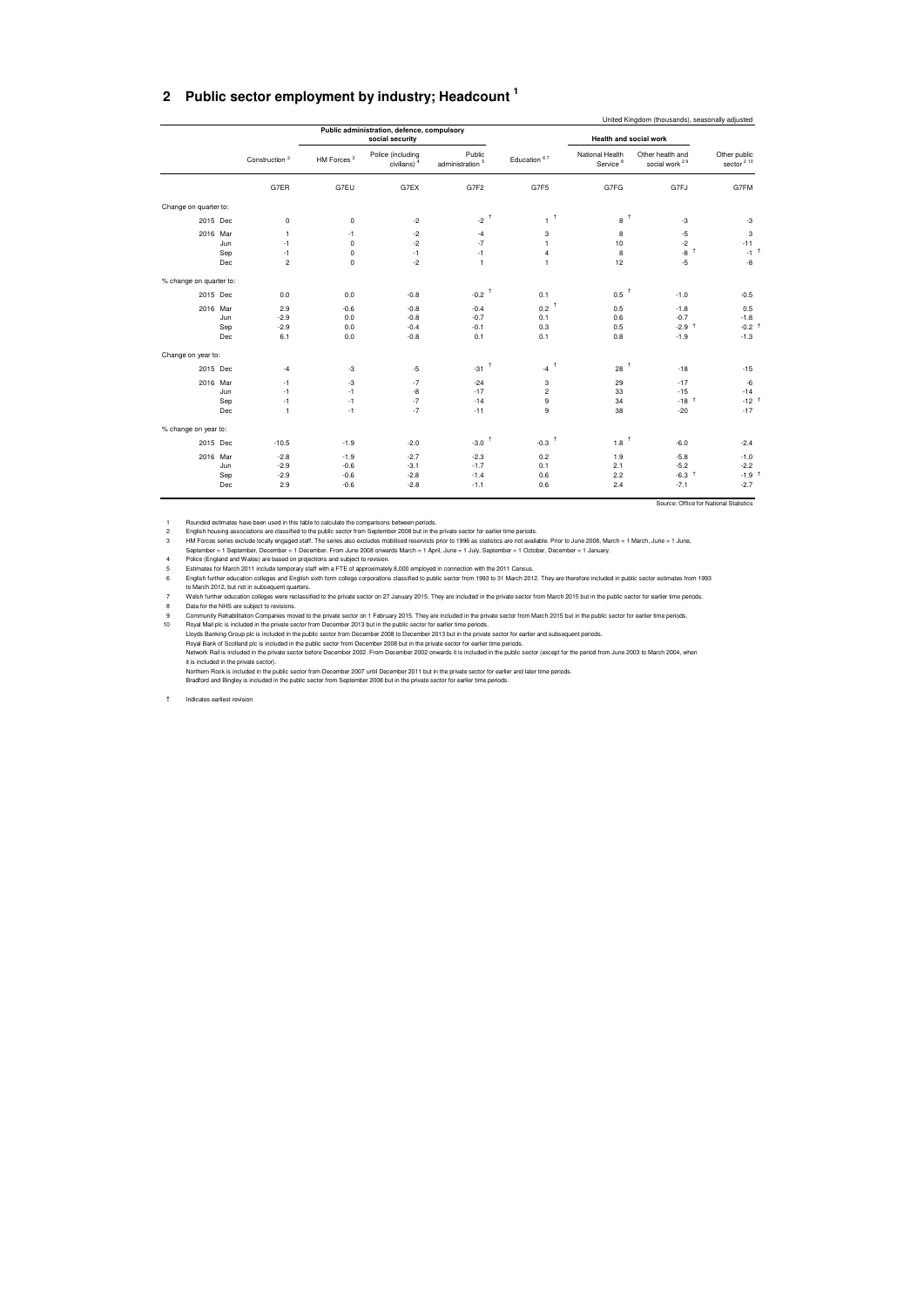|              |                              |                         |                      |                               |                                           | United Kingdom (thousands), seasonally adjusted |                                           |
|--------------|------------------------------|-------------------------|----------------------|-------------------------------|-------------------------------------------|-------------------------------------------------|-------------------------------------------|
|              |                              | General government      |                      |                               |                                           |                                                 |                                           |
|              | Central<br>government 34567  | government <sup>3</sup> | Local                | Total general<br>government   | Total public<br>corporations <sup>8</sup> | Total public<br>sector 3456789                  | Of which:<br>Civil Service <sup>410</sup> |
|              | G7FP                         |                         | G7FS                 | G7FV                          | G7FY                                      | G7G3                                            | G7G6                                      |
| 1999         | 1,965                        |                         | 2,002                | 3,967                         | 339                                       | 4,306                                           | 477                                       |
| 2000         | 1,994                        |                         | 2,016                | 4,010                         | 346                                       | 4,356                                           | 488                                       |
| 2001<br>2002 | 2,056<br>2,130               |                         | 2,010<br>2,030       | 4,066<br>4,160                | 357<br>357                                | 4,423<br>4,517                                  | 493<br>506                                |
| 2003         | 2,218                        |                         | 2,066                | 4,284                         | 364                                       | 4,648                                           | 525                                       |
| 2004         | 2,299                        |                         | 2,110                | 4,409                         | 356                                       | 4,765                                           | 534                                       |
| 2005<br>2006 | 2,345<br>2,330               |                         | 2,142<br>2,172       | 4,487<br>4,502                | 361<br>341                                | 4,848<br>4,843                                  | 532<br>519                                |
| 2007         | 2,318                        |                         | 2,183                | 4,501                         | 335                                       | 4,836                                           | 500                                       |
| 2008         | 2,330                        |                         | 2,169                | 4,499                         | 340                                       | 4,839                                           | 484                                       |
| 2009         | 2,423                        |                         | 2,173                | 4,596                         | 639                                       | 5,235                                           | 487                                       |
| 2010<br>2011 | 2,445<br>2,416               |                         | 2,177<br>2,067       | 4,622<br>4,483                | 618<br>596                                | 5,240<br>5,079                                  | 481<br>447                                |
| 2012         | 2,333                        |                         | 1,924                | 4,257                         | 574                                       | 4,831                                           | 418                                       |
| 2013         | 2,419                        |                         | 1,827                | 4,246                         | 560                                       | 4,806                                           | 410                                       |
| 2014<br>2015 | 2,465<br>2,495               |                         | 1,776<br>1,714       | 4,241<br>4,209                | 309<br>299                                | 4,550<br>4,508                                  | 403<br>392                                |
| 2016         | 2,536                        |                         | 1,661                | 4,197                         | 295                                       | 4,492                                           | 384                                       |
| 1999 Mar     | 1,963                        |                         | 1,999                | 3,962                         | 339                                       | 4,301                                           | 475                                       |
|              | Jun<br>1,965<br>Sep<br>1,979 |                         | 2,002<br>2,004       | 3,967<br>3,983                | 339<br>343                                | 4,306<br>4,326                                  | 477<br>480                                |
|              | Dec<br>1,980                 |                         | 2,009                | 3,989                         | 348                                       | 4,337                                           | 482                                       |
| 2000 Mar     | 1,989                        |                         | 2,015                | 4,004                         | 340                                       | 4,344                                           | 485                                       |
|              | 1,994<br>Jun                 |                         | 2,016                | 4,010                         | 346                                       | 4,356                                           | 488                                       |
|              | 2,010<br>Sep<br>Dec<br>2,013 |                         | 2,019<br>2,017       | 4,029<br>4,030                | 350<br>353                                | 4,379<br>4,383                                  | 491<br>493                                |
| 2001 Mar     | 2,041                        |                         | 2,007                | 4,048                         | 356                                       | 4,404                                           | 494                                       |
|              | 2,056<br>Jun                 |                         | 2,010                | 4,066                         | 357                                       | 4,423                                           | 493                                       |
|              | 2,077<br>Sep<br>Dec<br>2,087 |                         | 2,015<br>2,018       | 4,092<br>4,105                | 353<br>353                                | 4,445<br>4,458                                  | 492<br>496                                |
| 2002 Mar     | 2,113                        |                         | 2,027                | 4,140                         | 355                                       | 4,495                                           | 502                                       |
|              | Jun<br>2,130                 |                         | 2,030                | 4,160                         | 357                                       | 4,517                                           | 506                                       |
|              | 2,157<br>Sep                 |                         | 2,030                | 4,187                         | 362                                       | 4,549                                           | 510                                       |
|              | Dec<br>2,172                 |                         | 2,043                | 4,215                         | 371                                       | 4,586                                           | 516                                       |
| 2003 Mar     | 2,200<br>2,218<br>Jun        |                         | 2,051<br>2,066       | 4,251<br>4,284                | 379<br>364                                | 4,630<br>4,648                                  | 521<br>525                                |
|              | 2,246<br>Sep                 |                         | 2,074                | 4,320                         | 369                                       | 4,689                                           | 527                                       |
|              | Dec<br>2,252                 |                         | 2,091                | 4,343                         | 362                                       | 4,705                                           | 529                                       |
| 2004 Mar     | 2,285<br>2,299               |                         | 2,100                | 4,385                         | 358<br>356                                | 4,743<br>4,765                                  | 534<br>534                                |
|              | Jun<br>2,321<br>Sep          |                         | 2,110<br>2,119       | 4,409<br>4,440                | 354                                       | 4,794                                           | 534                                       |
|              | Dec<br>2,316                 |                         | 2,124                | 4,440                         | 355                                       | 4,795                                           | 529                                       |
| 2005 Mar     | 2,328                        |                         | 2,138                | 4,466                         | 358                                       | 4,824                                           | 525                                       |
|              | Jun<br>2,345<br>2,352<br>Sep |                         | 2,142<br>2,159       | 4,487<br>4,511                | 361<br>359                                | 4,848<br>4,870                                  | 532<br>530                                |
|              | Dec<br>2,343                 |                         | 2,158                | 4,501                         | 351                                       | 4,852                                           | 525                                       |
| 2006 Mar     | 2,337                        |                         | 2,164                | 4,501                         | 347                                       | 4,848                                           | 521                                       |
|              | 2,330<br>Jun                 |                         | 2,172                | 4,502                         | 341                                       | 4,843                                           | 519<br>515                                |
|              | 2,330<br>Sep<br>2,336<br>Dec |                         | 2,176<br>2,183       | 4,506<br>4,519                | 336<br>331                                | 4,842<br>4,850                                  | 510                                       |
| 2007 Mar     | 2,334                        |                         | 2,180                | 4,514                         | 337                                       | 4,851                                           | 504                                       |
|              | 2,318<br>Jun                 |                         | 2,183                | 4,501                         | 335                                       | 4,836                                           | 500                                       |
|              | 2,328<br>Sep<br>Dec<br>2,318 |                         | 2,184<br>2,172       | 4,512<br>4,490                | 330<br>343                                | 4,842<br>4,833                                  | 495<br>491                                |
| 2008 Mar     |                              |                         |                      |                               | 342                                       |                                                 | 485                                       |
|              | 2,318<br>2,330<br>Jun        |                         | 2,166<br>2,169       | 4,484<br>4,499                | 340                                       | 4,826<br>4,839                                  | 484                                       |
|              | Sep<br>2,366                 |                         | 2,179                | 4,545                         | 445                                       | 4,990                                           | 483                                       |
|              | 2,395<br>Dec                 |                         | 2,174                | 4,569                         | 651                                       | 5,220                                           | 484                                       |
| 2009 Mar     | 2,420<br>2,423<br>Jun        |                         | 2,179<br>2,173       | 4,599<br>4,596                | 646<br>639                                | 5,245<br>5,235                                  | 485<br>487                                |
|              | 2,471<br>Sep                 |                         | 2,173                | 4,644                         | 625                                       | 5,269                                           | 493                                       |
|              | Dec<br>2,473                 |                         | 2,175                | 4,648                         | 617                                       | 5,265                                           | 493                                       |
| 2010 Mar     | 2,480<br>2,445               |                         | 2,159                | 4,639                         | 619<br>618                                | 5,258                                           | 487                                       |
|              | Jun<br>Sep<br>2,430          |                         | 2,177<br>2,162       | 4,622<br>4,592                | 611                                       | 5,240<br>5,203                                  | 481<br>473                                |
|              | Dec<br>2,420                 |                         | 2,135                | 4,555                         | 604                                       | 5,159                                           | 465                                       |
| 2011 Mar     | 2,431                        |                         | 2,111                | 4,542                         | 609                                       | 5,151                                           | 465                                       |
|              | 2,416<br>Jun<br>2,456<br>Sep |                         | 2,067<br>2,022       | 4,483<br>4,478                | 596<br>588                                | 5,079<br>5,066                                  | 447<br>439                                |
|              | Dec<br>2,447                 |                         | 1,994                | 4,441                         | 581                                       | 5,022                                           | 430                                       |
| 2012 Mar     | 2,456                        |                         | 1,966                | 4,422                         | 578                                       | 5,000                                           | 424                                       |
|              | 2,333<br>Jun                 |                         | 1,924                | 4,257                         | 574                                       | 4,831                                           | 418                                       |
|              | 2,355<br>Sep<br>Dec<br>2,366 |                         | 1,902<br>1,881       | 4,257<br>4,247                | 570<br>569                                | 4,827<br>4,816                                  | 415<br>411                                |
| 2013 Mar     | 2,383                        |                         | 1,863                | 4,246                         | 562                                       | 4,808                                           | 409                                       |
|              | 2,419<br>Jun                 |                         | 1,827                | 4,246                         | 560                                       | 4,806                                           | 410                                       |
|              | 2,450<br>Sep<br>2,453<br>Dec |                         | 1,830<br>1,806       | 4,280<br>4,259                | 548<br>398                                | 4,828<br>4,657                                  | 407<br>405                                |
|              |                              |                         |                      |                               |                                           |                                                 |                                           |
| 2014 Mar     | 2,467<br>2,465<br>Jun        |                         | 1,786<br>1,776       | 4,253<br>4,241                | 310<br>309                                | 4,563<br>4,550                                  | 401<br>403                                |
|              | 2,487<br>Sep                 |                         | 1,762                | 4,249                         | 308                                       | 4,557                                           | 401                                       |
|              | 2,492<br>Dec                 |                         | 1,746                | 4,238                         | 305                                       | 4,543                                           | 400                                       |
| 2015 Mar     | 2,500<br>2,495<br>Jun        |                         | 1,728<br>1,714       | 4,228<br>4,209                | 301<br>299                                | 4,529<br>4,508                                  | 400<br>392                                |
|              | 2,510<br>Sep                 |                         | 1,699                | 4,209                         | 300                                       | 4,509                                           | 387                                       |
|              | Dec                          | $2,516$ <sup>+</sup>    | $1,689$ <sup>t</sup> | 4,205                         | $298$ $^{\dagger}$                        | $4,503$ <sup>+</sup>                            | 386                                       |
| 2016 Mar     | 2,538                        |                         | 1,673                | 4,211                         | 298                                       | 4,509                                           | 387                                       |
|              | 2,536<br>Jun<br>2,563<br>Sep |                         | 1,661<br>1,646       | 4,197<br>$4,209$ <sup>+</sup> | 295<br>290                                | 4,492<br>4,499                                  | 384<br>385                                |
|              | 2,573<br>Dec                 |                         | 1,630                | 4,203                         | 287                                       | 4,490                                           | 385                                       |

### **3 Public sector employment by sector classification; Full-time equivalent 1 2**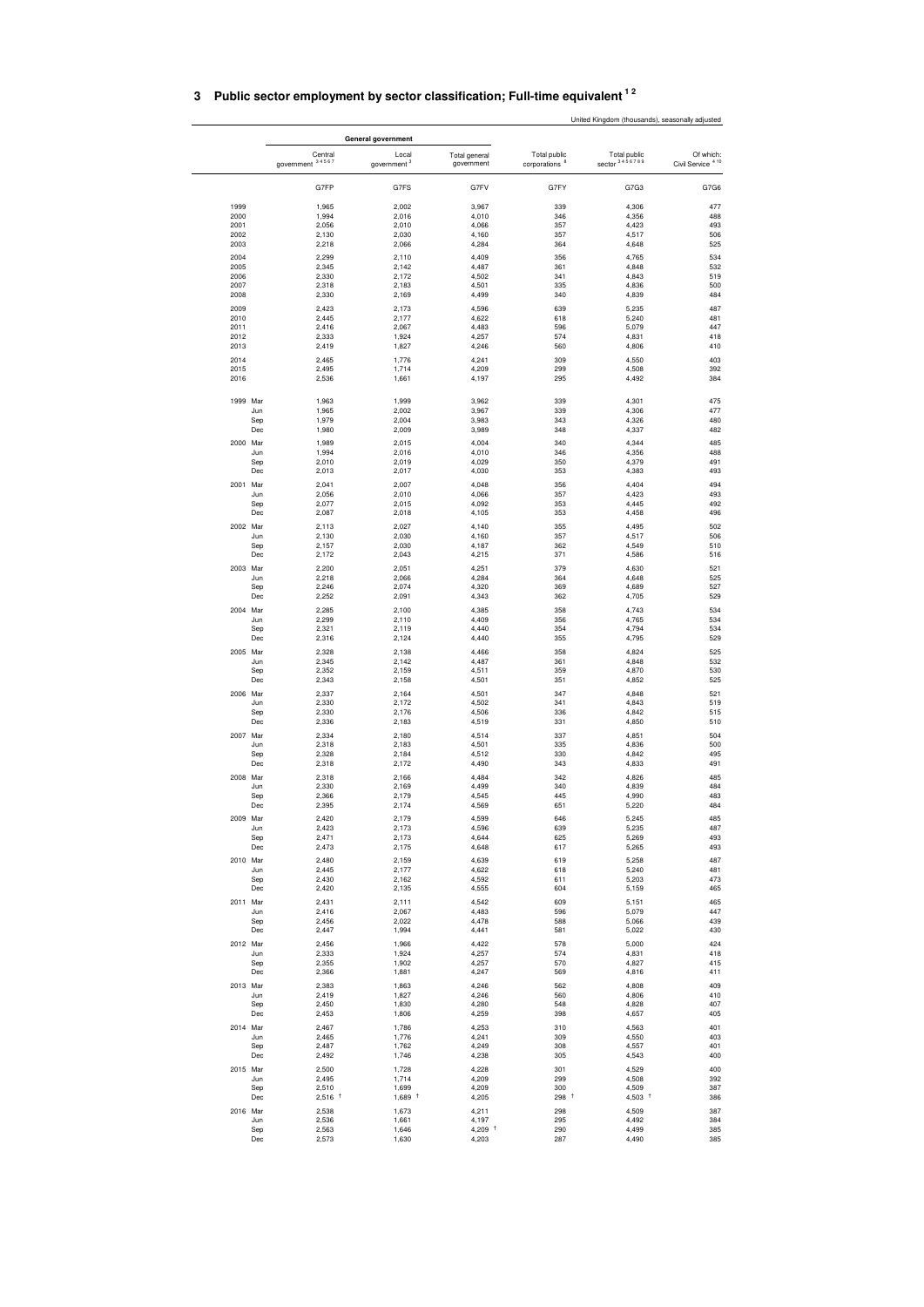### <span id="page-18-0"></span>**3 Public sector employment by sector classification; Full-time equivalent 1 2**

|                         |     |                             |                           |                             |                                           | United Kingdom (thousands), seasonally adjusted |                                           |
|-------------------------|-----|-----------------------------|---------------------------|-----------------------------|-------------------------------------------|-------------------------------------------------|-------------------------------------------|
|                         |     |                             | <b>General government</b> |                             |                                           |                                                 |                                           |
|                         |     | Central<br>government 34567 | Local<br>government $^3$  | Total general<br>government | Total public<br>corporations <sup>8</sup> | Total public<br>sector 3456789                  | Of which:<br>Civil Service <sup>410</sup> |
|                         |     | G7FP                        | G7FS                      | G7FV                        | G7FY                                      | G7G3                                            | G7G6                                      |
| Change on quarter to:   |     |                             |                           |                             |                                           |                                                 |                                           |
| 2015 Dec                |     | $6$ $^\dagger$              | $-10^{-\dagger}$          | $-4$                        | -2 $^\dagger$                             | $-6$ <sup>+</sup>                               | $-1$                                      |
| 2016 Mar                |     | 22                          | $-16$                     | 6                           | $\pmb{0}$                                 | 6                                               | $\mathbf{1}$                              |
|                         | Jun | $-2$                        | $-12$                     | $-14$                       | $-3$                                      | $-17$                                           | $-3$                                      |
|                         | Sep | 27                          | $-15$                     | 12 <sup>†</sup>             | $-5$                                      | $\overline{7}$                                  | $\mathbf{1}$                              |
|                         | Dec | 10                          | $-16$                     | $-6$                        | $-3$                                      | -9                                              | $\pmb{0}$                                 |
| % change on quarter to: |     |                             |                           |                             |                                           |                                                 |                                           |
| 2015 Dec                |     | 0.2 $^\dagger$              | $-0.6$                    | $-0.1$                      | $-0.7$ <sup>+</sup>                       | $-0.1$ <sup>+</sup>                             | $-0.3$                                    |
| 2016 Mar                |     | 0.9                         | $-0.9$                    | 0.1                         | 0.0                                       | 0.1                                             | 0.3                                       |
|                         | Jun | $-0.1$                      | $-0.7$                    | $-0.3$                      | $-1.0$                                    | $-0.4$                                          | $-0.8$                                    |
|                         | Sep | 1.1                         | $-0.9$ <sup>+</sup>       | $0.3$ <sup>+</sup>          | $-1.7$                                    | 0.2                                             | 0.3                                       |
|                         | Dec | 0.4                         | $-1.0$                    | $-0.1$                      | $-1.0$                                    | $-0.2$                                          | 0.0                                       |
| Change on year to:      |     |                             |                           |                             |                                           |                                                 |                                           |
| 2015 Dec                |     | 24                          | $-57$ <sup>+</sup>        | $-33$                       | $-7$ <sup>+</sup>                         | $-40$                                           | $-14$                                     |
| 2016 Mar                |     | 38                          | $-55$                     | $-17$                       | $-3$                                      | $-20$                                           | $-13$                                     |
|                         | Jun | 41                          | $-53$                     | $-12$                       | $-4$                                      | $-16$                                           | -8                                        |
|                         | Sep | 53                          | $-53$                     | 0 <sup>†</sup>              | $-10$                                     | $-10$                                           | $-2$                                      |
|                         | Dec | 57                          | $-59$                     | $-2$                        | $-11$                                     | $-13$                                           | $-1$                                      |
|                         |     |                             |                           |                             |                                           |                                                 |                                           |
| % change on year to:    |     |                             |                           |                             |                                           |                                                 |                                           |
| 2015 Dec                |     | 1.0                         | $-3.3$                    | $-0.8$                      | $-2.3$ <sup>+</sup>                       | $-0.9$                                          | $-3.5$                                    |
| 2016 Mar                |     | 1.5                         | $-3.2$                    | $-0.4$                      | $-1.0$                                    | $-0.4$                                          | $-3.3$                                    |
|                         | Jun | 1.6                         | $-3.1$                    | $-0.3$                      | $-1.3$                                    | $-0.4$                                          | $-2.0$                                    |
|                         | Sep | 2.1 <sup>†</sup>            | $-3.1$ <sup>+</sup>       | 0.0 <sup>†</sup>            | $-3.3$                                    | $-0.2$ <sup>+</sup>                             | $-0.5$                                    |
|                         | Dec | 2.3                         | $-3.5$                    | 0.0                         | $-3.7$                                    | $-0.3$                                          | $-0.3$                                    |
|                         |     |                             |                           |                             |                                           |                                                 | Source: Office for National Statistics    |

1<br>2 Rounded estimates have been used in this table to calculate the comparisons between periods.<br>2 Annual figures relate to June quarter.<br>19 Pelice (England & Wales) are based on projections.<br>2 Meter Doot, when it is inclu

ealier time periods.<br>
2015. They are included in the private sector on 1 February 2015. They are included in the private sector form March 2015 but in the public sector for earlier time periods.<br>
2019 Mail pic is included

† Indicates earliest revision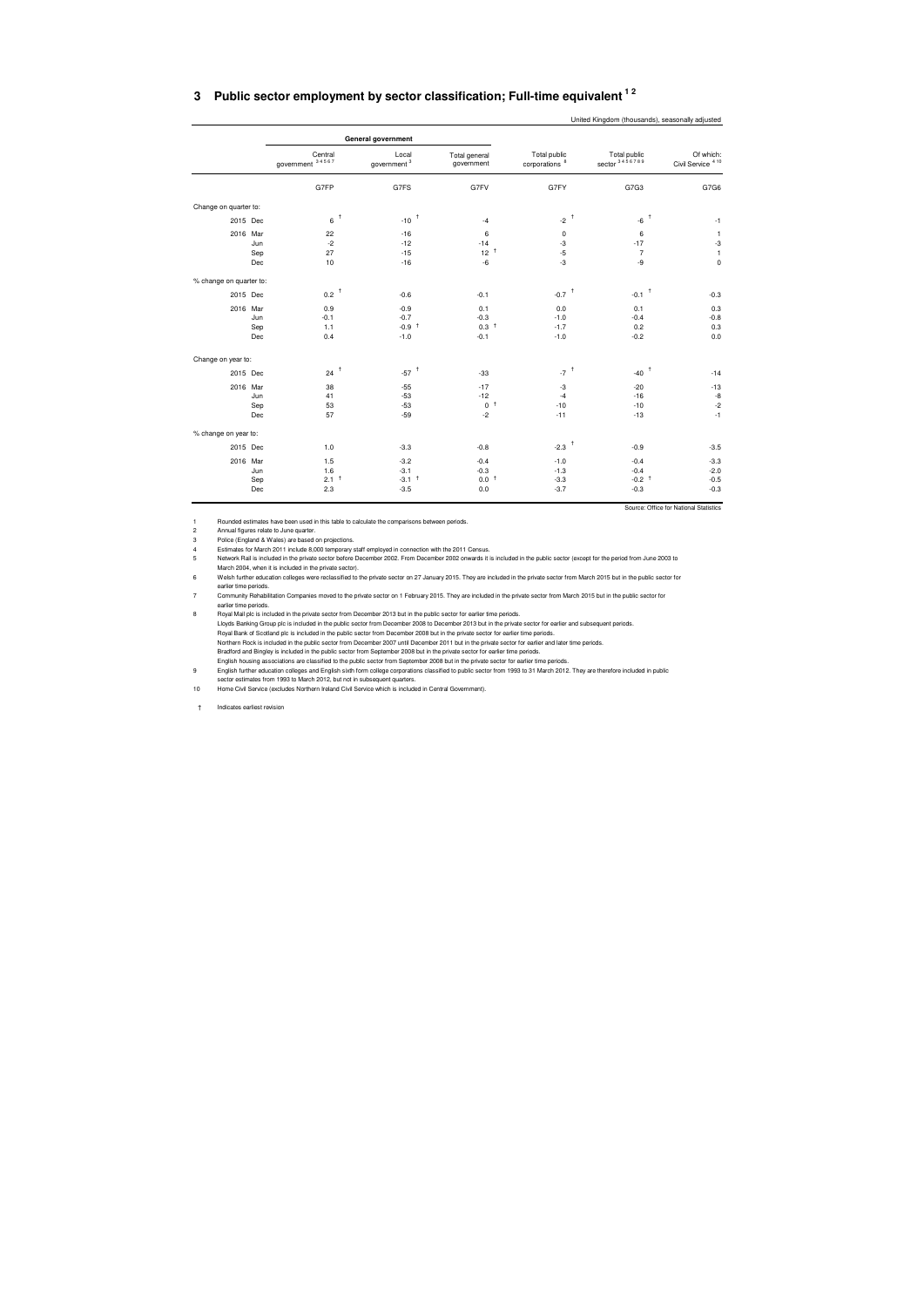|  |  |  | 4 Public sector employment by industry; Full-time equivalent 1 |  |  |
|--|--|--|----------------------------------------------------------------|--|--|
|--|--|--|----------------------------------------------------------------|--|--|

<span id="page-19-0"></span>

|                 |                           |                        | Public administration, defence, compulsory<br>social security |                             |                               | <b>Health and social work</b> |                           |              |
|-----------------|---------------------------|------------------------|---------------------------------------------------------------|-----------------------------|-------------------------------|-------------------------------|---------------------------|--------------|
|                 | Construction <sup>2</sup> | HM Forces <sup>3</sup> | Police (including                                             | Public                      | Education 67                  | National Health               | Other health and          | Other public |
|                 |                           |                        | civilians) <sup>4</sup>                                       | administration <sup>5</sup> |                               | Service <sup>8</sup>          | social work <sup>29</sup> | sector $210$ |
|                 | G9BC                      | G7G9                   | G7GC                                                          | G7GF                        | G7GI                          | G7GL                          | G7GR                      | G7K2         |
| 1999<br>2000    |                           | 218<br>217             | 220                                                           | 988<br>994                  | 948<br>982                    | 970<br>990                    | 276<br>272                | 610<br>611   |
| 2001            |                           | 214                    | 218<br>222                                                    | 998                         | 997                           | 1,025                         | 263                       | 638          |
| 2002            |                           | 214                    | 230                                                           | 1,020                       | 1,007                         | 1,075                         | 259                       | 655          |
| 2003            |                           | 223                    | 240                                                           | 1,056                       | 1,049                         | 1,126                         | 245                       | 656          |
| 2004            |                           | 218                    | 254                                                           | 1,069                       | 1,076                         | 1,179                         | 254                       | 659          |
| 2005<br>2006    |                           | 210<br>204             | 262<br>264                                                    | 1,081<br>1,077              | 1,090<br>1,121                | 1,221<br>1,224                | 261<br>260                | 673<br>644   |
| 2007            |                           | 197                    | 272                                                           | 1,062                       | 1,132                         | 1,220                         | 257                       | 652          |
| 2008            |                           | 193                    | 275                                                           | 1,025                       | 1,143                         | 1,245                         | 256                       | 667          |
| 2009            |                           | 197                    | 283                                                           | 1,015                       | 1,164                         | 1,304                         | 290                       | 948          |
| 2010            |                           | 197                    | 281                                                           | 1,010                       | 1,193                         | 1,335                         | 293                       | 903          |
| 2011<br>2012    |                           | 193<br>186             | 266<br>255                                                    | 940<br>903                  | 1,183<br>1,067                | 1,313<br>1,293                | 282<br>265                | 878<br>838   |
| 2013            |                           | 175                    | 250                                                           | 900                         | 1,099                         | 1,297                         | 252                       | 809          |
| 2014            |                           | 164                    | 246                                                           | 888                         | 1,113                         | 1,323                         | 235                       | 555          |
| 2015<br>2016    |                           | 159<br>158             | 243<br>236                                                    | 853<br>842                  | 1,119<br>1,116                | 1,346<br>1,377                | 222<br>211                | 545<br>533   |
| 1999 Mar        |                           | 217                    | 221                                                           | 984                         | 945                           | 967                           | 276                       | 611          |
| Jun             |                           | 218                    | 220                                                           | 988                         | 948                           | 970                           | 276                       | 610          |
| Sep             |                           | 218                    | 219                                                           | 989                         | 944                           | 975                           | 279                       | 609          |
| Dec             |                           | 217                    | 219                                                           | 996                         | 950                           | 979                           | 282                       | 616          |
| 2000 Mar        |                           | 217<br>217             | 218<br>218                                                    | 1,000<br>994                | 957<br>982                    | 984<br>990                    | 279<br>272                | 610<br>611   |
| Jun<br>Sep      |                           | 216                    | 219                                                           | 990                         | 989                           | 996                           | 266                       | 622          |
| Dec             |                           | 215                    | 219                                                           | 994                         | 994                           | 1,004                         | 265                       | 624          |
| 2001 Mar        |                           | 215                    | 221                                                           | 997                         | 997                           | 1,014                         | 263                       | 629          |
| Jun             |                           | 214                    | 222                                                           | 998                         | 997                           | 1,025                         | 263                       | 638          |
| Sep<br>Dec      |                           | 214<br>214             | 224<br>226                                                    | 998<br>1,008                | 997<br>1,001                  | 1,036<br>1,048                | 264<br>257                | 640<br>646   |
| 2002 Mar        |                           | 214                    | 228                                                           | 1,014                       | 1,004                         | 1,062                         | 258                       | 653          |
| Jun             |                           | 214                    | 230                                                           | 1,020                       | 1,007                         | 1,075                         | 259                       | 655          |
| Sep             |                           | 215                    | 232                                                           | 1,021                       | 1,023                         | 1,088                         | 249                       | 653          |
| Dec             |                           | 215                    | 234                                                           | 1,040                       | 1,033                         | 1,101                         | 242                       | 666          |
| 2003 Mar<br>Jun |                           | 221<br>223             | 237<br>240                                                    | 1,048<br>1,056              | 1,039<br>1,049                | 1,114<br>1,126                | 241<br>245                | 671<br>656   |
| Sep             |                           | 222                    | 243                                                           | 1,060                       | 1,049                         | 1,142                         | 247                       | 657          |
| Dec             |                           | 221                    | 247                                                           | 1,060                       | 1,065                         | 1,152                         | 253                       | 651          |
| 2004 Mar        |                           | 219                    | 251                                                           | 1,067                       | 1,071                         | 1,173                         | 255                       | 650          |
| Jun             |                           | 218                    | 254                                                           | 1,069                       | 1,076                         | 1,179                         | 254                       | 659          |
| Sep<br>Dec      |                           | 216<br>214             | 256<br>258                                                    | 1,076<br>1,074              | 1,076<br>1,077                | 1,190<br>1,198                | 257<br>258                | 661<br>664   |
|                 |                           |                        |                                                               |                             |                               |                               |                           |              |
| 2005 Mar<br>Jun |                           | 212<br>210             | 261<br>262                                                    | 1,075<br>1,081              | 1,085<br>1,090                | 1,210<br>1,221                | 260<br>261                | 668<br>673   |
| Sep             |                           | 208                    | 263                                                           | 1,080                       | 1,102                         | 1,226                         | 259                       | 672          |
| Dec             |                           | 206                    | 264                                                           | 1,079                       | 1,108                         | 1,228                         | 260                       | 658          |
| 2006 Mar        |                           | 205<br>204             | 262<br>264                                                    | 1,078                       | 1,115                         | 1,224                         | 259<br>260                | 655<br>644   |
| Jun<br>Sep      |                           | 203                    | 266                                                           | 1,077<br>1,077              | 1,121<br>1,121                | 1,224<br>1,221                | 262                       | 642          |
| Dec             |                           | 202                    | 268                                                           | 1,075                       | 1,128                         | 1,221                         | 259                       | 649          |
| 2007 Mar        |                           | 199                    | 272                                                           | 1,068                       | 1,130                         | 1,223                         | 258                       | 652          |
| Jun             |                           | 197                    | 272                                                           | 1,062                       | 1,132                         | 1,220                         | 257                       | 652          |
| Sep<br>Dec      |                           | 195<br>196             | 273<br>273                                                    | 1,063<br>1,051              | 1,141<br>1,141                | 1,222<br>1,224                | 256<br>252                | 642<br>653   |
| 2008 Mar        |                           | 194                    | 274                                                           | 1,033                       |                               |                               | 255                       | 663          |
| Jun             |                           | 193                    | 275                                                           | 1,025                       | 1,140<br>1,143                | 1,226<br>1,245                | 256                       | 667          |
| Sep             |                           | 193                    | 276                                                           | 1,014                       | 1,156                         | 1,262                         | 289                       | 751          |
| Dec             |                           | 194                    | 278                                                           | 1,017                       | 1,161                         | 1,277                         | 290                       | 966          |
| 2009 Mar        |                           | 196                    | 281                                                           | 1,016                       | 1,170                         | 1,290                         | 291                       | 960          |
| Jun<br>Sep      |                           | 197<br>199             | 283<br>284                                                    | 1,015<br>1,027              | 1,164<br>1,168                | 1,304<br>1,320                | 290<br>297                | 948<br>929   |
| Dec             |                           | 199                    | 283                                                           | 1,024                       | 1,184                         | 1,331                         | 297                       | 911          |
| 2010 Mar        |                           | 199                    | 283                                                           | 1,019                       | 1,178                         | 1,337                         | 293                       | 908          |
| Jun             |                           | 197                    | 281                                                           | 1,010                       | 1,193                         | 1,335                         | 293                       | 903          |
| Sep<br>Dec      |                           | 196<br>196             | 279<br>275                                                    | 992<br>984                  | 1,177<br>1,174                | 1,328<br>1,324                | 292<br>287                | 896<br>887   |
| 2011 Mar        |                           | 194                    | 271                                                           | 971                         | 1,178                         | 1,320                         | 287                       | 895          |
| Jun             |                           | 193                    | 266                                                           | 940                         | 1,183                         | 1,313                         | 282                       | 878          |
| Sep             |                           | 191                    | 262                                                           | 929                         | 1,195                         | 1,306                         | 277                       | 866          |
| Dec             |                           | 190                    | 259                                                           | 914                         | 1,194                         | 1,301                         | 277                       | 856          |
| 2012 Mar        |                           | 187                    | 257                                                           | 905                         | 1,210                         | 1,295                         | 270                       | 845          |
| Jun<br>Sep      |                           | 186<br>183             | 255<br>253                                                    | 903<br>896                  | 1,067<br>1,070                | 1,293<br>1,292                | 265<br>261                | 838<br>833   |
| Dec             |                           | 179                    | 252                                                           | 895                         | 1,075                         | 1,297                         | 257                       | 828          |
| 2013 Mar        |                           | 178                    | 251                                                           | 897                         | 1,079                         | 1,299                         | 255                       | 818          |
| Jun             |                           | 175                    | 250                                                           | 900                         | 1,099                         | 1,297                         | 252                       | 809          |
| Sep<br>Dec      |                           | 174<br>169             | 248<br>247                                                    | 899<br>888                  | 1,112<br>1,116                | 1,305<br>1,311                | 251<br>247                | 800<br>649   |
|                 |                           |                        |                                                               |                             |                               |                               |                           |              |
| 2014 Mar<br>Jun |                           | 167<br>164             | 246<br>246                                                    | 887<br>888                  | 1,116<br>1,113                | 1,318<br>1,323                | 245<br>235                | 556<br>555   |
| Sep             |                           | 163                    | 245                                                           | 882                         | 1,113                         | 1,329                         | 233                       | 553          |
| Dec             |                           | 162                    | 244                                                           | 876                         | 1,118                         | 1,334                         | 229                       | 550          |
| 2015 Mar        |                           | 161                    | 245                                                           | 867                         | 1,117                         | 1,340                         | 225                       | 547          |
| Jun             |                           | 159                    | 243                                                           | 853<br>852                  | 1,119                         | 1,346                         | 222<br>219                | 545<br>542   |
| Sep<br>Dec      |                           | 159<br>159             | 241<br>240                                                    | 852                         | 1,111<br>$1,112$ <sup>+</sup> | 1,352<br>1,359                | 216                       | 539          |
| 2016 Mar        |                           | 158                    | 238                                                           | 849                         | 1,114                         | 1,367                         | 212                       | 541          |
| Jun             |                           | 158                    | 236                                                           | 842                         | 1,116                         | 1,377                         | 211                       | 533          |
| Sep             |                           | 158                    | 235 +                                                         | 842                         | 1,115                         | 1,384                         | $205$ $†$                 | 530          |
| Dec             |                           | 158                    | 233                                                           | 844                         | 1,117                         | 1,387                         | 201                       | 524          |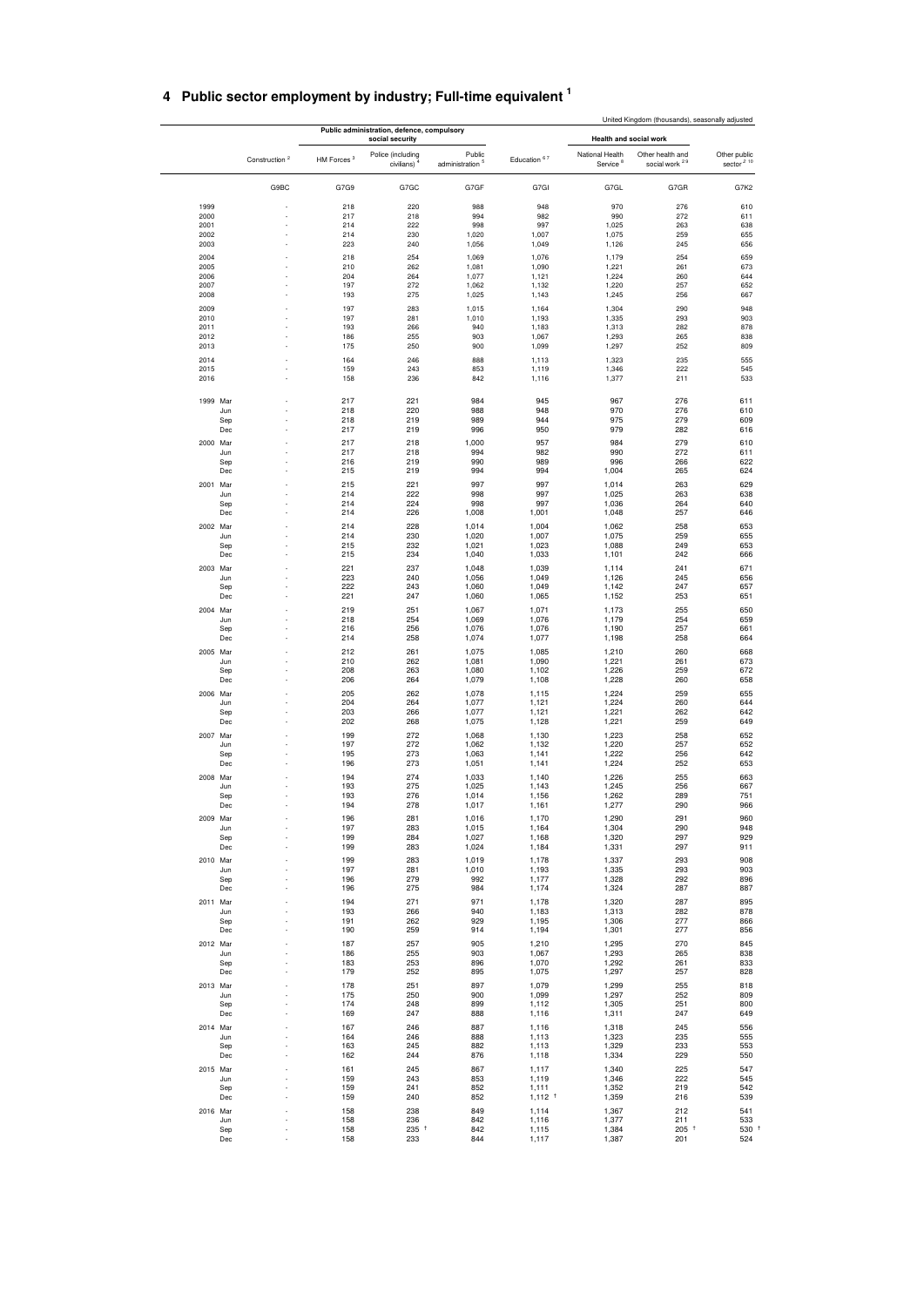#### **4 Public sector employment by industry; Full-time equivalent <sup>1</sup>**

|                         |                           |                                      | Public administration, defence, compulsory<br>social security |                                               |                                                                              | Health and social work                  |                                                   |                                                            |
|-------------------------|---------------------------|--------------------------------------|---------------------------------------------------------------|-----------------------------------------------|------------------------------------------------------------------------------|-----------------------------------------|---------------------------------------------------|------------------------------------------------------------|
|                         | Construction <sup>2</sup> | HM Forces <sup>3</sup>               | Police (including<br>civilians) <sup>4</sup>                  | Public<br>$\,$ administration $^{\,5}$        | Education 67                                                                 | National Health<br>Service <sup>8</sup> | Other health and<br>social work 29                | Other public<br>sector $210$                               |
|                         | G9BC                      | G7G9                                 | G7GC                                                          | G7GF                                          | G7GI                                                                         | G7GL                                    | G7GR                                              | G7K2                                                       |
| Change on quarter to:   |                           |                                      |                                                               |                                               |                                                                              |                                         |                                                   |                                                            |
| 2015 Dec                |                           | $\mathbf 0$                          | $-1$                                                          | $\mathbf 0$                                   | $\tau^+$                                                                     | $\overline{7}$                          | -3                                                | -3                                                         |
| 2016 Mar                | Jun<br>Sep<br>Dec         | $-1$<br>$\Omega$<br>$\mathbf 0$<br>0 | $-2$<br>$-2$<br>$-1^{-1}$<br>$-2$                             | $-3$<br>$-7$<br>$\mathbf 0$<br>$\overline{c}$ | $\overline{\mathbf{c}}$<br>$\overline{\mathbf{c}}$<br>$-1$<br>$\overline{c}$ | 8<br>10<br>$\overline{7}$<br>3          | $-4$<br>$-1$<br>$-6$ $+$<br>$-4$                  | $\overline{\mathbf{c}}$<br>-8<br>$-3$ <sup>1</sup><br>$-6$ |
| % change on quarter to: |                           |                                      |                                                               |                                               |                                                                              |                                         |                                                   |                                                            |
| 2015 Dec                |                           | 0.0                                  | $-0.4$                                                        | 0.0                                           | $\overline{\phantom{a}}$<br>0.1                                              | 0.5                                     | $-1.4$                                            | $-0.6$                                                     |
| 2016 Mar                | Jun<br>Sep<br>Dec         | $-0.6$<br>0.0<br>0.0<br>0.0          | $-0.8$<br>$-0.8$<br>$-0.4$ <sup>+</sup><br>$-0.9$             | $-0.4$<br>$-0.8$<br>0.0<br>0.2                | 0.2<br>0.2<br>$-0.1$<br>0.2                                                  | 0.6<br>0.7<br>0.5<br>0.2                | $-1.9$<br>$-0.5$<br>$-2.8$ <sup>+</sup><br>$-2.0$ | 0.4<br>$-1.5$<br>$-0.6$ <sup>1</sup><br>$-1.1$             |
| Change on year to:      |                           |                                      |                                                               |                                               |                                                                              |                                         |                                                   |                                                            |
| 2015 Dec                |                           | -3                                   | $-4$                                                          | $-24$                                         | $-6$ $^{\dagger}$                                                            | 25                                      | $-13$                                             | $-11$                                                      |
| 2016 Mar                | Jun<br>Sep<br>Dec         | -3<br>$-1$<br>$-1$<br>$-1$           | $-7$<br>$-7$<br>$-6$<br>$-7$                                  | $-18$<br>$-11$<br>$-10$<br>$-8$               | -3<br>$-3$<br>4<br>5                                                         | 27<br>31<br>32<br>28                    | $-13$<br>$-11$<br>$-14$ <sup>+</sup><br>$-15$     | $-6$<br>$-12$<br>$-12$ <sup>+</sup><br>$-15$               |
| % change on year to:    |                           |                                      |                                                               |                                               |                                                                              |                                         |                                                   |                                                            |
| 2015 Dec                |                           | $-1.9$                               | $-1.6$                                                        | $-2.7$                                        | $-0.5$                                                                       | 1.9                                     | $-5.7$                                            | $-2.0$                                                     |
| 2016 Mar                | Jun<br>Sep<br>Dec         | $-1.9$<br>$-0.6$<br>$-0.6$<br>$-0.6$ | $-2.9$<br>$-2.9$<br>$-2.5$ <sup>†</sup><br>$-2.9$             | $-2.1$<br>$-1.3$<br>$-1.2$<br>$-0.9$          | $-0.3$<br>$-0.3$<br>0.4<br>0.4                                               | 2.0<br>2.3<br>2.4<br>2.1                | $-5.8$<br>$-5.0$<br>$-6.4$ <sup>+</sup><br>$-6.9$ | $-1.1$<br>$-2.2$<br>$-2.2$ <sup>†</sup><br>$-2.8$          |

1 Mounded straines have been used in this table to calculate the comparisons between periods.<br>
1 English housing associations are classified to the public sector from September 2008 but in the private sector for earlier li

Northern Rock is included in the public sector from December 2007 until December 2011 but in the private sector for earlier and later time periods.<br>Bradford and Bingley is included in the public sector from September 2008

† Indicates earliest revision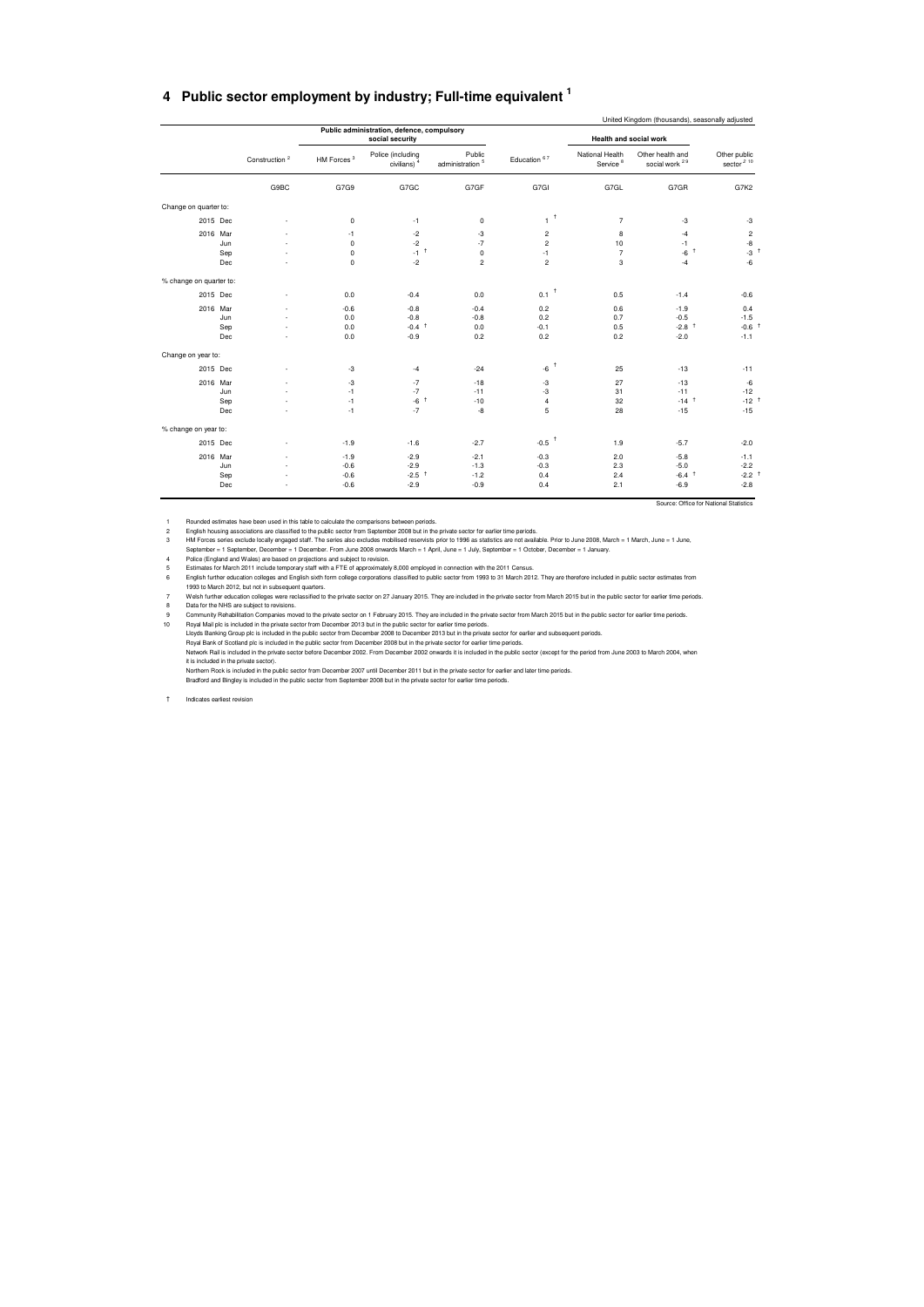## <span id="page-21-0"></span>**5 Public and private sector employment; Headcount 1 2**

|              |            | <b>Public Sector</b>         |                         | <b>Private Sector</b>                 |                |                                     | Public sector excluding effects of<br>major reclassifications <sup>85</sup> |              | United Kingdom, seasonally adjusted<br>Private sector excluding effects of<br>major reclassifications <sup>89</sup> |              |
|--------------|------------|------------------------------|-------------------------|---------------------------------------|----------------|-------------------------------------|-----------------------------------------------------------------------------|--------------|---------------------------------------------------------------------------------------------------------------------|--------------|
|              |            | Headcount<br>(thousands) $3$ | Percentage <sup>4</sup> | Headcount<br>(thousands) <sup>5</sup> | Percentage $6$ | Total employment<br>(thousands) $7$ | Headcount<br>(thousands)                                                    | Percentage   | Headcount<br>(thousands)                                                                                            | Percentage   |
|              |            | G7AU                         | G9BZ                    | G7K5                                  | G9C2           | G7GO                                | MFY7                                                                        | MFY9         | MFZ2                                                                                                                | MFY5         |
| 1999         |            | 5,404                        | 19.9                    | 21,711                                | 80.1           | 27,115                              | 4,968                                                                       | 18.3         | 22,147                                                                                                              | 81.7         |
| 2000         |            | 5,484                        | 19.9                    | 22,044                                | 80.1           | 27,528                              | 5,049                                                                       | 18.3         | 22,479                                                                                                              | 81.7         |
| 2001         |            | 5,574                        | 20.1                    | 22,125                                | 79.9           | 27,699                              | 5,137                                                                       | 18.5         | 22,562                                                                                                              | 81.5         |
| 2002         |            | 5,680                        | 20.4                    | 22,228                                | 79.6           | 27,908                              | 5,227                                                                       | 18.7         | 22,681                                                                                                              | 81.3         |
| 2003         |            | 5,841                        | 20.7                    | 22,395                                | 79.3           | 28,236                              | 5,423                                                                       | 19.2         | 22,813                                                                                                              | 80.8         |
| 2004         |            | 5,971                        | 21.0                    | 22,493                                | 79.0           | 28,464                              | 5,544                                                                       | 19.5         | 22,920                                                                                                              | 80.5         |
| 2005         |            | 6,066                        | 21.0                    | 22,789                                | 79.0           | 28,855                              | 5,643                                                                       | 19.6         | 23,212                                                                                                              | 80.4         |
| 2006<br>2007 |            | 6,035<br>6,001               | 20.7<br>20.4            | 23,105<br>23,351                      | 79.3<br>79.6   | 29,140<br>29,352                    | 5,619<br>5,575                                                              | 19.3<br>19.0 | 23,521<br>23,777                                                                                                    | 80.7<br>81.0 |
| 2008         |            | 5,990                        | 20.2                    | 23,706                                | 79.8           | 29,696                              | 5,552                                                                       | 18.7         | 24,144                                                                                                              | 81.3         |
| 2009         |            | 6,407                        | 22.1                    | 22,611                                | 77.9           | 29,018                              | 5,615                                                                       | 19.4         | 23,403                                                                                                              | 80.6         |
| 2010         |            | 6,397                        | 21.8                    | 22,928                                | 78.2           | 29,325                              | 5,624                                                                       | 19.2         | 23,701                                                                                                              | 80.8         |
| 2011         |            | 6,198                        | 21.1                    | 23,147                                | 78.9           | 29,345                              | 5,442                                                                       | 18.5         | 23,903                                                                                                              | 81.5         |
| 2012         |            | 5,844                        | 19.6                    | 23,902                                | 80.4           | 29,746                              | 5,305                                                                       | 17.8         | 24,441                                                                                                              | 82.2         |
| 2013         |            | 5,798                        | 19.3                    | 24,201                                | 80.7           | 29,999                              | 5,271                                                                       | 17.6         | 24,728                                                                                                              | 82.4         |
| 2014         |            | 5,508                        | 17.9                    | 25,200                                | 82.1<br>82.5   | 30,708                              | 5,258                                                                       | 17.1         | 25,450                                                                                                              | 82.9         |
| 2015<br>2016 |            | 5,449<br>5,430               | 17.5<br>17.1            | 25,759<br>26,337                      | 82.9           | 31,208<br>31,767                    | 5,216<br>5,201                                                              | 16.7<br>16.4 | 25,992<br>26,566                                                                                                    | 83.3<br>83.6 |
|              |            |                              |                         |                                       |                |                                     |                                                                             |              |                                                                                                                     |              |
| 1999 Mar     | Jun        | 5,393<br>5,404               | 19.9<br>19.9            | 21,649<br>21,711                      | 80.1<br>80.1   | 27,042<br>27,115                    | 4,956<br>4,968                                                              | 18.3<br>18.3 | 22,086<br>22,147                                                                                                    | 81.7<br>81.7 |
|              | Sep        | 5,435                        | 20.0                    | 21,777                                | 80.0           | 27,212                              | 4,991                                                                       | 18.3         | 22,221                                                                                                              | 81.7         |
|              | Dec        | 5,451                        | 20.0                    | 21,856                                | 80.0           | 27,307                              | 5,018                                                                       | 18.4         | 22,289                                                                                                              | 81.6         |
| 2000 Mar     |            | 5,466                        | 19.9                    | 21,940                                | 80.1           | 27,406                              | 5,029                                                                       | 18.3         | 22,377                                                                                                              | 81.7         |
|              | Jun        | 5,484                        | 19.9                    | 22,044                                | 80.1           | 27,528                              | 5,049                                                                       | 18.3         | 22,479                                                                                                              | 81.7         |
|              | Sep<br>Dec | 5,514                        | 20.0<br>20.0            | 22,014                                | 80.0<br>80.0   | 27,528                              | 5,072                                                                       | 18.4<br>18.4 | 22,456                                                                                                              | 81.6<br>81.6 |
|              |            | 5,519                        |                         | 22,118                                |                | 27,637                              | 5,081                                                                       |              | 22,556                                                                                                              |              |
| 2001 Mar     | Jun        | 5,548<br>5,574               | 20.1<br>20.1            | 22,115<br>22,125                      | 79.9<br>79.9   | 27,663<br>27,699                    | 5,107<br>5,137                                                              | 18.5<br>18.5 | 22,556<br>22,562                                                                                                    | 81.5<br>81.5 |
|              | Sep        | 5,600                        | 20.2                    | 22,135                                | 79.8           | 27,735                              | 5,155                                                                       | 18.6         | 22,580                                                                                                              | 81.4         |
|              | Dec        | 5,614                        | 20.2                    | 22,155                                | 79.8           | 27,769                              | 5,159                                                                       | 18.6         | 22,610                                                                                                              | 81.4         |
| 2002 Mar     |            | 5,656                        | 20.3                    | 22,200                                | 79.7           | 27,856                              | 5,200                                                                       | 18.7         | 22,656                                                                                                              | 81.3         |
|              | Jun        | 5,680                        | 20.4                    | 22,228                                | 79.6           | 27,908                              | 5,227                                                                       | 18.7         | 22,681                                                                                                              | 81.3         |
|              | Sep        | 5,719                        | 20.4                    | 22,304                                | 79.6           | 28,023                              | 5,260                                                                       | 18.8         | 22,763                                                                                                              | 81.2         |
|              | Dec        | 5,759                        | 20.5                    | 22,322                                | 79.5           | 28,081                              | 5,326                                                                       | 19.0         | 22,755                                                                                                              | 81.0         |
| 2003 Mar     |            | 5,811                        | 20.6                    | 22,331                                | 79.4           | 28,142                              | 5,375                                                                       | 19.1         | 22,767                                                                                                              | 80.9         |
|              | Jun        | 5,841                        | 20.7                    | 22,395                                | 79.3           | 28,236                              | 5,423                                                                       | 19.2         | 22,813                                                                                                              | 80.8         |
|              | Sep<br>Dec | 5,882<br>5,914               | 20.8<br>20.8            | 22,403<br>22,485                      | 79.2<br>79.2   | 28,285<br>28,399                    | 5,457<br>5,499                                                              | 19.3<br>19.4 | 22,828<br>22,900                                                                                                    | 80.7<br>80.6 |
| 2004         | Mar        | 5,947                        | 20.9                    | 22,502                                | 79.1           | 28,449                              | 5,530                                                                       | 19.4         | 22,919                                                                                                              | 80.6         |
|              | Jun        | 5,971                        | 21.0                    | 22,493                                | 79.0           | 28,464                              | 5,544                                                                       | 19.5         | 22,920                                                                                                              | 80.5         |
|              | Sep        | 6,009                        | 21.1                    | 22,535                                | 78.9           | 28,544                              | 5,584                                                                       | 19.6         | 22,960                                                                                                              | 80.4         |
|              | Dec        | 6,015                        | 20.9                    | 22,711                                | 79.1           | 28,726                              | 5,581                                                                       | 19.4         | 23,145                                                                                                              | 80.6         |
| 2005 Mar     |            | 6,036                        | 21.0                    | 22,723                                | 79.0           | 28,759                              | 5,610                                                                       | 19.5         | 23,149                                                                                                              | 80.5         |
|              | Jun        | 6,066                        | 21.0                    | 22,789                                | 79.0           | 28,855                              | 5,643                                                                       | 19.6         | 23,212                                                                                                              | 80.4         |
|              | Sep<br>Dec | 6,074<br>6,059               | 21.0<br>20.9            | 22,839<br>22,875                      | 79.0<br>79.1   | 28,913<br>28,934                    | 5,642<br>5,632                                                              | 19.5<br>19.5 | 23,271<br>23,302                                                                                                    | 80.5<br>80.5 |
| 2006 Mar     |            | 6,047                        | 20.8                    | 23,038                                | 79.2           | 29,085                              | 5,625                                                                       | 19.3         | 23,460                                                                                                              | 80.7         |
|              | Jun        | 6,035                        | 20.7                    | 23,105                                | 79.3           | 29,140                              | 5,619                                                                       | 19.3         | 23,521                                                                                                              | 80.7         |
|              | Sep        | 6,028                        | 20.7                    | 23,161                                | 79.3           | 29,189                              | 5,600                                                                       | 19.2         | 23,589                                                                                                              | 80.8         |
|              | Dec        | 6,005                        | 20.6                    | 23,197                                | 79.4           | 29,202                              | 5,569                                                                       | 19.1         | 23,633                                                                                                              | 80.9         |
| 2007 Mar     |            | 6,009                        | 20.6                    | 23,223                                | 79.4           | 29,232                              | 5,578                                                                       | 19.1         | 23,654                                                                                                              | 80.9         |
|              | Jun<br>Sep | 6,001<br>5,997               | 20.4<br>20.3            | 23,351<br>23,473                      | 79.6<br>79.7   | 29,352<br>29,470                    | 5,575<br>5,560                                                              | 19.0<br>18.9 | 23,777<br>23,910                                                                                                    | 81.0<br>81.1 |
|              | Dec        | 5,987                        | 20.2                    | 23,627                                | 79.8           | 29,614                              | 5,541                                                                       | 18.7         | 24,073                                                                                                              | 81.3         |
| 2008 Mar     |            | 5,975                        | 20.1                    | 23,731                                | 79.9           | 29,706                              | 5,537                                                                       | 18.6         | 24,169                                                                                                              | 81.4         |
|              | Jun        | 5,990                        | 20.2                    | 23,706                                | 79.8           | 29,696                              | 5,552                                                                       | 18.7         | 24,144                                                                                                              | 81.3         |
|              | Sep        | 6,146                        | 20.8                    | 23,389                                | 79.2           | 29,535                              | 5,581                                                                       | 18.9         | 23,954                                                                                                              | 81.1         |
|              | Dec        | 6,399                        | 21.7                    | 23,140                                | 78.3           | 29,539                              | 5,599                                                                       | 19.0         | 23,940                                                                                                              | 81.0         |
| 2009 Mar     |            | 6,407                        | 21.9                    | 22,865                                | 78.1           | 29,272                              | 5,606                                                                       | 19.2         | 23,666                                                                                                              | 80.8         |
|              | Jun<br>Sep | 6,407<br>6,440               | 22.1<br>22.1            | 22,611<br>22,644                      | 77.9<br>77.9   | 29,018<br>29,084                    | 5,615<br>5,641                                                              | 19.4<br>19.4 | 23,403<br>23,443                                                                                                    | 80.6<br>80.6 |
|              | Dec        | 6,428                        | 22.1                    | 22,629                                | 77.9           | 29,057                              | 5,648                                                                       | 19.4         | 23,409                                                                                                              | 80.6         |
| 2010 Mar     |            | 6,420                        | 22.1                    | 22,628                                | 77.9           | 29,048                              | 5,643                                                                       | 19.4         | 23,405                                                                                                              | 80.6         |
|              | Jun        | 6,397                        | 21.8                    | 22,928                                | 78.2           | 29,325                              | 5,624                                                                       | 19.2         | 23,701                                                                                                              | 80.8         |
|              | Sep        | 6,358                        | 21.7                    | 22,950                                | 78.3           | 29,308                              | 5,570                                                                       | 19.0         | 23,738                                                                                                              | 81.0         |
|              | Dec        | 6,306                        | 21.5                    | 23,085                                | 78.5           | 29,391                              | 5,536                                                                       | 18.8         | 23,855                                                                                                              | 81.2         |
| 2011 Mar     |            | 6,284                        | 21.3                    | 23,152                                | 78.7           | 29,436                              | 5,515                                                                       | 18.7         | 23,921                                                                                                              | 81.3         |
|              | Jun        | 6,198                        | 21.1                    | 23,147                                | 78.9<br>78.9   | 29,345<br>29,297                    | 5,442<br>5,409                                                              | 18.5         | 23,903                                                                                                              | 81.5         |
|              | Sep<br>Dec | 6,173<br>6,123               | 21.1<br>20.9            | 23,124<br>23,228                      | 79.1           | 29,351                              | 5,373                                                                       | 18.5<br>18.3 | 23,888<br>23,978                                                                                                    | 81.5<br>81.7 |
|              |            | 6,086                        | 20.6                    | 23,409                                | 79.4           | 29,495                              | 5,338                                                                       |              |                                                                                                                     | 81.9         |
| 2012 Mar     | Jun        | 5,844                        | 19.6                    | 23,902                                | 80.4           | 29,746                              | 5,305                                                                       | 18.1<br>17.8 | 24,157<br>24,441                                                                                                    | 82.2         |
|              | Sep        | 5,835                        | 19.6                    | 23,908                                | 80.4           | 29,743                              | 5,286                                                                       | 17.8         | 24,457                                                                                                              | 82.2         |
|              | Dec        | 5,809                        | 19.4                    | 24,078                                | 80.6           | 29,887                              | 5,269                                                                       | 17.6         | 24,618                                                                                                              | 82.4         |
| 2013 Mar     |            | 5,801                        | 19.4                    | 24,080                                | 80.6           | 29,881                              | 5,266                                                                       | 17.6         | 24,615                                                                                                              | 82.4         |
|              | Jun        | 5,798                        | 19.3                    | 24,201                                | 80.7           | 29,999                              | 5,271                                                                       | 17.6         | 24,728                                                                                                              | 82.4         |
|              | Sep        | 5,817<br>5,632               | 19.3                    | 24,401                                | 80.7           | 30,218                              | 5,287                                                                       | 17.5         | 24,931                                                                                                              | 82.5         |
|              | Dec        |                              | 18.6                    | 24,690                                | 81.4           | 30,322                              | 5,272                                                                       | 17.4         | 25,050                                                                                                              | 82.6         |
| 2014 Mar     | Jun        | 5,526<br>5,508               | 18.0<br>17.9            | 25,110<br>25,200                      | 82.0<br>82.1   | 30,636<br>30,708                    | 5,264<br>5,258                                                              | 17.2<br>17.1 | 25,372<br>25,450                                                                                                    | 82.8<br>82.9 |
|              | Sep        | 5,512                        | 17.9                    | 25,326                                | 82.1           | 30,838                              | 5,245                                                                       | 17.0         | 25,593                                                                                                              | 83.0         |
|              | Dec        | 5,494                        | 17.7                    | 25,509                                | 82.3           | 31,003                              | 5,239                                                                       | 16.9         | 25,764                                                                                                              | 83.1         |
| 2015 Mar     |            | 5,473                        | 17.6                    | 25,660                                | 82.4           | 31,133                              | 5,228                                                                       | 16.8         | 25,905                                                                                                              | 83.2         |
|              | Jun        | 5,449                        | 17.5                    | 25,759                                | 82.5           | 31,208                              | 5,216                                                                       | 16.7         | 25,992                                                                                                              | 83.3         |
|              | Sep        | 5,452                        | 17.4                    | 25,968                                | 82.6           | 31,420                              | 5,201                                                                       | 16.6         | 26,219                                                                                                              | 83.4         |
|              | Dec        | $5,444$ <sup>t</sup>         | 17.3                    | $26,094$ <sup>+</sup>                 | 82.7           | 31,538                              | $5,202$ <sup>†</sup>                                                        | 16.5         | $26,336$ <sup>†</sup>                                                                                               | 83.5         |
| 2016 Mar     |            | 5,445                        | 17.2                    | 26,149                                | 82.8           | 31,594                              | 5,203                                                                       | 16.5         | 26,391                                                                                                              | 83.5         |
|              | Jun<br>Sep | 5,430<br>5,437               | 17.1<br>17.1            | 26,337<br>26,325                      | 82.9<br>82.9   | 31,767<br>31,762                    | 5,201<br>5,202                                                              | 16.4<br>16.4 | 26,566<br>26,560                                                                                                    | 83.6<br>83.6 |
|              | Dec        | 5,436                        | 17.1                    | 26,418                                | 82.9           | 31,854                              | 5,203                                                                       | 16.3         | 26,651                                                                                                              | 83.7         |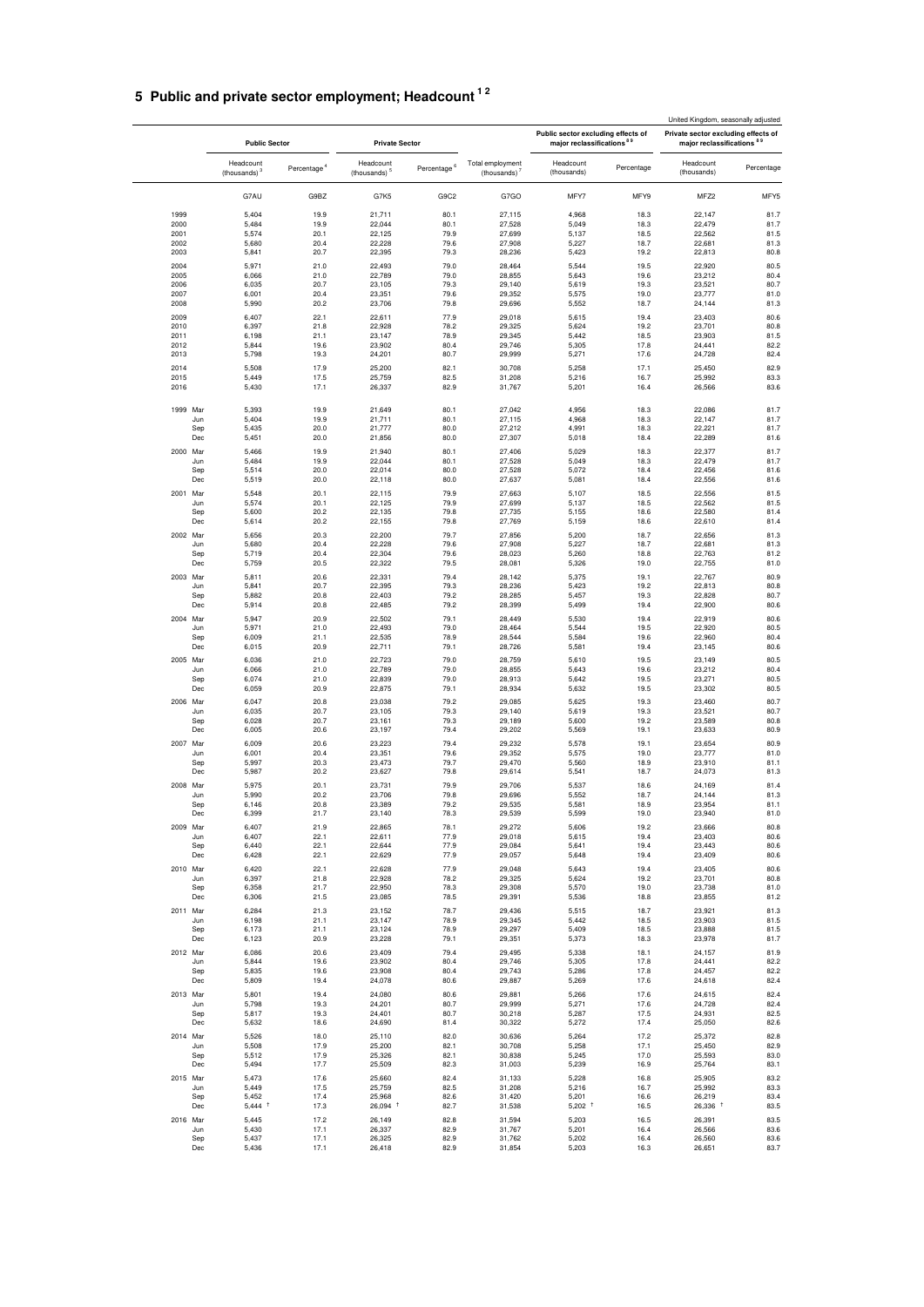### **5 Public and private sector employment; Headcount 1 2**

|                         |          |                                |                         |                                       |                |                                     |                                                                             |            | United Kingdom, seasonally adjusted                               |            |
|-------------------------|----------|--------------------------------|-------------------------|---------------------------------------|----------------|-------------------------------------|-----------------------------------------------------------------------------|------------|-------------------------------------------------------------------|------------|
|                         |          | <b>Public Sector</b>           |                         | <b>Private Sector</b>                 |                |                                     | Public sector excluding effects of<br>major reclassifications <sup>89</sup> |            | Private sector excluding effects of<br>major reclassifications 89 |            |
|                         |          | Headcount<br>(thousands) $3$   | Percentage <sup>4</sup> | Headcount<br>(thousands) <sup>5</sup> | Percentage $6$ | Total employment<br>(thousands) $7$ | Headcount<br>(thousands)                                                    | Percentage | Headcount<br>(thousands)                                          | Percentage |
|                         |          | G7AU                           | G9BZ                    | G7K5                                  | G9C2           | G7GO                                | MFY7                                                                        | MFY9       | MFZ2                                                              | MFY5       |
| Change on quarter to:   |          |                                |                         |                                       |                |                                     |                                                                             |            |                                                                   |            |
|                         | 2015 Dec | $-8$ $^{\dagger}$              | $-0.1$                  | 126                                   | 0.1            | 118                                 | $\mathbf{1}^{-\dagger}$                                                     | $-0.1$     | $117$ <sup>+</sup>                                                | 0.1        |
|                         | 2016 Mar | $\overline{1}$                 | $-0.1$                  | 55                                    | 0.1            | 56                                  | $\mathbf{1}$                                                                | 0.0        | 55                                                                | 0.0        |
|                         | Jun      | $-15$                          | $-0.1$                  | 188                                   | 0.1            | 173                                 | $-2$                                                                        | $-0.1$     | 175                                                               | 0.1        |
|                         | Sep      | $\overline{7}$                 | 0.0                     | $-12$                                 | 0.0            | $-5$                                | $\mathbf{1}$                                                                | 0.0        | $-6$                                                              | 0.0        |
|                         | Dec      | $-1$                           | 0.0                     | 93                                    | 0.0            | 92                                  | $\mathbf{1}$                                                                | $-0.1$     | 91                                                                | 0.1        |
| % change on quarter to: |          |                                |                         |                                       |                |                                     |                                                                             |            |                                                                   |            |
|                         | 2015 Dec | 1<br>$-0.1$                    | $\ddot{\phantom{a}}$    | 0.5                                   | $\ddotsc$      | 0.4                                 | 0.0                                                                         | $\ddotsc$  | 0.4                                                               | $\ddotsc$  |
|                         | 2016 Mar | 0.0                            | $\ddot{\phantom{a}}$    | 0.2                                   | $\ddotsc$      | 0.2                                 | 0.0                                                                         | $\sim$     | 0.2                                                               | $\cdots$   |
|                         | Jun      | $-0.3$                         | $\ddot{\phantom{a}}$    | 0.7                                   | $\ddotsc$      | 0.5                                 | 0.0                                                                         | $\ldots$   | 0.7                                                               | $\ddotsc$  |
|                         | Sep      | 0.1                            | $\ddot{\phantom{a}}$    | 0.0                                   | $\ddotsc$      | 0.0                                 | 0.0                                                                         | $\ddotsc$  | 0.0                                                               | $\ddotsc$  |
|                         | Dec      | 0.0                            | $\ddotsc$               | 0.4                                   | $\ddotsc$      | 0.3                                 | 0.0                                                                         | $\sim$     | 0.3                                                               | $\cdots$   |
| Change on year to:      |          |                                |                         |                                       |                |                                     |                                                                             |            |                                                                   |            |
|                         | 2015 Dec | $\overline{1}$<br>$-50$        | $-0.4$                  | 585                                   | 0.4            | 535                                 | $-37$ <sup>+</sup>                                                          | $-0.4$     | $572$ <sup>1</sup>                                                | 0.4        |
|                         | 2016 Mar | $-28$                          | $-0.4$                  | 489                                   | 0.4            | 461                                 | $-25$                                                                       | $-0.3$     | 486                                                               | 0.3        |
|                         | Jun      | $-19$                          | $-0.4$                  | 578                                   | 0.4            | 559                                 | $-15$                                                                       | $-0.3$     | 574                                                               | 0.3        |
|                         | Sep      | $-15$                          | $-0.3$                  | 357                                   | 0.3            | 342                                 | $\mathbf{1}$                                                                | $-0.2$     | 341                                                               | 0.2        |
|                         | Dec      | -8                             | $-0.2$                  | 324                                   | 0.2            | 316                                 | $\mathbf{1}$                                                                | $-0.2$     | 315                                                               | 0.2        |
| % change on year to:    |          |                                |                         |                                       |                |                                     |                                                                             |            |                                                                   |            |
|                         | 2015 Dec | $-0.9$                         | $\ddotsc$               | 2.3                                   | $\ddotsc$      | 1.7                                 | $-0.7$                                                                      | $\ldots$   | 2.2                                                               | $\ddotsc$  |
|                         | 2016 Mar | $-0.5$                         | $\ddot{\phantom{a}}$    | 1.9                                   | $\ddotsc$      | 1.5                                 | $-0.5$                                                                      | $\ddotsc$  | 1.9                                                               | $\ddotsc$  |
|                         | Jun      | $-0.3$                         | $\cdots$                | 2.2                                   | $\ddotsc$      | 1.8                                 | $-0.3$                                                                      | $\ddotsc$  | 2.2                                                               | $\cdots$   |
|                         | Sep      | $\ddot{\phantom{1}}$<br>$-0.3$ | $\ddot{\phantom{a}}$    | 1.4                                   | $\ddotsc$      | 1.1                                 | 0.0                                                                         | $\ddotsc$  | 1.3                                                               | $\cdots$   |
|                         | Dec      | $-0.1$                         | $\ddot{\phantom{a}}$    | 1.2                                   | $\ddotsc$      | 1.0                                 | 0.0                                                                         | $\ddotsc$  | 1.2                                                               | $\ddotsc$  |
|                         |          |                                |                         |                                       |                |                                     |                                                                             |            |                                                                   |            |

Sources: Labour Force Survey and estimates from public sector organisations; Office for National Statistics

1 Rounded estimates have been used in this table to calculate the comparisons between periods.<br>2 Annual figures relate to June quarter.<br>3 Senanates for December 2007 orwards are based partly on projections.<br>4 Represents G7

Estimated as the difference between LFS total employment and the data from public sector organisations.<br>The presents G7K5(G7GO\*100.<br>Labour Force Survey - All in Employment aged 16 and over. Data refers to May-July for annu

Royal Mail plc is included in the public sector from December 2013 but in the public sector for earlier lime periods.<br>Lloyds Banking Group plc is included in the public sector from December 2013 but in the private sector f

English housing associations are classified to the public sector from September 2008 but in the private sector for earlier time periods.<br>The series shown in this table for public and private sector employment excluding the

† Indicates earliest revision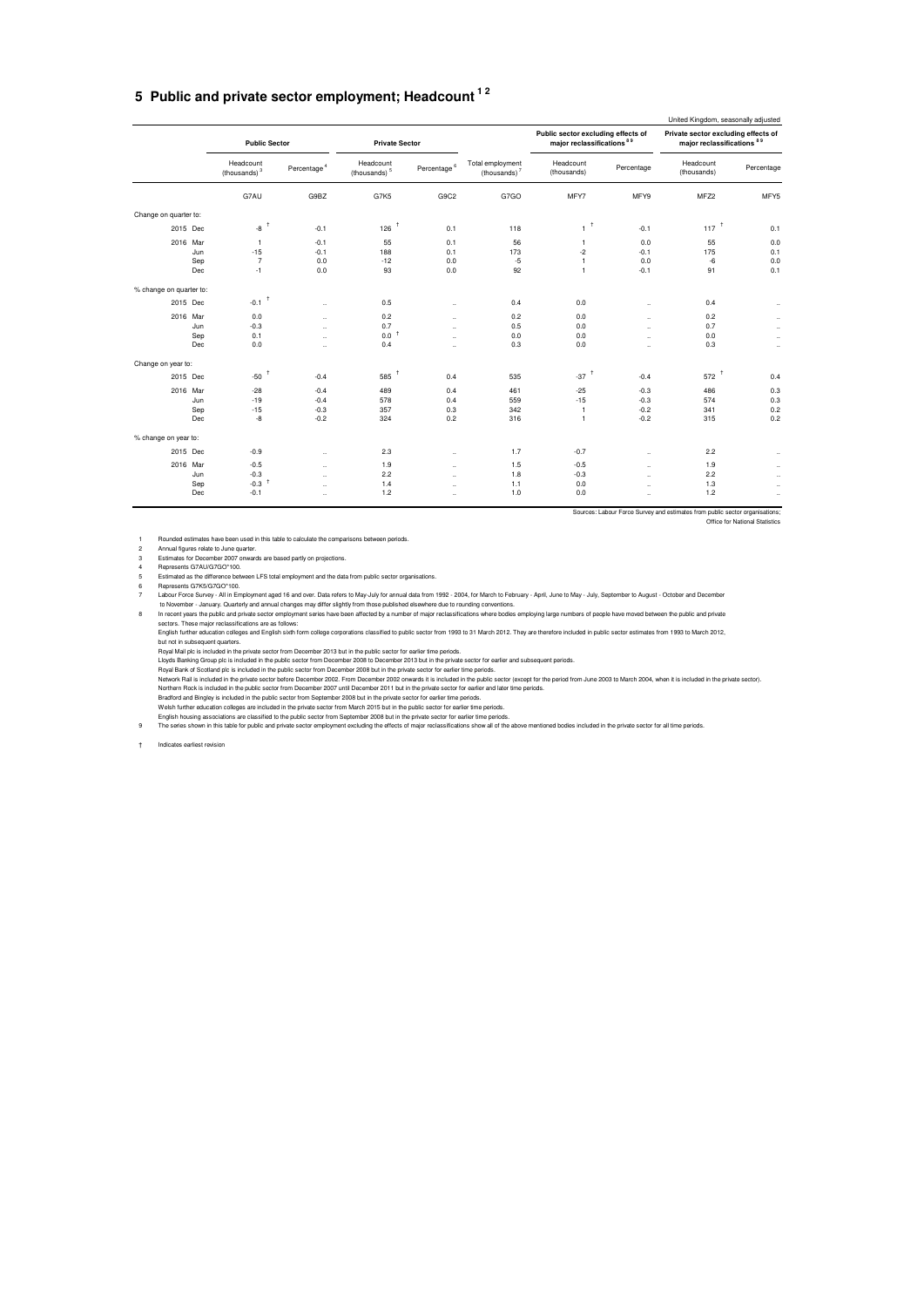# <span id="page-23-0"></span>**6 Regional public sector employment 1 2 3 4**

| All employees                      |                       |                         |                      |                |                  |                  |                     |                          |                  |                  |                  |            |                  |                  |                                        |                         |
|------------------------------------|-----------------------|-------------------------|----------------------|----------------|------------------|------------------|---------------------|--------------------------|------------------|------------------|------------------|------------|------------------|------------------|----------------------------------------|-------------------------|
|                                    |                       | United                  |                      |                |                  |                  |                     |                          |                  |                  |                  |            |                  |                  |                                        |                         |
|                                    | United                | Kingdom<br>(seasonally  | Great                |                |                  |                  |                     |                          |                  |                  |                  |            |                  |                  |                                        | Northern                |
|                                    | Kingdom <sup>67</sup> | adjusted) <sup>67</sup> | Britain <sup>8</sup> |                | North            |                  | North Yorkshire and |                          | West             |                  |                  | South      | South            |                  | Scotland <sup>9</sup>                  | Ireland <sup>1011</sup> |
|                                    |                       |                         |                      | England        | East             | West             |                     | The Humber East Midlands | Midlands         | East             | London           | East       | West             | Wales            |                                        |                         |
| Area Code                          | K02000001             | K02000001               | K03000001            | E92000001      | E12000001<br>291 | E12000002<br>695 | E12000003<br>527    | E12000004                | E12000005<br>511 | E12000006<br>454 | E12000007<br>733 | E12000008  | E12000009<br>509 | W92000004<br>345 | S92000003<br>601                       | N92000002<br>223        |
| 2008<br>2009                       | 5,983<br>6,402        | 5,990<br>6,407          | 5,723<br>6,136       | 4,777<br>5,140 | 302              | 743              | 568                 | 377<br>399               | 548              | 485              | 812              | 681<br>732 | 550              | 356              | 639                                    | 230                     |
| 2010                               | 6,394                 | 6,397                   | 6,139                | 5,154          | 299              | 738              | 572                 | 398                      | 547              | 487              | 831              | 732        | 551              | 352              | 632                                    | 227                     |
| 2011                               | 6,194                 | 6,198                   | 5,946                | 5,000          | 282              | 708              | 553                 | 393                      | 530              | 480              | 802              | 720        | 532              | 341              | 604                                    | 222                     |
| 2012                               | 5,842                 | 5,844                   | 5,598                | 4,673          | 263              | 663              | 512                 | 363                      | 499              | 451              | 763              | 675        | 486              | 337              | 588                                    | 218                     |
|                                    |                       |                         |                      |                |                  |                  |                     |                          |                  |                  |                  |            |                  |                  |                                        |                         |
| 2013                               | 5,794                 | 5,798                   | 5,551                | 4,631          | 258              | 659              | 507                 | 359                      | 491              | 436              | 772              | 670        | 478              | 335              | 585                                    | 218                     |
| 2014                               | 5,512                 | 5,508                   | 5,275                | 4.412          | 244              | 622              | 472                 | 348                      | 470              | 424              | 742              | 643        | 446              | 315              | 548                                    | 212                     |
| 2015                               | 5,453                 | 5,449                   | 5,223                | 4,383          | 238              | 618              | 466                 | 341                      | 466              | 422              | 743              | 645        | 444              | 295              | 545                                    | 211                     |
| 2016                               | 5,433                 | 5,430                   | 5,211                | 4,374          | 239              | 617              | 465                 | 341                      | 460              | 424              | 739              | 644        | 446              | 292              | 545                                    | 206                     |
|                                    |                       |                         |                      |                |                  |                  |                     |                          |                  |                  |                  |            |                  |                  |                                        |                         |
| 2008 Mar                           | 5,981                 | 5,975                   | 5,718                | 4,773          | 291              | 694              | 528                 | 376                      | 510              | 455              | 733              | 678        | 509              | 345              | 600                                    | 225                     |
| Jun                                | 5,983                 | 5,990                   | 5,723                | 4,777          | 291              | 695              | 527                 | 377                      | 511              | 454              | 733              | 681        | 509              | 345              | 601                                    | 223                     |
| Sep                                | 6.120                 | 6,146                   | 5.865                | 4.919          | 296              | 710              | 542                 | 383                      | 529              | 464              | 763              | 709        | 523              | 345              | 600                                    | 219                     |
| Dec                                | 6,424                 | 6,399                   | 6,166                | 5,160          | 303              | 747              | 574                 | 400                      | 550              | 473              | 810              | 750        | 553              | 358              | 648                                    | 228                     |
| 2009 Mar                           | 6,414                 | 6,407                   | 6,149                | 5,143          | 302              | 743              | 574                 | 399                      | 549              | 467              | 810              | 747        | 552              | 358              | 647                                    | 230                     |
| Jun                                | 6,402                 | 6,407                   | 6,136                | 5,140          | 302              | 743              | 568                 | 399                      | 548              | 485              | 812              | 732        | 550              | 356              | 639                                    | 230                     |
| Sep                                | 6,412                 | 6,440                   | 6,148                | 5,156          | 303              | 742              | 571                 | 396                      | 550              | 485              | 819              | 737        | 554              | 356              | 637                                    | 228                     |
| Dec                                | 6,451                 | 6,428                   | 6,194                | 5,197          | 302              | 745              | 579                 | 399                      | 549              | 487              | 833              | 741        | 563              | 358              | 639                                    | 230                     |
|                                    |                       |                         |                      |                |                  |                  |                     |                          |                  |                  |                  |            |                  |                  |                                        |                         |
| 2010 Mar                           | 6.428                 | 6.420                   | 6.169                | 5.179          | 302              | 742              | 574                 | 401                      | 547              | 487              | 831              | 738        | 557              | 354              | 636                                    | 229                     |
| Jun                                | 6,394                 | 6,397                   | 6,139                | 5,154          | 299              | 738              | 572                 | 398                      | 547              | 487              | 831              | 732        | 551              | 352              | 632                                    | 227                     |
| Sep                                | 6,329                 | 6,358                   | 6,079                | 5,105          | 293              | 733              | 564                 | 398                      | 544              | 483              | 818              | 729        | 543              | 349              | 625                                    | 222                     |
| Dec                                | 6,327                 | 6,306                   | 6,078                | 5,105          | 291              | 728              | 556                 | 400                      | 547              | 488              | 818              | 735        | 542              | 349              | 625                                    | 224                     |
| 2011 Mar                           | 6,296                 | 6,284                   | 6,052                | 5,085          | 289              | 724              | 562                 | 398                      | 542              | 487              | 811              | 732        | 540              | 346              | 621                                    | 223                     |
| Jun                                | 6,194                 | 6,198                   | 5,946                | 5,000          | 282              | 708              | 553                 | 393                      | 530              | 480              | 802              | 720        | 532              | 341              | 604                                    | 222                     |
| Sep                                | 6,145                 | 6,173                   | 5,901                | 4,968          | 279              | 703              | 544                 | 391                      | 528              | 478              | 799              | 717        | 530              | 337              | 596                                    | 218                     |
| Dec                                | 6,142                 | 6,123                   | 5,899                | 4,967          | 280              | 702              | 545                 | 392                      | 529              | 478              | 799              | 717        | 526              | 339              | 594                                    | 218                     |
| 2012 Mar                           | 6,097                 | 6,086                   | 5,851                | 4,919          | 277              | 698              | 538                 | 389                      | 528              | 474              | 795              | 713        | 508              | 340              | 592                                    | 219                     |
| Jun                                | 5,842                 | 5,844                   | 5.598                | 4.673          | 263              | 663              | 512                 | 363                      | 499              | 451              | 763              | 675        | 486              | 337              | 588                                    | 218                     |
| Sep                                | 5,807                 | 5,835                   | 5,566                | 4,650          | 261              | 664              | 508                 | 362                      | 496              | 441              | 764              | 675        | 479              | 333              | 583                                    | 215                     |
| Dec                                | 5,830                 | 5,809                   | 5,587                | 4,670          | 263              | 666              | 512                 | 364                      | 496              | 438              | 767              | 680        | 484              | 335              | 583                                    | 218                     |
| 2013 Mar                           |                       |                         | 5.571                | 4.652          | 261              | 662              | 511                 | 361                      | 491              | 440              | 764              | 683        | 479              | 335              | 584                                    | 218                     |
|                                    | 5,812<br>5,794        | 5,801<br>5,798          | 5,551                | 4,631          | 258              | 659              | 507                 | 359                      | 491              | 436              | 772              | 670        | 478              | 335              | 585                                    | 218                     |
| Jun<br>Sep                         | 5,789                 | 5,817                   | 5,548                | 4,632          | 257              | 647              | 501                 | 362                      | 490              | 435              | 779              | 677        | 484              | 333              | 583                                    | 216                     |
| Dec                                | 5,638                 | 5,632                   | 5,400                | 4,505          | 251              | 633              | 488                 | 353                      | 482              | 430              | 755              | 655        | 458              | 326              | 570                                    | 213                     |
|                                    |                       |                         |                      |                |                  |                  |                     |                          |                  |                  |                  |            |                  |                  |                                        |                         |
| 2014 Mar                           | 5,540                 | 5,526                   | 5,303                | 4,436          | 246              | 626              | 475                 | 351                      | 472              | 426              | 744              | 648        | 448              | 318              | 548                                    | 213                     |
| Jun                                | 5,512                 | 5,508                   | 5,275                | 4,412          | 244              | 622              | 472                 | 348                      | 470              | 424              | 742              | 643        | 446              | 315              | 548                                    | 212                     |
| Sep                                | 5,489                 | 5,512                   | 5,254                | 4,396          | 242              | 620              | 469                 | 344                      | 468              | 422              | 742              | 643        | 446              | 313              | 545                                    | 211                     |
| Dec                                | 5,499                 | 5,494                   | 5,263                | 4,405          | 242              | 619              | 470                 | 344                      | 469              | 424              | 744              | 649        | 444              | 312              | 546                                    | 213                     |
| 2015 Mar                           | 5,485                 | 5,473                   | 5,251                | 4,407          | 240              | 620              | 470                 | 344                      | 468              | 425              | 746              | 649        | 446              | 297              | 547                                    | 212                     |
| Jun                                | 5,453                 | 5,449                   | 5,223                | 4,383          | 238              | 618              | 466                 | 341                      | 466              | 422              | 743              | 645        | 444              | 295              | 545                                    | 211                     |
| Sep                                | 5,430                 | 5,452                   | 5,208                | 4,372          | 240              | 616              | 462                 | 341                      | 463              | 420              | 741              | 644        | 444              | 291              | 545                                    | 207                     |
| Dec                                | 5,449                 | 5,444                   | 5,225                | 4,389          | 241              | 618              | 464                 | 341                      | 465              | 425              | 743              | 647        | 445              | 291              | 545                                    | 207                     |
| 2016 Mar                           | 5,458                 | 5,445                   | 5,234                | 4,394          | 241              | 620              | 467                 | 341                      | 463              | 426              | 743              | 647        | 446              | 293              | 546                                    | 208                     |
| Jun                                | 5,433                 | 5,430                   | 5,211                | 4,374          | 239              | 617              | 465                 | 341                      | 460              | 424              | 739              | 644        | 446              | 292              | 545                                    | 206                     |
| Sep                                | 5,419                 | 5,437                   | 5,202                | 4,369          | 236              | 615              | 465                 | 340                      | 461              | 424              | 739              | 641        | 447              | 290              | 542                                    | 202                     |
| Dec                                | 5,439                 | 5,436                   | 5,217                | 4,384          | 237              | 618              | 465                 | 342                      | 460              | 426              | 742              | 644        | 449              | 291              | 542                                    | 205                     |
|                                    |                       |                         |                      |                |                  |                  |                     |                          |                  |                  |                  |            |                  |                  |                                        |                         |
| Change on year to:                 |                       |                         |                      |                |                  |                  |                     |                          |                  |                  |                  |            |                  |                  |                                        |                         |
|                                    |                       |                         |                      |                |                  |                  |                     |                          |                  |                  |                  |            |                  |                  |                                        |                         |
| 2016 Dec                           | $-10$                 | -8                      | -8                   | $-5$           | $-4$             | $-1$             | $\overline{c}$      | $\mathbf 0$              | $-5$             | $\overline{1}$   | $\circ$          | $-3$       | 3                | $\mathbf 0$      | $-3$                                   | $-2$                    |
| % change                           | $-0.2$                | $-0.1$                  | $-0.1$               | $-0.1$         | $-1.7$           | $-0.1$           | 0.4                 | 0.1                      | $-1.0$           | 0.3              | $-0.1$           | $-0.4$     | 0.8              | 0.2              | $-0.5$                                 | $-1.2$                  |
| % of total employment <sup>®</sup> |                       |                         |                      |                |                  |                  |                     |                          |                  |                  |                  |            |                  |                  |                                        |                         |
|                                    |                       |                         |                      |                |                  |                  |                     |                          |                  |                  |                  |            |                  |                  |                                        |                         |
| 2015 Dec                           | 17.3                  | 17.3                    | 17.1                 | 16.6           | 20.6             | 18.3             | 18.5                | 15.7                     | 17.9             | 15.5             | 14.9             | 15.2       | 16.7             | 20.8             | 20.9                                   | 25.7                    |
|                                    |                       |                         |                      |                |                  |                  |                     |                          |                  |                  |                  |            |                  |                  |                                        |                         |
| 2016 Sep                           | 17.0                  | 17.1                    | 16.9                 | 16.3           | 20.2             | 18.3             | 18.1                | 15.4                     | 17.2             | 15.4             | 14.5             | 15.1       | 16.3             | 20.8             | 21.0                                   | 24.8                    |
| Dec                                | 17.1                  | 17.1                    | 16.9                 | 16.3           | 20.3             | 18.2             | 18.3                | 15.7                     | 17.1             | 15.4             | 14.5             | 15.2       | 16.4             | 20.9             | 20.9                                   | 25.4                    |
|                                    |                       |                         |                      |                |                  |                  |                     |                          |                  |                  |                  |            |                  |                  | Source: Office for National Statistics |                         |

Region

Headcount (thousands), not seasonally adjusted

1<br>a Annual figures relate to June quarter.<br>
Traditional agrees are beneform my be due to seasonal effects.<br>
The recent years the public and private sector employent series have been affected by a rumber of major reclassifi

English housing associations are classified to the public sector from September 2008 but in the private sector for earlier time periods.<br>5 Furus use Labour Force Survey LES) - All in employment aged 16 and over by region o

6 Ingures use Labour Force Survey (L+S) . All nemptyment ages to a relate the management could not be a region.<br>6 Includes public sector employees who could not be assigned to a region.<br>7 UK rates based on total employment

UK rates based on total employment that includes overseas employees, those who did not state their region of workplace when surveyed under the Labour Force Survey and public sector employees that could not be assigned to a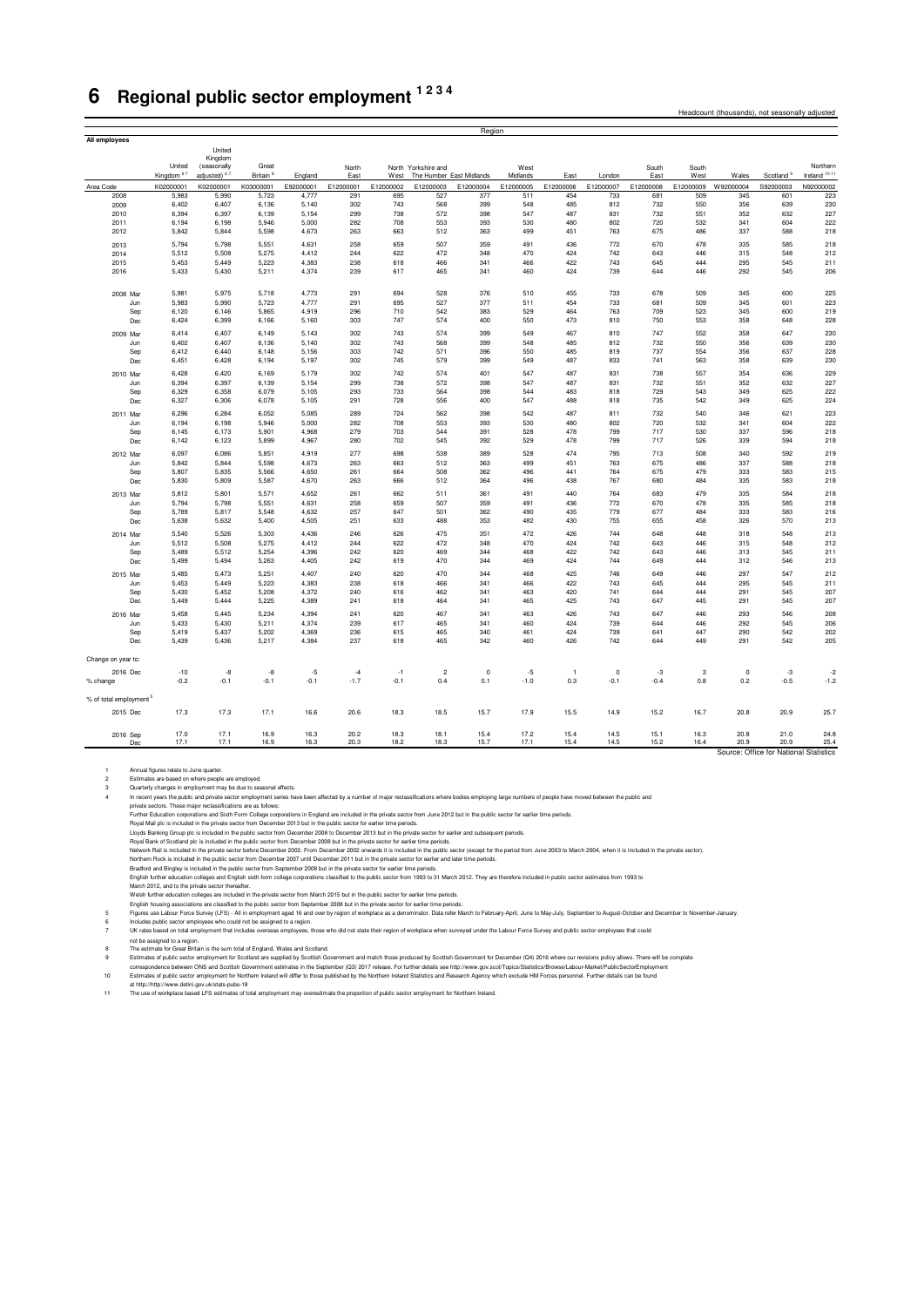## **6a Regional public sector employment excluding effects of major reclassifications 1 2 3 4 5**

|                                    |                       |                         |                      |                |            |                |                     | Region                   |              |                |            |            |              |                |                                        |                         |
|------------------------------------|-----------------------|-------------------------|----------------------|----------------|------------|----------------|---------------------|--------------------------|--------------|----------------|------------|------------|--------------|----------------|----------------------------------------|-------------------------|
| All employees                      |                       |                         |                      |                |            |                |                     |                          |              |                |            |            |              |                |                                        |                         |
|                                    |                       | United                  |                      |                |            |                |                     |                          |              |                |            |            |              |                |                                        |                         |
|                                    | United                | Kingdom<br>(seasonally  | Great                |                | North      |                | North Yorkshire and |                          | West         |                |            | South      | South        |                |                                        | Northern                |
|                                    | Kingdom <sup>78</sup> | adjusted) <sup>78</sup> | Britain <sup>9</sup> | England        | East       | West           |                     | The Humber East Midlands | Midlands     | Fast           | London     | East       | West         | Wales          | Scotland <sup>10</sup>                 | Ireland <sup>1112</sup> |
| Area Code                          | K02000001             | K02000001               | K03000001            | E92000001      | E12000001  | E12000002      | E12000003           | E12000004                | E12000005    | E12000006      | E12000007  | E12000008  | E12000009    | W92000004      | S92000003                              | N92000002               |
| 2008                               | 5.547                 | 5,552                   | 5,294                | 4,385          | 266        | 642            | 486                 | 347                      | 468          | 426            | 675        | 608        | 467          | 326            | 583                                    | 219                     |
| 2009                               | 5,609                 | 5,615                   | 5,356                | 4,450          | 267        | 647            | 493                 | 356                      | 467          | 439            | 688        | 612        | 479          | 327            | 580                                    | 221                     |
| 2010<br>2011                       | 5,617<br>5,436        | 5,624<br>5,442          | 5,375<br>5,200       | 4,476<br>4,336 | 266<br>251 | 642<br>617     | 498<br>476          | 356<br>352               | 468<br>454   | 425<br>418     | 708<br>679 | 634<br>627 | 479<br>462   | 325<br>313     | 574<br>551                             | 218<br>213              |
| 2012                               | 5,299                 | 5,305                   | 5,066                | 4,218          | 244        | 602            | 462                 | 338                      | 447          | 410            | 666        | 613        | 436          | 309            | 539                                    | 210                     |
|                                    | 5,265                 | 5,271                   | 5,034                | 4,191          | 239        | 600            | 462                 | 335                      | 441          | 395            | 677        | 609        | 433          | 309            | 534                                    | 211                     |
| 2013<br>2014                       | 5,252                 | 5,258                   | 5,017                | 4,183          | 233        | 586            | 456                 | 338                      | 441          | 404            | 686        | 612        | 427          | 301            | 533                                    | 210                     |
| 2015                               | 5,210                 | 5,216                   | 4,982                | 4,158          | 228        | 583            | 450                 | 331                      | 437          | 401            | 689        | 614        | 425          | 292            | 532                                    | 209                     |
| 2016                               | 5,196                 | 5,201                   | 4,976                | 4,156          | 230        | 583            | 451                 | 331                      | 431          | 404            | 686        | 614        | 427          | 290            | 530                                    | 204                     |
|                                    |                       |                         |                      |                |            |                |                     |                          |              |                |            |            |              |                |                                        |                         |
| 2008 Mar                           | 5,547                 | 5,537                   | 5,293                | 4,384          | 266        | 640            | 487                 | 347                      | 468          | 427            | 676        | 606        | 467          | 326            | 582                                    | 221                     |
| Jun                                | 5,547                 | 5,552                   | 5,294                | 4,385          | 266        | 642            | 486                 | 347                      | 468          | 426            | 675        | 608        | 467          | 326            | 583                                    | 219                     |
| Sep                                | 5,567                 | 5,581                   | 5,320                | 4,411          | 266        | 639            | 493                 | 349                      | 469          | 425            | 680        | 622        | 470          | 326            | 583                                    | 214                     |
| Dec                                | 5,608                 | 5,599                   | 5,363                | 4,451          | 267        | 649            | 497                 | 355                      | 467          | 427            | 683        | 625        | 480          | 327            | 585                                    | 219                     |
| 2009 Mar                           | 5,617                 | 5,606                   | 5,364                | 4,449          | 267        | 647            | 498                 | 356                      | 468          | 422            | 685        | 626        | 481          | 328            | 586                                    | 221                     |
| Jun                                | 5,609                 | 5,615                   | 5,356                | 4,450          | 267        | 647<br>646     | 493<br>497          | 356<br>354               | 467<br>470   | 439            | 688<br>694 | 612        | 479<br>483   | 327<br>327     | 580<br>577                             | 221                     |
| Sep<br>Dec                         | 5,627<br>5,656        | 5,641<br>5,648          | 5,376<br>5,413       | 4,471<br>4,504 | 268<br>266 | 650            | 503                 | 356                      | 469          | 439<br>441     | 707        | 620<br>622 | 491          | 329            | 579                                    | 220<br>221              |
|                                    |                       |                         |                      |                |            |                |                     |                          |              |                |            |            |              |                |                                        |                         |
| 2010 Mar                           | 5,655<br>5,617        | 5,643<br>5,624          | 5,407<br>5,375       | 4,504<br>4,476 | 269<br>266 | 646<br>642     | 500<br>498          | 360<br>356               | 469<br>468   | 425<br>425     | 709<br>708 | 641<br>634 | 486<br>479   | 326<br>325     | 578<br>574                             | 221<br>218              |
| Jun<br>Sep                         | 5,557                 | 5,570                   | 5,319                | 4,431          | 260        | 639            | 489                 | 357                      | 465          | 421            | 695        | 632        | 472          | 321            | 568                                    | 214                     |
| Dec                                | 5,543                 | 5,536                   | 5,310                | 4,426          | 259        | 634            | 485                 | 358                      | 469          | 424            | 692        | 637        | 470          | 321            | 563                                    | 215                     |
| 2011 Mar                           | 5,528                 | 5,515                   | 5,298                | 4,413          | 257        | 631            | 484                 | 356                      | 464          | 425            | 688        | 637        | 470          | 318            | 567                                    | 215                     |
| Jun                                | 5,436                 | 5,442                   | 5,200                | 4,336          | 251        | 617            | 476                 | 352                      | 454          | 418            | 679        | 627        | 462          | 313            | 551                                    | 213                     |
| Sep                                | 5,396                 | 5,409                   | 5,165                | 4,312          | 249        | 612            | 468                 | 350                      | 453          | 417            | 677        | 624        | 461          | 309            | 544                                    | 210                     |
| Dec                                | 5,379                 | 5,373                   | 5,148                | 4,297          | 249        | 609            | 468                 | 349                      | 453          | 415            | 675        | 623        | 456          | 310            | 541                                    | 210                     |
| 2012 Mar                           | 5,352                 | 5,338                   | 5,118                | 4,266          | 248        | 608            | 465                 | 348                      | 453          | 413            | 673        | 620        | 436          | 311            | 542                                    | 211                     |
| Jun                                | 5,299                 | 5,305                   | 5,066                | 4,218          | 244        | 602            | 462                 | 338                      | 447          | 410            | 666        | 613        | 436          | 309            | 539                                    | 210                     |
| Sep                                | 5,273                 | 5,286                   | 5,045                | 4,203          | 242        | 604            | 460                 | 338                      | 445          | 401            | 669        | 614        | 431          | 306            | 536                                    | 208                     |
| Dec                                | 5,274                 | 5,269                   | 5,044                | 4,204          | 243        | 604            | 462                 | 338                      | 443          | 396            | 670        | 616        | 433          | 306            | 533                                    | 210                     |
| 2013 Mar                           | 5,280                 | 5,266                   | 5,050                | 4,206          | 241        | 603            | 463                 | 337                      | 440          | 399            | 670        | 622        | 430          | 308            | 536                                    | 211                     |
| Jun                                | 5,265                 | 5,271                   | 5,034                | 4,191          | 239        | 600            | 462                 | 335                      | 441          | 395            | 677        | 609        | 433          | 309            | 534                                    | 211                     |
| Sep                                | 5,274                 | 5,287                   | 5,045                | 4,206          | 239        | 590            | 459                 | 338                      | 442          | 396            | 686        | 617        | 439          | 306            | 533                                    | 209                     |
| Dec                                | 5,277                 | 5,272                   | 5,044                | 4,205          | 239        | 590            | 461                 | 340                      | 444          | 405            | 682        | 615        | 430          | 305            | 533                                    | 210                     |
| 2014 Mar                           | 5,278                 | 5,264                   | 5,043                | 4,206          | 236        | 590            | 460                 | 340                      | 442          | 406            | 687        | 616        | 429          | 303            | 534                                    | 210                     |
| Jun.                               | 5,252<br>5.231        | 5,258<br>5.245          | 5,017<br>4.999       | 4,183<br>4.169 | 233<br>232 | 586<br>585     | 456<br>453          | 338<br>334               | 441<br>438   | 404<br>401     | 686<br>687 | 612<br>612 | 427<br>427   | 301<br>299     | 533<br>531                             | 210<br>209              |
| Sep<br>Dec                         | 5,244                 | 5,239                   | 5,010                | 4,180          | 232        | 584            | 455                 | 333                      | 439          | 404            | 690        | 618        | 425          | 298            | 532                                    | 210                     |
|                                    |                       |                         |                      |                |            |                |                     |                          |              |                |            |            |              |                |                                        |                         |
| 2015 Mar<br>Jun                    | 5,242<br>5,210        | 5,228<br>5,216          | 5,011<br>4,982       | 4,182<br>4,158 | 230<br>228 | 585<br>583     | 455<br>450          | 334<br>331               | 439<br>437   | 404<br>401     | 692<br>689 | 618<br>614 | 427<br>425   | 295<br>292     | 533<br>532                             | 210<br>209              |
| Sep                                | 5,187                 | 5,201                   | 4,967                | 4,148          | 230        | 581            | 447                 | 331                      | 434          | 400            | 687        | 613        | 425          | 289            | 531                                    | 205                     |
| Dec                                | 5,207                 | 5,202                   | 4,986                | 4,166          | 232        | 583            | 448                 | 331                      | 436          | 404            | 689        | 616        | 426          | 288            | 531                                    | 205                     |
| 2016 Mar                           | 5,217                 | 5,203                   | 4,995                | 4,172          | 232        | 585            | 451                 | 331                      | 434          | 405            | 690        | 616        | 427          | 291            | 532                                    | 205                     |
| Jun                                | 5,196                 | 5,201                   | 4,976                | 4,156          | 230        | 583            | 451                 | 331                      | 431          | 404            | 686        | 614        | 427          | 290            | 530                                    | 204                     |
| Sep                                | 5,186                 | 5,202                   | 4,971                | 4,154          | 227        | 582            | 450                 | 330                      | 433          | 404            | 688        | 611        | 429          | 288            | 528                                    | 200                     |
| Dec                                | 5,209                 | 5,203                   | 4,990                | 4,171          | 229        | 584            | 451                 | 332                      | 432          | 407            | 692        | 614        | 430          | 289            | 529                                    | 203                     |
| Change on year to:                 |                       |                         |                      |                |            |                |                     |                          |              |                |            |            |              |                |                                        |                         |
| 2016 Dec                           | $\overline{c}$        | $\mathbf{1}$            | $\overline{4}$       | 5              | $-3$       | $\overline{1}$ | 3                   | $\overline{1}$           | $-4$         | $\overline{c}$ | 3          | $-2$       | 4            | $\overline{1}$ | $-2$                                   | $-2$                    |
| % change                           | 0.0                   | 0.0                     | 0.1                  | 0.1            | $-1.3$     | 0.2            | 0.7                 | 0.3                      | $-0.9$       | 0.5            | 0.4        | $-0.3$     | 1.0          | 0.2            | $-0.4$                                 | $-1.1$                  |
|                                    |                       |                         |                      |                |            |                |                     |                          |              |                |            |            |              |                |                                        |                         |
| % of total employment <sup>6</sup> |                       |                         |                      |                |            |                |                     |                          |              |                |            |            |              |                |                                        |                         |
| 2015 Dec                           | 16.5                  | 16.5                    | 16.4                 | 15.7           | 19.8       | 17.3           | 17.9                | 15.3                     | 16.8         | 14.7           | 13.9       | 14.4       | 16.0         | 20.6           | 20.3                                   | 25.4                    |
|                                    | 16.3                  |                         |                      |                | 19.4       | 17.3           |                     |                          |              |                | 13.5       | 14.4       |              | 20.6           | 20.5                                   |                         |
| 2016 Sep<br>Dec                    | 16.3                  | 16.4<br>16.3            | 16.1<br>16.2         | 15.5<br>15.6   | 19.5       | 17.2           | 17.5<br>17.8        | 15.0<br>15.3             | 16.1<br>16.1 | 14.7<br>14.7   | 13.5       | 14.5       | 15.7<br>15.8 | 20.8           | 20.4                                   | 24.5<br>25.1            |
|                                    |                       |                         |                      |                |            |                |                     |                          |              |                |            |            |              |                | Source: Office for National Statistics |                         |

1 For analysis purposes, employment of boldes aubject to major ecclessifications over the selein technological particular to the selection of the listen and contained by the contained the properties in the selection of the

9 The estimate for Great Britain is the sum total of England, Wales and Scotland.<br>10 Estimates of public sector employment for Scotland are supplied by Scottish Gr

Estimates of public sector employment for Scotland are supplied by Scottish Government and match those produced by Scottish Government for December (C4) 2016 where our revisions policy allows. There will be complete<br>corres

at http://http://www.detini.gov.uk/stats-pubs-18 12 The use of workplace based LFS estimates of total employment may overestimate the proportion of public sector employment for Northern Ireland.

Headcount (thousands), not seasonally adjusted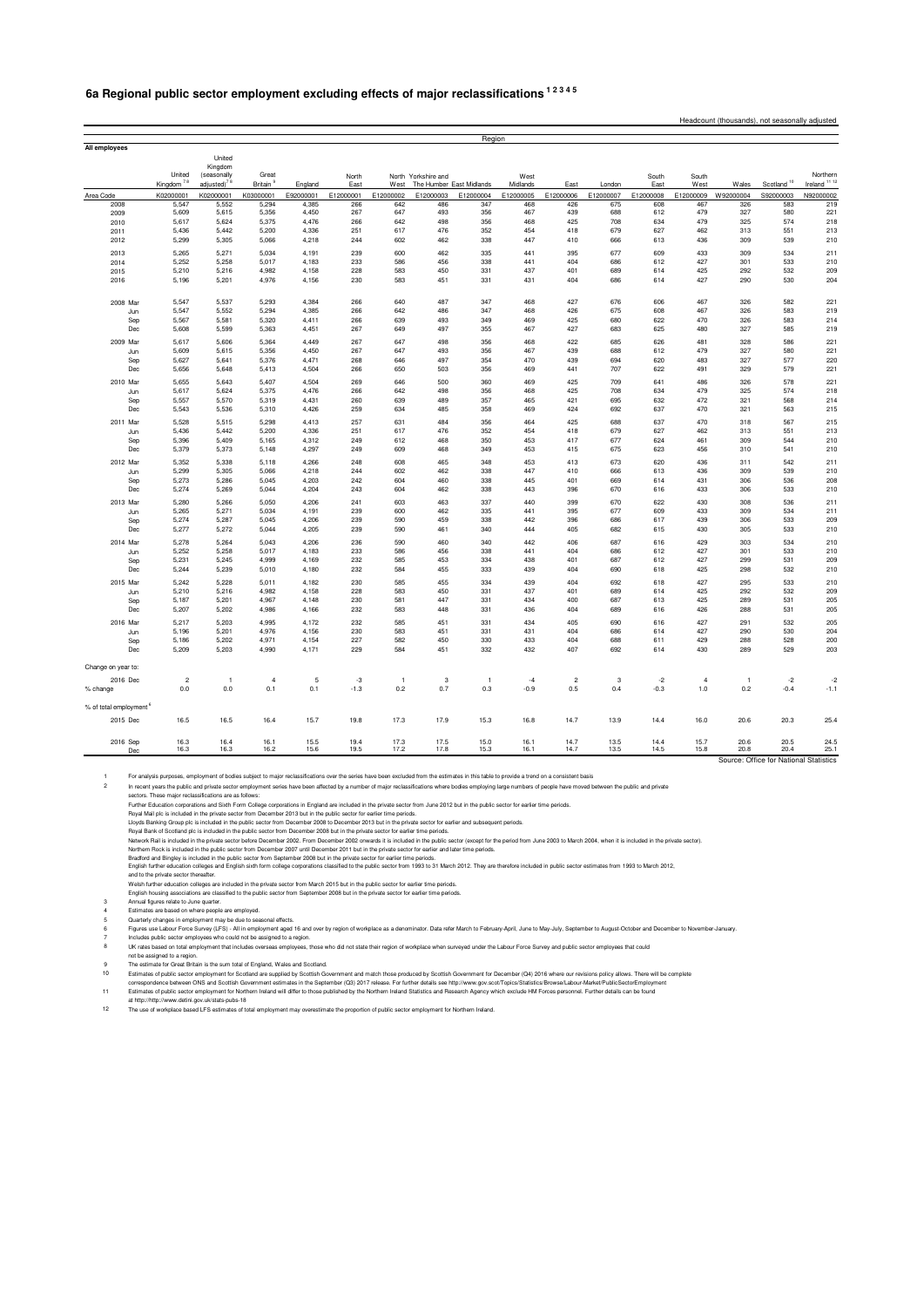## <span id="page-25-0"></span>**7 Regional private sector employment 1 2 3 4 5**

Headcount (thousands), not seasonally ad

| United<br>(seasonally<br>Northern<br>Great<br>North<br>North Yorkshire and<br>West<br>South<br>South<br>Ireland <sup>1011</sup><br>Kingdom $7$<br>adiusted) <sup>7</sup><br>Britain <sup>8</sup><br>The Humber East Midlands<br>Scotland <sup>9</sup><br>England<br>East<br>West<br>Midlands<br>East<br>London<br>East<br>West<br>Wales<br>E12000005<br>E12000006<br>W92000004<br>K02000001<br>K02000001<br>K03000001<br>E92000001<br>E12000001<br>E12000002<br>E12000003<br>E12000004<br>E12000007<br>E12000008<br>E12000009<br>S92000003<br>N92000002<br>Area Code<br>547<br>23,703<br>23,706<br>22,953<br>19,995<br>849<br>2,513<br>1,898<br>1,630<br>1,980<br>2,109<br>3,534<br>3,417<br>2,064<br>1,018<br>1,941<br>2008<br>511<br>2009<br>22,607<br>22,611<br>21,903<br>19,099<br>771<br>2,430<br>1,810<br>1,630<br>1,870<br>2,026<br>3,368<br>3,261<br>1,933<br>958<br>1,846<br>538<br>22,922<br>2,479<br>1,825<br>2010<br>22,928<br>22,139<br>19,347<br>826<br>1,793<br>1,576<br>1,949<br>2,069<br>3,416<br>3,249<br>1,992<br>967<br>563<br>23,142<br>19,520<br>812<br>2,486<br>1,832<br>1,888<br>2,152<br>3,473<br>3,277<br>1,964<br>979<br>1,901<br>2011<br>23,147<br>22,400<br>1,636<br>551<br>2012<br>23,893<br>23,902<br>22,996<br>1,971<br>3,680<br>1,891<br>20,119<br>843<br>2,565<br>1,837<br>1,688<br>2,124<br>3,351<br>2,060<br>986<br>568<br>24,189<br>24,201<br>23,264<br>20,318<br>837<br>2,542<br>1,895<br>1,645<br>1,974<br>2,173<br>3,833<br>3,388<br>2,033<br>994<br>1,951<br>2013<br>25,175<br>2,608<br>2,262<br>2,050<br>577<br>2014<br>25,200<br>24,318<br>21,248<br>864<br>1,999<br>1,722<br>2,076<br>4,044<br>3,504<br>2,169<br>1,021<br>2,041<br>2,288<br>589<br>2015<br>25,733<br>25,759<br>24,880<br>21,758<br>880<br>2,696<br>1,808<br>2,097<br>4,152<br>3,524<br>2,273<br>1,071<br>2,051<br>26,316<br>26,337<br>25,470<br>22,269<br>905<br>2,715<br>2,061<br>1,864<br>2,375<br>4,330<br>3,598<br>2,256<br>2,085<br>609<br>2016<br>2,165<br>1,116<br>2008 Mar<br>23,646<br>23,731<br>22,898<br>19,933<br>839<br>2.493<br>1.892<br>1,647<br>2,003<br>2,106<br>3.554<br>3.345<br>2.053<br>1.004<br>1,960<br>552<br>547<br>23,703<br>23,706<br>22,953<br>19,995<br>849<br>2,513<br>1,898<br>1,630<br>1,980<br>2,109<br>3,534<br>3,417<br>2,064<br>1,018<br>1,941<br>Jun<br>548<br>23,497<br>23,389<br>22,769<br>19,802<br>842<br>2,470<br>1,884<br>1,657<br>1,941<br>2,111<br>3,470<br>3,384<br>2,043<br>1,010<br>1,957<br>Sep<br>23,140<br>22,435<br>19,578<br>817<br>2,464<br>1,834<br>1,638<br>1,916<br>2,095<br>3,497<br>3,310<br>967<br>1,890<br>523<br>Dec<br>23,146<br>2,006<br>509<br>19,252<br>2,068<br>22,775<br>22,865<br>22,072<br>795<br>2,443<br>1,799<br>1,631<br>1,889<br>3,410<br>3,264<br>1,953<br>954<br>1,866<br>2009 Mar<br>511<br>22,607<br>22,611<br>21,903<br>19,099<br>771<br>2.430<br>1,810<br>1,630<br>1,870<br>2.026<br>3,368<br>3,261<br>1.933<br>958<br>1,846<br>Jun<br>524<br>22,644<br>22,047<br>787<br>2,461<br>1,808<br>2,040<br>3,407<br>3,232<br>1,933<br>1,876<br>22,751<br>19,251<br>1,668<br>1,916<br>919<br>Sep<br>527<br>1,832<br>22,636<br>22,629<br>21,903<br>19,150<br>800<br>2,430<br>1,815<br>1,606<br>1,921<br>2,045<br>3,372<br>3,220<br>1,940<br>920<br>Dec<br>22,534<br>19,053<br>1,791<br>2,027<br>3,392<br>3,218<br>1,779<br>533<br>22,628<br>21,770<br>810<br>2,426<br>1,569<br>1,891<br>1,928<br>938<br>2010 Mar<br>538<br>22,922<br>22,928<br>22,139<br>19,347<br>826<br>2,479<br>1,793<br>1,576<br>1,949<br>2,069<br>3,416<br>3,249<br>1,992<br>967<br>1,825<br>Jun<br>23,061<br>22,950<br>22,299<br>19,463<br>816<br>2,473<br>1,770<br>1,603<br>1,932<br>2,100<br>3,504<br>3,251<br>2,015<br>971<br>1,864<br>535<br>Sep<br>532<br>23,085<br>2,471<br>1,804<br>1,870<br>23,085<br>22,316<br>19,479<br>804<br>1,599<br>1,892<br>2,144<br>3,502<br>3,270<br>1,992<br>968<br>Dec<br>23,054<br>22.275<br>19.434<br>788<br>1.779<br>1.904<br>2.171<br>3.524<br>3.250<br>1.971<br>975<br>1.866<br>549<br>2011 Mar<br>23.152<br>2.441<br>1,605<br>22,400<br>812<br>2,486<br>1,832<br>1,888<br>2,152<br>3,473<br>979<br>1,901<br>563<br>23,142<br>23,147<br>19,520<br>1,636<br>3,277<br>1,964<br>Jun<br>570<br>23,236<br>23,124<br>22,479<br>19,588<br>806<br>2,515<br>1,805<br>1,629<br>1,922<br>2,125<br>3,513<br>3,278<br>1,997<br>985<br>1,906<br>Sep<br>23,222<br>23,228<br>22,451<br>19,584<br>822<br>2,477<br>1,808<br>1,625<br>1,942<br>2,128<br>3,528<br>3,272<br>1,982<br>983<br>1,884<br>570<br>Dec<br>554<br>2012 Mar<br>23,315<br>23,409<br>22,458<br>19,624<br>833<br>2.475<br>1,791<br>1,646<br>1,929<br>2.125<br>3.581<br>3,274<br>1,971<br>959<br>1.874<br>22.996<br>1.971<br>3.680<br>986<br>1.891<br>551<br>23,893<br>23.902<br>20.119<br>843<br>2.565<br>1.837<br>1.688<br>2.124<br>3.351<br>2.060<br>Jun<br>20,223<br>859<br>3,737<br>969<br>1,904<br>560<br>24,021<br>23,908<br>23,097<br>2,544<br>1,887<br>1,705<br>1,993<br>2,119<br>3,318<br>2,062<br>Sep<br>24,068<br>20,322<br>848<br>2,552<br>1,872<br>1,687<br>2,053<br>2,152<br>3,816<br>3,295<br>2,047<br>963<br>1,901<br>548<br>Dec<br>24,078<br>23,186<br>556<br>2013 Mar<br>23,997<br>24,080<br>23,089<br>20,180<br>2,546<br>1,871<br>1,670<br>1,991<br>2,106<br>3,815<br>3,306<br>2,031<br>972<br>1,937<br>844<br>568<br>24,189<br>24,201<br>23,264<br>20,318<br>837<br>2,542<br>1,895<br>1,645<br>1,974<br>2,173<br>3,833<br>3,388<br>2,033<br>994<br>1,951<br>Jun<br>564<br>24,513<br>24,401<br>23,598<br>20,599<br>846<br>2.545<br>1,930<br>1,704<br>2.020<br>2.240<br>3,874<br>3,374<br>2,066<br>1,028<br>1,972<br>Sep<br>568<br>855<br>1,675<br>2,237<br>3,937<br>1,986<br>Dec<br>24,696<br>24,690<br>23,839<br>20,810<br>2,549<br>1,947<br>2,048<br>3,441<br>2,122<br>1,042<br>25,030<br>25,110<br>24,181<br>21,149<br>878<br>2,596<br>1,987<br>1,705<br>2,057<br>2,260<br>4,024<br>3,463<br>2,180<br>1,024<br>2,008<br>581<br>2014 Mar<br>577<br>25,175<br>25,200<br>1,999<br>1,722<br>2,076<br>2,262<br>2,050<br>24,318<br>21,248<br>864<br>2,608<br>4,044<br>3,504<br>2,169<br>1,021<br>Jun<br>589<br>25,437<br>25,326<br>24,581<br>21,520<br>897<br>2,662<br>2,027<br>1,773<br>2,101<br>2,267<br>4,103<br>3,486<br>2,205<br>1,014<br>2,046<br>Sep<br>578<br>25,515<br>25,509<br>24,702<br>21,627<br>901<br>2,693<br>2,030<br>1,757<br>2,131<br>2,270<br>4,142<br>3,509<br>2,193<br>1,028<br>2,047<br>Dec<br>25,584<br>24,754<br>907<br>2,698<br>2,013<br>1,766<br>2,113<br>2,267<br>4,133<br>3,522<br>2,229<br>2,070<br>586<br>2015 Mar<br>25,660<br>21,647<br>1,036<br>25,733<br>25,759<br>24,880<br>21,758<br>880<br>2.696<br>2,041<br>1,808<br>2,097<br>2.288<br>4,152<br>3.524<br>2.273<br>1,071<br>2,051<br>589<br>Jun<br>2,068<br>597<br>26,077<br>25,968<br>22,083<br>895<br>2,745<br>2,048<br>1,810<br>2,143<br>2,329<br>4,222<br>3,604<br>2,286<br>1,067<br>Sep<br>25,218<br>26,101<br>26,094<br>25,251<br>22,075<br>929<br>2,753<br>2,043<br>1,826<br>2,137<br>2,323<br>4,226<br>3,619<br>2,220<br>1,107<br>2,069<br>600<br>Dec<br>22,084<br>2,306<br>4,296<br>26,074<br>26,149<br>25,206<br>911<br>2,720<br>2,028<br>1,838<br>2,144<br>3,608<br>2,233<br>2,017<br>616<br>1,104<br>2016 Mar<br>2,375<br>609<br>26,316<br>26,337<br>25,470<br>22,269<br>905<br>2,715<br>2,061<br>1,864<br>2,165<br>4,330<br>3,598<br>2,256<br>1,116<br>2,085<br>Jun<br>614<br>26,422<br>26,325<br>25,613<br>22,465<br>934<br>2,741<br>2,107<br>1,870<br>2,224<br>2,324<br>4,361<br>3,614<br>2,290<br>1,107<br>2,042<br>Sep<br>25.581<br>933<br>2.073<br>1,830<br>2.346<br>3,584<br>1.099<br>2.053<br>603<br>26,421<br>26.418<br>22,429<br>2.773<br>2.228<br>4,377<br>2.284<br>Dec<br>Change on year to:<br>330<br>$\mathbf 5$<br>23<br>320<br>324<br>353<br>20<br>31<br>91<br>151<br>$-35$<br>64<br>-8<br>$-16$<br>2016 Dec<br>$\overline{4}$<br>$\overline{2}$<br>0.5<br>0.7<br>$-0.7$<br>$-0.8$<br>1.2<br>1.2<br>1.3<br>1.6<br>1.5<br>0.2<br>4.3<br>1.0<br>3.6<br>$-1.0$<br>2.9<br>0.4<br>% change<br>% of total employment <sup>6</sup><br>82.7<br>82.7<br>82.9<br>83.4<br>79.4<br>81.7<br>81.5<br>84.3<br>82.1<br>84.5<br>85.1<br>84.8<br>83.3<br>79.2<br>79.1<br>74.3<br>2015 Dec<br>83.0<br>82.9<br>83.1<br>83.7<br>79.8<br>81.7<br>81.9<br>84.6<br>82.8<br>84.6<br>85.5<br>84.9<br>83.7<br>79.2<br>79.0<br>75.2<br>2016 Sep<br>82.9<br>82.9<br>83.1<br>83.7<br>79.7<br>81.8<br>84.3<br>82.9<br>85.5<br>84.8<br>83.6<br>74.6<br>81.7<br>84.6<br>79.1<br>79.1<br>Dec<br>Source: Office for National Statistics | All employees | United  |  |  |  |  |  |  |  |
|-----------------------------------------------------------------------------------------------------------------------------------------------------------------------------------------------------------------------------------------------------------------------------------------------------------------------------------------------------------------------------------------------------------------------------------------------------------------------------------------------------------------------------------------------------------------------------------------------------------------------------------------------------------------------------------------------------------------------------------------------------------------------------------------------------------------------------------------------------------------------------------------------------------------------------------------------------------------------------------------------------------------------------------------------------------------------------------------------------------------------------------------------------------------------------------------------------------------------------------------------------------------------------------------------------------------------------------------------------------------------------------------------------------------------------------------------------------------------------------------------------------------------------------------------------------------------------------------------------------------------------------------------------------------------------------------------------------------------------------------------------------------------------------------------------------------------------------------------------------------------------------------------------------------------------------------------------------------------------------------------------------------------------------------------------------------------------------------------------------------------------------------------------------------------------------------------------------------------------------------------------------------------------------------------------------------------------------------------------------------------------------------------------------------------------------------------------------------------------------------------------------------------------------------------------------------------------------------------------------------------------------------------------------------------------------------------------------------------------------------------------------------------------------------------------------------------------------------------------------------------------------------------------------------------------------------------------------------------------------------------------------------------------------------------------------------------------------------------------------------------------------------------------------------------------------------------------------------------------------------------------------------------------------------------------------------------------------------------------------------------------------------------------------------------------------------------------------------------------------------------------------------------------------------------------------------------------------------------------------------------------------------------------------------------------------------------------------------------------------------------------------------------------------------------------------------------------------------------------------------------------------------------------------------------------------------------------------------------------------------------------------------------------------------------------------------------------------------------------------------------------------------------------------------------------------------------------------------------------------------------------------------------------------------------------------------------------------------------------------------------------------------------------------------------------------------------------------------------------------------------------------------------------------------------------------------------------------------------------------------------------------------------------------------------------------------------------------------------------------------------------------------------------------------------------------------------------------------------------------------------------------------------------------------------------------------------------------------------------------------------------------------------------------------------------------------------------------------------------------------------------------------------------------------------------------------------------------------------------------------------------------------------------------------------------------------------------------------------------------------------------------------------------------------------------------------------------------------------------------------------------------------------------------------------------------------------------------------------------------------------------------------------------------------------------------------------------------------------------------------------------------------------------------------------------------------------------------------------------------------------------------------------------------------------------------------------------------------------------------------------------------------------------------------------------------------------------------------------------------------------------------------------------------------------------------------------------------------------------------------------------------------------------------------------------------------------------------------------------------------------------------------------------------------------------------------------------------------------------------------------------------------------------------------------------------------------------------------------------------------------------------------------------------------------------------------------------------------------------------------------------------------------------------------------------------------------------------------------------------------------------------------------------------------------------------------------------------------------------------------------------------------------------------------------------------------------------------------------------------------------------------------------------------------------------------------------------------------------------------------------------------------------------------------------------------------------------------------------------------------------------------------------------------------------------------------------------------------------------------------------------------------------------------------------------------------------------------------------------------------------------------------------------------------------------------------------------------------------------------------------------------------------------------------------------------------------------------------------------------------------------------------------------------------------------------------------------------------------------------------------------------------------------------------------------------------------------------------------------------------------------------------------------------------------------------------------------------------------------------------------------------------------------------------------------------------------------------------------------------------------------------------------------------------------------------------------------------------------------------------|---------------|---------|--|--|--|--|--|--|--|
|                                                                                                                                                                                                                                                                                                                                                                                                                                                                                                                                                                                                                                                                                                                                                                                                                                                                                                                                                                                                                                                                                                                                                                                                                                                                                                                                                                                                                                                                                                                                                                                                                                                                                                                                                                                                                                                                                                                                                                                                                                                                                                                                                                                                                                                                                                                                                                                                                                                                                                                                                                                                                                                                                                                                                                                                                                                                                                                                                                                                                                                                                                                                                                                                                                                                                                                                                                                                                                                                                                                                                                                                                                                                                                                                                                                                                                                                                                                                                                                                                                                                                                                                                                                                                                                                                                                                                                                                                                                                                                                                                                                                                                                                                                                                                                                                                                                                                                                                                                                                                                                                                                                                                                                                                                                                                                                                                                                                                                                                                                                                                                                                                                                                                                                                                                                                                                                                                                                                                                                                                                                                                                                                                                                                                                                                                                                                                                                                                                                                                                                                                                                                                                                                                                                                                                                                                                                                                                                                                                                                                                                                                                                                                                                                                                                                                                                                                                                                                                                                                                                                                                                                                                                                                                                                                                                                                                                                                                                                                                                                                                                                                                                                                                                                                                                                                                                                                                                                                                                                                         |               | Kingdom |  |  |  |  |  |  |  |
|                                                                                                                                                                                                                                                                                                                                                                                                                                                                                                                                                                                                                                                                                                                                                                                                                                                                                                                                                                                                                                                                                                                                                                                                                                                                                                                                                                                                                                                                                                                                                                                                                                                                                                                                                                                                                                                                                                                                                                                                                                                                                                                                                                                                                                                                                                                                                                                                                                                                                                                                                                                                                                                                                                                                                                                                                                                                                                                                                                                                                                                                                                                                                                                                                                                                                                                                                                                                                                                                                                                                                                                                                                                                                                                                                                                                                                                                                                                                                                                                                                                                                                                                                                                                                                                                                                                                                                                                                                                                                                                                                                                                                                                                                                                                                                                                                                                                                                                                                                                                                                                                                                                                                                                                                                                                                                                                                                                                                                                                                                                                                                                                                                                                                                                                                                                                                                                                                                                                                                                                                                                                                                                                                                                                                                                                                                                                                                                                                                                                                                                                                                                                                                                                                                                                                                                                                                                                                                                                                                                                                                                                                                                                                                                                                                                                                                                                                                                                                                                                                                                                                                                                                                                                                                                                                                                                                                                                                                                                                                                                                                                                                                                                                                                                                                                                                                                                                                                                                                                                                         |               |         |  |  |  |  |  |  |  |
|                                                                                                                                                                                                                                                                                                                                                                                                                                                                                                                                                                                                                                                                                                                                                                                                                                                                                                                                                                                                                                                                                                                                                                                                                                                                                                                                                                                                                                                                                                                                                                                                                                                                                                                                                                                                                                                                                                                                                                                                                                                                                                                                                                                                                                                                                                                                                                                                                                                                                                                                                                                                                                                                                                                                                                                                                                                                                                                                                                                                                                                                                                                                                                                                                                                                                                                                                                                                                                                                                                                                                                                                                                                                                                                                                                                                                                                                                                                                                                                                                                                                                                                                                                                                                                                                                                                                                                                                                                                                                                                                                                                                                                                                                                                                                                                                                                                                                                                                                                                                                                                                                                                                                                                                                                                                                                                                                                                                                                                                                                                                                                                                                                                                                                                                                                                                                                                                                                                                                                                                                                                                                                                                                                                                                                                                                                                                                                                                                                                                                                                                                                                                                                                                                                                                                                                                                                                                                                                                                                                                                                                                                                                                                                                                                                                                                                                                                                                                                                                                                                                                                                                                                                                                                                                                                                                                                                                                                                                                                                                                                                                                                                                                                                                                                                                                                                                                                                                                                                                                                         |               |         |  |  |  |  |  |  |  |
|                                                                                                                                                                                                                                                                                                                                                                                                                                                                                                                                                                                                                                                                                                                                                                                                                                                                                                                                                                                                                                                                                                                                                                                                                                                                                                                                                                                                                                                                                                                                                                                                                                                                                                                                                                                                                                                                                                                                                                                                                                                                                                                                                                                                                                                                                                                                                                                                                                                                                                                                                                                                                                                                                                                                                                                                                                                                                                                                                                                                                                                                                                                                                                                                                                                                                                                                                                                                                                                                                                                                                                                                                                                                                                                                                                                                                                                                                                                                                                                                                                                                                                                                                                                                                                                                                                                                                                                                                                                                                                                                                                                                                                                                                                                                                                                                                                                                                                                                                                                                                                                                                                                                                                                                                                                                                                                                                                                                                                                                                                                                                                                                                                                                                                                                                                                                                                                                                                                                                                                                                                                                                                                                                                                                                                                                                                                                                                                                                                                                                                                                                                                                                                                                                                                                                                                                                                                                                                                                                                                                                                                                                                                                                                                                                                                                                                                                                                                                                                                                                                                                                                                                                                                                                                                                                                                                                                                                                                                                                                                                                                                                                                                                                                                                                                                                                                                                                                                                                                                                                         |               |         |  |  |  |  |  |  |  |
|                                                                                                                                                                                                                                                                                                                                                                                                                                                                                                                                                                                                                                                                                                                                                                                                                                                                                                                                                                                                                                                                                                                                                                                                                                                                                                                                                                                                                                                                                                                                                                                                                                                                                                                                                                                                                                                                                                                                                                                                                                                                                                                                                                                                                                                                                                                                                                                                                                                                                                                                                                                                                                                                                                                                                                                                                                                                                                                                                                                                                                                                                                                                                                                                                                                                                                                                                                                                                                                                                                                                                                                                                                                                                                                                                                                                                                                                                                                                                                                                                                                                                                                                                                                                                                                                                                                                                                                                                                                                                                                                                                                                                                                                                                                                                                                                                                                                                                                                                                                                                                                                                                                                                                                                                                                                                                                                                                                                                                                                                                                                                                                                                                                                                                                                                                                                                                                                                                                                                                                                                                                                                                                                                                                                                                                                                                                                                                                                                                                                                                                                                                                                                                                                                                                                                                                                                                                                                                                                                                                                                                                                                                                                                                                                                                                                                                                                                                                                                                                                                                                                                                                                                                                                                                                                                                                                                                                                                                                                                                                                                                                                                                                                                                                                                                                                                                                                                                                                                                                                                         |               |         |  |  |  |  |  |  |  |
|                                                                                                                                                                                                                                                                                                                                                                                                                                                                                                                                                                                                                                                                                                                                                                                                                                                                                                                                                                                                                                                                                                                                                                                                                                                                                                                                                                                                                                                                                                                                                                                                                                                                                                                                                                                                                                                                                                                                                                                                                                                                                                                                                                                                                                                                                                                                                                                                                                                                                                                                                                                                                                                                                                                                                                                                                                                                                                                                                                                                                                                                                                                                                                                                                                                                                                                                                                                                                                                                                                                                                                                                                                                                                                                                                                                                                                                                                                                                                                                                                                                                                                                                                                                                                                                                                                                                                                                                                                                                                                                                                                                                                                                                                                                                                                                                                                                                                                                                                                                                                                                                                                                                                                                                                                                                                                                                                                                                                                                                                                                                                                                                                                                                                                                                                                                                                                                                                                                                                                                                                                                                                                                                                                                                                                                                                                                                                                                                                                                                                                                                                                                                                                                                                                                                                                                                                                                                                                                                                                                                                                                                                                                                                                                                                                                                                                                                                                                                                                                                                                                                                                                                                                                                                                                                                                                                                                                                                                                                                                                                                                                                                                                                                                                                                                                                                                                                                                                                                                                                                         |               |         |  |  |  |  |  |  |  |
|                                                                                                                                                                                                                                                                                                                                                                                                                                                                                                                                                                                                                                                                                                                                                                                                                                                                                                                                                                                                                                                                                                                                                                                                                                                                                                                                                                                                                                                                                                                                                                                                                                                                                                                                                                                                                                                                                                                                                                                                                                                                                                                                                                                                                                                                                                                                                                                                                                                                                                                                                                                                                                                                                                                                                                                                                                                                                                                                                                                                                                                                                                                                                                                                                                                                                                                                                                                                                                                                                                                                                                                                                                                                                                                                                                                                                                                                                                                                                                                                                                                                                                                                                                                                                                                                                                                                                                                                                                                                                                                                                                                                                                                                                                                                                                                                                                                                                                                                                                                                                                                                                                                                                                                                                                                                                                                                                                                                                                                                                                                                                                                                                                                                                                                                                                                                                                                                                                                                                                                                                                                                                                                                                                                                                                                                                                                                                                                                                                                                                                                                                                                                                                                                                                                                                                                                                                                                                                                                                                                                                                                                                                                                                                                                                                                                                                                                                                                                                                                                                                                                                                                                                                                                                                                                                                                                                                                                                                                                                                                                                                                                                                                                                                                                                                                                                                                                                                                                                                                                                         |               |         |  |  |  |  |  |  |  |
|                                                                                                                                                                                                                                                                                                                                                                                                                                                                                                                                                                                                                                                                                                                                                                                                                                                                                                                                                                                                                                                                                                                                                                                                                                                                                                                                                                                                                                                                                                                                                                                                                                                                                                                                                                                                                                                                                                                                                                                                                                                                                                                                                                                                                                                                                                                                                                                                                                                                                                                                                                                                                                                                                                                                                                                                                                                                                                                                                                                                                                                                                                                                                                                                                                                                                                                                                                                                                                                                                                                                                                                                                                                                                                                                                                                                                                                                                                                                                                                                                                                                                                                                                                                                                                                                                                                                                                                                                                                                                                                                                                                                                                                                                                                                                                                                                                                                                                                                                                                                                                                                                                                                                                                                                                                                                                                                                                                                                                                                                                                                                                                                                                                                                                                                                                                                                                                                                                                                                                                                                                                                                                                                                                                                                                                                                                                                                                                                                                                                                                                                                                                                                                                                                                                                                                                                                                                                                                                                                                                                                                                                                                                                                                                                                                                                                                                                                                                                                                                                                                                                                                                                                                                                                                                                                                                                                                                                                                                                                                                                                                                                                                                                                                                                                                                                                                                                                                                                                                                                                         |               |         |  |  |  |  |  |  |  |
|                                                                                                                                                                                                                                                                                                                                                                                                                                                                                                                                                                                                                                                                                                                                                                                                                                                                                                                                                                                                                                                                                                                                                                                                                                                                                                                                                                                                                                                                                                                                                                                                                                                                                                                                                                                                                                                                                                                                                                                                                                                                                                                                                                                                                                                                                                                                                                                                                                                                                                                                                                                                                                                                                                                                                                                                                                                                                                                                                                                                                                                                                                                                                                                                                                                                                                                                                                                                                                                                                                                                                                                                                                                                                                                                                                                                                                                                                                                                                                                                                                                                                                                                                                                                                                                                                                                                                                                                                                                                                                                                                                                                                                                                                                                                                                                                                                                                                                                                                                                                                                                                                                                                                                                                                                                                                                                                                                                                                                                                                                                                                                                                                                                                                                                                                                                                                                                                                                                                                                                                                                                                                                                                                                                                                                                                                                                                                                                                                                                                                                                                                                                                                                                                                                                                                                                                                                                                                                                                                                                                                                                                                                                                                                                                                                                                                                                                                                                                                                                                                                                                                                                                                                                                                                                                                                                                                                                                                                                                                                                                                                                                                                                                                                                                                                                                                                                                                                                                                                                                                         |               |         |  |  |  |  |  |  |  |
|                                                                                                                                                                                                                                                                                                                                                                                                                                                                                                                                                                                                                                                                                                                                                                                                                                                                                                                                                                                                                                                                                                                                                                                                                                                                                                                                                                                                                                                                                                                                                                                                                                                                                                                                                                                                                                                                                                                                                                                                                                                                                                                                                                                                                                                                                                                                                                                                                                                                                                                                                                                                                                                                                                                                                                                                                                                                                                                                                                                                                                                                                                                                                                                                                                                                                                                                                                                                                                                                                                                                                                                                                                                                                                                                                                                                                                                                                                                                                                                                                                                                                                                                                                                                                                                                                                                                                                                                                                                                                                                                                                                                                                                                                                                                                                                                                                                                                                                                                                                                                                                                                                                                                                                                                                                                                                                                                                                                                                                                                                                                                                                                                                                                                                                                                                                                                                                                                                                                                                                                                                                                                                                                                                                                                                                                                                                                                                                                                                                                                                                                                                                                                                                                                                                                                                                                                                                                                                                                                                                                                                                                                                                                                                                                                                                                                                                                                                                                                                                                                                                                                                                                                                                                                                                                                                                                                                                                                                                                                                                                                                                                                                                                                                                                                                                                                                                                                                                                                                                                                         |               |         |  |  |  |  |  |  |  |
|                                                                                                                                                                                                                                                                                                                                                                                                                                                                                                                                                                                                                                                                                                                                                                                                                                                                                                                                                                                                                                                                                                                                                                                                                                                                                                                                                                                                                                                                                                                                                                                                                                                                                                                                                                                                                                                                                                                                                                                                                                                                                                                                                                                                                                                                                                                                                                                                                                                                                                                                                                                                                                                                                                                                                                                                                                                                                                                                                                                                                                                                                                                                                                                                                                                                                                                                                                                                                                                                                                                                                                                                                                                                                                                                                                                                                                                                                                                                                                                                                                                                                                                                                                                                                                                                                                                                                                                                                                                                                                                                                                                                                                                                                                                                                                                                                                                                                                                                                                                                                                                                                                                                                                                                                                                                                                                                                                                                                                                                                                                                                                                                                                                                                                                                                                                                                                                                                                                                                                                                                                                                                                                                                                                                                                                                                                                                                                                                                                                                                                                                                                                                                                                                                                                                                                                                                                                                                                                                                                                                                                                                                                                                                                                                                                                                                                                                                                                                                                                                                                                                                                                                                                                                                                                                                                                                                                                                                                                                                                                                                                                                                                                                                                                                                                                                                                                                                                                                                                                                                         |               |         |  |  |  |  |  |  |  |
|                                                                                                                                                                                                                                                                                                                                                                                                                                                                                                                                                                                                                                                                                                                                                                                                                                                                                                                                                                                                                                                                                                                                                                                                                                                                                                                                                                                                                                                                                                                                                                                                                                                                                                                                                                                                                                                                                                                                                                                                                                                                                                                                                                                                                                                                                                                                                                                                                                                                                                                                                                                                                                                                                                                                                                                                                                                                                                                                                                                                                                                                                                                                                                                                                                                                                                                                                                                                                                                                                                                                                                                                                                                                                                                                                                                                                                                                                                                                                                                                                                                                                                                                                                                                                                                                                                                                                                                                                                                                                                                                                                                                                                                                                                                                                                                                                                                                                                                                                                                                                                                                                                                                                                                                                                                                                                                                                                                                                                                                                                                                                                                                                                                                                                                                                                                                                                                                                                                                                                                                                                                                                                                                                                                                                                                                                                                                                                                                                                                                                                                                                                                                                                                                                                                                                                                                                                                                                                                                                                                                                                                                                                                                                                                                                                                                                                                                                                                                                                                                                                                                                                                                                                                                                                                                                                                                                                                                                                                                                                                                                                                                                                                                                                                                                                                                                                                                                                                                                                                                                         |               |         |  |  |  |  |  |  |  |
|                                                                                                                                                                                                                                                                                                                                                                                                                                                                                                                                                                                                                                                                                                                                                                                                                                                                                                                                                                                                                                                                                                                                                                                                                                                                                                                                                                                                                                                                                                                                                                                                                                                                                                                                                                                                                                                                                                                                                                                                                                                                                                                                                                                                                                                                                                                                                                                                                                                                                                                                                                                                                                                                                                                                                                                                                                                                                                                                                                                                                                                                                                                                                                                                                                                                                                                                                                                                                                                                                                                                                                                                                                                                                                                                                                                                                                                                                                                                                                                                                                                                                                                                                                                                                                                                                                                                                                                                                                                                                                                                                                                                                                                                                                                                                                                                                                                                                                                                                                                                                                                                                                                                                                                                                                                                                                                                                                                                                                                                                                                                                                                                                                                                                                                                                                                                                                                                                                                                                                                                                                                                                                                                                                                                                                                                                                                                                                                                                                                                                                                                                                                                                                                                                                                                                                                                                                                                                                                                                                                                                                                                                                                                                                                                                                                                                                                                                                                                                                                                                                                                                                                                                                                                                                                                                                                                                                                                                                                                                                                                                                                                                                                                                                                                                                                                                                                                                                                                                                                                                         |               |         |  |  |  |  |  |  |  |
|                                                                                                                                                                                                                                                                                                                                                                                                                                                                                                                                                                                                                                                                                                                                                                                                                                                                                                                                                                                                                                                                                                                                                                                                                                                                                                                                                                                                                                                                                                                                                                                                                                                                                                                                                                                                                                                                                                                                                                                                                                                                                                                                                                                                                                                                                                                                                                                                                                                                                                                                                                                                                                                                                                                                                                                                                                                                                                                                                                                                                                                                                                                                                                                                                                                                                                                                                                                                                                                                                                                                                                                                                                                                                                                                                                                                                                                                                                                                                                                                                                                                                                                                                                                                                                                                                                                                                                                                                                                                                                                                                                                                                                                                                                                                                                                                                                                                                                                                                                                                                                                                                                                                                                                                                                                                                                                                                                                                                                                                                                                                                                                                                                                                                                                                                                                                                                                                                                                                                                                                                                                                                                                                                                                                                                                                                                                                                                                                                                                                                                                                                                                                                                                                                                                                                                                                                                                                                                                                                                                                                                                                                                                                                                                                                                                                                                                                                                                                                                                                                                                                                                                                                                                                                                                                                                                                                                                                                                                                                                                                                                                                                                                                                                                                                                                                                                                                                                                                                                                                                         |               |         |  |  |  |  |  |  |  |
|                                                                                                                                                                                                                                                                                                                                                                                                                                                                                                                                                                                                                                                                                                                                                                                                                                                                                                                                                                                                                                                                                                                                                                                                                                                                                                                                                                                                                                                                                                                                                                                                                                                                                                                                                                                                                                                                                                                                                                                                                                                                                                                                                                                                                                                                                                                                                                                                                                                                                                                                                                                                                                                                                                                                                                                                                                                                                                                                                                                                                                                                                                                                                                                                                                                                                                                                                                                                                                                                                                                                                                                                                                                                                                                                                                                                                                                                                                                                                                                                                                                                                                                                                                                                                                                                                                                                                                                                                                                                                                                                                                                                                                                                                                                                                                                                                                                                                                                                                                                                                                                                                                                                                                                                                                                                                                                                                                                                                                                                                                                                                                                                                                                                                                                                                                                                                                                                                                                                                                                                                                                                                                                                                                                                                                                                                                                                                                                                                                                                                                                                                                                                                                                                                                                                                                                                                                                                                                                                                                                                                                                                                                                                                                                                                                                                                                                                                                                                                                                                                                                                                                                                                                                                                                                                                                                                                                                                                                                                                                                                                                                                                                                                                                                                                                                                                                                                                                                                                                                                                         |               |         |  |  |  |  |  |  |  |
|                                                                                                                                                                                                                                                                                                                                                                                                                                                                                                                                                                                                                                                                                                                                                                                                                                                                                                                                                                                                                                                                                                                                                                                                                                                                                                                                                                                                                                                                                                                                                                                                                                                                                                                                                                                                                                                                                                                                                                                                                                                                                                                                                                                                                                                                                                                                                                                                                                                                                                                                                                                                                                                                                                                                                                                                                                                                                                                                                                                                                                                                                                                                                                                                                                                                                                                                                                                                                                                                                                                                                                                                                                                                                                                                                                                                                                                                                                                                                                                                                                                                                                                                                                                                                                                                                                                                                                                                                                                                                                                                                                                                                                                                                                                                                                                                                                                                                                                                                                                                                                                                                                                                                                                                                                                                                                                                                                                                                                                                                                                                                                                                                                                                                                                                                                                                                                                                                                                                                                                                                                                                                                                                                                                                                                                                                                                                                                                                                                                                                                                                                                                                                                                                                                                                                                                                                                                                                                                                                                                                                                                                                                                                                                                                                                                                                                                                                                                                                                                                                                                                                                                                                                                                                                                                                                                                                                                                                                                                                                                                                                                                                                                                                                                                                                                                                                                                                                                                                                                                                         |               |         |  |  |  |  |  |  |  |
|                                                                                                                                                                                                                                                                                                                                                                                                                                                                                                                                                                                                                                                                                                                                                                                                                                                                                                                                                                                                                                                                                                                                                                                                                                                                                                                                                                                                                                                                                                                                                                                                                                                                                                                                                                                                                                                                                                                                                                                                                                                                                                                                                                                                                                                                                                                                                                                                                                                                                                                                                                                                                                                                                                                                                                                                                                                                                                                                                                                                                                                                                                                                                                                                                                                                                                                                                                                                                                                                                                                                                                                                                                                                                                                                                                                                                                                                                                                                                                                                                                                                                                                                                                                                                                                                                                                                                                                                                                                                                                                                                                                                                                                                                                                                                                                                                                                                                                                                                                                                                                                                                                                                                                                                                                                                                                                                                                                                                                                                                                                                                                                                                                                                                                                                                                                                                                                                                                                                                                                                                                                                                                                                                                                                                                                                                                                                                                                                                                                                                                                                                                                                                                                                                                                                                                                                                                                                                                                                                                                                                                                                                                                                                                                                                                                                                                                                                                                                                                                                                                                                                                                                                                                                                                                                                                                                                                                                                                                                                                                                                                                                                                                                                                                                                                                                                                                                                                                                                                                                                         |               |         |  |  |  |  |  |  |  |
|                                                                                                                                                                                                                                                                                                                                                                                                                                                                                                                                                                                                                                                                                                                                                                                                                                                                                                                                                                                                                                                                                                                                                                                                                                                                                                                                                                                                                                                                                                                                                                                                                                                                                                                                                                                                                                                                                                                                                                                                                                                                                                                                                                                                                                                                                                                                                                                                                                                                                                                                                                                                                                                                                                                                                                                                                                                                                                                                                                                                                                                                                                                                                                                                                                                                                                                                                                                                                                                                                                                                                                                                                                                                                                                                                                                                                                                                                                                                                                                                                                                                                                                                                                                                                                                                                                                                                                                                                                                                                                                                                                                                                                                                                                                                                                                                                                                                                                                                                                                                                                                                                                                                                                                                                                                                                                                                                                                                                                                                                                                                                                                                                                                                                                                                                                                                                                                                                                                                                                                                                                                                                                                                                                                                                                                                                                                                                                                                                                                                                                                                                                                                                                                                                                                                                                                                                                                                                                                                                                                                                                                                                                                                                                                                                                                                                                                                                                                                                                                                                                                                                                                                                                                                                                                                                                                                                                                                                                                                                                                                                                                                                                                                                                                                                                                                                                                                                                                                                                                                                         |               |         |  |  |  |  |  |  |  |
|                                                                                                                                                                                                                                                                                                                                                                                                                                                                                                                                                                                                                                                                                                                                                                                                                                                                                                                                                                                                                                                                                                                                                                                                                                                                                                                                                                                                                                                                                                                                                                                                                                                                                                                                                                                                                                                                                                                                                                                                                                                                                                                                                                                                                                                                                                                                                                                                                                                                                                                                                                                                                                                                                                                                                                                                                                                                                                                                                                                                                                                                                                                                                                                                                                                                                                                                                                                                                                                                                                                                                                                                                                                                                                                                                                                                                                                                                                                                                                                                                                                                                                                                                                                                                                                                                                                                                                                                                                                                                                                                                                                                                                                                                                                                                                                                                                                                                                                                                                                                                                                                                                                                                                                                                                                                                                                                                                                                                                                                                                                                                                                                                                                                                                                                                                                                                                                                                                                                                                                                                                                                                                                                                                                                                                                                                                                                                                                                                                                                                                                                                                                                                                                                                                                                                                                                                                                                                                                                                                                                                                                                                                                                                                                                                                                                                                                                                                                                                                                                                                                                                                                                                                                                                                                                                                                                                                                                                                                                                                                                                                                                                                                                                                                                                                                                                                                                                                                                                                                                                         |               |         |  |  |  |  |  |  |  |
|                                                                                                                                                                                                                                                                                                                                                                                                                                                                                                                                                                                                                                                                                                                                                                                                                                                                                                                                                                                                                                                                                                                                                                                                                                                                                                                                                                                                                                                                                                                                                                                                                                                                                                                                                                                                                                                                                                                                                                                                                                                                                                                                                                                                                                                                                                                                                                                                                                                                                                                                                                                                                                                                                                                                                                                                                                                                                                                                                                                                                                                                                                                                                                                                                                                                                                                                                                                                                                                                                                                                                                                                                                                                                                                                                                                                                                                                                                                                                                                                                                                                                                                                                                                                                                                                                                                                                                                                                                                                                                                                                                                                                                                                                                                                                                                                                                                                                                                                                                                                                                                                                                                                                                                                                                                                                                                                                                                                                                                                                                                                                                                                                                                                                                                                                                                                                                                                                                                                                                                                                                                                                                                                                                                                                                                                                                                                                                                                                                                                                                                                                                                                                                                                                                                                                                                                                                                                                                                                                                                                                                                                                                                                                                                                                                                                                                                                                                                                                                                                                                                                                                                                                                                                                                                                                                                                                                                                                                                                                                                                                                                                                                                                                                                                                                                                                                                                                                                                                                                                                         |               |         |  |  |  |  |  |  |  |
|                                                                                                                                                                                                                                                                                                                                                                                                                                                                                                                                                                                                                                                                                                                                                                                                                                                                                                                                                                                                                                                                                                                                                                                                                                                                                                                                                                                                                                                                                                                                                                                                                                                                                                                                                                                                                                                                                                                                                                                                                                                                                                                                                                                                                                                                                                                                                                                                                                                                                                                                                                                                                                                                                                                                                                                                                                                                                                                                                                                                                                                                                                                                                                                                                                                                                                                                                                                                                                                                                                                                                                                                                                                                                                                                                                                                                                                                                                                                                                                                                                                                                                                                                                                                                                                                                                                                                                                                                                                                                                                                                                                                                                                                                                                                                                                                                                                                                                                                                                                                                                                                                                                                                                                                                                                                                                                                                                                                                                                                                                                                                                                                                                                                                                                                                                                                                                                                                                                                                                                                                                                                                                                                                                                                                                                                                                                                                                                                                                                                                                                                                                                                                                                                                                                                                                                                                                                                                                                                                                                                                                                                                                                                                                                                                                                                                                                                                                                                                                                                                                                                                                                                                                                                                                                                                                                                                                                                                                                                                                                                                                                                                                                                                                                                                                                                                                                                                                                                                                                                                         |               |         |  |  |  |  |  |  |  |
|                                                                                                                                                                                                                                                                                                                                                                                                                                                                                                                                                                                                                                                                                                                                                                                                                                                                                                                                                                                                                                                                                                                                                                                                                                                                                                                                                                                                                                                                                                                                                                                                                                                                                                                                                                                                                                                                                                                                                                                                                                                                                                                                                                                                                                                                                                                                                                                                                                                                                                                                                                                                                                                                                                                                                                                                                                                                                                                                                                                                                                                                                                                                                                                                                                                                                                                                                                                                                                                                                                                                                                                                                                                                                                                                                                                                                                                                                                                                                                                                                                                                                                                                                                                                                                                                                                                                                                                                                                                                                                                                                                                                                                                                                                                                                                                                                                                                                                                                                                                                                                                                                                                                                                                                                                                                                                                                                                                                                                                                                                                                                                                                                                                                                                                                                                                                                                                                                                                                                                                                                                                                                                                                                                                                                                                                                                                                                                                                                                                                                                                                                                                                                                                                                                                                                                                                                                                                                                                                                                                                                                                                                                                                                                                                                                                                                                                                                                                                                                                                                                                                                                                                                                                                                                                                                                                                                                                                                                                                                                                                                                                                                                                                                                                                                                                                                                                                                                                                                                                                                         |               |         |  |  |  |  |  |  |  |
|                                                                                                                                                                                                                                                                                                                                                                                                                                                                                                                                                                                                                                                                                                                                                                                                                                                                                                                                                                                                                                                                                                                                                                                                                                                                                                                                                                                                                                                                                                                                                                                                                                                                                                                                                                                                                                                                                                                                                                                                                                                                                                                                                                                                                                                                                                                                                                                                                                                                                                                                                                                                                                                                                                                                                                                                                                                                                                                                                                                                                                                                                                                                                                                                                                                                                                                                                                                                                                                                                                                                                                                                                                                                                                                                                                                                                                                                                                                                                                                                                                                                                                                                                                                                                                                                                                                                                                                                                                                                                                                                                                                                                                                                                                                                                                                                                                                                                                                                                                                                                                                                                                                                                                                                                                                                                                                                                                                                                                                                                                                                                                                                                                                                                                                                                                                                                                                                                                                                                                                                                                                                                                                                                                                                                                                                                                                                                                                                                                                                                                                                                                                                                                                                                                                                                                                                                                                                                                                                                                                                                                                                                                                                                                                                                                                                                                                                                                                                                                                                                                                                                                                                                                                                                                                                                                                                                                                                                                                                                                                                                                                                                                                                                                                                                                                                                                                                                                                                                                                                                         |               |         |  |  |  |  |  |  |  |
|                                                                                                                                                                                                                                                                                                                                                                                                                                                                                                                                                                                                                                                                                                                                                                                                                                                                                                                                                                                                                                                                                                                                                                                                                                                                                                                                                                                                                                                                                                                                                                                                                                                                                                                                                                                                                                                                                                                                                                                                                                                                                                                                                                                                                                                                                                                                                                                                                                                                                                                                                                                                                                                                                                                                                                                                                                                                                                                                                                                                                                                                                                                                                                                                                                                                                                                                                                                                                                                                                                                                                                                                                                                                                                                                                                                                                                                                                                                                                                                                                                                                                                                                                                                                                                                                                                                                                                                                                                                                                                                                                                                                                                                                                                                                                                                                                                                                                                                                                                                                                                                                                                                                                                                                                                                                                                                                                                                                                                                                                                                                                                                                                                                                                                                                                                                                                                                                                                                                                                                                                                                                                                                                                                                                                                                                                                                                                                                                                                                                                                                                                                                                                                                                                                                                                                                                                                                                                                                                                                                                                                                                                                                                                                                                                                                                                                                                                                                                                                                                                                                                                                                                                                                                                                                                                                                                                                                                                                                                                                                                                                                                                                                                                                                                                                                                                                                                                                                                                                                                                         |               |         |  |  |  |  |  |  |  |
|                                                                                                                                                                                                                                                                                                                                                                                                                                                                                                                                                                                                                                                                                                                                                                                                                                                                                                                                                                                                                                                                                                                                                                                                                                                                                                                                                                                                                                                                                                                                                                                                                                                                                                                                                                                                                                                                                                                                                                                                                                                                                                                                                                                                                                                                                                                                                                                                                                                                                                                                                                                                                                                                                                                                                                                                                                                                                                                                                                                                                                                                                                                                                                                                                                                                                                                                                                                                                                                                                                                                                                                                                                                                                                                                                                                                                                                                                                                                                                                                                                                                                                                                                                                                                                                                                                                                                                                                                                                                                                                                                                                                                                                                                                                                                                                                                                                                                                                                                                                                                                                                                                                                                                                                                                                                                                                                                                                                                                                                                                                                                                                                                                                                                                                                                                                                                                                                                                                                                                                                                                                                                                                                                                                                                                                                                                                                                                                                                                                                                                                                                                                                                                                                                                                                                                                                                                                                                                                                                                                                                                                                                                                                                                                                                                                                                                                                                                                                                                                                                                                                                                                                                                                                                                                                                                                                                                                                                                                                                                                                                                                                                                                                                                                                                                                                                                                                                                                                                                                                                         |               |         |  |  |  |  |  |  |  |
|                                                                                                                                                                                                                                                                                                                                                                                                                                                                                                                                                                                                                                                                                                                                                                                                                                                                                                                                                                                                                                                                                                                                                                                                                                                                                                                                                                                                                                                                                                                                                                                                                                                                                                                                                                                                                                                                                                                                                                                                                                                                                                                                                                                                                                                                                                                                                                                                                                                                                                                                                                                                                                                                                                                                                                                                                                                                                                                                                                                                                                                                                                                                                                                                                                                                                                                                                                                                                                                                                                                                                                                                                                                                                                                                                                                                                                                                                                                                                                                                                                                                                                                                                                                                                                                                                                                                                                                                                                                                                                                                                                                                                                                                                                                                                                                                                                                                                                                                                                                                                                                                                                                                                                                                                                                                                                                                                                                                                                                                                                                                                                                                                                                                                                                                                                                                                                                                                                                                                                                                                                                                                                                                                                                                                                                                                                                                                                                                                                                                                                                                                                                                                                                                                                                                                                                                                                                                                                                                                                                                                                                                                                                                                                                                                                                                                                                                                                                                                                                                                                                                                                                                                                                                                                                                                                                                                                                                                                                                                                                                                                                                                                                                                                                                                                                                                                                                                                                                                                                                                         |               |         |  |  |  |  |  |  |  |
|                                                                                                                                                                                                                                                                                                                                                                                                                                                                                                                                                                                                                                                                                                                                                                                                                                                                                                                                                                                                                                                                                                                                                                                                                                                                                                                                                                                                                                                                                                                                                                                                                                                                                                                                                                                                                                                                                                                                                                                                                                                                                                                                                                                                                                                                                                                                                                                                                                                                                                                                                                                                                                                                                                                                                                                                                                                                                                                                                                                                                                                                                                                                                                                                                                                                                                                                                                                                                                                                                                                                                                                                                                                                                                                                                                                                                                                                                                                                                                                                                                                                                                                                                                                                                                                                                                                                                                                                                                                                                                                                                                                                                                                                                                                                                                                                                                                                                                                                                                                                                                                                                                                                                                                                                                                                                                                                                                                                                                                                                                                                                                                                                                                                                                                                                                                                                                                                                                                                                                                                                                                                                                                                                                                                                                                                                                                                                                                                                                                                                                                                                                                                                                                                                                                                                                                                                                                                                                                                                                                                                                                                                                                                                                                                                                                                                                                                                                                                                                                                                                                                                                                                                                                                                                                                                                                                                                                                                                                                                                                                                                                                                                                                                                                                                                                                                                                                                                                                                                                                                         |               |         |  |  |  |  |  |  |  |
|                                                                                                                                                                                                                                                                                                                                                                                                                                                                                                                                                                                                                                                                                                                                                                                                                                                                                                                                                                                                                                                                                                                                                                                                                                                                                                                                                                                                                                                                                                                                                                                                                                                                                                                                                                                                                                                                                                                                                                                                                                                                                                                                                                                                                                                                                                                                                                                                                                                                                                                                                                                                                                                                                                                                                                                                                                                                                                                                                                                                                                                                                                                                                                                                                                                                                                                                                                                                                                                                                                                                                                                                                                                                                                                                                                                                                                                                                                                                                                                                                                                                                                                                                                                                                                                                                                                                                                                                                                                                                                                                                                                                                                                                                                                                                                                                                                                                                                                                                                                                                                                                                                                                                                                                                                                                                                                                                                                                                                                                                                                                                                                                                                                                                                                                                                                                                                                                                                                                                                                                                                                                                                                                                                                                                                                                                                                                                                                                                                                                                                                                                                                                                                                                                                                                                                                                                                                                                                                                                                                                                                                                                                                                                                                                                                                                                                                                                                                                                                                                                                                                                                                                                                                                                                                                                                                                                                                                                                                                                                                                                                                                                                                                                                                                                                                                                                                                                                                                                                                                                         |               |         |  |  |  |  |  |  |  |
|                                                                                                                                                                                                                                                                                                                                                                                                                                                                                                                                                                                                                                                                                                                                                                                                                                                                                                                                                                                                                                                                                                                                                                                                                                                                                                                                                                                                                                                                                                                                                                                                                                                                                                                                                                                                                                                                                                                                                                                                                                                                                                                                                                                                                                                                                                                                                                                                                                                                                                                                                                                                                                                                                                                                                                                                                                                                                                                                                                                                                                                                                                                                                                                                                                                                                                                                                                                                                                                                                                                                                                                                                                                                                                                                                                                                                                                                                                                                                                                                                                                                                                                                                                                                                                                                                                                                                                                                                                                                                                                                                                                                                                                                                                                                                                                                                                                                                                                                                                                                                                                                                                                                                                                                                                                                                                                                                                                                                                                                                                                                                                                                                                                                                                                                                                                                                                                                                                                                                                                                                                                                                                                                                                                                                                                                                                                                                                                                                                                                                                                                                                                                                                                                                                                                                                                                                                                                                                                                                                                                                                                                                                                                                                                                                                                                                                                                                                                                                                                                                                                                                                                                                                                                                                                                                                                                                                                                                                                                                                                                                                                                                                                                                                                                                                                                                                                                                                                                                                                                                         |               |         |  |  |  |  |  |  |  |
|                                                                                                                                                                                                                                                                                                                                                                                                                                                                                                                                                                                                                                                                                                                                                                                                                                                                                                                                                                                                                                                                                                                                                                                                                                                                                                                                                                                                                                                                                                                                                                                                                                                                                                                                                                                                                                                                                                                                                                                                                                                                                                                                                                                                                                                                                                                                                                                                                                                                                                                                                                                                                                                                                                                                                                                                                                                                                                                                                                                                                                                                                                                                                                                                                                                                                                                                                                                                                                                                                                                                                                                                                                                                                                                                                                                                                                                                                                                                                                                                                                                                                                                                                                                                                                                                                                                                                                                                                                                                                                                                                                                                                                                                                                                                                                                                                                                                                                                                                                                                                                                                                                                                                                                                                                                                                                                                                                                                                                                                                                                                                                                                                                                                                                                                                                                                                                                                                                                                                                                                                                                                                                                                                                                                                                                                                                                                                                                                                                                                                                                                                                                                                                                                                                                                                                                                                                                                                                                                                                                                                                                                                                                                                                                                                                                                                                                                                                                                                                                                                                                                                                                                                                                                                                                                                                                                                                                                                                                                                                                                                                                                                                                                                                                                                                                                                                                                                                                                                                                                                         |               |         |  |  |  |  |  |  |  |
|                                                                                                                                                                                                                                                                                                                                                                                                                                                                                                                                                                                                                                                                                                                                                                                                                                                                                                                                                                                                                                                                                                                                                                                                                                                                                                                                                                                                                                                                                                                                                                                                                                                                                                                                                                                                                                                                                                                                                                                                                                                                                                                                                                                                                                                                                                                                                                                                                                                                                                                                                                                                                                                                                                                                                                                                                                                                                                                                                                                                                                                                                                                                                                                                                                                                                                                                                                                                                                                                                                                                                                                                                                                                                                                                                                                                                                                                                                                                                                                                                                                                                                                                                                                                                                                                                                                                                                                                                                                                                                                                                                                                                                                                                                                                                                                                                                                                                                                                                                                                                                                                                                                                                                                                                                                                                                                                                                                                                                                                                                                                                                                                                                                                                                                                                                                                                                                                                                                                                                                                                                                                                                                                                                                                                                                                                                                                                                                                                                                                                                                                                                                                                                                                                                                                                                                                                                                                                                                                                                                                                                                                                                                                                                                                                                                                                                                                                                                                                                                                                                                                                                                                                                                                                                                                                                                                                                                                                                                                                                                                                                                                                                                                                                                                                                                                                                                                                                                                                                                                                         |               |         |  |  |  |  |  |  |  |
|                                                                                                                                                                                                                                                                                                                                                                                                                                                                                                                                                                                                                                                                                                                                                                                                                                                                                                                                                                                                                                                                                                                                                                                                                                                                                                                                                                                                                                                                                                                                                                                                                                                                                                                                                                                                                                                                                                                                                                                                                                                                                                                                                                                                                                                                                                                                                                                                                                                                                                                                                                                                                                                                                                                                                                                                                                                                                                                                                                                                                                                                                                                                                                                                                                                                                                                                                                                                                                                                                                                                                                                                                                                                                                                                                                                                                                                                                                                                                                                                                                                                                                                                                                                                                                                                                                                                                                                                                                                                                                                                                                                                                                                                                                                                                                                                                                                                                                                                                                                                                                                                                                                                                                                                                                                                                                                                                                                                                                                                                                                                                                                                                                                                                                                                                                                                                                                                                                                                                                                                                                                                                                                                                                                                                                                                                                                                                                                                                                                                                                                                                                                                                                                                                                                                                                                                                                                                                                                                                                                                                                                                                                                                                                                                                                                                                                                                                                                                                                                                                                                                                                                                                                                                                                                                                                                                                                                                                                                                                                                                                                                                                                                                                                                                                                                                                                                                                                                                                                                                                         |               |         |  |  |  |  |  |  |  |
|                                                                                                                                                                                                                                                                                                                                                                                                                                                                                                                                                                                                                                                                                                                                                                                                                                                                                                                                                                                                                                                                                                                                                                                                                                                                                                                                                                                                                                                                                                                                                                                                                                                                                                                                                                                                                                                                                                                                                                                                                                                                                                                                                                                                                                                                                                                                                                                                                                                                                                                                                                                                                                                                                                                                                                                                                                                                                                                                                                                                                                                                                                                                                                                                                                                                                                                                                                                                                                                                                                                                                                                                                                                                                                                                                                                                                                                                                                                                                                                                                                                                                                                                                                                                                                                                                                                                                                                                                                                                                                                                                                                                                                                                                                                                                                                                                                                                                                                                                                                                                                                                                                                                                                                                                                                                                                                                                                                                                                                                                                                                                                                                                                                                                                                                                                                                                                                                                                                                                                                                                                                                                                                                                                                                                                                                                                                                                                                                                                                                                                                                                                                                                                                                                                                                                                                                                                                                                                                                                                                                                                                                                                                                                                                                                                                                                                                                                                                                                                                                                                                                                                                                                                                                                                                                                                                                                                                                                                                                                                                                                                                                                                                                                                                                                                                                                                                                                                                                                                                                                         |               |         |  |  |  |  |  |  |  |
|                                                                                                                                                                                                                                                                                                                                                                                                                                                                                                                                                                                                                                                                                                                                                                                                                                                                                                                                                                                                                                                                                                                                                                                                                                                                                                                                                                                                                                                                                                                                                                                                                                                                                                                                                                                                                                                                                                                                                                                                                                                                                                                                                                                                                                                                                                                                                                                                                                                                                                                                                                                                                                                                                                                                                                                                                                                                                                                                                                                                                                                                                                                                                                                                                                                                                                                                                                                                                                                                                                                                                                                                                                                                                                                                                                                                                                                                                                                                                                                                                                                                                                                                                                                                                                                                                                                                                                                                                                                                                                                                                                                                                                                                                                                                                                                                                                                                                                                                                                                                                                                                                                                                                                                                                                                                                                                                                                                                                                                                                                                                                                                                                                                                                                                                                                                                                                                                                                                                                                                                                                                                                                                                                                                                                                                                                                                                                                                                                                                                                                                                                                                                                                                                                                                                                                                                                                                                                                                                                                                                                                                                                                                                                                                                                                                                                                                                                                                                                                                                                                                                                                                                                                                                                                                                                                                                                                                                                                                                                                                                                                                                                                                                                                                                                                                                                                                                                                                                                                                                                         |               |         |  |  |  |  |  |  |  |
|                                                                                                                                                                                                                                                                                                                                                                                                                                                                                                                                                                                                                                                                                                                                                                                                                                                                                                                                                                                                                                                                                                                                                                                                                                                                                                                                                                                                                                                                                                                                                                                                                                                                                                                                                                                                                                                                                                                                                                                                                                                                                                                                                                                                                                                                                                                                                                                                                                                                                                                                                                                                                                                                                                                                                                                                                                                                                                                                                                                                                                                                                                                                                                                                                                                                                                                                                                                                                                                                                                                                                                                                                                                                                                                                                                                                                                                                                                                                                                                                                                                                                                                                                                                                                                                                                                                                                                                                                                                                                                                                                                                                                                                                                                                                                                                                                                                                                                                                                                                                                                                                                                                                                                                                                                                                                                                                                                                                                                                                                                                                                                                                                                                                                                                                                                                                                                                                                                                                                                                                                                                                                                                                                                                                                                                                                                                                                                                                                                                                                                                                                                                                                                                                                                                                                                                                                                                                                                                                                                                                                                                                                                                                                                                                                                                                                                                                                                                                                                                                                                                                                                                                                                                                                                                                                                                                                                                                                                                                                                                                                                                                                                                                                                                                                                                                                                                                                                                                                                                                                         |               |         |  |  |  |  |  |  |  |
|                                                                                                                                                                                                                                                                                                                                                                                                                                                                                                                                                                                                                                                                                                                                                                                                                                                                                                                                                                                                                                                                                                                                                                                                                                                                                                                                                                                                                                                                                                                                                                                                                                                                                                                                                                                                                                                                                                                                                                                                                                                                                                                                                                                                                                                                                                                                                                                                                                                                                                                                                                                                                                                                                                                                                                                                                                                                                                                                                                                                                                                                                                                                                                                                                                                                                                                                                                                                                                                                                                                                                                                                                                                                                                                                                                                                                                                                                                                                                                                                                                                                                                                                                                                                                                                                                                                                                                                                                                                                                                                                                                                                                                                                                                                                                                                                                                                                                                                                                                                                                                                                                                                                                                                                                                                                                                                                                                                                                                                                                                                                                                                                                                                                                                                                                                                                                                                                                                                                                                                                                                                                                                                                                                                                                                                                                                                                                                                                                                                                                                                                                                                                                                                                                                                                                                                                                                                                                                                                                                                                                                                                                                                                                                                                                                                                                                                                                                                                                                                                                                                                                                                                                                                                                                                                                                                                                                                                                                                                                                                                                                                                                                                                                                                                                                                                                                                                                                                                                                                                                         |               |         |  |  |  |  |  |  |  |
|                                                                                                                                                                                                                                                                                                                                                                                                                                                                                                                                                                                                                                                                                                                                                                                                                                                                                                                                                                                                                                                                                                                                                                                                                                                                                                                                                                                                                                                                                                                                                                                                                                                                                                                                                                                                                                                                                                                                                                                                                                                                                                                                                                                                                                                                                                                                                                                                                                                                                                                                                                                                                                                                                                                                                                                                                                                                                                                                                                                                                                                                                                                                                                                                                                                                                                                                                                                                                                                                                                                                                                                                                                                                                                                                                                                                                                                                                                                                                                                                                                                                                                                                                                                                                                                                                                                                                                                                                                                                                                                                                                                                                                                                                                                                                                                                                                                                                                                                                                                                                                                                                                                                                                                                                                                                                                                                                                                                                                                                                                                                                                                                                                                                                                                                                                                                                                                                                                                                                                                                                                                                                                                                                                                                                                                                                                                                                                                                                                                                                                                                                                                                                                                                                                                                                                                                                                                                                                                                                                                                                                                                                                                                                                                                                                                                                                                                                                                                                                                                                                                                                                                                                                                                                                                                                                                                                                                                                                                                                                                                                                                                                                                                                                                                                                                                                                                                                                                                                                                                                         |               |         |  |  |  |  |  |  |  |
|                                                                                                                                                                                                                                                                                                                                                                                                                                                                                                                                                                                                                                                                                                                                                                                                                                                                                                                                                                                                                                                                                                                                                                                                                                                                                                                                                                                                                                                                                                                                                                                                                                                                                                                                                                                                                                                                                                                                                                                                                                                                                                                                                                                                                                                                                                                                                                                                                                                                                                                                                                                                                                                                                                                                                                                                                                                                                                                                                                                                                                                                                                                                                                                                                                                                                                                                                                                                                                                                                                                                                                                                                                                                                                                                                                                                                                                                                                                                                                                                                                                                                                                                                                                                                                                                                                                                                                                                                                                                                                                                                                                                                                                                                                                                                                                                                                                                                                                                                                                                                                                                                                                                                                                                                                                                                                                                                                                                                                                                                                                                                                                                                                                                                                                                                                                                                                                                                                                                                                                                                                                                                                                                                                                                                                                                                                                                                                                                                                                                                                                                                                                                                                                                                                                                                                                                                                                                                                                                                                                                                                                                                                                                                                                                                                                                                                                                                                                                                                                                                                                                                                                                                                                                                                                                                                                                                                                                                                                                                                                                                                                                                                                                                                                                                                                                                                                                                                                                                                                                                         |               |         |  |  |  |  |  |  |  |
|                                                                                                                                                                                                                                                                                                                                                                                                                                                                                                                                                                                                                                                                                                                                                                                                                                                                                                                                                                                                                                                                                                                                                                                                                                                                                                                                                                                                                                                                                                                                                                                                                                                                                                                                                                                                                                                                                                                                                                                                                                                                                                                                                                                                                                                                                                                                                                                                                                                                                                                                                                                                                                                                                                                                                                                                                                                                                                                                                                                                                                                                                                                                                                                                                                                                                                                                                                                                                                                                                                                                                                                                                                                                                                                                                                                                                                                                                                                                                                                                                                                                                                                                                                                                                                                                                                                                                                                                                                                                                                                                                                                                                                                                                                                                                                                                                                                                                                                                                                                                                                                                                                                                                                                                                                                                                                                                                                                                                                                                                                                                                                                                                                                                                                                                                                                                                                                                                                                                                                                                                                                                                                                                                                                                                                                                                                                                                                                                                                                                                                                                                                                                                                                                                                                                                                                                                                                                                                                                                                                                                                                                                                                                                                                                                                                                                                                                                                                                                                                                                                                                                                                                                                                                                                                                                                                                                                                                                                                                                                                                                                                                                                                                                                                                                                                                                                                                                                                                                                                                                         |               |         |  |  |  |  |  |  |  |
|                                                                                                                                                                                                                                                                                                                                                                                                                                                                                                                                                                                                                                                                                                                                                                                                                                                                                                                                                                                                                                                                                                                                                                                                                                                                                                                                                                                                                                                                                                                                                                                                                                                                                                                                                                                                                                                                                                                                                                                                                                                                                                                                                                                                                                                                                                                                                                                                                                                                                                                                                                                                                                                                                                                                                                                                                                                                                                                                                                                                                                                                                                                                                                                                                                                                                                                                                                                                                                                                                                                                                                                                                                                                                                                                                                                                                                                                                                                                                                                                                                                                                                                                                                                                                                                                                                                                                                                                                                                                                                                                                                                                                                                                                                                                                                                                                                                                                                                                                                                                                                                                                                                                                                                                                                                                                                                                                                                                                                                                                                                                                                                                                                                                                                                                                                                                                                                                                                                                                                                                                                                                                                                                                                                                                                                                                                                                                                                                                                                                                                                                                                                                                                                                                                                                                                                                                                                                                                                                                                                                                                                                                                                                                                                                                                                                                                                                                                                                                                                                                                                                                                                                                                                                                                                                                                                                                                                                                                                                                                                                                                                                                                                                                                                                                                                                                                                                                                                                                                                                                         |               |         |  |  |  |  |  |  |  |
|                                                                                                                                                                                                                                                                                                                                                                                                                                                                                                                                                                                                                                                                                                                                                                                                                                                                                                                                                                                                                                                                                                                                                                                                                                                                                                                                                                                                                                                                                                                                                                                                                                                                                                                                                                                                                                                                                                                                                                                                                                                                                                                                                                                                                                                                                                                                                                                                                                                                                                                                                                                                                                                                                                                                                                                                                                                                                                                                                                                                                                                                                                                                                                                                                                                                                                                                                                                                                                                                                                                                                                                                                                                                                                                                                                                                                                                                                                                                                                                                                                                                                                                                                                                                                                                                                                                                                                                                                                                                                                                                                                                                                                                                                                                                                                                                                                                                                                                                                                                                                                                                                                                                                                                                                                                                                                                                                                                                                                                                                                                                                                                                                                                                                                                                                                                                                                                                                                                                                                                                                                                                                                                                                                                                                                                                                                                                                                                                                                                                                                                                                                                                                                                                                                                                                                                                                                                                                                                                                                                                                                                                                                                                                                                                                                                                                                                                                                                                                                                                                                                                                                                                                                                                                                                                                                                                                                                                                                                                                                                                                                                                                                                                                                                                                                                                                                                                                                                                                                                                                         |               |         |  |  |  |  |  |  |  |
|                                                                                                                                                                                                                                                                                                                                                                                                                                                                                                                                                                                                                                                                                                                                                                                                                                                                                                                                                                                                                                                                                                                                                                                                                                                                                                                                                                                                                                                                                                                                                                                                                                                                                                                                                                                                                                                                                                                                                                                                                                                                                                                                                                                                                                                                                                                                                                                                                                                                                                                                                                                                                                                                                                                                                                                                                                                                                                                                                                                                                                                                                                                                                                                                                                                                                                                                                                                                                                                                                                                                                                                                                                                                                                                                                                                                                                                                                                                                                                                                                                                                                                                                                                                                                                                                                                                                                                                                                                                                                                                                                                                                                                                                                                                                                                                                                                                                                                                                                                                                                                                                                                                                                                                                                                                                                                                                                                                                                                                                                                                                                                                                                                                                                                                                                                                                                                                                                                                                                                                                                                                                                                                                                                                                                                                                                                                                                                                                                                                                                                                                                                                                                                                                                                                                                                                                                                                                                                                                                                                                                                                                                                                                                                                                                                                                                                                                                                                                                                                                                                                                                                                                                                                                                                                                                                                                                                                                                                                                                                                                                                                                                                                                                                                                                                                                                                                                                                                                                                                                                         |               |         |  |  |  |  |  |  |  |
|                                                                                                                                                                                                                                                                                                                                                                                                                                                                                                                                                                                                                                                                                                                                                                                                                                                                                                                                                                                                                                                                                                                                                                                                                                                                                                                                                                                                                                                                                                                                                                                                                                                                                                                                                                                                                                                                                                                                                                                                                                                                                                                                                                                                                                                                                                                                                                                                                                                                                                                                                                                                                                                                                                                                                                                                                                                                                                                                                                                                                                                                                                                                                                                                                                                                                                                                                                                                                                                                                                                                                                                                                                                                                                                                                                                                                                                                                                                                                                                                                                                                                                                                                                                                                                                                                                                                                                                                                                                                                                                                                                                                                                                                                                                                                                                                                                                                                                                                                                                                                                                                                                                                                                                                                                                                                                                                                                                                                                                                                                                                                                                                                                                                                                                                                                                                                                                                                                                                                                                                                                                                                                                                                                                                                                                                                                                                                                                                                                                                                                                                                                                                                                                                                                                                                                                                                                                                                                                                                                                                                                                                                                                                                                                                                                                                                                                                                                                                                                                                                                                                                                                                                                                                                                                                                                                                                                                                                                                                                                                                                                                                                                                                                                                                                                                                                                                                                                                                                                                                                         |               |         |  |  |  |  |  |  |  |
|                                                                                                                                                                                                                                                                                                                                                                                                                                                                                                                                                                                                                                                                                                                                                                                                                                                                                                                                                                                                                                                                                                                                                                                                                                                                                                                                                                                                                                                                                                                                                                                                                                                                                                                                                                                                                                                                                                                                                                                                                                                                                                                                                                                                                                                                                                                                                                                                                                                                                                                                                                                                                                                                                                                                                                                                                                                                                                                                                                                                                                                                                                                                                                                                                                                                                                                                                                                                                                                                                                                                                                                                                                                                                                                                                                                                                                                                                                                                                                                                                                                                                                                                                                                                                                                                                                                                                                                                                                                                                                                                                                                                                                                                                                                                                                                                                                                                                                                                                                                                                                                                                                                                                                                                                                                                                                                                                                                                                                                                                                                                                                                                                                                                                                                                                                                                                                                                                                                                                                                                                                                                                                                                                                                                                                                                                                                                                                                                                                                                                                                                                                                                                                                                                                                                                                                                                                                                                                                                                                                                                                                                                                                                                                                                                                                                                                                                                                                                                                                                                                                                                                                                                                                                                                                                                                                                                                                                                                                                                                                                                                                                                                                                                                                                                                                                                                                                                                                                                                                                                         |               |         |  |  |  |  |  |  |  |
|                                                                                                                                                                                                                                                                                                                                                                                                                                                                                                                                                                                                                                                                                                                                                                                                                                                                                                                                                                                                                                                                                                                                                                                                                                                                                                                                                                                                                                                                                                                                                                                                                                                                                                                                                                                                                                                                                                                                                                                                                                                                                                                                                                                                                                                                                                                                                                                                                                                                                                                                                                                                                                                                                                                                                                                                                                                                                                                                                                                                                                                                                                                                                                                                                                                                                                                                                                                                                                                                                                                                                                                                                                                                                                                                                                                                                                                                                                                                                                                                                                                                                                                                                                                                                                                                                                                                                                                                                                                                                                                                                                                                                                                                                                                                                                                                                                                                                                                                                                                                                                                                                                                                                                                                                                                                                                                                                                                                                                                                                                                                                                                                                                                                                                                                                                                                                                                                                                                                                                                                                                                                                                                                                                                                                                                                                                                                                                                                                                                                                                                                                                                                                                                                                                                                                                                                                                                                                                                                                                                                                                                                                                                                                                                                                                                                                                                                                                                                                                                                                                                                                                                                                                                                                                                                                                                                                                                                                                                                                                                                                                                                                                                                                                                                                                                                                                                                                                                                                                                                                         |               |         |  |  |  |  |  |  |  |
|                                                                                                                                                                                                                                                                                                                                                                                                                                                                                                                                                                                                                                                                                                                                                                                                                                                                                                                                                                                                                                                                                                                                                                                                                                                                                                                                                                                                                                                                                                                                                                                                                                                                                                                                                                                                                                                                                                                                                                                                                                                                                                                                                                                                                                                                                                                                                                                                                                                                                                                                                                                                                                                                                                                                                                                                                                                                                                                                                                                                                                                                                                                                                                                                                                                                                                                                                                                                                                                                                                                                                                                                                                                                                                                                                                                                                                                                                                                                                                                                                                                                                                                                                                                                                                                                                                                                                                                                                                                                                                                                                                                                                                                                                                                                                                                                                                                                                                                                                                                                                                                                                                                                                                                                                                                                                                                                                                                                                                                                                                                                                                                                                                                                                                                                                                                                                                                                                                                                                                                                                                                                                                                                                                                                                                                                                                                                                                                                                                                                                                                                                                                                                                                                                                                                                                                                                                                                                                                                                                                                                                                                                                                                                                                                                                                                                                                                                                                                                                                                                                                                                                                                                                                                                                                                                                                                                                                                                                                                                                                                                                                                                                                                                                                                                                                                                                                                                                                                                                                                                         |               |         |  |  |  |  |  |  |  |
|                                                                                                                                                                                                                                                                                                                                                                                                                                                                                                                                                                                                                                                                                                                                                                                                                                                                                                                                                                                                                                                                                                                                                                                                                                                                                                                                                                                                                                                                                                                                                                                                                                                                                                                                                                                                                                                                                                                                                                                                                                                                                                                                                                                                                                                                                                                                                                                                                                                                                                                                                                                                                                                                                                                                                                                                                                                                                                                                                                                                                                                                                                                                                                                                                                                                                                                                                                                                                                                                                                                                                                                                                                                                                                                                                                                                                                                                                                                                                                                                                                                                                                                                                                                                                                                                                                                                                                                                                                                                                                                                                                                                                                                                                                                                                                                                                                                                                                                                                                                                                                                                                                                                                                                                                                                                                                                                                                                                                                                                                                                                                                                                                                                                                                                                                                                                                                                                                                                                                                                                                                                                                                                                                                                                                                                                                                                                                                                                                                                                                                                                                                                                                                                                                                                                                                                                                                                                                                                                                                                                                                                                                                                                                                                                                                                                                                                                                                                                                                                                                                                                                                                                                                                                                                                                                                                                                                                                                                                                                                                                                                                                                                                                                                                                                                                                                                                                                                                                                                                                                         |               |         |  |  |  |  |  |  |  |
|                                                                                                                                                                                                                                                                                                                                                                                                                                                                                                                                                                                                                                                                                                                                                                                                                                                                                                                                                                                                                                                                                                                                                                                                                                                                                                                                                                                                                                                                                                                                                                                                                                                                                                                                                                                                                                                                                                                                                                                                                                                                                                                                                                                                                                                                                                                                                                                                                                                                                                                                                                                                                                                                                                                                                                                                                                                                                                                                                                                                                                                                                                                                                                                                                                                                                                                                                                                                                                                                                                                                                                                                                                                                                                                                                                                                                                                                                                                                                                                                                                                                                                                                                                                                                                                                                                                                                                                                                                                                                                                                                                                                                                                                                                                                                                                                                                                                                                                                                                                                                                                                                                                                                                                                                                                                                                                                                                                                                                                                                                                                                                                                                                                                                                                                                                                                                                                                                                                                                                                                                                                                                                                                                                                                                                                                                                                                                                                                                                                                                                                                                                                                                                                                                                                                                                                                                                                                                                                                                                                                                                                                                                                                                                                                                                                                                                                                                                                                                                                                                                                                                                                                                                                                                                                                                                                                                                                                                                                                                                                                                                                                                                                                                                                                                                                                                                                                                                                                                                                                                         |               |         |  |  |  |  |  |  |  |
|                                                                                                                                                                                                                                                                                                                                                                                                                                                                                                                                                                                                                                                                                                                                                                                                                                                                                                                                                                                                                                                                                                                                                                                                                                                                                                                                                                                                                                                                                                                                                                                                                                                                                                                                                                                                                                                                                                                                                                                                                                                                                                                                                                                                                                                                                                                                                                                                                                                                                                                                                                                                                                                                                                                                                                                                                                                                                                                                                                                                                                                                                                                                                                                                                                                                                                                                                                                                                                                                                                                                                                                                                                                                                                                                                                                                                                                                                                                                                                                                                                                                                                                                                                                                                                                                                                                                                                                                                                                                                                                                                                                                                                                                                                                                                                                                                                                                                                                                                                                                                                                                                                                                                                                                                                                                                                                                                                                                                                                                                                                                                                                                                                                                                                                                                                                                                                                                                                                                                                                                                                                                                                                                                                                                                                                                                                                                                                                                                                                                                                                                                                                                                                                                                                                                                                                                                                                                                                                                                                                                                                                                                                                                                                                                                                                                                                                                                                                                                                                                                                                                                                                                                                                                                                                                                                                                                                                                                                                                                                                                                                                                                                                                                                                                                                                                                                                                                                                                                                                                                         |               |         |  |  |  |  |  |  |  |
|                                                                                                                                                                                                                                                                                                                                                                                                                                                                                                                                                                                                                                                                                                                                                                                                                                                                                                                                                                                                                                                                                                                                                                                                                                                                                                                                                                                                                                                                                                                                                                                                                                                                                                                                                                                                                                                                                                                                                                                                                                                                                                                                                                                                                                                                                                                                                                                                                                                                                                                                                                                                                                                                                                                                                                                                                                                                                                                                                                                                                                                                                                                                                                                                                                                                                                                                                                                                                                                                                                                                                                                                                                                                                                                                                                                                                                                                                                                                                                                                                                                                                                                                                                                                                                                                                                                                                                                                                                                                                                                                                                                                                                                                                                                                                                                                                                                                                                                                                                                                                                                                                                                                                                                                                                                                                                                                                                                                                                                                                                                                                                                                                                                                                                                                                                                                                                                                                                                                                                                                                                                                                                                                                                                                                                                                                                                                                                                                                                                                                                                                                                                                                                                                                                                                                                                                                                                                                                                                                                                                                                                                                                                                                                                                                                                                                                                                                                                                                                                                                                                                                                                                                                                                                                                                                                                                                                                                                                                                                                                                                                                                                                                                                                                                                                                                                                                                                                                                                                                                                         |               |         |  |  |  |  |  |  |  |
|                                                                                                                                                                                                                                                                                                                                                                                                                                                                                                                                                                                                                                                                                                                                                                                                                                                                                                                                                                                                                                                                                                                                                                                                                                                                                                                                                                                                                                                                                                                                                                                                                                                                                                                                                                                                                                                                                                                                                                                                                                                                                                                                                                                                                                                                                                                                                                                                                                                                                                                                                                                                                                                                                                                                                                                                                                                                                                                                                                                                                                                                                                                                                                                                                                                                                                                                                                                                                                                                                                                                                                                                                                                                                                                                                                                                                                                                                                                                                                                                                                                                                                                                                                                                                                                                                                                                                                                                                                                                                                                                                                                                                                                                                                                                                                                                                                                                                                                                                                                                                                                                                                                                                                                                                                                                                                                                                                                                                                                                                                                                                                                                                                                                                                                                                                                                                                                                                                                                                                                                                                                                                                                                                                                                                                                                                                                                                                                                                                                                                                                                                                                                                                                                                                                                                                                                                                                                                                                                                                                                                                                                                                                                                                                                                                                                                                                                                                                                                                                                                                                                                                                                                                                                                                                                                                                                                                                                                                                                                                                                                                                                                                                                                                                                                                                                                                                                                                                                                                                                                         |               |         |  |  |  |  |  |  |  |
|                                                                                                                                                                                                                                                                                                                                                                                                                                                                                                                                                                                                                                                                                                                                                                                                                                                                                                                                                                                                                                                                                                                                                                                                                                                                                                                                                                                                                                                                                                                                                                                                                                                                                                                                                                                                                                                                                                                                                                                                                                                                                                                                                                                                                                                                                                                                                                                                                                                                                                                                                                                                                                                                                                                                                                                                                                                                                                                                                                                                                                                                                                                                                                                                                                                                                                                                                                                                                                                                                                                                                                                                                                                                                                                                                                                                                                                                                                                                                                                                                                                                                                                                                                                                                                                                                                                                                                                                                                                                                                                                                                                                                                                                                                                                                                                                                                                                                                                                                                                                                                                                                                                                                                                                                                                                                                                                                                                                                                                                                                                                                                                                                                                                                                                                                                                                                                                                                                                                                                                                                                                                                                                                                                                                                                                                                                                                                                                                                                                                                                                                                                                                                                                                                                                                                                                                                                                                                                                                                                                                                                                                                                                                                                                                                                                                                                                                                                                                                                                                                                                                                                                                                                                                                                                                                                                                                                                                                                                                                                                                                                                                                                                                                                                                                                                                                                                                                                                                                                                                                         |               |         |  |  |  |  |  |  |  |
|                                                                                                                                                                                                                                                                                                                                                                                                                                                                                                                                                                                                                                                                                                                                                                                                                                                                                                                                                                                                                                                                                                                                                                                                                                                                                                                                                                                                                                                                                                                                                                                                                                                                                                                                                                                                                                                                                                                                                                                                                                                                                                                                                                                                                                                                                                                                                                                                                                                                                                                                                                                                                                                                                                                                                                                                                                                                                                                                                                                                                                                                                                                                                                                                                                                                                                                                                                                                                                                                                                                                                                                                                                                                                                                                                                                                                                                                                                                                                                                                                                                                                                                                                                                                                                                                                                                                                                                                                                                                                                                                                                                                                                                                                                                                                                                                                                                                                                                                                                                                                                                                                                                                                                                                                                                                                                                                                                                                                                                                                                                                                                                                                                                                                                                                                                                                                                                                                                                                                                                                                                                                                                                                                                                                                                                                                                                                                                                                                                                                                                                                                                                                                                                                                                                                                                                                                                                                                                                                                                                                                                                                                                                                                                                                                                                                                                                                                                                                                                                                                                                                                                                                                                                                                                                                                                                                                                                                                                                                                                                                                                                                                                                                                                                                                                                                                                                                                                                                                                                                                         |               |         |  |  |  |  |  |  |  |
|                                                                                                                                                                                                                                                                                                                                                                                                                                                                                                                                                                                                                                                                                                                                                                                                                                                                                                                                                                                                                                                                                                                                                                                                                                                                                                                                                                                                                                                                                                                                                                                                                                                                                                                                                                                                                                                                                                                                                                                                                                                                                                                                                                                                                                                                                                                                                                                                                                                                                                                                                                                                                                                                                                                                                                                                                                                                                                                                                                                                                                                                                                                                                                                                                                                                                                                                                                                                                                                                                                                                                                                                                                                                                                                                                                                                                                                                                                                                                                                                                                                                                                                                                                                                                                                                                                                                                                                                                                                                                                                                                                                                                                                                                                                                                                                                                                                                                                                                                                                                                                                                                                                                                                                                                                                                                                                                                                                                                                                                                                                                                                                                                                                                                                                                                                                                                                                                                                                                                                                                                                                                                                                                                                                                                                                                                                                                                                                                                                                                                                                                                                                                                                                                                                                                                                                                                                                                                                                                                                                                                                                                                                                                                                                                                                                                                                                                                                                                                                                                                                                                                                                                                                                                                                                                                                                                                                                                                                                                                                                                                                                                                                                                                                                                                                                                                                                                                                                                                                                                                         |               |         |  |  |  |  |  |  |  |
|                                                                                                                                                                                                                                                                                                                                                                                                                                                                                                                                                                                                                                                                                                                                                                                                                                                                                                                                                                                                                                                                                                                                                                                                                                                                                                                                                                                                                                                                                                                                                                                                                                                                                                                                                                                                                                                                                                                                                                                                                                                                                                                                                                                                                                                                                                                                                                                                                                                                                                                                                                                                                                                                                                                                                                                                                                                                                                                                                                                                                                                                                                                                                                                                                                                                                                                                                                                                                                                                                                                                                                                                                                                                                                                                                                                                                                                                                                                                                                                                                                                                                                                                                                                                                                                                                                                                                                                                                                                                                                                                                                                                                                                                                                                                                                                                                                                                                                                                                                                                                                                                                                                                                                                                                                                                                                                                                                                                                                                                                                                                                                                                                                                                                                                                                                                                                                                                                                                                                                                                                                                                                                                                                                                                                                                                                                                                                                                                                                                                                                                                                                                                                                                                                                                                                                                                                                                                                                                                                                                                                                                                                                                                                                                                                                                                                                                                                                                                                                                                                                                                                                                                                                                                                                                                                                                                                                                                                                                                                                                                                                                                                                                                                                                                                                                                                                                                                                                                                                                                                         |               |         |  |  |  |  |  |  |  |
|                                                                                                                                                                                                                                                                                                                                                                                                                                                                                                                                                                                                                                                                                                                                                                                                                                                                                                                                                                                                                                                                                                                                                                                                                                                                                                                                                                                                                                                                                                                                                                                                                                                                                                                                                                                                                                                                                                                                                                                                                                                                                                                                                                                                                                                                                                                                                                                                                                                                                                                                                                                                                                                                                                                                                                                                                                                                                                                                                                                                                                                                                                                                                                                                                                                                                                                                                                                                                                                                                                                                                                                                                                                                                                                                                                                                                                                                                                                                                                                                                                                                                                                                                                                                                                                                                                                                                                                                                                                                                                                                                                                                                                                                                                                                                                                                                                                                                                                                                                                                                                                                                                                                                                                                                                                                                                                                                                                                                                                                                                                                                                                                                                                                                                                                                                                                                                                                                                                                                                                                                                                                                                                                                                                                                                                                                                                                                                                                                                                                                                                                                                                                                                                                                                                                                                                                                                                                                                                                                                                                                                                                                                                                                                                                                                                                                                                                                                                                                                                                                                                                                                                                                                                                                                                                                                                                                                                                                                                                                                                                                                                                                                                                                                                                                                                                                                                                                                                                                                                                                         |               |         |  |  |  |  |  |  |  |
|                                                                                                                                                                                                                                                                                                                                                                                                                                                                                                                                                                                                                                                                                                                                                                                                                                                                                                                                                                                                                                                                                                                                                                                                                                                                                                                                                                                                                                                                                                                                                                                                                                                                                                                                                                                                                                                                                                                                                                                                                                                                                                                                                                                                                                                                                                                                                                                                                                                                                                                                                                                                                                                                                                                                                                                                                                                                                                                                                                                                                                                                                                                                                                                                                                                                                                                                                                                                                                                                                                                                                                                                                                                                                                                                                                                                                                                                                                                                                                                                                                                                                                                                                                                                                                                                                                                                                                                                                                                                                                                                                                                                                                                                                                                                                                                                                                                                                                                                                                                                                                                                                                                                                                                                                                                                                                                                                                                                                                                                                                                                                                                                                                                                                                                                                                                                                                                                                                                                                                                                                                                                                                                                                                                                                                                                                                                                                                                                                                                                                                                                                                                                                                                                                                                                                                                                                                                                                                                                                                                                                                                                                                                                                                                                                                                                                                                                                                                                                                                                                                                                                                                                                                                                                                                                                                                                                                                                                                                                                                                                                                                                                                                                                                                                                                                                                                                                                                                                                                                                                         |               |         |  |  |  |  |  |  |  |
|                                                                                                                                                                                                                                                                                                                                                                                                                                                                                                                                                                                                                                                                                                                                                                                                                                                                                                                                                                                                                                                                                                                                                                                                                                                                                                                                                                                                                                                                                                                                                                                                                                                                                                                                                                                                                                                                                                                                                                                                                                                                                                                                                                                                                                                                                                                                                                                                                                                                                                                                                                                                                                                                                                                                                                                                                                                                                                                                                                                                                                                                                                                                                                                                                                                                                                                                                                                                                                                                                                                                                                                                                                                                                                                                                                                                                                                                                                                                                                                                                                                                                                                                                                                                                                                                                                                                                                                                                                                                                                                                                                                                                                                                                                                                                                                                                                                                                                                                                                                                                                                                                                                                                                                                                                                                                                                                                                                                                                                                                                                                                                                                                                                                                                                                                                                                                                                                                                                                                                                                                                                                                                                                                                                                                                                                                                                                                                                                                                                                                                                                                                                                                                                                                                                                                                                                                                                                                                                                                                                                                                                                                                                                                                                                                                                                                                                                                                                                                                                                                                                                                                                                                                                                                                                                                                                                                                                                                                                                                                                                                                                                                                                                                                                                                                                                                                                                                                                                                                                                                         |               |         |  |  |  |  |  |  |  |
|                                                                                                                                                                                                                                                                                                                                                                                                                                                                                                                                                                                                                                                                                                                                                                                                                                                                                                                                                                                                                                                                                                                                                                                                                                                                                                                                                                                                                                                                                                                                                                                                                                                                                                                                                                                                                                                                                                                                                                                                                                                                                                                                                                                                                                                                                                                                                                                                                                                                                                                                                                                                                                                                                                                                                                                                                                                                                                                                                                                                                                                                                                                                                                                                                                                                                                                                                                                                                                                                                                                                                                                                                                                                                                                                                                                                                                                                                                                                                                                                                                                                                                                                                                                                                                                                                                                                                                                                                                                                                                                                                                                                                                                                                                                                                                                                                                                                                                                                                                                                                                                                                                                                                                                                                                                                                                                                                                                                                                                                                                                                                                                                                                                                                                                                                                                                                                                                                                                                                                                                                                                                                                                                                                                                                                                                                                                                                                                                                                                                                                                                                                                                                                                                                                                                                                                                                                                                                                                                                                                                                                                                                                                                                                                                                                                                                                                                                                                                                                                                                                                                                                                                                                                                                                                                                                                                                                                                                                                                                                                                                                                                                                                                                                                                                                                                                                                                                                                                                                                                                         |               |         |  |  |  |  |  |  |  |
|                                                                                                                                                                                                                                                                                                                                                                                                                                                                                                                                                                                                                                                                                                                                                                                                                                                                                                                                                                                                                                                                                                                                                                                                                                                                                                                                                                                                                                                                                                                                                                                                                                                                                                                                                                                                                                                                                                                                                                                                                                                                                                                                                                                                                                                                                                                                                                                                                                                                                                                                                                                                                                                                                                                                                                                                                                                                                                                                                                                                                                                                                                                                                                                                                                                                                                                                                                                                                                                                                                                                                                                                                                                                                                                                                                                                                                                                                                                                                                                                                                                                                                                                                                                                                                                                                                                                                                                                                                                                                                                                                                                                                                                                                                                                                                                                                                                                                                                                                                                                                                                                                                                                                                                                                                                                                                                                                                                                                                                                                                                                                                                                                                                                                                                                                                                                                                                                                                                                                                                                                                                                                                                                                                                                                                                                                                                                                                                                                                                                                                                                                                                                                                                                                                                                                                                                                                                                                                                                                                                                                                                                                                                                                                                                                                                                                                                                                                                                                                                                                                                                                                                                                                                                                                                                                                                                                                                                                                                                                                                                                                                                                                                                                                                                                                                                                                                                                                                                                                                                                         |               |         |  |  |  |  |  |  |  |

Region

A Anual Space relate to June quark are completed.<br>The method is used to June quark are considered in the proposition of the state of the proposition of the state of the proposition of the state of the state of the state of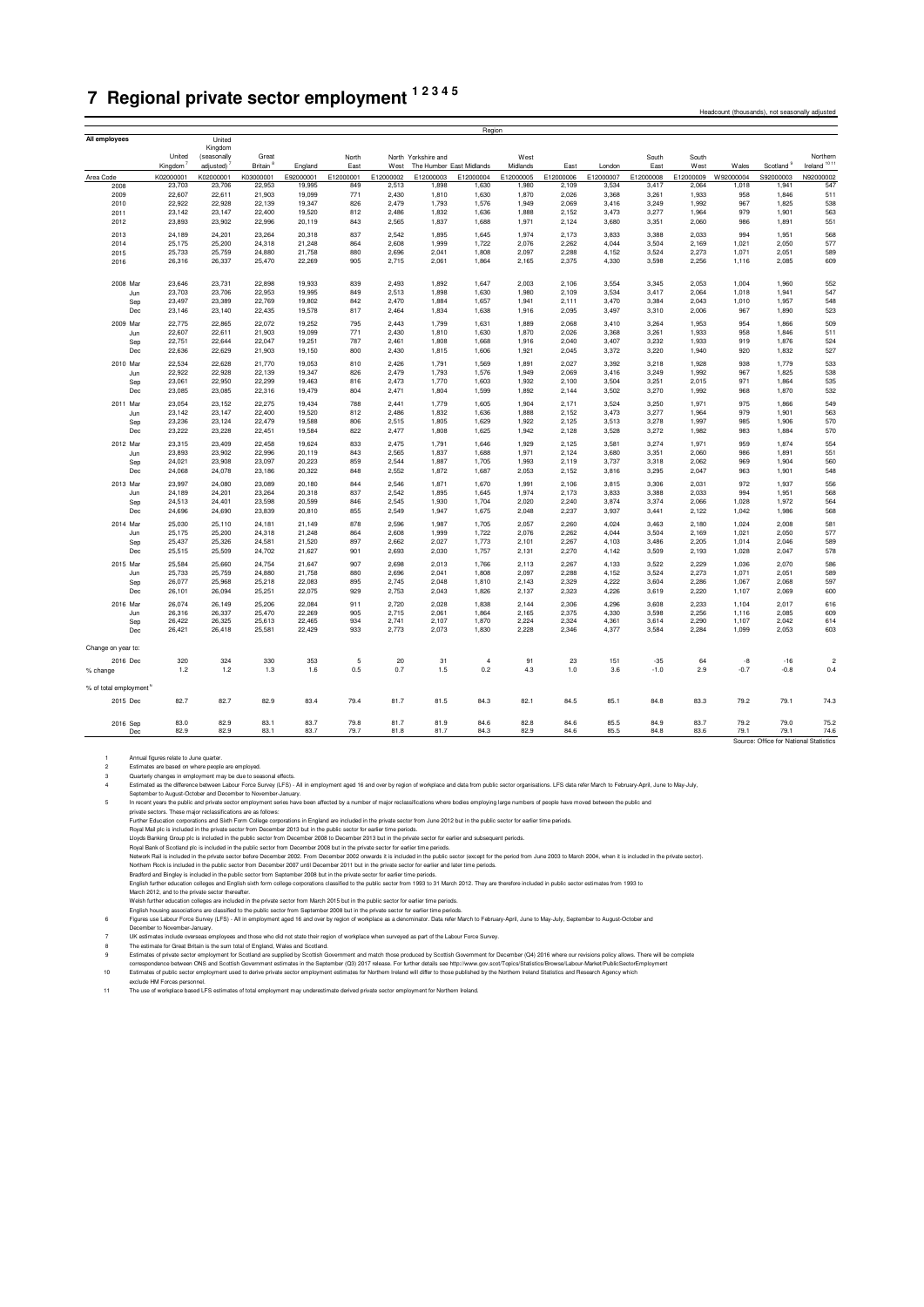## **7a Regional private sector employment excluding effects of major reclassifications 1 2 3 4 5 6**

Headcount (thousands), not seasonally adjusted

|                                    |                      |                        |                      |                  |              |                |                     | Region                   |                |                |                |                |                |                |                                        |                         |
|------------------------------------|----------------------|------------------------|----------------------|------------------|--------------|----------------|---------------------|--------------------------|----------------|----------------|----------------|----------------|----------------|----------------|----------------------------------------|-------------------------|
| All employees                      |                      | United                 |                      |                  |              |                |                     |                          |                |                |                |                |                |                |                                        |                         |
|                                    |                      | Kingdom                |                      |                  |              |                |                     |                          |                |                |                |                |                |                |                                        |                         |
|                                    | United               | (seasonally            | Great                |                  | North        |                | North Yorkshire and |                          | West           |                |                | South          | South          |                |                                        | Northern                |
|                                    | Kingdom <sup>8</sup> | adjusted) <sup>8</sup> | Britain <sup>9</sup> | England          | Fast         | West           |                     | The Humber East Midlands | Midlands       | Fast           | London         | Fast           | West           | Wales          | Scotland <sup>10</sup>                 | Ireland <sup>1112</sup> |
| Area Code                          | K02000001            | K02000001              | K03000001            | E92000001        | E12000001    | E12000002      | E12000003           | E12000004                | E12000005      | E12000006      | E12000007      | E12000008      | E12000009      | W92000004      | S92000003                              | N92000002               |
| 2008                               | 24,139               | 24,144                 | 23,382               | 20,386           | 874          | 2,567          | 1,939               | 1,660                    | 2,023          | 2,136          | 3,592          | 3,489          | 2,106          | 1,037          | 1,958                                  | 551                     |
| 2009                               | 23,400               | 23,403                 | 22,683               | 19,790           | 806          | 2,526          | 1,885               | 1,673                    | 1,951          | 2,072          | 3,491          | 3,382          | 2,004          | 987            | 1,906                                  | 520                     |
| 2010                               | 23,699               | 23,701                 | 22,902               | 20,025           | 858          | 2,575          | 1,866               | 1,617                    | 2,028          | 2,131          | 3,539          | 3,347          | 2,064          | 995            | 1,883                                  | 546                     |
| 2011                               | 23,900               | 23,903                 | 23,145               | 20,184           | 843          | 2,578          | 1,909               | 1,677                    | 1,965          | 2,214          | 3,595          | 3,370          | 2,033          | 1,007          | 1,954                                  | 571                     |
| 2012                               | 24,436               | 24,441                 | 23,528               | 20,574           | 862          | 2,625          | 1,886               | 1,712                    | 2,023          | 2,166          | 3,778          | 3,413          | 2,109          | 1,013          | 1,940                                  | 559                     |
| 2013                               | 24,718               | 24,728                 | 23,780               | 20,758           | 855          | 2.601          | 1.940               | 1,669                    | 2.024          | 2.214          | 3.929          | 3.449          | 2.078          | 1.020          | 2.002                                  | 576                     |
| 2014                               | 25,435               | 25,450                 | 24,576               | 21,477           | 875          | 2,644          | 2,014               | 1,733                    | 2,105          | 2.283          | 4,100          | 3,536          | 2,188          | 1,035          | 2,064                                  | 579                     |
| 2015                               | 25,976               | 25,992                 | 25,120               | 21,982           | 890          | 2,731          | 2,056               | 1,818                    | 2,126          | 2,308          | 4,206          | 3,555          | 2,292          | 1,073          | 2,065                                  | 591                     |
| 2016                               | 26,553               | 26,566                 | 25,705               | 22,487           | 913          | 2,750          | 2,075               | 1,874                    | 2,194          | 2,395          | 4,382          | 3,629          | 2,274          | 1,118          | 2,100                                  | 611                     |
| 2008 Mar                           | 24,080               | 24,169                 | 23.323               | 20,322           | 864          | 2.546          | 1,933               | 1,677                    | 2.046          | 2,134          | 3,611          | 3.417          | 2,095          | 1,024          | 1,978                                  | 557                     |
|                                    | 24,139               | 24,144                 | 23,382               | 20,386           | 874          | 2,567          | 1,939               | 1,660                    | 2,023          | 2,136          | 3,592          | 3.489          | 2.106          | 1,037          | 1.958                                  | 551                     |
| Jun                                | 24,050               | 23,954                 | 23,314               | 20,310           | 872          | 2,541          | 1,933               | 1,692                    | 2,001          | 2,150          | 3,553          | 3,471          | 2,097          | 1,030          | 1,975                                  | 552                     |
| Sep<br>Dec                         | 23,962               | 23,940                 | 23,237               | 20,287           | 853          | 2,562          | 1,911               | 1,682                    | 1,998          | 2,141          | 3,625          | 3,435          | 2,079          | 998            | 1,953                                  | 532                     |
|                                    |                      |                        |                      |                  |              |                |                     |                          |                |                |                |                |                |                |                                        |                         |
| 2009 Mar                           | 23,572               | 23,666                 | 22.857               | 19,946           | 830          | 2.539          | 1.875               | 1,674                    | 1.970          | 2,113          | 3,534          | 3,386          | 2.024          | 984            | 1,927                                  | 518                     |
| Jun                                | 23,400               | 23,403                 | 22,683               | 19,790           | 806          | 2,526          | 1,885               | 1,673                    | 1,951          | 2,072          | 3,491          | 3,382          | 2,004          | 987            | 1,906                                  | 520                     |
| Sep                                | 23.536               | 23.443                 | 22,819               | 19.936           | 822          | 2.557          | 1.882               | 1,710                    | 1.995          | 2.085          | 3.532          | 3.349          | 2.003          | 948            | 1.936                                  | 532                     |
| Dec                                | 23,431               | 23,409                 | 22,684               | 19,843           | 836          | 2,526          | 1,890               | 1,649                    | 2,002          | 2,091          | 3,497          | 3,340          | 2,013          | 949            | 1,892                                  | 535                     |
| 2010 Mar                           | 23,307               | 23,405                 | 22,531               | 19,728           | 843          | 2,521          | 1,864               | 1,610                    | 1,970          | 2,089          | 3,515          | 3,316          | 1,999          | 966            | 1,837                                  | 542                     |
| Jun                                | 23,699               | 23.701                 | 22.902               | 20,025           | 858          | 2.575          | 1.866               | 1.617                    | 2.028          | 2.131          | 3.539          | 3.347          | 2.064          | 995            | 1.883                                  | 546                     |
| Sep                                | 23,833               | 23,738                 | 23,058               | 20,137           | 849          | 2,566          | 1,845               | 1,644                    | 2,010          | 2,162          | 3,627          | 3,348          | 2,086          | 999            | 1,922                                  | 543                     |
| Dec                                | 23,869               | 23,855                 | 23,085               | 20,158           | 836          | 2,566          | 1,875               | 1,641                    | 1,971          | 2,209          | 3,629          | 3,368          | 2,064          | 996            | 1,931                                  | 540                     |
| 2011 Mar                           | 23,822               | 23,921                 | 23,029               | 20,106           | 820          | 2,535          | 1,857               | 1,647                    | 1,981          | 2,233          | 3,647          | 3,345          | 2,041          | 1,003          | 1,920                                  | 558                     |
| Jun                                | 23,900               | 23,903                 | 23,145               | 20,184           | 843          | 2,578          | 1,909               | 1,677                    | 1,965          | 2,214          | 3,595          | 3,370          | 2,033          | 1,007          | 1,954                                  | 571                     |
| Sep                                | 23,985               | 23,888                 | 23,215               | 20,245           | 836          | 2,606          | 1,881               | 1,670                    | 1,997          | 2,186          | 3,634          | 3,370          | 2,065          | 1,012          | 1,958                                  | 579                     |
| Dec                                | 23,985               | 23,978                 | 23,202               | 20,254           | 853          | 2,570          | 1,885               | 1,667                    | 2,018          | 2,191          | 3,652          | 3,366          | 2,052          | 1,011          | 1,937                                  | 578                     |
| 2012 Mar                           | 24,060               | 24,157                 | 23,190               | 20,278           | 862          | 2,565          | 1,864               | 1,687                    | 2,003          | 2,186          | 3,703          | 3,367          | 2,042          | 988            | 1,925                                  | 562                     |
| Jun.                               | 24,436               | 24.441                 | 23.528               | 20,574           | 862          | 2.625          | 1.886               | 1,712                    | 2.023          | 2.166          | 3.778          | 3.413          | 2.109          | 1.013          | 1.940                                  | 559                     |
| Sep                                | 24,555               | 24,457                 | 23,619               | 20,670           | 878          | 2,603          | 1,936               | 1,729                    | 2,044          | 2,159          | 3,831          | 3,379          | 2,110          | 996            | 1,952                                  | 568                     |
| Dec                                | 24,624               | 24,618                 | 23,729               | 20,788           | 868          | 2,614          | 1,922               | 1,713                    | 2,106          | 2,195          | 3,913          | 3,359          | 2,098          | 991            | 1,950                                  | 556                     |
|                                    |                      |                        |                      |                  |              |                |                     |                          |                |                |                |                |                |                |                                        |                         |
| 2013 Mar                           | 24,529               | 24,615                 | 23,610               | 20,627           | 864          | 2.605          | 1,920               | 1,694                    | 2.041          | 2,147          | 3,909          | 3,367          | 2.080          | 999            | 1,985                                  | 563                     |
| Jun                                | 24,718               | 24,728                 | 23,780               | 20,758           | 855          | 2,601          | 1,940               | 1,669                    | 2,024          | 2,214          | 3,929          | 3,449          | 2,078          | 1,020          | 2,002                                  | 576                     |
| Sep                                | 25,028               | 24,931                 | 24,101               | 21,024           | 864          | 2,602          | 1,971               | 1,728                    | 2,068          | 2,279          | 3,966          | 3,435          | 2,111          | 1,054          | 2,022                                  | 571                     |
| Dec                                | 25,057               | 25,050                 | 24,195               | 21,110           | 867          | 2,593          | 1,974               | 1,688                    | 2,086          | 2,261          | 4,011          | 3,481          | 2,149          | 1,062          | 2,023                                  | 572                     |
| 2014 Mar                           | 25,292               | 25,372                 | 24,440               | 21,380           | 888          | 2,632          | 2,002               | 1,715                    | 2,087          | 2,281          | 4,080          | 3,495          | 2,200          | 1,038          | 2,022                                  | 584                     |
| Jun                                | 25,435               | 25,450                 | 24,576               | 21,477           | 875          | 2,644          | 2,014               | 1,733                    | 2,105          | 2,283          | 4,100          | 3,536          | 2,188          | 1,035          | 2,064                                  | 579                     |
| Sep                                | 25,695               | 25,593                 | 24,836               | 21,748           | 907          | 2,697          | 2,043               | 1,783                    | 2,130          | 2,287          | 4,158          | 3,517          | 2,224          | 1,029          | 2,059                                  | 591                     |
| Dec                                | 25,770               | 25,764                 | 24,954               | 21,852           | 911          | 2,727          | 2,046               | 1,767                    | 2,160          | 2,291          | 4,197          | 3,540          | 2,212          | 1,042          | 2,060                                  | 580                     |
| 2015 Mar                           | 25,827               | 25,905                 | 24.995               | 21,872           | 917          | 2,733          | 2.029               | 1,776                    | 2.142          | 2.288          | 4,187          | 3.553          | 2.248          | 1,039          | 2,084                                  | 588                     |
| Jun                                | 25,976               | 25,992                 | 25,120               | 21,982           | 890          | 2,731          | 2,056               | 1,818                    | 2,126          | 2,308          | 4,206          | 3,555          | 2,292          | 1,073          | 2,065                                  | 591                     |
| Sep                                | 26,320               | 26,219                 | 25,458               | 22,308           | 905          | 2,780          | 2,063               | 1,820                    | 2,172          | 2,350          | 4,277          | 3,635          | 2,305          | 1,069          | 2,081                                  | 600                     |
| Dec                                | 26,343               | 26,336                 | 25,491               | 22,298           | 938          | 2,788          | 2,058               | 1,837                    | 2,166          | 2,343          | 4,280          | 3,650          | 2,239          | 1,109          | 2,083                                  | 603                     |
|                                    |                      |                        |                      |                  |              |                |                     |                          |                |                |                |                |                |                |                                        |                         |
| 2016 Mar                           | 26,315               | 26,391                 | 25,445               | 22,306           | 920          | 2,755          | 2,044               | 1,848                    | 2,173          | 2,326          | 4,349          | 3,639          | 2,252          | 1,107          | 2,031                                  | 618                     |
| Jun                                | 26,553               | 26,566                 | 25,705               | 22,487           | 913          | 2,750          | 2,075               | 1,874                    | 2,194          | 2,395          | 4,382          | 3,629          | 2,274          | 1,118          | 2,100                                  | 611                     |
| Sep<br>Dec                         | 26,655<br>26,651     | 26,560<br>26,651       | 25,844<br>25,809     | 22,680<br>22,641 | 943<br>942   | 2,775<br>2,806 | 2,121<br>2,087      | 1,879<br>1,840           | 2,253<br>2,256 | 2,343<br>2,366 | 4,412<br>4,428 | 3,645<br>3,614 | 2,308<br>2,302 | 1,109<br>1,101 | 2,056<br>2,066                         | 616<br>605              |
|                                    |                      |                        |                      |                  |              |                |                     |                          |                |                |                |                |                |                |                                        |                         |
| Change on year to:                 |                      |                        |                      |                  |              |                |                     |                          |                |                |                |                |                |                |                                        |                         |
| 2016 Dec                           | 308                  | 315                    | 318                  | 343              | $\sqrt{4}$   | 18             | 29                  | $\overline{4}$           | 90             | 22             | 148            | $-36$          | 63             | -8             | $-17$                                  | $\overline{2}$          |
| % change                           | 1.2                  | 1.2                    | 1.2                  | 1.5              | 0.4          | 0.7            | 1.4                 | 0.2                      | 4.2            | 1.0            | 3.5            | $-1.0$         | 2.8            | $-0.7$         | $-0.8$                                 | 0.4                     |
|                                    |                      |                        |                      |                  |              |                |                     |                          |                |                |                |                |                |                |                                        |                         |
| % of total employment <sup>7</sup> |                      |                        |                      |                  |              |                |                     |                          |                |                |                |                |                |                |                                        |                         |
| 2015 Dec                           | 83.5                 | 83.5                   | 83.6                 | 84.3             | 80.2         | 82.7           | 82.1                | 84.7                     | 83.2           | 85.3           | 86.1           | 85.6           | 84.0           | 79.4           | 79.7                                   | 74.6                    |
|                                    |                      |                        |                      |                  |              |                |                     |                          |                |                |                |                |                |                |                                        |                         |
| 2016 Sep                           | 83.7<br>83.7         | 83.6<br>83.7           | 83.9<br>83.8         | 84.5<br>84.4     | 80.6<br>80.5 | 82.7<br>82.8   | 82.5<br>82.2        | 85.0<br>84.7             | 83.9<br>83.9   | 85.3<br>85.3   | 86.5<br>86.5   | 85.6<br>85.5   | 84.3<br>84.2   | 79.4<br>79.2   | 79.5<br>79.6                           | 75.5<br>74.9            |
| Dec                                |                      |                        |                      |                  |              |                |                     |                          |                |                |                |                |                |                |                                        |                         |
|                                    |                      |                        |                      |                  |              |                |                     |                          |                |                |                |                |                |                | Source: Office for National Statistics |                         |

To analysis purposes, employment of books subject to major relatsifications over the series have been included in the estimates in this table to provide a term of a complement and private sector. These than the sectors and

Bradford and Bingley is included in the public sector form September 2008 but in the private sector form 1993 to 31 March 2012. They are therefore included in public sector estimates from 1993 to<br>English hutter education c

September to August-October and December to November-January.<br>Figures use Labour Force Survey (LFS) - All in employment aged 16 and over by region of workplace as a denominator. Data refer March to February-April, June to

December to November-January.

8 UK estimates include overseas employees and those who did not state their region of workplace when surveyed as part of the Labour Force Survey.

9 The estimate for Great Britain is the sum total of England, Wales and Sociand.<br>10 Estimates of private sector employment for Scotland are supplied by Scottish Government and match theory of Scottish Government for Decemb correspondence between ONS and Scottish Government estimates in the September (O3) 2017 release. For further details see http://www.gov.sco//Topics/Statistics/Browse/Labour-Market/PublicSectorEmployment<br>Estimates of public

12 The use of workplace based LFS estimates of total employment may underestimate derived private sector employment for Northern Ireland.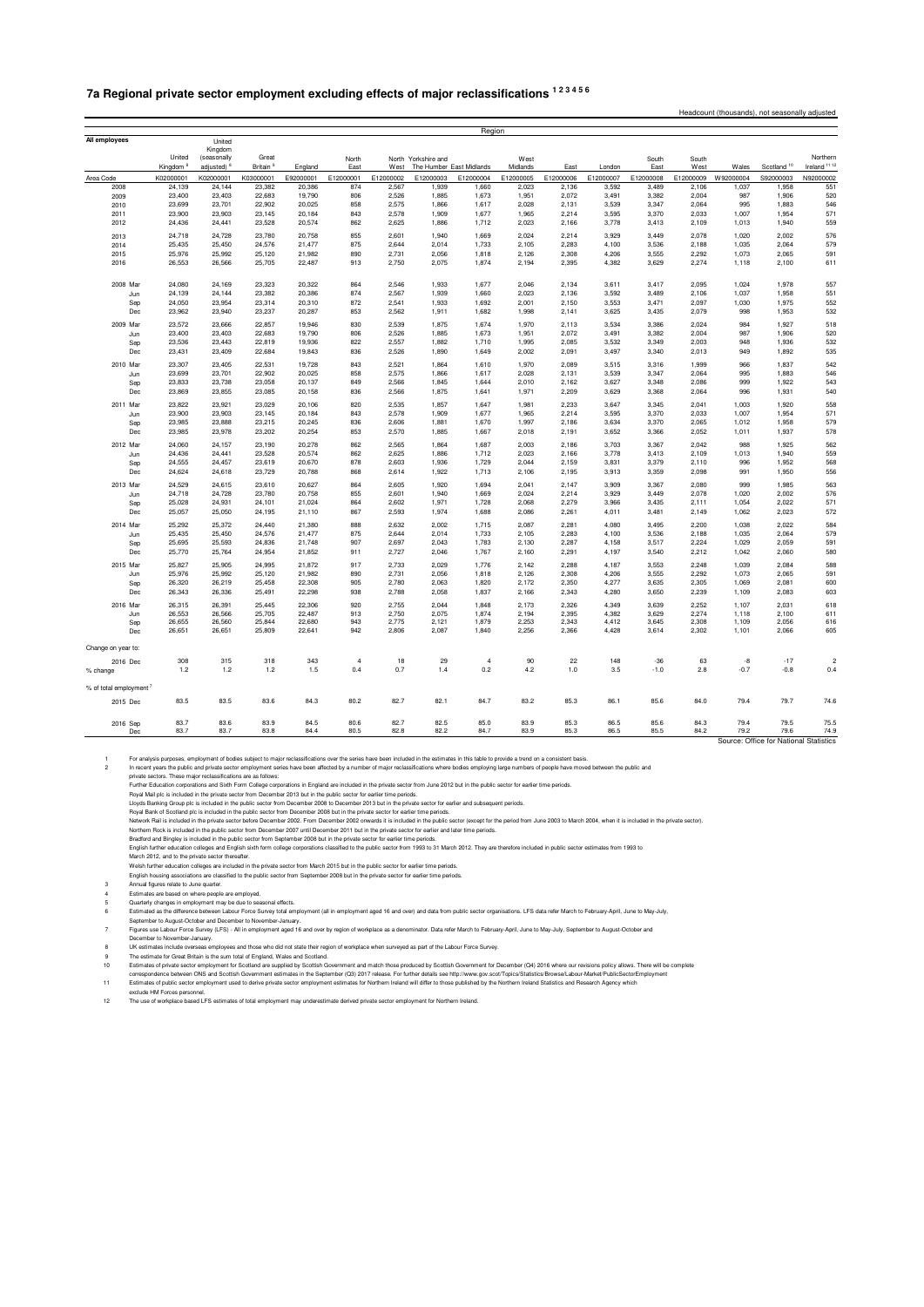### <span id="page-27-0"></span>**8 Civil Service employment by department 1 2**

|                                                       |                  |                      |         | December 2016    |             |          |             | Headcount, Great Britain, not seasonally adjusted<br>September<br>2016 | Change on<br>Quarter |
|-------------------------------------------------------|------------------|----------------------|---------|------------------|-------------|----------|-------------|------------------------------------------------------------------------|----------------------|
|                                                       |                  | Male                 |         |                  | Female      |          |             |                                                                        |                      |
|                                                       | <b>Full-time</b> | Part-time            | Total   | <b>Full-time</b> | Part-time   | Total    | Total       | Total                                                                  | Total                |
| <b>Permanent Employees</b>                            |                  |                      |         |                  |             |          |             |                                                                        |                      |
| Attorney General's departments                        | 2,720            | 210                  | 2,930   | 3,260            | 1,810       | 5.070    | 8,000       | 7.990                                                                  | 10                   |
| Business, Energy and Industrial Strategy <sup>3</sup> | 6,530            | 620                  | 7,150   | 4,940            | 2,700       | 7,640    | 14,790      | 14,490                                                                 | 310                  |
| Cabinet Office                                        | 1,320            | 30                   | 1,360   | 1,180            | 170         | 1.340    | 2,700       | 2,480                                                                  | 230                  |
| Other Cabinet Office agencies                         | 360              | 20                   | 380     | 350              | 70          | 410      | 800         | 820                                                                    | $-30$                |
| <b>Charity Commission</b>                             | 120              | 10                   | 130     | 100              | 60          | 160      | 290         | 300                                                                    | $-10$                |
| Communities and Local Government                      | 980              | 110                  | 1.090   | 760              | 280         | 1.040    | 2.130       | 2.190                                                                  | $-60$                |
| Culture, Media and Sport                              | 590              | 30                   | 620     | 510              | 100         | 610      | 1.230       | 1.200                                                                  | 30                   |
| Defence                                               | 31,970           | 1.330                | 33,300  | 15.830           | 3.910       | 19.740   | 53.040      | 53.190                                                                 | $-160$               |
| Education                                             | 1.870            | 40                   | 1.910   | 2.140            | 560         | 2.700    | 4.610       | 4.350                                                                  | 260                  |
| <b>Energy and Climate Change</b>                      | $\mathbf 0$      | $\mathbf 0$          | 0       | $\Omega$         | $\mathbf 0$ | $\Omega$ | $\mathbf 0$ | 1,420                                                                  | $-1,420$             |
| Environment, Food and Rural Affairs                   | 2,940            | 220                  | 3,160   | 2,460            | 1,210       | 3,660    | 6,820       | 6,850                                                                  | $-30$                |
| <b>ESTYN</b>                                          | 50               | 10                   | 50      | 50               | 10          | 70       | 120         | 120                                                                    |                      |
| <b>Export Credits Guarantee Department</b>            | 150              | $\ddot{\phantom{a}}$ | 160     | 70               | 20          | 90       | 240         | 240                                                                    | 10                   |
| <b>Food Standards Agency</b>                          | 670              | 40                   | 710     | 280              | 60          | 340      | 1.050       | 1.060                                                                  | $-10$                |
| Foreign and Commonwealth Office                       | 3.090            | 80                   | 3.160   | 2.000            | 230         | 2.230    | 5.400       | 5.540                                                                  | $-140$               |
| Health                                                | 2.690            | 170                  | 2.850   | 3,800            | 1.110       | 4.920    | 7.770       | 7.730                                                                  | 40                   |
| <b>HM Revenue and Customs</b>                         | 27,730           | 4.110                | 31,840  | 22,610           | 17,320      | 39,930   | 71,770      | 70,450                                                                 | 1,320                |
|                                                       | 600              | 10                   | 610     | 510              | 80          | 580      |             |                                                                        | $-30$                |
| <b>HM Treasury</b>                                    |                  |                      |         |                  |             |          | 1,190       | 1,220                                                                  |                      |
| Chancellor's other departments                        | 460              | 20                   | 480     | 300              | 90          | 390      | 860         | 770                                                                    | 100                  |
| Home Office                                           | 11,800           | 1.030                | 12,830  | 9.280            | 4.700       | 13,980   | 26.810      | 26,830                                                                 | $-20$                |
| International Development                             | 850              | 40                   | 890     | 980              | 180         | 1,160    | 2,040       | 2.000                                                                  | 50                   |
| International Trade <sup>4</sup>                      | 550              | 10                   | 560     | 330              | 30          | 370      | 920         | $\Omega$                                                               | 920                  |
| Justice                                               | 27.780           | 2.650                | 30.420  | 25.290           | 9,850       | 35.130   | 65.560      | 66.490                                                                 | $-930$               |
| National Crime Agency                                 | 2.690            | 40                   | 2.730   | 1.410            | 310         | 1.720    | 4.440       | 4.410                                                                  | 40                   |
| Northern Ireland Office                               | 40               | $\mathbf 0$          | 40      | 50               | 10          | 60       | 100         | 90                                                                     | 10                   |
| Office for Standards in Education                     | 520              | 30                   | 550     | 800              | 140         | 930      | 1,480       | 1.490                                                                  | $-10$                |
| Office of Gas and Electricity Markets                 | 420              | 10                   | 430     | 330              | 50          | 370      | 800         | 810                                                                    | $-10$                |
| Office of Qualifications and Examinations Regulation  | 80               | $\ldots$             | 80      | 100              | 10          | 110      | 190         | 200                                                                    | $-10$                |
| Office of Rail and Road <sup>5</sup>                  | 170              | 10                   | 180     | 90               | 30          | 120      | 300         | 300                                                                    | $-10$                |
| Scotland Office                                       | 40               | $\ddot{\phantom{a}}$ | 50      | 50               | 10          | 60       | 110         | 110                                                                    |                      |
| Transport                                             | 6.900            | 730                  | 7,630   | 3,880            | 2,350       | 6,220    | 13,850      | 13,760                                                                 | 90                   |
| <b>UK Statistics Authority</b>                        | 1.110            | 570                  | 1.680   | 1.100            | 1.010       | 2.110    | 3.790       | 3.640                                                                  | 160                  |
| UK Supreme Court                                      | 20               | $\mathbf 0$          | 20      | 20               | $\ddotsc$   | 20       | 40          | 40                                                                     | $\ldots$             |
| Wales Office                                          | 20               | $\mathbf 0$          | 20      | 20               | $\ddotsc$   | 20       | 40          | 40                                                                     |                      |
| Work and Pensions                                     | 23,820           | 4,180                | 28,000  | 27,450           | 29,680      | 57,140   | 85,140      | 85,670                                                                 | $-530$               |
| <b>Central Government Departments Total</b>           | 161,630          | 16,350               | 177,980 | 132,300          | 78,140      | 210,430  | 388,420     | 388,270                                                                | 150                  |
| Scottish Government                                   | 7.820            | 630                  | 8.450   | 5.850            | 2.140       | 7.980    | 16.430      | 16.420                                                                 | 10                   |
| Welsh Government                                      | 2.050            | 150                  | 2.210   | 2.270            | 880         | 3.140    | 5,350       | 5.400                                                                  | $-50$                |
| <b>TOTAL</b>                                          | 171,510          | 17.130               | 188.630 | 140.410          | 81.150      | 221.560  | 410.200     | 410.090                                                                | 110                  |

|                                                       |                      |                      |                      | December 2016        |                      |                      |                      | September<br>2016    | Change on<br>Quarter |
|-------------------------------------------------------|----------------------|----------------------|----------------------|----------------------|----------------------|----------------------|----------------------|----------------------|----------------------|
|                                                       |                      | Male                 |                      |                      | Female               |                      |                      |                      |                      |
|                                                       | <b>Full-time</b>     | Part-time            | Total                | <b>Full-time</b>     | Part-time            | Total                | Total                | Total                | Total                |
| <b>Temporary/Casual Employees</b>                     |                      |                      |                      |                      |                      |                      |                      |                      |                      |
| Attorney General's departments                        | 80                   | $\ddot{\phantom{a}}$ | 80                   | 140                  | $\ddot{\phantom{a}}$ | 150                  | 230                  | 170                  | 50                   |
| Business, Energy and Industrial Strategy <sup>3</sup> | 100                  | 10                   | 110                  | 70                   | 10                   | 80                   | 200                  | 180                  | 20                   |
| Cabinet Office                                        | 30                   | $\cdot$              | 30                   | 30                   | 10                   | 40                   | 70                   | 70                   |                      |
| Other Cabinet Office agencies                         | 30                   | 10                   | 40                   | 30                   | 10                   | 40                   | 70                   | 50                   | 30                   |
| Charity Commission                                    | 10                   | $\ddotsc$            | 10                   | 10                   | $\ddot{\phantom{0}}$ | 10                   | 20                   | 10                   | 10                   |
| Communities and Local Government                      | $\ddot{\phantom{a}}$ | $\mathbf 0$          | $\ddot{\phantom{0}}$ | 10                   | $\ddot{\phantom{a}}$ | 10                   | 10                   | 10                   | 10                   |
| Culture, Media and Sport                              | 10                   | $\ddot{\phantom{a}}$ | 20                   | 20                   | 10                   | 20                   | 40                   | 40                   | $\circ$              |
| Defence                                               | 100                  | 10                   | 110                  | 60                   | 10                   | 70                   | 180                  | 190                  | $-10$                |
| Education                                             | 50                   | $\mathbf 0$          | 50                   | 40                   | 10                   | 50                   | 100                  | 120                  | $-30$                |
| Energy and Climate Change                             | $\Omega$             | $\Omega$             | $\Omega$             | $\Omega$             | $\Omega$             | $\Omega$             | $\Omega$             | 30                   | $-30$                |
| Environment, Food and Rural Affairs                   | 40                   | 0                    | 40                   | 60                   | 10                   | 60                   | 100                  | 110                  | $-10$                |
| <b>ESTYN</b>                                          | $\mathbf 0$          | 0                    | $\mathbf 0$          | $\Omega$             | $\mathbf 0$          | 0                    | $\mathbf 0$          | $\mathbf 0$          | $\overline{0}$       |
| Export Credits Guarantee Department                   | $\ddot{\phantom{a}}$ | 0                    | $\ddot{\phantom{0}}$ | $\ddot{\phantom{a}}$ | $\mathbf 0$          | $\ddot{\phantom{a}}$ | 10                   | 10                   | $-10$                |
| Food Standards Agency                                 | 10                   | $\mathbf 0$          | 10                   | 10                   | $\mathbf 0$          | 10                   | 20                   | 20                   | $\ddot{\phantom{0}}$ |
| Foreign and Commonwealth Office                       | 10                   | 10                   | 10                   | $\ddot{\phantom{a}}$ | $\mathbf 0$          | $\ddot{\phantom{a}}$ | 10                   | 30                   | $-10$                |
| Health                                                | 210                  | 40                   | 250                  | 350                  | 90                   | 440                  | 690                  | 720                  | $-30$                |
| HM Revenue and Customs                                | 120                  | 10                   | 130                  | 90                   | 30                   | 110                  | 240                  | 250                  | $-10$                |
| <b>HM Treasury</b>                                    | 30                   | 10                   | 40                   | 20                   | $\ddot{\phantom{0}}$ | 30                   | 60                   | 70                   | $\ddot{\phantom{0}}$ |
| Chancellor's other departments                        | $\ddot{\phantom{a}}$ | $\mathbf 0$          | $\ddot{\phantom{0}}$ | 10                   | $^{\circ}$           | 10                   | 10                   | 30                   | $-20$                |
| Home Office                                           | 220                  | 220                  | 440                  | 240                  | 100                  | 340                  | 790                  | 1,000                | $-210$               |
| International Development                             | 50                   | $\mathbf 0$          | 50                   | 50                   | $\ddot{\phantom{a}}$ | 50                   | 110                  | 100                  | 10                   |
| International Trade <sup>4</sup>                      | $\mathbf 0$          | $\mathbf 0$          | $\mathbf 0$          | $\Omega$             | 0                    | 0                    | $\mathbf 0$          | $\Omega$             | $\Omega$             |
| Justice                                               | 390                  | 20                   | 410                  | 500                  | 70                   | 570                  | 980                  | 810                  | 170                  |
| National Crime Agency                                 | $\Omega$             | $\Omega$             | $\Omega$             | $\Omega$             | $\overline{0}$       | $\Omega$             | $\Omega$             | $\Omega$             | $\Omega$             |
| Northern Ireland Office                               | $\mathbf 0$          | $\mathbf 0$          | $\mathbf 0$          | $\Omega$             | $^{\circ}$           | 0                    | $\mathbf 0$          | $\Omega$             | $^{\circ}$           |
| Office for Standards in Education                     | 20                   | 0                    | 20                   | 20                   | $\ddot{\phantom{a}}$ | 20                   | 30                   | 40                   | $-10$                |
| Office of Gas and Electricity Markets                 | 50                   | $\ddot{\phantom{a}}$ | 50                   | 60                   | $\ddot{\phantom{a}}$ | 60                   | 110                  | 110                  | $\ddotsc$            |
| Office of Qualifications and Examinations Regulation  | ÷.                   | $\mathbf 0$          |                      | 10                   | 0                    | 10                   | 10                   | $\Omega$             | 10                   |
| Office of Rail and Road <sup>5</sup>                  | $\mathbf 0$          | ٠.                   | $\ddot{\phantom{0}}$ | $\Omega$             | $\mathbf 0$          | $\mathbf 0$          | $\ddot{\phantom{1}}$ | $\ddot{\phantom{a}}$ | $\ddot{\phantom{1}}$ |
| Scotland Office                                       | $\Omega$             | $\Omega$             | $\Omega$             | $\Omega$             | $\mathbf 0$          | $\Omega$             | $\Omega$             | $\Omega$             | $\Omega$             |
| Transport                                             | 110                  | 10                   | 130                  | 120                  | 20                   | 150                  | 270                  | 390                  | $-110$               |
| <b>UK Statistics Authority</b>                        | 60                   | $\mathbf 0$          | 60                   | 30                   | $\ddot{\phantom{a}}$ | 30                   | 90                   | 100                  | $-10$                |
| UK Supreme Court                                      | $\ddot{\phantom{a}}$ | 0                    | $\ddot{\phantom{0}}$ | 10                   | $\mathbf 0$          | 10                   | 10                   | 10                   | $\circ$              |
| Wales Office                                          | $\mathbf 0$          | $\mathbf 0$          | $\mathbf 0$          | $\mathbf 0$          | $\mathbf 0$          | $\mathbf 0$          | $\mathbf 0$          | $\mathbf 0$          | $\overline{0}$       |
| Work and Pensions                                     | 440                  | 10                   | 450                  | 420                  | 30                   | 450                  | 900                  | 710                  | 190                  |
| <b>Central Government Departments Total</b>           | 2,180                | 360                  | 2,530                | 2.400                | 410                  | 2,810                | 5,340                | 5.360                | $-20$                |
| Scottish Government                                   | 170                  | 20                   | 180                  | 190                  | 40                   | 230                  | 410                  | 420                  | $-10$                |
| Welsh Government                                      | 10                   | $\ddot{\phantom{a}}$ | 10                   | 10                   | 10                   | 20                   | 30                   | 20                   | 10                   |
| <b>TOTAL</b>                                          | 2,350                | 370                  | 2,730                | 2,600                | 460                  | 3,050                | 5,780                | 5,800                | $-20$                |
|                                                       |                      |                      |                      |                      |                      |                      |                      | Contambor            | $O$ landar an        |

|                      |                  |           |         | December 2016    |           |         |         | September<br>2016                      | Change on<br>Quarter |
|----------------------|------------------|-----------|---------|------------------|-----------|---------|---------|----------------------------------------|----------------------|
|                      |                  | Male      |         |                  | Female    |         |         |                                        |                      |
|                      | <b>Full-time</b> | Part-time | Total   | <b>Full-time</b> | Part-time | Total   | Total   | Total                                  | Total                |
| <b>All Employees</b> | 173,860          | 17.500    | 191.360 | 143.010          | 81.610    | 224.610 | 415.970 | 415,880                                | 90                   |
|                      |                  |           |         |                  |           |         |         | Source: Office for National Statistics |                      |

Numbers are rounded to the nearest ten, and numbers less than five are represented by "..". Data not available are represented by "-".<br>Department totals include Executive Agencies, Ministerial and Non-Ministerial Departmen

1 Numbers are rounded to the nearest ten, and numbers less than five are represented by "-". Department totals include Executive Agencies, Ministerial and Non-Ministerial Departments.<br>
1 Auly 2016, the Department for Busin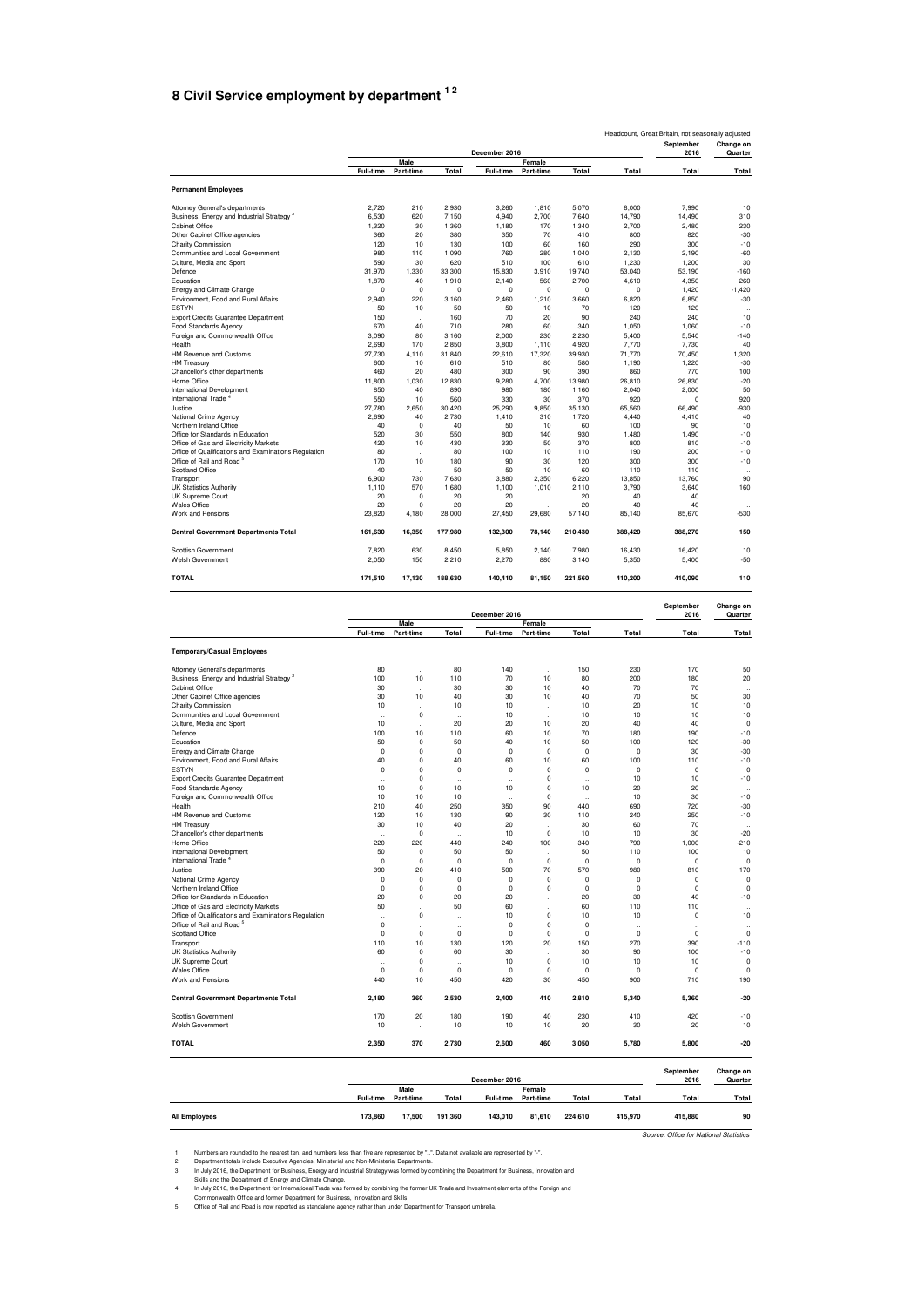#### **8 ..continued, Civil Service employment by department**

|                                                                                                                                     |                      | Full-time equivalents, Great Britain, not seasonally adjusted |                      |                       |                                              |
|-------------------------------------------------------------------------------------------------------------------------------------|----------------------|---------------------------------------------------------------|----------------------|-----------------------|----------------------------------------------|
|                                                                                                                                     |                      | December 2016                                                 |                      | September<br>2016     | Change<br>on Quarter                         |
|                                                                                                                                     | Male                 | Female                                                        | Total                | Total                 | Total                                        |
| <b>Permanent Employees</b>                                                                                                          |                      |                                                               |                      |                       |                                              |
| Attorney General's departments                                                                                                      | 2,870                | 4,510                                                         | 7,390                | 7,380                 | 10                                           |
| Business, Energy and Industrial Strategy <sup>3</sup>                                                                               | 6,970                | 6.880                                                         | 13,850               | 13,560                | 290                                          |
| <b>Cabinet Office</b><br>Other Cabinet Office agencies                                                                              | 1,350<br>370         | 1,300<br>390                                                  | 2,650<br>760         | 2,420<br>780          | 230<br>$-20$                                 |
| Charity Commission                                                                                                                  | 130                  | 140                                                           | 270                  | 280                   | $-10$                                        |
| Communities and Local Government                                                                                                    | 1,050                | 960                                                           | 2,010                | 2,070                 | $-50$                                        |
| Culture, Media and Sport                                                                                                            | 610                  | 580                                                           | 1,190                | 1,160                 | 30                                           |
| Defence<br>Education                                                                                                                | 32,870<br>1,900      | 18,610<br>2.550                                               | 51,480<br>4,440      | 51,640<br>4,200       | $-160$<br>250                                |
| Energy and Climate Change                                                                                                           | 0                    | 0                                                             | 0                    | 1,390                 | $-1,390$                                     |
| Environment, Food and Rural Affairs                                                                                                 | 3.090                | 3,300                                                         | 6,390                | 6,410                 | $-30$                                        |
| <b>ESTYN</b><br><b>Export Credits Guarantee Department</b>                                                                          | 50<br>160            | 60<br>80                                                      | 110<br>240           | 110<br>230            | 0<br>10                                      |
| <b>Food Standards Agency</b>                                                                                                        | 700                  | 330                                                           | 1,020                | 1.030                 | $-10$                                        |
| Foreign and Commonwealth Office                                                                                                     | 3,130                | 2,150                                                         | 5,290                | 5.430                 | $-140$                                       |
| Health                                                                                                                              | 2.800                | 4,580                                                         | 7,380                | 7,330                 | 40                                           |
| HM Revenue and Customs<br><b>HM Treasury</b>                                                                                        | 30,510<br>610        | 34,520<br>560                                                 | 65,030<br>1,160      | 63,600<br>1,190       | 1,430<br>$-30$                               |
| Chancellor's other departments                                                                                                      | 470                  | 360                                                           | 830                  | 740                   | 90                                           |
| Home Office                                                                                                                         | 12,530               | 12,570                                                        | 25,090               | 25,100                | $-10$                                        |
| International Development                                                                                                           | 870                  | 1.110                                                         | 1,980                | 1,930                 | 50                                           |
| International Trade<br>Justice                                                                                                      | 550<br>29,320        | 360<br>31,750                                                 | 910<br>61,070        | $\mathbf 0$<br>61,960 | 910<br>$-900$                                |
| National Crime Agency                                                                                                               | 2,720                | 1,630                                                         | 4,350                | 4,310                 | 40                                           |
| Northern Ireland Office                                                                                                             | 40                   | 50                                                            | 100                  | 90                    | 10                                           |
| Office for Standards in Education                                                                                                   | 540                  | 890                                                           | 1,430                | 1.440                 | $-10$                                        |
| Office of Gas and Electricity Markets<br>Office of Qualifications and Examinations Regulation                                       | 420<br>80            | 360<br>110                                                    | 790<br>190           | 800<br>190            | $-10$<br>$-10$                               |
| Office of Rail and Road <sup>5</sup>                                                                                                | 170                  | 110                                                           | 290                  | 290                   | $-10$                                        |
| Scotland Office                                                                                                                     | 50                   | 60                                                            | 100                  | 100                   | $\ddot{\phantom{a}}$                         |
| Transport                                                                                                                           | 7,390                | 5.410                                                         | 12,800               | 12,710                | 90                                           |
| <b>UK Statistics Authority</b>                                                                                                      | 1,470                | 1,750                                                         | 3,220                | 3,070                 | 150                                          |
| UK Supreme Court<br>Wales Office                                                                                                    | 20<br>20             | 20<br>20                                                      | 40<br>40             | 40<br>40              | $\ddot{\phantom{a}}$<br>$\ddot{\phantom{a}}$ |
| <b>Work and Pensions</b>                                                                                                            | 26,910               | 48.550                                                        | 75,460               | 75,920                | $-460$                                       |
| <b>Central Government Departments Total</b>                                                                                         | 172,720              | 186,590                                                       | 359,310              | 358,920               | 390                                          |
| Scottish Government                                                                                                                 | 8,200                | 7.330                                                         | 15,530               | 15,530                | 0                                            |
| Welsh Government                                                                                                                    | 2,160                | 2,890                                                         | 5,050                | 5,100                 | $-50$                                        |
| <b>TOTAL</b>                                                                                                                        | 183,080              | 196,810                                                       | 379,890              | 379,550               | 340                                          |
|                                                                                                                                     |                      |                                                               |                      |                       |                                              |
|                                                                                                                                     |                      | December 2016                                                 |                      | September<br>2016     | Change                                       |
|                                                                                                                                     | Male                 | Female                                                        | Total                | Total                 | on Quarter<br>Total                          |
| <b>Temporary/Casual Employees</b>                                                                                                   |                      |                                                               |                      |                       |                                              |
| Attorney General's departments                                                                                                      | 80                   | 150                                                           | 230                  | 170                   | 60                                           |
| Business, Energy and Industrial Strategy <sup>3</sup>                                                                               | 110                  | 80                                                            | 190                  | 180                   | 10                                           |
| Cabinet Office                                                                                                                      | 30                   | 40                                                            | 60                   | 70                    |                                              |
| Other Cabinet Office agencies                                                                                                       | 30                   | 30                                                            | 60                   | 50                    | 20                                           |
| Charity Commission                                                                                                                  | 10                   | 10                                                            | 20                   | 10                    | 10                                           |
| Communities and Local Government                                                                                                    | 20                   | 10<br>20                                                      | 10<br>40             | 10<br>40              | 10                                           |
| Culture, Media and Sport<br>Defence                                                                                                 | 100                  | 70                                                            | 170                  | 190                   | $-10$                                        |
| Education                                                                                                                           | 50                   | 50                                                            | 100                  | 120                   | $-30$                                        |
| Energy and Climate Change                                                                                                           | $\pmb{0}$            | 0                                                             | 0                    | 30                    | $-30$                                        |
| Environment, Food and Rural Affairs<br><b>ESTYN</b>                                                                                 | 40<br>0              | 60<br>0                                                       | 100<br>0             | 110<br>$\mathbf 0$    | $-10$<br>0                                   |
| Export Credits Guarantee Department                                                                                                 | $\ddot{\phantom{a}}$ | $\ddot{\phantom{a}}$                                          | 10                   | 10                    | $-10$                                        |
| Food Standards Agency                                                                                                               | 10                   | 10                                                            | 20                   | 20                    |                                              |
| Foreign and Commonwealth Office                                                                                                     | 10                   |                                                               | 10                   | 20                    | $-10$                                        |
| Health<br>HM Revenue and Customs                                                                                                    | 230<br>120           | 390<br>110                                                    | 610<br>230           | 650<br>230            | $-40$                                        |
| <b>HM Treasury</b>                                                                                                                  | 30                   | 20                                                            | 60                   | 60                    | $\ddot{\phantom{a}}$                         |
| Chancellor's other departments                                                                                                      | $\ddot{\phantom{a}}$ | 10                                                            | 10                   | 30                    | $-20$                                        |
| Home Office                                                                                                                         | 320                  | 290                                                           | 610                  | 800                   | $-190$                                       |
| International Development<br>International Trade                                                                                    | 50<br>$\Omega$       | 50<br>0                                                       | 110<br>$\Omega$      | 90<br>$\Omega$        | 10<br>0                                      |
|                                                                                                                                     | 400                  | 550                                                           | 950                  | 780                   | 170                                          |
|                                                                                                                                     | 0                    | 0                                                             | $\Omega$             | $\mathbf 0$           | 0                                            |
|                                                                                                                                     | $\Omega$             | 0                                                             | $\Omega$             | $\Omega$              | $\Omega$                                     |
|                                                                                                                                     | 20<br>50             | 20<br>60                                                      | 30<br>110            | 40<br>110             | $-10$                                        |
| Office of Qualifications and Examinations Regulation                                                                                | Ţ,                   | 10                                                            | 10                   | $\mathbf 0$           | 10                                           |
|                                                                                                                                     | $\ddotsc$            | 0                                                             | $\ddot{\phantom{a}}$ | 0                     |                                              |
| Justice<br>Office for Standards in Education<br>Office of Gas and Electricity Markets<br>Office of Rail and Road<br>Scotland Office | $\Omega$             | $\Omega$                                                      | $\Omega$             | $\Omega$              | 0                                            |
| Transport                                                                                                                           | 120<br>60            | 140<br>30                                                     | 260<br>90            | 360                   | $-100$<br>$-10$                              |
| UK Statistics Authority<br>UK Supreme Court                                                                                         |                      | 10                                                            | 10                   | 100<br>10             | 0                                            |
| Wales Office                                                                                                                        | $\Omega$             | $\Omega$                                                      | $\Omega$             | $\Omega$              | $\Omega$                                     |
| National Crime Agency<br>Northern Ireland Office<br>Work and Pensions                                                               | 450                  | 440                                                           | 890                  | 700                   | 180                                          |
| <b>Central Government Departments Total</b>                                                                                         | 2,340                | 2,630                                                         | 4,970                | 4,980                 | 0                                            |
| Scottish Government<br>Welsh Government                                                                                             | 180<br>10            | 210<br>20                                                     | 380<br>20            | 400<br>20             | $-10$<br>10                                  |
| <b>TOTAL</b>                                                                                                                        | 2,530                | 2,860                                                         | 5,380                | 5,390                 | $-10$                                        |

|                      |         | December 2016 |         | September<br>2016 | Change<br>on Quarter |  |
|----------------------|---------|---------------|---------|-------------------|----------------------|--|
|                      | Male    | Female        | Total   | Total             | Total                |  |
| <b>All Employees</b> | 185,610 | 199.670       | 385.280 | 384.940           | 340                  |  |

Source: Office for National Statistics

Numbers are rounded to the nearest ten, and numbers less than five are represented by "..". Data not available are represented by "-".<br>Department totals include Executive Agencies, Ministerial and Non-Ministerial Departmen

Numbers are rounded to the nearest ten, and numbers less than five are represented by "-". Data not available are represented by "-".<br>Department totals include Executive Agencies, Ministerial and Nor-Ministerial Department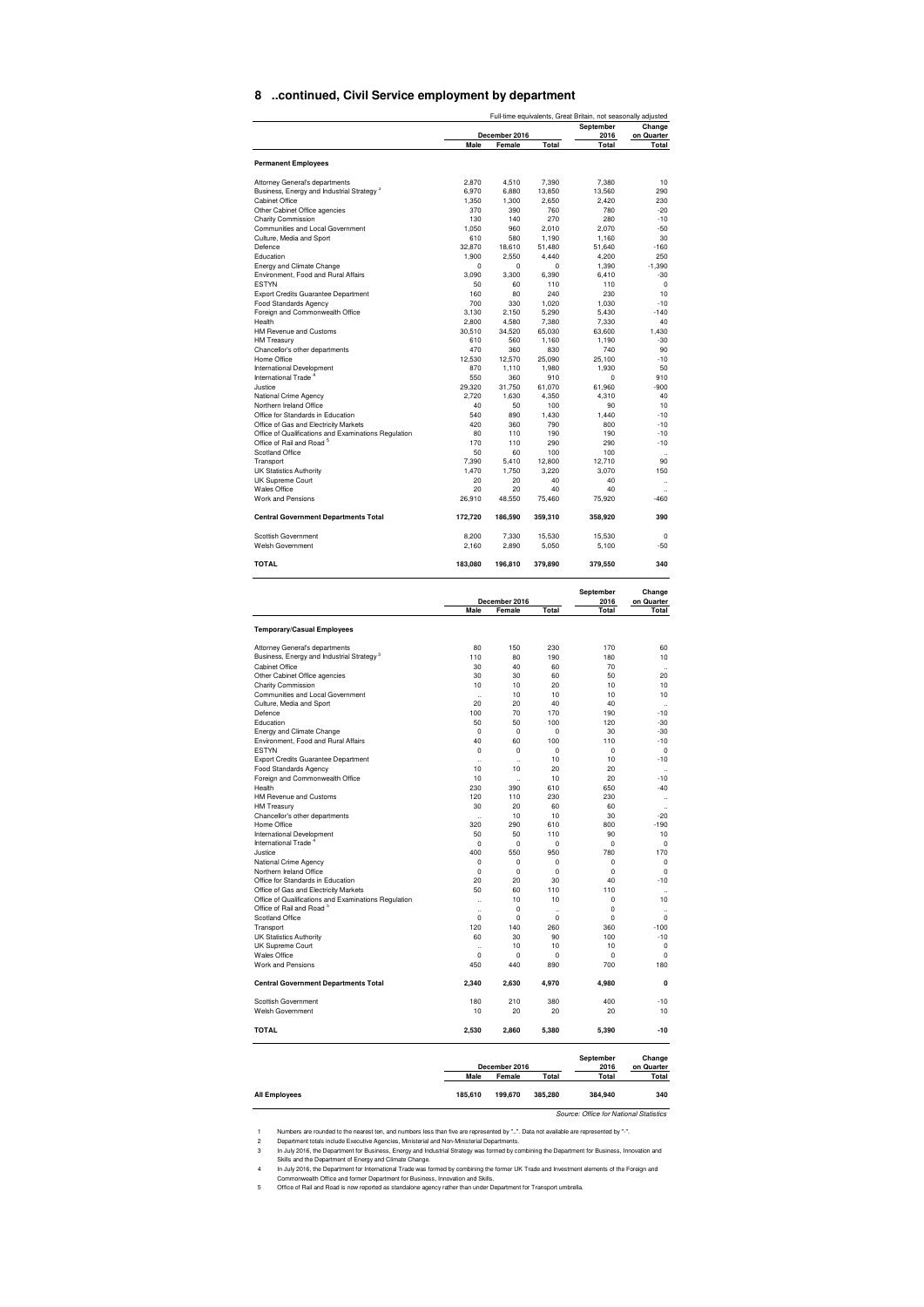<span id="page-29-0"></span>

| 9 Civil Service employment by department and agency <sup>1</sup> |  |
|------------------------------------------------------------------|--|

|                                                                                                                               | December 2016          |                  |                 | September 2016   |                            | <b>Change on Quarter</b>                     |
|-------------------------------------------------------------------------------------------------------------------------------|------------------------|------------------|-----------------|------------------|----------------------------|----------------------------------------------|
|                                                                                                                               |                        | <b>Full Time</b> |                 | <b>Full Time</b> |                            | <b>Full Time</b>                             |
|                                                                                                                               | Headcount              | Equivalent       | Headcount       | Equivalent       | Headcount                  | Equivalent                                   |
| <b>Attorney General's departments</b>                                                                                         |                        |                  |                 |                  |                            |                                              |
| Attorney General's Office                                                                                                     | 40                     | 40               | 40              | 40               | $\ddot{\phantom{0}}$       | 0                                            |
| Crown Prosecution Service                                                                                                     | 5,950                  | 5,490            | 5,890           | 5,430            | 70                         | 60                                           |
| HM Crown Prosecution Service Inspectorate<br>Serious Fraud Office                                                             | 30<br>400              | 30<br>400        | 30<br>400       | 30<br>390        | $\ddot{\phantom{0}}$<br>10 | $\ddot{\phantom{0}}$<br>10                   |
| Government Legal Department                                                                                                   | 1,800                  | 1,660            | 1,810           | 1,670            | $-10$                      | $-10$                                        |
|                                                                                                                               |                        |                  |                 |                  |                            |                                              |
| <b>Business, Energy and Industrial Strategy</b><br>Business, Energy and Industrial Strategy (excluding agencies) <sup>2</sup> | 3,240                  | 3,140            | 0               | 0                | 3,240                      | 3,140                                        |
| Business, Innovation and Skills (excluding agencies) (former) <sup>27</sup>                                                   | $\pmb{0}$              | 0                | 2,940           | 2,850            | $-2,940$                   | $-2,850$                                     |
| Advisory Conciliation and Arbitration Service                                                                                 | 820                    | 750              | 840             | 760              | $-20$                      | $-20$                                        |
| Companies House                                                                                                               | 900                    | 830              | 900             | 830              |                            |                                              |
| Competition and Markets Authority<br>Insolvency Service                                                                       | 570<br>1,380           | 550<br>1,310     | 580<br>1,380    | 560<br>1,310     | $-10$<br>10                | $-10$<br>10                                  |
| <b>Land Registry</b>                                                                                                          | 4,690                  | 4,230            | 4,630           | 4,180            | 50                         | 50                                           |
| Met Office                                                                                                                    | 2,100                  | 2,010            | 2,110           | 2,020            | $-10$                      | $-10$                                        |
| UK Intellectual Property Office                                                                                               | 1,200                  | 1,140            | 1,220           | 1,150            | $-10$                      | $-10$                                        |
| UK Space Agency                                                                                                               | 90                     | 90               | 80              | 80               | 10                         | 10                                           |
| <b>Cabinet Office</b>                                                                                                         |                        |                  |                 |                  |                            |                                              |
| Cabinet Office (excluding agencies) <sup>3</sup>                                                                              | 2,770                  | 2,710            | 2,540           | 2,490            | 220                        | 230                                          |
|                                                                                                                               |                        |                  |                 |                  |                            |                                              |
| Other Cabinet Office agencies                                                                                                 |                        |                  |                 |                  |                            |                                              |
| Crown Commercial Service<br>Government in Parliament                                                                          | 770<br>100             | 730<br>90        | 770<br>90       | 730<br>90        | $\ddot{\phantom{a}}$<br>J. |                                              |
|                                                                                                                               |                        |                  |                 |                  |                            |                                              |
| <b>Charity Commission</b>                                                                                                     |                        |                  |                 |                  |                            |                                              |
| Charity Commission                                                                                                            | 310                    | 290              | 320             | 300              | $-10$                      | $-10$                                        |
| <b>Communities and Local Government</b>                                                                                       |                        |                  |                 |                  |                            |                                              |
| Department for Communities and Local Government (excluding agencies)                                                          | 1,420                  | 1,370            | 1,440           | 1,400            | $-20$                      | $-20$                                        |
| Planning Inspectorate                                                                                                         | 680                    | 600              | 710             | 630              | $-30$                      | $-30$                                        |
| Queen Elizabeth II Centre                                                                                                     | 50                     | 50               | 50              | 50               | $\ddot{\phantom{0}}$       | $\ddot{\phantom{0}}$                         |
|                                                                                                                               |                        |                  |                 |                  |                            |                                              |
| Culture, Media and Sport                                                                                                      |                        |                  |                 |                  |                            |                                              |
| Department for Culture, Media and Sport (excluding agencies)<br><b>National Archives</b>                                      | 550<br>600             | 540<br>570       | 530<br>590      | 520<br>560       | 20<br>10                   | 20<br>10                                     |
| Royal Parks                                                                                                                   | 120                    | 120              | 120             | 110              | $\ddotsc$                  | $\ddot{\phantom{0}}$                         |
|                                                                                                                               |                        |                  |                 |                  |                            |                                              |
| Defence                                                                                                                       |                        |                  |                 |                  |                            |                                              |
| Ministry of Defence (excluding trading funds)                                                                                 | 38,170                 | 37,030           | 38,560          | 37,410           | $-390$                     | $-380$                                       |
| Defence Equipment and Support<br>Defence Science and Technology Laboratory                                                    | 10,420<br>3,760        | 10,170<br>3,620  | 10,250<br>3,720 | 10,010<br>3,590  | 180<br>40                  | 170<br>40                                    |
| UK Hydrographic Office                                                                                                        | 860                    | 830              | 860             | 830              | $\ddot{\phantom{0}}$       | $\ddot{\phantom{a}}$                         |
|                                                                                                                               |                        |                  |                 |                  |                            |                                              |
| <b>Department for Education</b>                                                                                               |                        |                  |                 |                  |                            |                                              |
| Department for Education (excluding agencies)                                                                                 | 2,680                  | 2,570            | 2,490           | 2,390            | 190                        | 180                                          |
| <b>Education Funding Agency</b><br>National College for Teaching and Leadership                                               | 950<br>310             | 920<br>290       | 900<br>310      | 870<br>290       | 50<br>$\ddotsc$            | 50<br>10                                     |
| Skills Funding Agency <sup>4</sup>                                                                                            | 650                    | 640              | 670             | 650              | $-10$                      | $-10$                                        |
| Standards and Testing Agency                                                                                                  | 120                    | 120              | 120             | 120              | $\ddotsc$                  | $\ddotsc$                                    |
|                                                                                                                               |                        |                  |                 |                  |                            |                                              |
| <b>Energy and Climate Change</b><br>Department of Energy and Climate Change <sup>2</sup>                                      |                        |                  |                 |                  |                            |                                              |
| Oil and Gas Authority <sup>5</sup>                                                                                            | $\pmb{0}$<br>$\pmb{0}$ | 0<br>0           | 1,310<br>130    | 1,280<br>130     | $-1,310$<br>$-130$         | $-1,280$<br>$-130$                           |
|                                                                                                                               |                        |                  |                 |                  |                            |                                              |
| <b>Environment, Food and Rural Affairs</b>                                                                                    |                        |                  |                 |                  |                            |                                              |
| Department for Environment, Food and Rural Affairs (excluding agencies) <sup>6</sup>                                          | 1,810                  | 1,740            | 1,730           | 1,660            | 80                         | 80                                           |
| Animal and Plant Health Agency <sup>6</sup><br>Centre for Environment, Fisheries and Aquaculture Science                      | 2,250<br>540           | 2,100<br>500     | 2,340<br>540    | 2,180<br>510     | -90                        | -80                                          |
| <b>OFWAT</b>                                                                                                                  | 190                    | 190              | 190             | 190              | 0                          | $\ddot{\phantom{0}}$<br>$\ddot{\phantom{0}}$ |
| Rural Payments Agency                                                                                                         | 1,980                  | 1,810            | 2,010           | 1,840            | $-30$                      | $-30$                                        |
| Veterinary Medicines Directorate                                                                                              | 150                    | 150              | 150             | 150              |                            |                                              |
|                                                                                                                               |                        |                  |                 |                  |                            |                                              |
| <b>ESTYN</b><br><b>ESTYN</b>                                                                                                  | 120                    | 110              | 120             | 110              |                            |                                              |
|                                                                                                                               |                        |                  |                 |                  |                            |                                              |
| <b>Export Credits Guarantee Department</b>                                                                                    |                        |                  |                 |                  |                            |                                              |
| <b>Export Credits Guarantee Department</b>                                                                                    | 250                    | 240              | 250             | 240              | $\ddot{\phantom{a}}$       |                                              |
|                                                                                                                               |                        |                  |                 |                  |                            |                                              |
| <b>Food Standards Agency</b><br>Food Standards Agency                                                                         | 1,070                  | 1,040            | 1,080           | 1,050            | $-10$                      | $-10$                                        |
|                                                                                                                               |                        |                  |                 |                  |                            |                                              |
| <b>Foreign and Commonwealth Office</b>                                                                                        |                        |                  |                 |                  |                            |                                              |
| Foreign and Commonwealth Office (excluding agencies) <sup>7</sup>                                                             | 4,430                  | 4,340            | 4,590           | 4,510            | $-170$                     | $-170$                                       |
| <b>FCO Services</b>                                                                                                           | 900                    | 880              | 880             | 860              | 20                         | 20                                           |
| Wilton Park Executive Agency                                                                                                  | 80                     | 80               | 90              | 80               | $\ddotsc$                  | $\ddotsc$                                    |
| Health                                                                                                                        |                        |                  |                 |                  |                            |                                              |
| Department of Health (excluding agencies)                                                                                     | 1,840                  | 1,760            | 1,900           | 1,820            | $-60$                      | -60                                          |
| Medicines and Healthcare Products Regulatory Agency                                                                           | 1,280                  | 1,230            | 1,270           | 1,220            | 10                         | 20                                           |
| Public Health England                                                                                                         | 5,340                  | 5,000            | 5,280           | 4,940            | 70                         | 50                                           |
| <b>HM Revenue and Customs</b>                                                                                                 |                        |                  |                 |                  |                            |                                              |
| HM Revenue and Customs (excluding agencies)                                                                                   | 68,270                 | 61,780           | 66,880          | 60,290           | 1,390                      | 1,490                                        |
| Valuation Office Agency                                                                                                       | 3,740                  | 3,480            | 3,820           | 3,540            | $-80$                      | -60                                          |
|                                                                                                                               |                        |                  |                 |                  |                            |                                              |
| <b>HM Treasury</b>                                                                                                            | 1,220                  | 1,190            |                 | 1,230            | $-40$                      | $-40$                                        |
| HM Treasury (excluding agencies)<br>Office for Budget Responsibility                                                          | 30                     | 30               | 1,260<br>20     | 20               | $\ddotsc$                  | $\ddot{\phantom{0}}$                         |
|                                                                                                                               |                        |                  |                 |                  |                            |                                              |
| Chancellor's other departments                                                                                                |                        |                  |                 |                  |                            |                                              |
| Debt Management Office                                                                                                        | 110                    | 110              | 110             | 100              |                            |                                              |
| Government Actuary's Department<br>Government Internal Audit Agency <sup>8</sup>                                              | 160<br>420             | 150<br>400       | 170<br>340      | 170<br>320       | $-10$<br>80                | $-10$<br>80                                  |
| National Savings and Investments                                                                                              | 190                    | 180              | 180             | 180              | $\ddotsc$                  | $\ddotsc$                                    |
|                                                                                                                               |                        |                  |                 |                  |                            |                                              |
| <b>Home Office</b>                                                                                                            |                        |                  |                 |                  |                            |                                              |
| Home Office                                                                                                                   | 27,600                 | 25,700           | 27,830          | 25,900           | $-230$                     | $-200$                                       |
|                                                                                                                               |                        |                  |                 |                  |                            |                                              |
| <b>International Development</b><br>Department for International Development                                                  | 2,150                  | 2,080            | 2,090           | 2,030            | 60                         | 60                                           |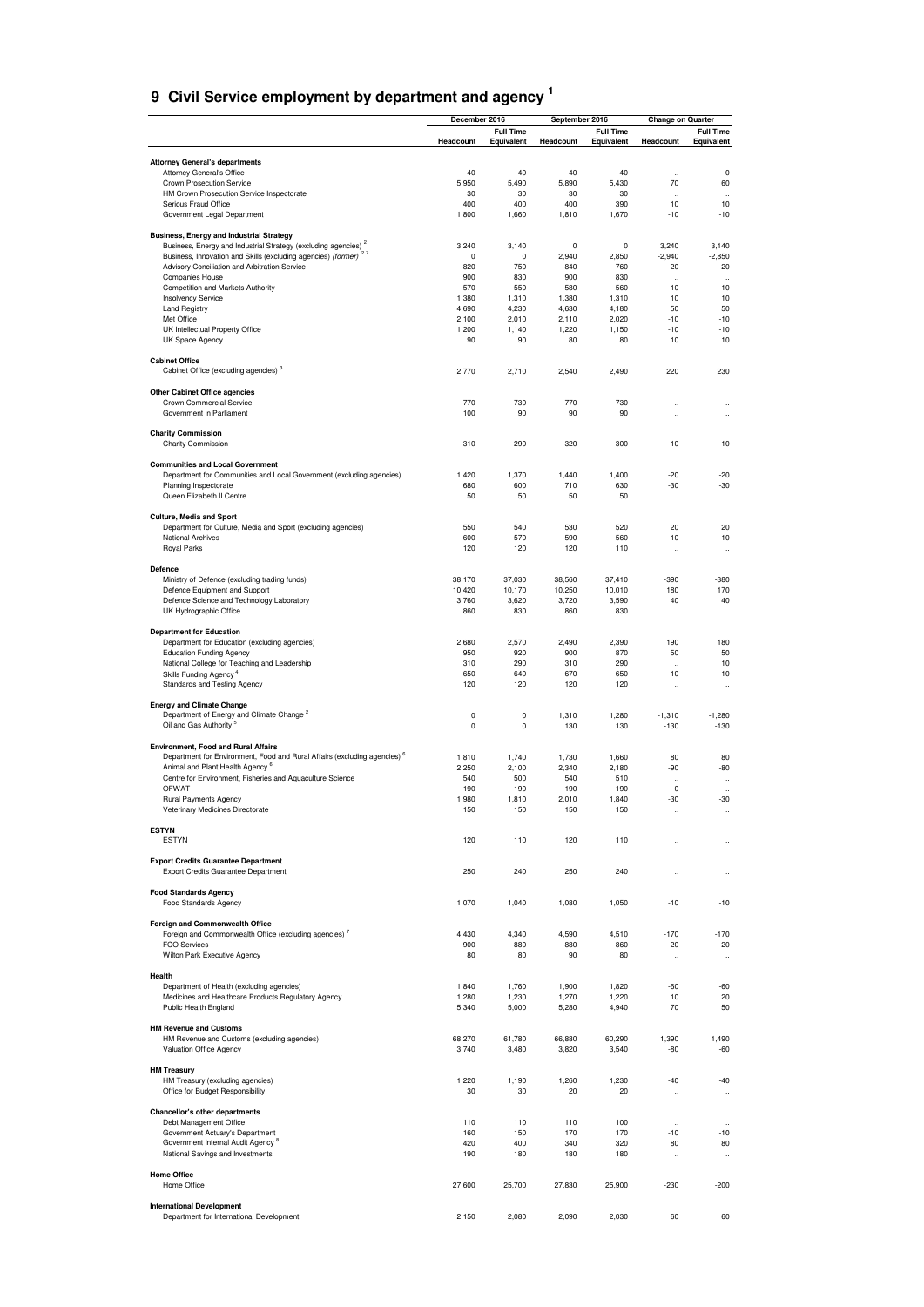### **9 Civil Service employment by department and agency <sup>1</sup>**

|                                                                                                              | December 2016 |                                | September 2016 |                                | <b>Change on Quarter</b>               |                                              |  |
|--------------------------------------------------------------------------------------------------------------|---------------|--------------------------------|----------------|--------------------------------|----------------------------------------|----------------------------------------------|--|
|                                                                                                              | Headcount     | <b>Full Time</b><br>Equivalent | Headcount      | <b>Full Time</b><br>Equivalent | Headcount                              | <b>Full Time</b><br>Equivalent               |  |
|                                                                                                              |               |                                |                |                                |                                        |                                              |  |
| <b>International Trade</b><br>Department for International Trade '                                           | 920           | 910                            | 0              | 0                              | 920                                    | 910                                          |  |
| Justice                                                                                                      |               |                                |                |                                |                                        |                                              |  |
| Ministry of Justice (excluding agencies) <sup>8</sup>                                                        | 2,590         | 2,520                          | 2,920          | 2,840                          | $-330$                                 | $-320$                                       |  |
| Criminal Injuries Compensation Authority<br>HM Courts and Tribunals Service                                  | 270<br>15,770 | 250<br>14,000                  | 270<br>16,110  | 260<br>14,290                  | $\ddot{\phantom{0}}$<br>$-340$         | <br>-300                                     |  |
| Legal Aid Agency                                                                                             | 1,370         | 1,300                          | 1,360          | 1,290                          | 10                                     | 20                                           |  |
| National Offender Management Service                                                                         | 45,450        | 42,930                         | 45,560         | 43,060                         | $-110$                                 | $-130$                                       |  |
| The Office of the Public Guardian                                                                            | 1,090         | 1,020                          | 1,080          | 1,010                          | J.                                     | 10                                           |  |
| <b>National Crime Agency</b><br>National Crime Agency                                                        | 4,440         | 4,350                          | 4,410          | 4,310                          | 40                                     | 40                                           |  |
| <b>Northern Ireland Office</b>                                                                               |               |                                |                |                                |                                        |                                              |  |
| Northern Ireland Office                                                                                      | 100           | 100                            | 90             | 90                             | 10                                     | 10                                           |  |
| Office for Standards in Education<br>Office for Standards in Education                                       | 1,520         | 1,460                          | 1,530          | 1,480                          | $-20$                                  | $-20$                                        |  |
| <b>Office of Gas and Electricity Markets</b>                                                                 |               |                                |                |                                |                                        |                                              |  |
| Office of Gas and Electricity Markets                                                                        | 910           | 900                            | 930            | 910                            | $-20$                                  | $-20$                                        |  |
| Office of Qualifications and Examinations Regulation<br>Office of Qualifications and Examinations Regulation | 200           | 190                            | 200            | 190                            |                                        |                                              |  |
|                                                                                                              |               |                                |                |                                | $\ddot{\phantom{a}}$                   |                                              |  |
| Office of Rail and Road<br>Office of Rail and Road <sup>9</sup>                                              | 300           | 290                            | 300            | 290                            |                                        | $-10$                                        |  |
| <b>Scotland Office</b><br>Scotland Office (incl. Office of the Advocate General for Scotland)                | 110           | 100                            | 110            | 100                            |                                        | 0                                            |  |
| <b>Transport</b>                                                                                             |               |                                |                |                                |                                        |                                              |  |
| Department for Transport (excluding agencies)                                                                | 2,200         | 2,130                          | 2,160          | 2,090                          | 40                                     | 40                                           |  |
| Driver and Vehicle Licensing Agency                                                                          | 6,140         | 5,450                          | 6,280          | 5,590                          | $-140$                                 | $-130$                                       |  |
| Driver and Vehicle Standards Agency                                                                          | 4,620         | 4,360                          | 4,510          | 4,260                          | 100                                    | 100                                          |  |
| Maritime and Coastguard Agency                                                                               | 1,020         | 970                            | 1,040          | 990                            | $-20$                                  | -20                                          |  |
| Vehicle Certification Agency                                                                                 | 150           | 140                            | 150            | 140                            | J.                                     | $\ddot{\phantom{a}}$                         |  |
| <b>UK Statistics Authority</b><br><b>UK Statistics Authority</b>                                             | 3,880         | 3,310                          | 3,740          | 3,170                          | 150                                    | 140                                          |  |
| <b>UK Supreme Court</b>                                                                                      |               |                                |                |                                |                                        |                                              |  |
| UK Supreme Court                                                                                             | 50            | 50                             | 50             | 50                             |                                        | $\ddot{\phantom{a}}$                         |  |
| <b>Wales Office</b><br><b>Wales Office</b>                                                                   | 40            | 40                             | 40             | 40                             |                                        |                                              |  |
| <b>Work and Pensions</b>                                                                                     |               |                                |                |                                |                                        |                                              |  |
| Department for Work and Pensions                                                                             | 83,330        | 73,840                         | 83,660         | 74,100                         | $-330$                                 | $-260$                                       |  |
| The Health and Safety Executive                                                                              | 2,700         | 2,510                          | 2,720          | 2,520                          | $-10$                                  | $-10$                                        |  |
| <b>Scottish Government</b>                                                                                   |               |                                |                |                                |                                        |                                              |  |
| Scottish Government (excluding agencies)<br>Accountant in Bankruptcy                                         | 5,390<br>140  | 5,150<br>130                   | 5,390<br>140   | 5,150<br>130                   | $\ddotsc$                              | $\ddot{\phantom{0}}$                         |  |
| Crown Office and Procurator Fiscal                                                                           | 1,750         | 1,600                          | 1,740          | 1,600                          | 10                                     | $\ddot{\phantom{0}}$<br>$\ddot{\phantom{0}}$ |  |
| <b>Disclosure Scotland</b>                                                                                   | 330           | 310                            | 310            | 290                            | 20                                     | 20                                           |  |
| <b>Education Scotland</b>                                                                                    | 280           | 270                            | 280            | 270                            | $-10$                                  | -10                                          |  |
| Food Standards Scotland<br>National Records of Scotland                                                      | 170<br>370    | 170<br>350                     | 170<br>370     | 160<br>340                     | $\ddot{\phantom{a}}$<br>10             | $\ddot{\phantom{a}}$<br>10                   |  |
| Office of the Scottish Charity Regulator                                                                     | 50            | 50                             | 50             | 40                             | 10                                     | $\ddot{\phantom{a}}$                         |  |
| Registers of Scotland                                                                                        | 1,070         | 1,020                          | 1,070          | 1,020                          | 10                                     | 10                                           |  |
| Revenue Scotland                                                                                             | 50            | 50                             | 50             | 50                             | $\ddot{\phantom{0}}$                   |                                              |  |
| Scottish Courts and Tribunals Service                                                                        | 1,690         | 1,530                          | 1,690          | 1,530                          | 10                                     | $\ldots$                                     |  |
| Scottish Housing Regulator<br>Scottish Prison Service                                                        | 50<br>4,550   | 50<br>4,350                    | 50<br>4,580    | 50<br>4,390                    | $\ddot{\phantom{a}}$<br>-30            | $\mathsf 0$<br>$-40$                         |  |
| Scottish Public Pensions Agency                                                                              | 310           | 290                            | 310            | 290                            | $\ddot{\phantom{a}}$                   | $\ddotsc$                                    |  |
| Student Awards Agency for Scotland<br><b>Transport Scotland</b>                                              | 250<br>390    | 240<br>380                     | 260<br>390     | 250<br>380                     | -10<br>$\ddotsc$                       | $-10$<br>$\ddotsc$                           |  |
| <b>Welsh Government</b>                                                                                      |               |                                |                |                                |                                        |                                              |  |
| Welsh Government                                                                                             | 5,380         | 5,080                          | 5,420          | 5,120                          | $-50$                                  | $-40$                                        |  |
| <b>Total employment</b>                                                                                      | 415,970       | 385,280                        | 415,880        | 384,940                        | 90                                     | 340                                          |  |
|                                                                                                              |               |                                |                |                                | Source: Office for National Statistics |                                              |  |

Numbers are rounded to the nearest ten, and numbers less than five are represented by "..."<br>
In July 2016, the Department of Europy and Climate Change. Energy and Industrial Strategy was formed by combining the Department

December 2016.

In July 2016, the Department for International Trade was formed by combining the former UK Trade and Investment elements of the Foreign and Commonwealth<br>Office (FCO) and the former Department for Business, Innovation and S

from the FCO. This change is reflected for the first time in this release. 8 Around 50 staff transferred from the Ministry of Justice to the Government Internal Audit Agency between September and December 2016.

9 Office of Rail and Road, a non-ministerial department, is now reported as a standalone entry in line with other regulators. It was formerly reported under the Department for Transport umbrella.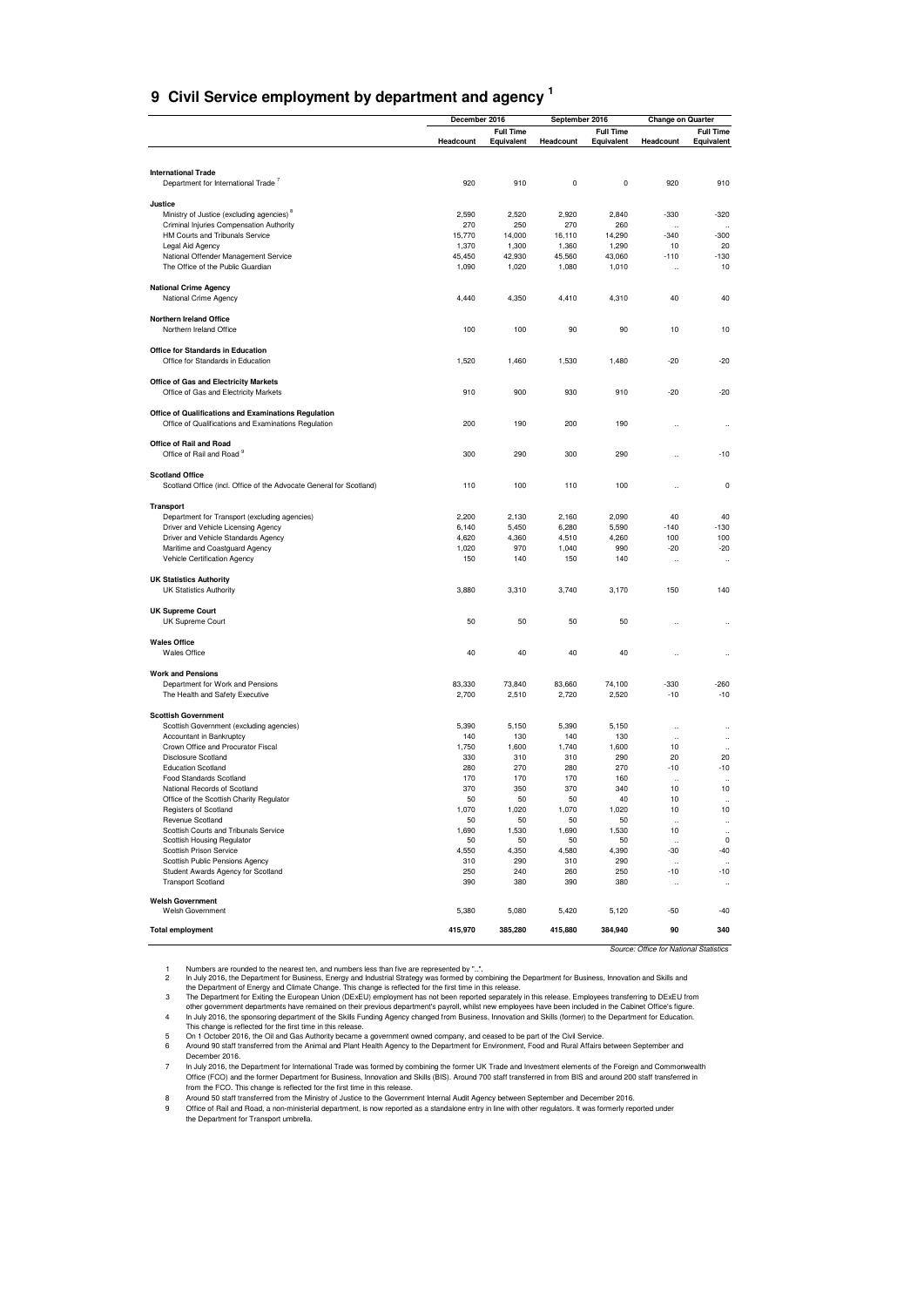# **10 Employment in Executive NDPBs 1 2 3**

|                                                        | December 2016 |            | September 2016 |            | <b>Change on Quarter</b> |              |
|--------------------------------------------------------|---------------|------------|----------------|------------|--------------------------|--------------|
| <b>Permanent Employees</b>                             |               | Full Time  |                | Full Time  |                          | Full Time    |
|                                                        | Headcount     | Equivalent | Headcount      | Equivalent | Headcount                | Equivalent   |
| Business, Energy and Industrial Strategy <sup>45</sup> | 9,720         | 9,380      | 9,950          | 9,610      | $-230$                   | $-220$       |
| Cabinet Office <sup>6</sup>                            | 850           | 790        | 880            | 820        | $-30$                    | $-30$        |
| Communities and Local Government                       | 930           | 920        | 940            | 920        | $-10$                    | $\cdot\cdot$ |
| Culture, Media and Sport <sup>6</sup>                  | 10,610        | 9,700      | 10,480         | 9,560      | 130                      | 140          |
| Defence                                                | 480           | 410        | 480            | 410        | $\ldots$                 | $\cdot\cdot$ |
| Education <sup>57</sup>                                | 4,660         | 4,410      | 4,600          | 4,410      | 60                       | $\ldots$     |
| Environment, Food and Rural Affairs <sup>8</sup>       | 14,050        | 13,230     | 13,960         | 13,150     | 90                       | 90           |
| Foreign and Commonwealth Office                        | 1,460         | 1,430      | 1,490          | 1,460      | $-30$                    | $-30$        |
| Health                                                 | 10,950        | 10,430     | 10,980         | 10,500     | $-20$                    | $-80$        |
| Home Office $7$                                        | 2,090         | 1,990      | 2,070          | 1,980      | 20                       | 10           |
| Justice                                                | 2,030         | 1,920      | 2,070          | 1,940      | $-30$                    | $-20$        |
| Transport                                              | 1,540         | 1,510      | 1,450          | 1,410      | 90                       | 90           |
| <b>Work and Pensions</b>                               | 850           | 820        | 830            | 800        | 10                       | 10           |
| <b>Central Government Departments Total</b>            | 60,220        | 56,930     | 60,170         | 56,960     | 50                       | $-30$        |
| Scottish Government                                    | 10,940        | 9,960      | 11,060         | 10,160     | $-120$                   | $-200$       |
| Welsh Assembly                                         | 2,910         | 2,710      | 3,080          | 2,850      | $-170$                   | $-140$       |
| <b>TOTAL</b>                                           | 74,070        | 69,590     | 74,320         | 69,970     | $-240$                   | -380         |

|                                                        | December 2016 |             | September 2016 |             | <b>Change on Quarter</b> |              |
|--------------------------------------------------------|---------------|-------------|----------------|-------------|--------------------------|--------------|
| <b>Temporary Employees</b>                             |               | Full Time   |                | Full Time   |                          | Full Time    |
|                                                        | Headcount     | Equivalent  | Headcount      | Equivalent  | Headcount                | Equivalent   |
| Business, Energy and Industrial Strategy <sup>45</sup> | 350           | 330         | 330            | 320         | 10                       | 10           |
| Cabinet Office <sup>6</sup>                            | 40            | 40          | 20             | 20          | 20                       | 20           |
| <b>Communities and Local Government</b>                | 30            | 30          | 40             | 40          | $-10$                    | $-10$        |
| Culture, Media and Sport <sup>6</sup>                  | 1,430         | 670         | 1,430          | 710         | 10                       | $-30$        |
| Defence                                                | 120           | 50          | 120            | 60          | 10                       | $-10$        |
| Education <sup>57</sup>                                | 270           | 270         | 320            | 320         | $-60$                    | $-50$        |
| Environment, Food and Rural Affairs <sup>8</sup>       | 420           | 400         | 530            | 510         | $-110$                   | $-110$       |
| Foreign and Commonwealth Office                        | $\mathbf 0$   | $\mathbf 0$ | $\mathbf 0$    | $\mathbf 0$ | $\mathbf 0$              | $\mathbf{0}$ |
| Health                                                 | 1,810         | 890         | 1,390          | 750         | 420                      | 140          |
| Home Office $7$                                        | 150           | 110         | 110            | 80          | 30                       | 30           |
| Justice                                                | 40            | 40          | 60             | 60          | $-10$                    | $-10$        |
| Transport                                              | 10            | 10          | 10             | 10          | $\ddotsc$                | $\ddotsc$    |
| Work and Pensions                                      | 10            | 10          | 10             | 10          | $\ddotsc$                |              |
| <b>Central Government Departments Total</b>            | 4,680         | 2,850       | 4,370          | 2,880       | 320                      | $-30$        |
| Scottish Government                                    | 690           | 590         | 840            | 670         | $-150$                   | $-80$        |
| <b>Welsh Assembly</b>                                  | 400           | 110         | 220            | 100         | 170                      | 10           |
| <b>TOTAL</b>                                           | 5,770         | 3,550       | 5,430          | 3,650       | 340                      | $-100$       |
| <b>All NDPB Employees</b>                              | 79,840        | 73,140      | 79,750         | 73,620      | 90                       | -480         |

Source: Office for National Statistics

1 Includes Executive NDPBs with an employment of greater than 20.

2 Numbers are rounded to the nearest ten.

3 These figures do not include employees of ACAS, Health and Safety Executive, Criminal Injuries Compensation Authority, Office for Budget Responsibility and Civil Service Commission. These are Crown NDPBs, the employees of which are included as part of Civil Service headcounts.

4 In July 2016, the Department for Business, Innovation and Skills (BIS) and the Department for Energy and Climate Change (DECC) merged to form the Department for Business, Energy and Industrial Strategy (BEIS). Executive NDPBs formerly sponsored by DECC transferred to BEIS; these are the Civil Nuclear Police Authority, Coal Authority, Committee on Climate Change and Nuclear Decommissioning Authority.

5 In July 2016, the following executive NDPBs were transferred from the former Department for Business, Innovation and Skills to the Department for Education: Construction Skills Training Board, Engineering Construction Industry Training Board, Higher Education Funding Council for England, Student Loans Company and UK Commission for Employment and Skills.

6 The sponsoring department of the Big Lottery Fund has been amended from Department for Culture, Media and Sport to Cabinet Office.

7 The sponsoring department of the Equality and Human Rights Commission has been amended from Home Office to Department for Education.

8 Environment Agency includes all regional divisions.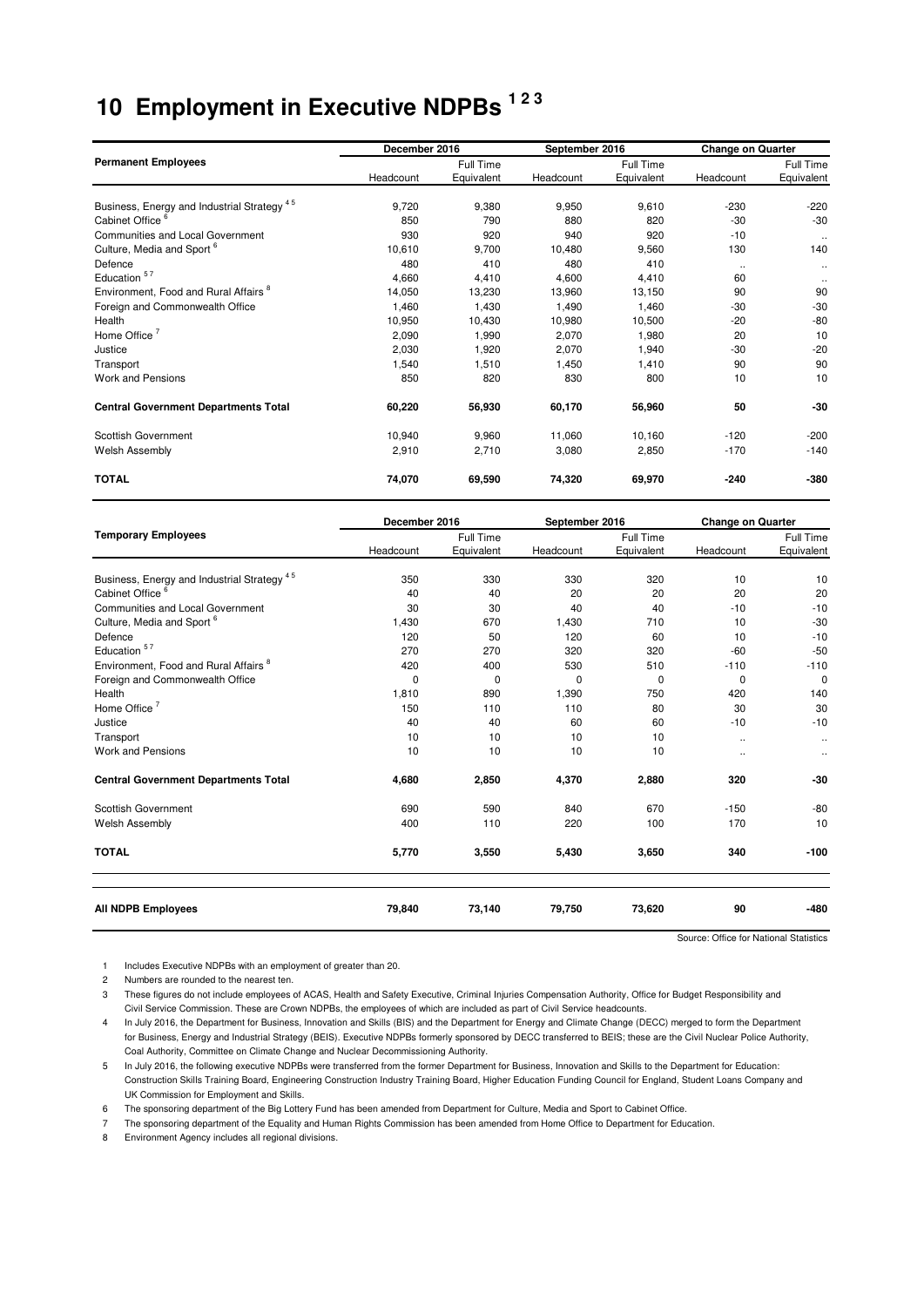| 1R Public sector employment by sector classification; Headcount - Revisions <sup>12</sup> |  |
|-------------------------------------------------------------------------------------------|--|
|-------------------------------------------------------------------------------------------|--|

| 1999<br>2000<br>2001<br>2002<br>2003<br>2004<br>2005 | Central<br>government<br>G6NQ | Local<br>government<br>G6NT | Total general<br>government<br>G6NW | Total public<br>corporations | Total public<br>sector | Of which:<br>Civil Service |
|------------------------------------------------------|-------------------------------|-----------------------------|-------------------------------------|------------------------------|------------------------|----------------------------|
|                                                      |                               |                             |                                     |                              |                        |                            |
|                                                      |                               |                             |                                     |                              |                        |                            |
|                                                      |                               |                             |                                     | G7AR                         | G7AU                   | G7D6                       |
|                                                      |                               |                             |                                     |                              |                        |                            |
|                                                      |                               |                             |                                     |                              |                        |                            |
|                                                      |                               |                             |                                     |                              |                        |                            |
|                                                      |                               |                             |                                     |                              |                        |                            |
|                                                      |                               |                             |                                     |                              |                        |                            |
| 2006<br>2007                                         |                               |                             |                                     |                              |                        |                            |
| 2008                                                 |                               |                             |                                     |                              |                        |                            |
| 2009<br>2010                                         |                               |                             |                                     |                              |                        |                            |
| 2011                                                 |                               |                             |                                     |                              |                        |                            |
| 2012<br>2013                                         |                               |                             |                                     |                              |                        |                            |
| 2014                                                 |                               |                             |                                     |                              |                        |                            |
| 2015<br>2016                                         |                               |                             |                                     |                              |                        |                            |
| 1999 Mar                                             |                               |                             |                                     |                              |                        |                            |
| Jun<br>Sep                                           |                               |                             |                                     |                              |                        |                            |
| Dec                                                  |                               |                             |                                     |                              |                        |                            |
| 2000 Mar                                             |                               |                             |                                     |                              |                        |                            |
| Jun<br>Sep                                           |                               |                             |                                     |                              |                        |                            |
| Dec                                                  |                               |                             |                                     |                              |                        |                            |
| 2001 Mar                                             |                               |                             |                                     |                              |                        |                            |
| Jun<br>Sep                                           |                               |                             |                                     |                              |                        |                            |
| Dec                                                  |                               |                             |                                     |                              |                        |                            |
| 2002 Mar                                             |                               |                             |                                     |                              |                        |                            |
| Jun<br>Sep                                           |                               |                             |                                     |                              |                        |                            |
| Dec                                                  |                               |                             |                                     |                              |                        |                            |
| 2003 Mar                                             |                               |                             |                                     |                              |                        |                            |
| Jun<br>Sep                                           |                               |                             |                                     |                              |                        |                            |
| Dec                                                  |                               |                             |                                     |                              |                        |                            |
| 2004 Mar<br>Jun                                      |                               |                             |                                     |                              |                        |                            |
| Sep                                                  |                               |                             |                                     |                              |                        |                            |
| Dec                                                  |                               |                             |                                     |                              |                        |                            |
| 2005 Mar<br>Jun                                      |                               |                             |                                     |                              |                        |                            |
| Sep                                                  |                               |                             |                                     |                              |                        |                            |
| Dec<br>2006 Mar                                      |                               |                             |                                     |                              |                        |                            |
| Jun                                                  |                               |                             |                                     |                              |                        |                            |
| Sep<br>Dec                                           |                               |                             |                                     |                              |                        |                            |
| 2007 Mar                                             |                               |                             |                                     |                              |                        |                            |
| Jun                                                  |                               |                             |                                     |                              |                        |                            |
| Sep<br>Dec                                           |                               |                             |                                     |                              |                        |                            |
| 2008 Mar                                             |                               |                             |                                     |                              |                        |                            |
| Jun                                                  |                               |                             |                                     |                              |                        |                            |
| Sep<br>Dec                                           |                               |                             |                                     |                              |                        |                            |
| 2009 Mar                                             |                               |                             |                                     |                              |                        |                            |
| Jun<br>Sep                                           |                               |                             |                                     |                              |                        |                            |
| Dec                                                  |                               |                             |                                     |                              |                        |                            |
| 2010 Mar                                             |                               |                             |                                     |                              |                        |                            |
| Jun<br>Sep                                           |                               |                             |                                     |                              |                        |                            |
| Dec                                                  |                               |                             |                                     |                              |                        |                            |
| 2011 Mar                                             |                               |                             |                                     |                              |                        |                            |
| Jun<br>Sep                                           |                               |                             |                                     |                              |                        |                            |
| Dec                                                  |                               |                             |                                     |                              |                        |                            |
| 2012 Mar<br>Jun                                      |                               |                             |                                     |                              |                        |                            |
| Sep                                                  |                               |                             |                                     |                              |                        |                            |
| Dec                                                  |                               |                             |                                     |                              |                        |                            |
| 2013 Mar<br>Jun                                      |                               |                             |                                     |                              |                        |                            |
| Sep                                                  |                               |                             |                                     |                              |                        |                            |
| Dec                                                  |                               |                             |                                     |                              |                        |                            |
| 2014 Mar<br>Jun                                      |                               |                             |                                     |                              |                        |                            |
| Sep                                                  |                               |                             |                                     |                              |                        |                            |
| Dec<br>2015 Mar                                      |                               |                             |                                     |                              |                        |                            |
| Jun                                                  |                               |                             |                                     |                              |                        |                            |
| Sep<br>$_{\rm Dec}$                                  | ÷,<br>$-1$                    | $\overline{\mathbf{c}}$     | 1                                   |                              | 1                      |                            |
| 2016 Mar                                             |                               |                             |                                     |                              |                        |                            |
| Jun                                                  | ÷,                            |                             |                                     |                              |                        |                            |
| Sep<br>Dec                                           | $-2$                          | $-3$                        | $-5$                                |                              | $-5$                   |                            |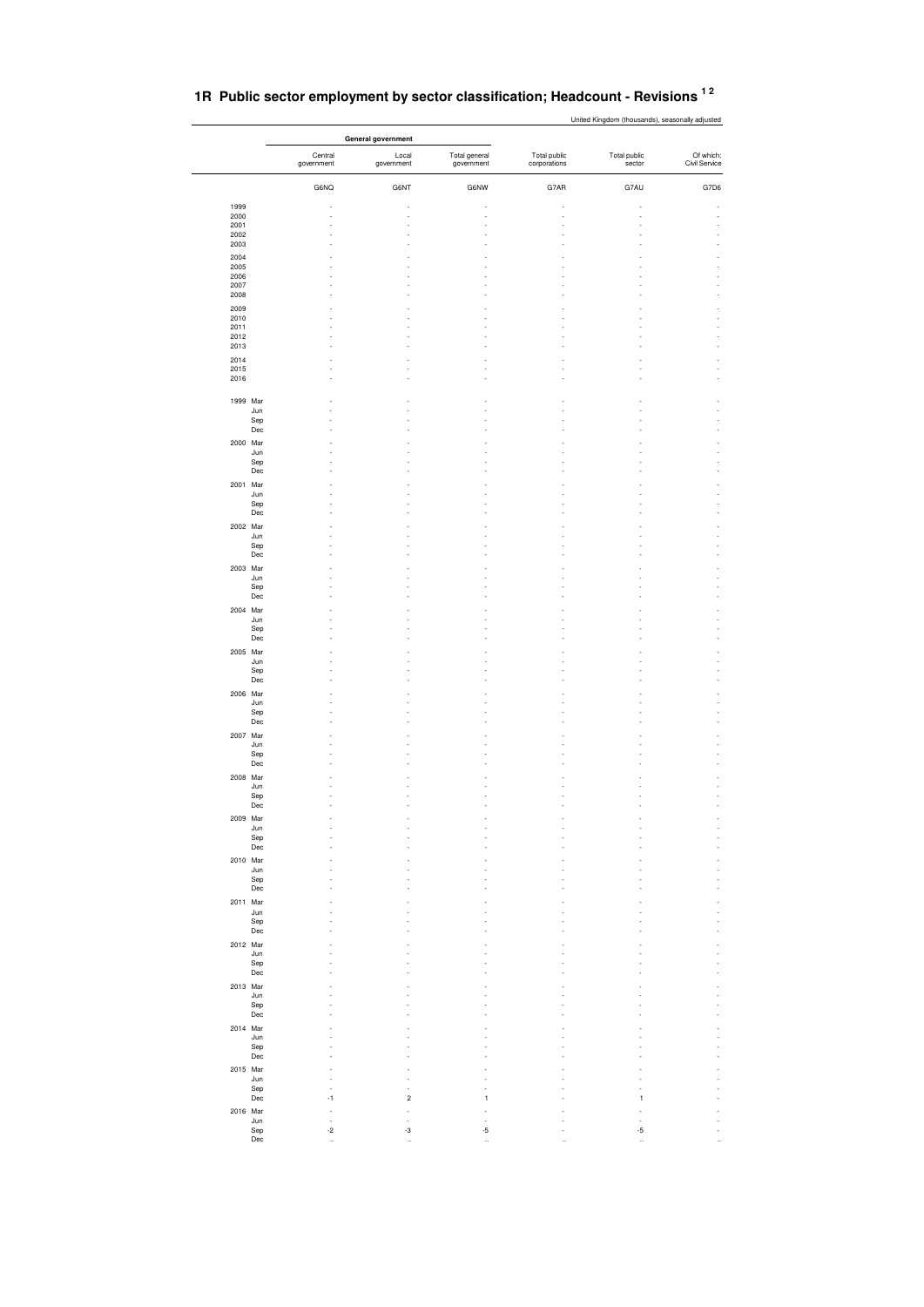## **1R Public sector employment by sector classification; Headcount - Revisions 1 2**

United Kingdom (thousands), seasonally adjusted

|                         |     |                          | General government       |                             |                              |                          |                                        |
|-------------------------|-----|--------------------------|--------------------------|-----------------------------|------------------------------|--------------------------|----------------------------------------|
|                         |     | Central<br>government    | Local<br>government      | Total general<br>government | Total public<br>corporations | Total public<br>sector   | Of which:<br>Civil Service             |
|                         |     | G6NQ                     | G6NT                     | G6NW                        | G7AR                         | G7AU                     | G7D6                                   |
| Change on quarter to:   |     |                          |                          |                             |                              |                          |                                        |
| 2015 Dec                |     | $-1$                     | $\overline{\mathbf{c}}$  | $\mathbf{1}$                |                              | $\mathbf{1}$             |                                        |
| 2016 Mar                |     | $\mathbf{1}$             | $-2$                     | $-1$                        |                              | $-1$                     |                                        |
|                         | Jun | $\overline{\phantom{a}}$ | $\overline{\phantom{a}}$ | $\overline{\phantom{a}}$    |                              | $\overline{\phantom{a}}$ |                                        |
|                         | Sep | $-2$                     | -3                       | $-5$                        |                              | $-5$                     |                                        |
|                         | Dec | $\ddot{\phantom{a}}$     | $\ddotsc$                | $\ddotsc$                   | $\ddot{\phantom{a}}$         | $\ddotsc$                |                                        |
| % change on quarter to: |     |                          |                          |                             |                              |                          |                                        |
| 2015 Dec                |     | $\overline{\phantom{a}}$ | 0.1                      |                             |                              | 0.1                      |                                        |
| 2016 Mar                |     | 0.1                      | ٠                        | ٠                           |                              | ٠                        |                                        |
|                         | Jun | $\epsilon$               | $\overline{\phantom{a}}$ | ٠                           |                              | $\overline{\phantom{a}}$ |                                        |
|                         | Sep | $-0.1$                   | $-0.2$                   | $-0.1$                      |                              | $-0.1$                   |                                        |
|                         | Dec | $\ddot{\phantom{a}}$     | $\ddotsc$                | $\ddotsc$                   | $\ddot{\phantom{a}}$         | $\ddotsc$                |                                        |
| Change on year to:      |     |                          |                          |                             |                              |                          |                                        |
| 2015 Dec                |     | $-1$                     | $\overline{\mathbf{c}}$  | 1                           |                              | 1                        |                                        |
| 2016 Mar                |     | ÷.                       | ÷,                       | ٠                           |                              |                          |                                        |
|                         | Jun | ٠                        | ٠                        | ٠                           |                              | ٠                        |                                        |
|                         | Sep | $-2$                     | $-3$                     | $-5$                        |                              | $-5$                     |                                        |
|                         | Dec |                          |                          | $\ddotsc$                   | $\ddot{\phantom{a}}$         | $\ddotsc$                | $\ddotsc$                              |
| % change on year to:    |     |                          |                          |                             |                              |                          |                                        |
| 2015 Dec                |     |                          | 0.1                      |                             |                              |                          |                                        |
| 2016 Mar                |     |                          | $\sim$                   | ٠                           |                              |                          |                                        |
|                         | Jun |                          | $\sim$                   | ٠                           |                              |                          |                                        |
|                         | Sep |                          | $-0.2$                   | $-0.1$                      |                              | $-0.1$                   |                                        |
|                         | Dec |                          | $\ddotsc$                | $\ddotsc$                   |                              | $\ddot{\phantom{a}}$     |                                        |
|                         |     |                          |                          |                             |                              |                          | Source: Office for National Statistics |

1 Rounded estimates have been used in this table to calculate the comparisons between periods. 2 Annual figures relate to June quarter.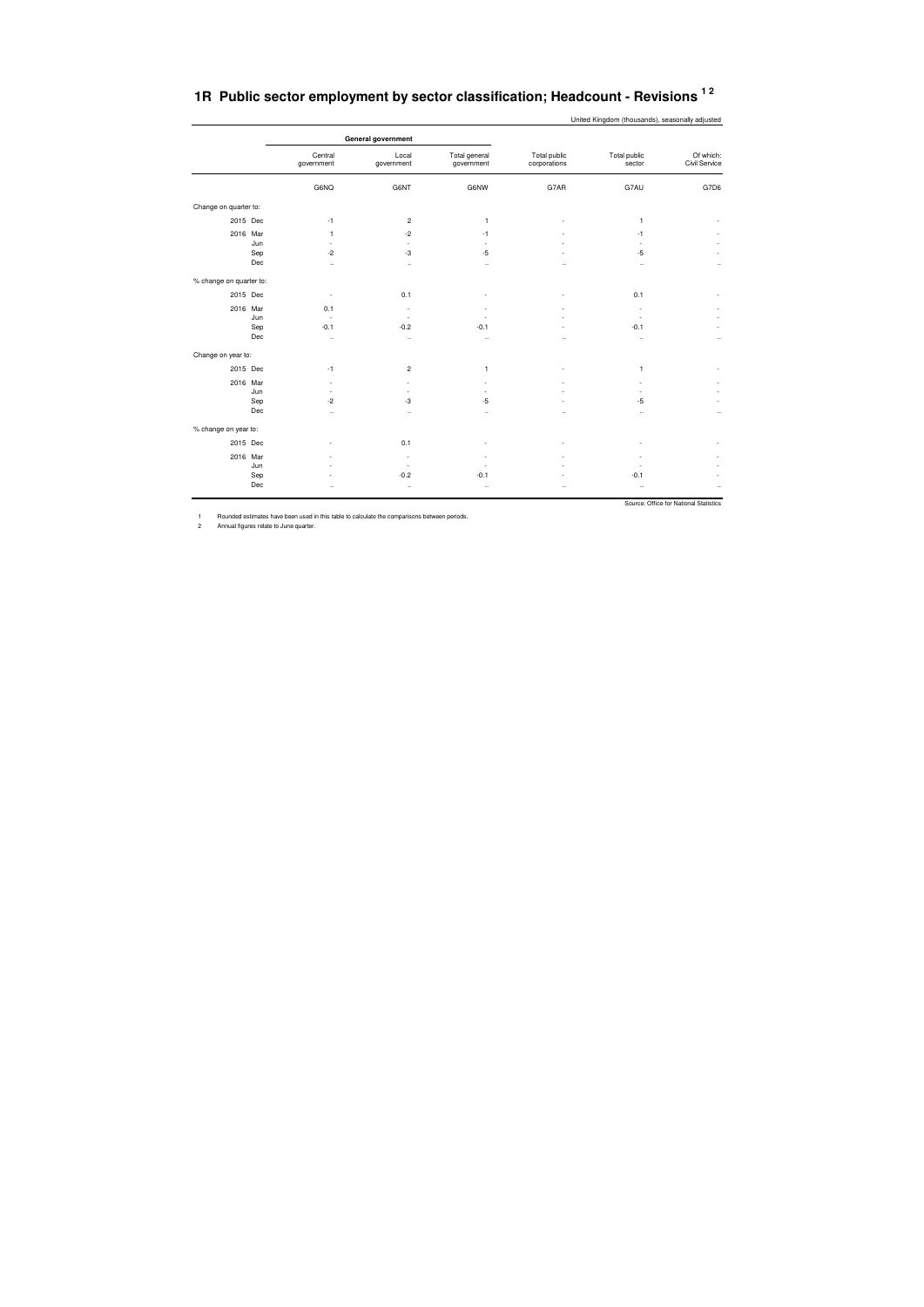| social security<br>Health and social work<br>Police (including<br>Public<br>National Health<br>Other health and<br>Construction<br>HM Forces<br>Education<br>civilians)<br>administration<br>Service<br>social work<br>G7ER<br>G7EU<br>G7F2<br>G7F5<br>G7EX<br>G7FG<br>G7FJ<br>1999<br>2000<br>2001<br>2002<br>2003<br>2004<br>2005<br>2006<br>2007<br>2008<br>2009<br>2010<br>2011<br>2012<br>2013<br>2014<br>2015<br>2016<br>1999 Mar<br>Jun<br>Sep<br>Dec<br>2000 Mar<br>Jun<br>Sep<br>Dec<br>2001 Mar<br>Jun<br>${\sf Sep}$<br>Dec<br>2002 Mar<br>Jun<br>Sep<br>Dec<br>2003 Mar<br>Jun<br>Sep<br>Dec<br>2004 Mar<br>Jun<br>Sep<br>Dec<br>2005 Mar<br>Jun<br>Sep<br>Dec<br>2006 Mar<br>Jun<br>Sep<br>Dec<br>2007 Mar<br>Jun<br>Sep<br>Dec<br>2008 Mar<br>Jun<br>Sep<br>Dec<br>2009 Mar<br>Jun<br>Sep<br>$_{\rm Dec}$<br>2010 Mar<br>Jun | Other public<br>sector<br>G7FM |
|--------------------------------------------------------------------------------------------------------------------------------------------------------------------------------------------------------------------------------------------------------------------------------------------------------------------------------------------------------------------------------------------------------------------------------------------------------------------------------------------------------------------------------------------------------------------------------------------------------------------------------------------------------------------------------------------------------------------------------------------------------------------------------------------------------------------------------------------|--------------------------------|
|                                                                                                                                                                                                                                                                                                                                                                                                                                                                                                                                                                                                                                                                                                                                                                                                                                            |                                |
|                                                                                                                                                                                                                                                                                                                                                                                                                                                                                                                                                                                                                                                                                                                                                                                                                                            |                                |
|                                                                                                                                                                                                                                                                                                                                                                                                                                                                                                                                                                                                                                                                                                                                                                                                                                            |                                |
|                                                                                                                                                                                                                                                                                                                                                                                                                                                                                                                                                                                                                                                                                                                                                                                                                                            |                                |
|                                                                                                                                                                                                                                                                                                                                                                                                                                                                                                                                                                                                                                                                                                                                                                                                                                            |                                |
|                                                                                                                                                                                                                                                                                                                                                                                                                                                                                                                                                                                                                                                                                                                                                                                                                                            |                                |
|                                                                                                                                                                                                                                                                                                                                                                                                                                                                                                                                                                                                                                                                                                                                                                                                                                            |                                |
|                                                                                                                                                                                                                                                                                                                                                                                                                                                                                                                                                                                                                                                                                                                                                                                                                                            |                                |
|                                                                                                                                                                                                                                                                                                                                                                                                                                                                                                                                                                                                                                                                                                                                                                                                                                            |                                |
|                                                                                                                                                                                                                                                                                                                                                                                                                                                                                                                                                                                                                                                                                                                                                                                                                                            |                                |
|                                                                                                                                                                                                                                                                                                                                                                                                                                                                                                                                                                                                                                                                                                                                                                                                                                            |                                |
|                                                                                                                                                                                                                                                                                                                                                                                                                                                                                                                                                                                                                                                                                                                                                                                                                                            |                                |
|                                                                                                                                                                                                                                                                                                                                                                                                                                                                                                                                                                                                                                                                                                                                                                                                                                            |                                |
|                                                                                                                                                                                                                                                                                                                                                                                                                                                                                                                                                                                                                                                                                                                                                                                                                                            |                                |
|                                                                                                                                                                                                                                                                                                                                                                                                                                                                                                                                                                                                                                                                                                                                                                                                                                            |                                |
|                                                                                                                                                                                                                                                                                                                                                                                                                                                                                                                                                                                                                                                                                                                                                                                                                                            |                                |
|                                                                                                                                                                                                                                                                                                                                                                                                                                                                                                                                                                                                                                                                                                                                                                                                                                            |                                |
|                                                                                                                                                                                                                                                                                                                                                                                                                                                                                                                                                                                                                                                                                                                                                                                                                                            |                                |
|                                                                                                                                                                                                                                                                                                                                                                                                                                                                                                                                                                                                                                                                                                                                                                                                                                            |                                |
|                                                                                                                                                                                                                                                                                                                                                                                                                                                                                                                                                                                                                                                                                                                                                                                                                                            |                                |
|                                                                                                                                                                                                                                                                                                                                                                                                                                                                                                                                                                                                                                                                                                                                                                                                                                            |                                |
|                                                                                                                                                                                                                                                                                                                                                                                                                                                                                                                                                                                                                                                                                                                                                                                                                                            |                                |
|                                                                                                                                                                                                                                                                                                                                                                                                                                                                                                                                                                                                                                                                                                                                                                                                                                            |                                |
|                                                                                                                                                                                                                                                                                                                                                                                                                                                                                                                                                                                                                                                                                                                                                                                                                                            |                                |
|                                                                                                                                                                                                                                                                                                                                                                                                                                                                                                                                                                                                                                                                                                                                                                                                                                            |                                |
|                                                                                                                                                                                                                                                                                                                                                                                                                                                                                                                                                                                                                                                                                                                                                                                                                                            |                                |
|                                                                                                                                                                                                                                                                                                                                                                                                                                                                                                                                                                                                                                                                                                                                                                                                                                            |                                |
|                                                                                                                                                                                                                                                                                                                                                                                                                                                                                                                                                                                                                                                                                                                                                                                                                                            |                                |
|                                                                                                                                                                                                                                                                                                                                                                                                                                                                                                                                                                                                                                                                                                                                                                                                                                            |                                |
|                                                                                                                                                                                                                                                                                                                                                                                                                                                                                                                                                                                                                                                                                                                                                                                                                                            |                                |
|                                                                                                                                                                                                                                                                                                                                                                                                                                                                                                                                                                                                                                                                                                                                                                                                                                            |                                |
|                                                                                                                                                                                                                                                                                                                                                                                                                                                                                                                                                                                                                                                                                                                                                                                                                                            |                                |
|                                                                                                                                                                                                                                                                                                                                                                                                                                                                                                                                                                                                                                                                                                                                                                                                                                            |                                |
|                                                                                                                                                                                                                                                                                                                                                                                                                                                                                                                                                                                                                                                                                                                                                                                                                                            |                                |
|                                                                                                                                                                                                                                                                                                                                                                                                                                                                                                                                                                                                                                                                                                                                                                                                                                            |                                |
|                                                                                                                                                                                                                                                                                                                                                                                                                                                                                                                                                                                                                                                                                                                                                                                                                                            |                                |
|                                                                                                                                                                                                                                                                                                                                                                                                                                                                                                                                                                                                                                                                                                                                                                                                                                            |                                |
|                                                                                                                                                                                                                                                                                                                                                                                                                                                                                                                                                                                                                                                                                                                                                                                                                                            |                                |
|                                                                                                                                                                                                                                                                                                                                                                                                                                                                                                                                                                                                                                                                                                                                                                                                                                            |                                |
|                                                                                                                                                                                                                                                                                                                                                                                                                                                                                                                                                                                                                                                                                                                                                                                                                                            |                                |
|                                                                                                                                                                                                                                                                                                                                                                                                                                                                                                                                                                                                                                                                                                                                                                                                                                            |                                |
|                                                                                                                                                                                                                                                                                                                                                                                                                                                                                                                                                                                                                                                                                                                                                                                                                                            |                                |
|                                                                                                                                                                                                                                                                                                                                                                                                                                                                                                                                                                                                                                                                                                                                                                                                                                            |                                |
|                                                                                                                                                                                                                                                                                                                                                                                                                                                                                                                                                                                                                                                                                                                                                                                                                                            |                                |
|                                                                                                                                                                                                                                                                                                                                                                                                                                                                                                                                                                                                                                                                                                                                                                                                                                            |                                |
|                                                                                                                                                                                                                                                                                                                                                                                                                                                                                                                                                                                                                                                                                                                                                                                                                                            |                                |
|                                                                                                                                                                                                                                                                                                                                                                                                                                                                                                                                                                                                                                                                                                                                                                                                                                            |                                |
|                                                                                                                                                                                                                                                                                                                                                                                                                                                                                                                                                                                                                                                                                                                                                                                                                                            |                                |
|                                                                                                                                                                                                                                                                                                                                                                                                                                                                                                                                                                                                                                                                                                                                                                                                                                            |                                |
| $\mbox{\rm Sep}$                                                                                                                                                                                                                                                                                                                                                                                                                                                                                                                                                                                                                                                                                                                                                                                                                           |                                |
| $_{\rm Dec}$                                                                                                                                                                                                                                                                                                                                                                                                                                                                                                                                                                                                                                                                                                                                                                                                                               |                                |
| 2011 Mar<br>Jun                                                                                                                                                                                                                                                                                                                                                                                                                                                                                                                                                                                                                                                                                                                                                                                                                            |                                |
| $\mbox{\rm Sep}$                                                                                                                                                                                                                                                                                                                                                                                                                                                                                                                                                                                                                                                                                                                                                                                                                           |                                |
| $_{\rm Dec}$                                                                                                                                                                                                                                                                                                                                                                                                                                                                                                                                                                                                                                                                                                                                                                                                                               |                                |
| 2012 Mar<br>Jun                                                                                                                                                                                                                                                                                                                                                                                                                                                                                                                                                                                                                                                                                                                                                                                                                            |                                |
| Sep                                                                                                                                                                                                                                                                                                                                                                                                                                                                                                                                                                                                                                                                                                                                                                                                                                        |                                |
| Dec<br>2013 Mar                                                                                                                                                                                                                                                                                                                                                                                                                                                                                                                                                                                                                                                                                                                                                                                                                            |                                |
| Jun                                                                                                                                                                                                                                                                                                                                                                                                                                                                                                                                                                                                                                                                                                                                                                                                                                        |                                |
| Sep<br>Dec                                                                                                                                                                                                                                                                                                                                                                                                                                                                                                                                                                                                                                                                                                                                                                                                                                 |                                |
| 2014 Mar                                                                                                                                                                                                                                                                                                                                                                                                                                                                                                                                                                                                                                                                                                                                                                                                                                   |                                |
| Jun                                                                                                                                                                                                                                                                                                                                                                                                                                                                                                                                                                                                                                                                                                                                                                                                                                        |                                |
| Sep<br>Dec                                                                                                                                                                                                                                                                                                                                                                                                                                                                                                                                                                                                                                                                                                                                                                                                                                 |                                |
| 2015 Mar                                                                                                                                                                                                                                                                                                                                                                                                                                                                                                                                                                                                                                                                                                                                                                                                                                   |                                |
| Jun                                                                                                                                                                                                                                                                                                                                                                                                                                                                                                                                                                                                                                                                                                                                                                                                                                        |                                |
| Sep<br>Dec<br>$-1$<br>-1<br>$-1$                                                                                                                                                                                                                                                                                                                                                                                                                                                                                                                                                                                                                                                                                                                                                                                                           |                                |
| 2016 Mar                                                                                                                                                                                                                                                                                                                                                                                                                                                                                                                                                                                                                                                                                                                                                                                                                                   |                                |
| Jun                                                                                                                                                                                                                                                                                                                                                                                                                                                                                                                                                                                                                                                                                                                                                                                                                                        |                                |
| Sep<br>$\sqrt{2}$<br>-1<br>$-1$<br>Dec                                                                                                                                                                                                                                                                                                                                                                                                                                                                                                                                                                                                                                                                                                                                                                                                     | $-1$                           |

## **2R Public sector employment by industry; Headcount - Revisions <sup>1</sup>**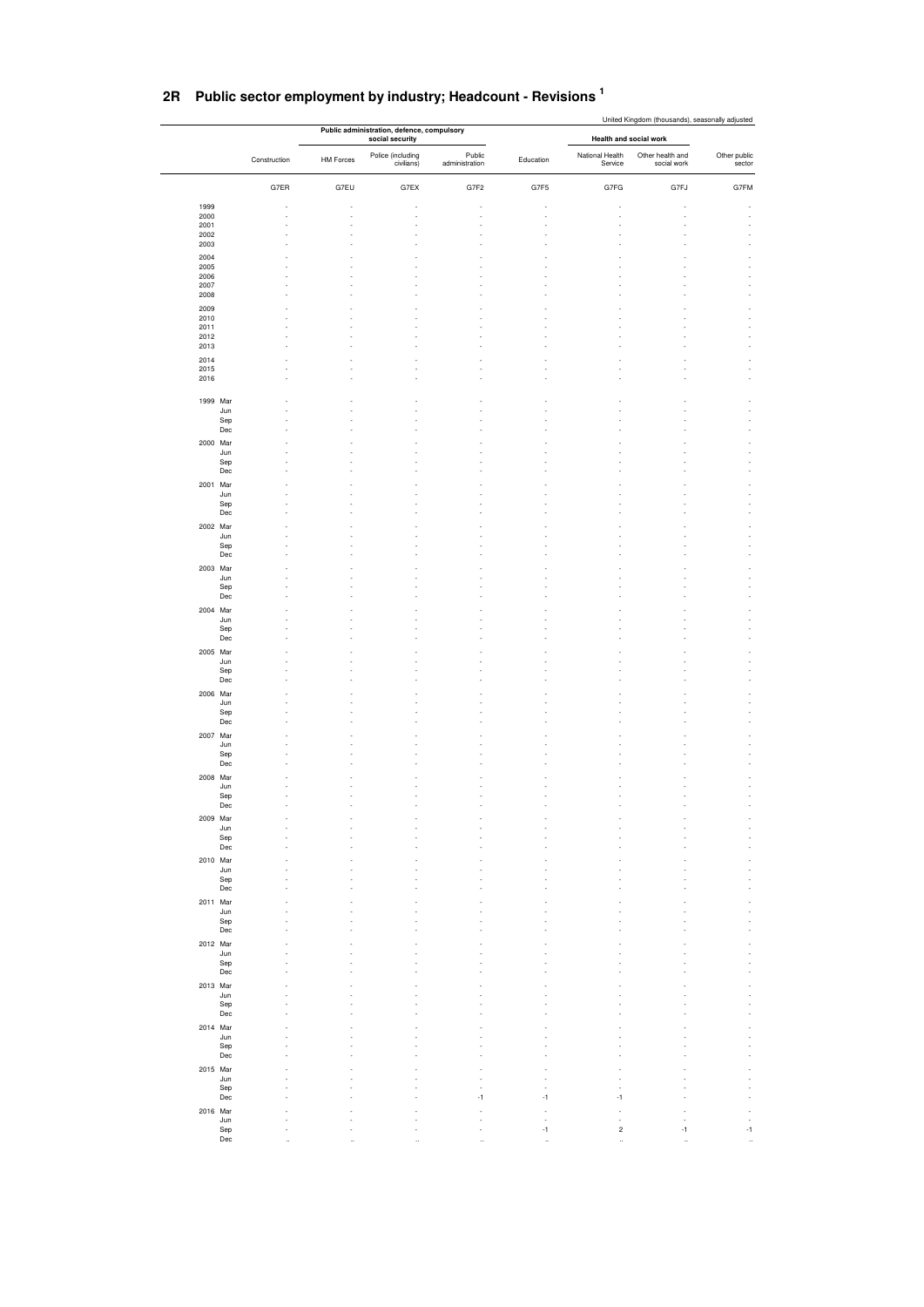|  | 2R Public sector employment by industry; Headcount - Revisions ' |  |
|--|------------------------------------------------------------------|--|
|--|------------------------------------------------------------------|--|

|                         |            |              |                      | Public administration, defence, compulsory |                          |                          |                                   | United Kingdom (thousands), seasonally adjusted |                                        |
|-------------------------|------------|--------------|----------------------|--------------------------------------------|--------------------------|--------------------------|-----------------------------------|-------------------------------------------------|----------------------------------------|
|                         |            |              |                      | social security                            |                          |                          |                                   | Health and social work                          |                                        |
|                         |            | Construction | <b>HM Forces</b>     | Police (including<br>civilians)            | Public<br>administration | Education                | National Health<br>Service        | Other health and<br>social work                 | Other public<br>sector                 |
|                         |            | G7ER         | G7EU                 | G7EX                                       | G7F2                     | G7F5                     | G7FG                              | G7FJ                                            | G7FM                                   |
| Change on quarter to:   |            |              |                      |                                            |                          |                          |                                   |                                                 |                                        |
| 2015 Dec                |            |              |                      |                                            | -1                       | $-1$                     | $-1$                              |                                                 |                                        |
| 2016 Mar                |            |              |                      |                                            | 1                        | $\mathbf{1}$             | $\overline{1}$                    |                                                 |                                        |
|                         | Jun<br>Sep |              |                      |                                            | ÷<br>٠                   | -1                       | $\sim$<br>$\overline{\mathbf{c}}$ | $-1$                                            | $-1$                                   |
|                         | Dec        |              |                      |                                            |                          |                          | $\ddot{\phantom{0}}$              | $\ddotsc$                                       | $\ldots$                               |
| % change on quarter to: |            |              |                      |                                            |                          |                          |                                   |                                                 |                                        |
| 2015 Dec                |            |              |                      |                                            | $-0.1$                   |                          | $-0.1$                            |                                                 |                                        |
| 2016 Mar                |            |              |                      |                                            | 0.1                      | 0.1                      | 0.1                               |                                                 | $\overline{\phantom{a}}$               |
|                         | Jun        |              |                      |                                            | ä,                       |                          | $\sim$                            |                                                 |                                        |
|                         | Sep        |              |                      |                                            | ٠                        |                          | 0.1                               | $-0.4$                                          | $-0.2$                                 |
|                         | Dec        | ٠.           | $\ddot{\phantom{0}}$ |                                            | $\ddot{\phantom{a}}$     | $\ddot{\phantom{a}}$     | $\ddot{\phantom{a}}$              | $\ddot{\phantom{a}}$                            | $\ldots$                               |
| Change on year to:      |            |              |                      |                                            |                          |                          |                                   |                                                 |                                        |
| 2015 Dec                |            |              |                      |                                            | $-1$                     | $-1$                     | $-1$                              |                                                 |                                        |
| 2016 Mar                |            |              |                      |                                            |                          | ٠                        | ٠                                 |                                                 |                                        |
|                         | Jun        |              |                      |                                            |                          | ٠                        |                                   |                                                 |                                        |
|                         | Sep        |              |                      |                                            |                          | $-1$                     | $\overline{c}$                    | -1                                              | $-1$                                   |
|                         | Dec        | ٠.           | $\ddot{\phantom{a}}$ |                                            | $\ddot{\phantom{a}}$     | $\ddotsc$                | $\ddot{\phantom{a}}$              | $\ddot{\phantom{a}}$                            | $\ldots$                               |
| % change on year to:    |            |              |                      |                                            |                          |                          |                                   |                                                 |                                        |
| 2015 Dec                |            |              |                      |                                            | $-0.1$                   | $-0.1$                   | $-0.1$                            |                                                 |                                        |
| 2016 Mar                |            |              |                      |                                            |                          | ٠                        | ٠                                 |                                                 |                                        |
|                         | Jun        |              |                      |                                            | ۰                        | $\overline{\phantom{a}}$ | $\overline{\phantom{a}}$          | ۰.                                              | ۰.                                     |
|                         | Sep        |              |                      |                                            |                          | $-0.1$                   | 0.1                               | $-0.4$                                          | $-0.1$                                 |
|                         | Dec        | ٠.           | $\ddot{\phantom{0}}$ | $\ddot{\phantom{a}}$                       |                          | $\ldots$                 | $\ddotsc$                         | $\ddotsc$                                       | $\ldots$                               |
|                         |            |              |                      |                                            |                          |                          |                                   |                                                 | Source: Office for National Statistics |

1 Rounded estimates have been used in this table to calculate the comparisons between periods.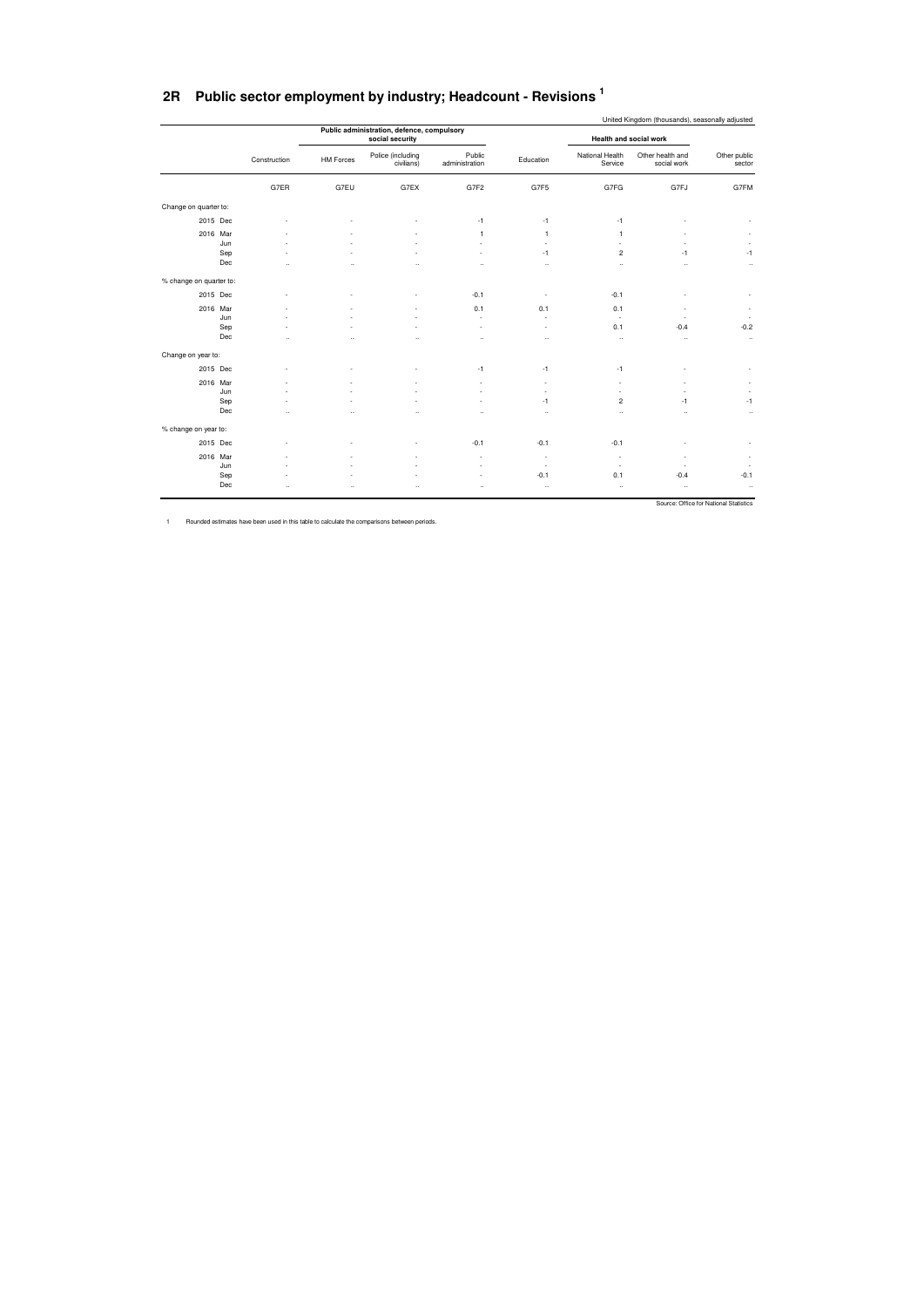|                     |                       | General government  |                             |                              |                        |                            |  |  |  |
|---------------------|-----------------------|---------------------|-----------------------------|------------------------------|------------------------|----------------------------|--|--|--|
|                     | Central<br>government | Local<br>government | Total general<br>government | Total public<br>corporations | Total public<br>sector | Of which:<br>Civil Service |  |  |  |
|                     | G7FP                  | G7FS                | G7FV                        | G7FY                         | G7G3                   | G7G6                       |  |  |  |
| 1999                |                       |                     |                             |                              |                        |                            |  |  |  |
| 2000<br>2001        |                       |                     |                             |                              |                        |                            |  |  |  |
| 2002                |                       |                     |                             |                              |                        |                            |  |  |  |
| 2003                |                       |                     |                             |                              |                        |                            |  |  |  |
| 2004<br>2005        |                       |                     |                             |                              |                        |                            |  |  |  |
| 2006                |                       |                     |                             |                              |                        |                            |  |  |  |
| 2007<br>2008        |                       |                     |                             |                              |                        |                            |  |  |  |
| 2009                |                       |                     |                             |                              |                        |                            |  |  |  |
| 2010                |                       |                     |                             |                              |                        |                            |  |  |  |
| 2011<br>2012        |                       |                     |                             |                              |                        |                            |  |  |  |
| 2013                |                       |                     |                             |                              |                        |                            |  |  |  |
| 2014                |                       |                     |                             |                              |                        |                            |  |  |  |
| 2015<br>2016        |                       |                     |                             |                              |                        |                            |  |  |  |
|                     |                       |                     |                             |                              |                        |                            |  |  |  |
| 1999 Mar            |                       |                     |                             |                              |                        |                            |  |  |  |
| Jun<br>Sep          |                       |                     |                             |                              |                        |                            |  |  |  |
| Dec                 |                       |                     |                             |                              |                        |                            |  |  |  |
| 2000 Mar            |                       |                     |                             |                              |                        |                            |  |  |  |
| Jun<br>Sep          |                       |                     |                             |                              |                        |                            |  |  |  |
| Dec                 |                       |                     |                             |                              |                        |                            |  |  |  |
| 2001 Mar            |                       |                     |                             |                              |                        |                            |  |  |  |
| Jun<br>Sep          |                       |                     |                             |                              |                        |                            |  |  |  |
| Dec                 |                       |                     |                             |                              |                        |                            |  |  |  |
| 2002 Mar            |                       |                     |                             |                              |                        |                            |  |  |  |
| Jun<br>Sep          |                       |                     |                             |                              |                        |                            |  |  |  |
| Dec                 |                       |                     |                             |                              |                        |                            |  |  |  |
| 2003 Mar            |                       |                     |                             |                              |                        |                            |  |  |  |
| Jun<br>Sep          |                       |                     |                             |                              |                        |                            |  |  |  |
| Dec                 |                       |                     |                             |                              |                        |                            |  |  |  |
| 2004 Mar            |                       |                     |                             |                              |                        |                            |  |  |  |
| Jun                 |                       |                     |                             |                              |                        |                            |  |  |  |
| Sep<br>Dec          |                       |                     |                             |                              |                        |                            |  |  |  |
| 2005 Mar            |                       |                     |                             |                              |                        |                            |  |  |  |
| Jun                 |                       |                     |                             |                              |                        |                            |  |  |  |
| Sep<br>Dec          |                       |                     |                             |                              |                        |                            |  |  |  |
| 2006 Mar            |                       |                     |                             |                              |                        |                            |  |  |  |
| Jun                 |                       |                     |                             |                              |                        |                            |  |  |  |
| Sep<br>$_{\rm Dec}$ |                       |                     |                             |                              |                        |                            |  |  |  |
| 2007 Mar            |                       |                     |                             |                              |                        |                            |  |  |  |
| Jun                 |                       |                     |                             |                              |                        |                            |  |  |  |
| Sep<br>$_{\rm Dec}$ |                       |                     |                             |                              |                        |                            |  |  |  |
| 2008 Mar            |                       |                     |                             |                              |                        |                            |  |  |  |
| Jun                 |                       |                     |                             |                              |                        |                            |  |  |  |
| ${\sf Sep}$<br>Dec  |                       |                     |                             |                              |                        |                            |  |  |  |
| 2009 Mar            |                       |                     |                             |                              |                        |                            |  |  |  |
| Jun                 |                       |                     |                             |                              |                        |                            |  |  |  |
| Sep<br>Dec          |                       |                     |                             |                              |                        |                            |  |  |  |
| 2010 Mar            |                       |                     |                             |                              |                        |                            |  |  |  |
| Jun                 |                       |                     |                             |                              |                        |                            |  |  |  |
| Sep<br>Dec          |                       |                     |                             |                              |                        |                            |  |  |  |
| 2011 Mar            |                       |                     |                             |                              |                        |                            |  |  |  |
| Jun                 |                       |                     |                             |                              |                        |                            |  |  |  |
| Sep<br>Dec          |                       |                     |                             |                              |                        |                            |  |  |  |
| 2012 Mar            |                       |                     |                             |                              |                        |                            |  |  |  |
| Jun                 |                       |                     |                             |                              |                        |                            |  |  |  |
| Sep<br>Dec          |                       |                     |                             |                              |                        |                            |  |  |  |
| 2013 Mar            |                       |                     |                             |                              |                        |                            |  |  |  |
| Jun                 |                       |                     |                             |                              |                        |                            |  |  |  |
| Sep<br>Dec          |                       |                     |                             |                              |                        |                            |  |  |  |
| 2014 Mar            |                       |                     |                             |                              |                        |                            |  |  |  |
| Jun                 |                       |                     |                             |                              |                        |                            |  |  |  |
| Sep<br>Dec          |                       |                     |                             |                              |                        |                            |  |  |  |
| 2015 Mar            |                       |                     |                             |                              |                        |                            |  |  |  |
| Jun                 |                       |                     |                             |                              |                        |                            |  |  |  |
| Sep<br>Dec          | $-1$                  |                     |                             |                              |                        |                            |  |  |  |
| 2016 Mar            |                       |                     |                             |                              |                        |                            |  |  |  |
| Jun                 |                       |                     | ä,                          |                              |                        |                            |  |  |  |
| Sep<br>Dec          | $-1$                  | $-2$                | -3                          | -1                           | -4                     |                            |  |  |  |
|                     |                       |                     |                             |                              |                        |                            |  |  |  |

### **3R Public sector employment by sector classification; Full-time equivalent - Revisions 1 2**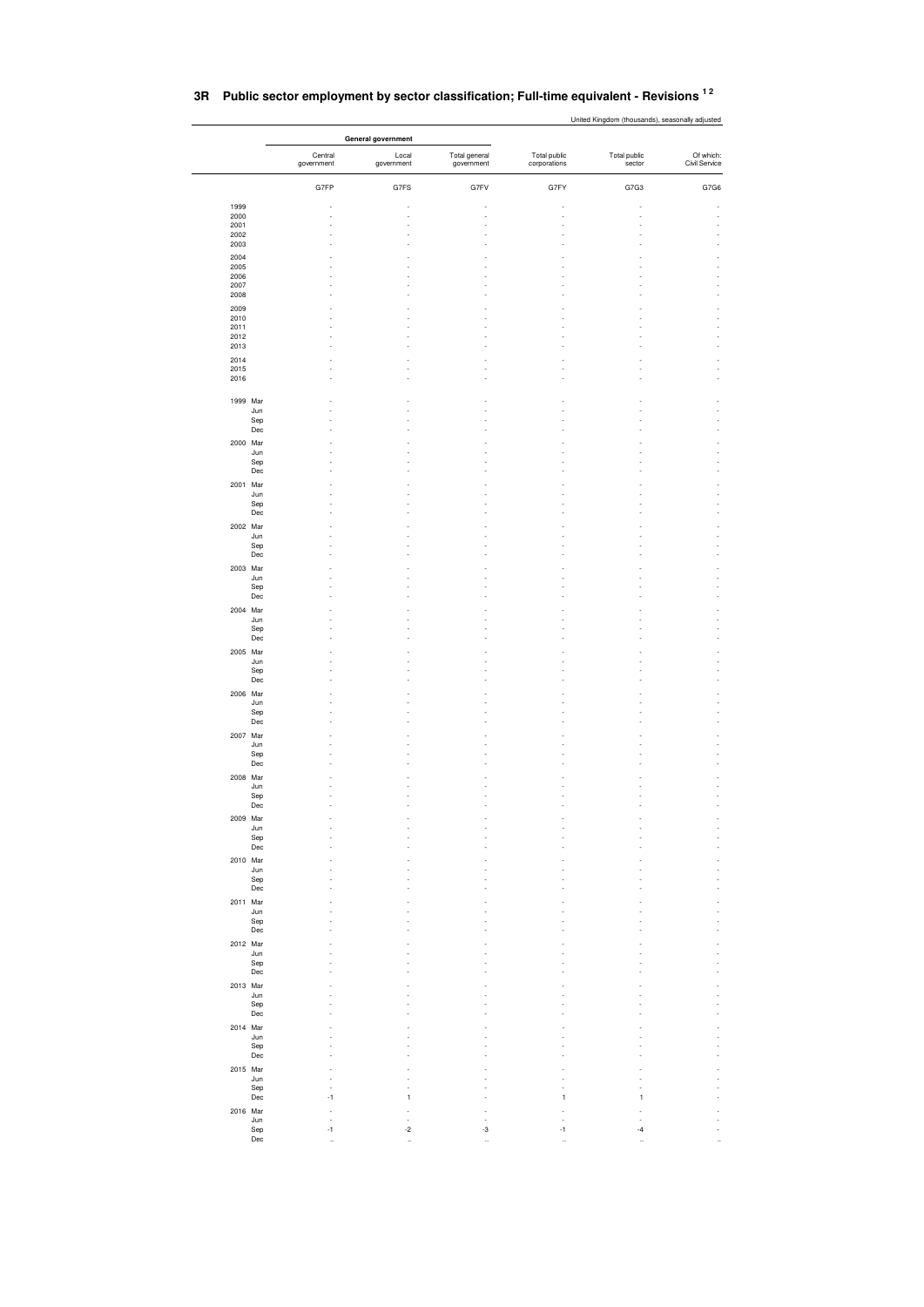|  | 3R Public sector employment by sector classification; Full-time equivalent - Revisions $^{12}$ |  |
|--|------------------------------------------------------------------------------------------------|--|
|--|------------------------------------------------------------------------------------------------|--|

United Kingdom (thousands), seasonally adjusted

|                         |     |                          | General government   |                             |                              |                        |                                        |
|-------------------------|-----|--------------------------|----------------------|-----------------------------|------------------------------|------------------------|----------------------------------------|
|                         |     | Central<br>government    | Local<br>government  | Total general<br>government | Total public<br>corporations | Total public<br>sector | Of which:<br>Civil Service             |
|                         |     | G7FP                     | G7FS                 | G7FV                        | G7FY                         | G7G3                   | G7G6                                   |
| Change on quarter to:   |     |                          |                      |                             |                              |                        |                                        |
| 2015 Dec                |     | $-1$                     | $\mathbf{1}$         |                             | $\mathbf{1}$                 | $\mathbf{1}$           |                                        |
| 2016 Mar                |     | 1                        | $-1$                 | ۰                           | $-1$                         | $-1$                   |                                        |
|                         | Jun | ٠                        | ٠                    | ٠                           | ٠                            | ÷                      |                                        |
|                         | Sep | $-1$                     | $-2$                 | $-3$                        | $-1$                         | $-4$                   |                                        |
|                         | Dec |                          | $\ddot{\phantom{a}}$ | $\ddot{\phantom{0}}$        | $\ddotsc$                    | $\ddotsc$              |                                        |
| % change on quarter to: |     |                          |                      |                             |                              |                        |                                        |
| 2015 Dec                |     | $-0.1$                   |                      |                             | 0.3                          | 0.1                    |                                        |
| 2016 Mar                |     | 0.1                      |                      |                             | $-0.3$                       | $-0.1$                 |                                        |
|                         | Jun | ÷,                       |                      | ÷                           | $\sim$                       | ٠                      |                                        |
|                         | Sep | $\overline{\phantom{a}}$ | $-0.1$               | $-0.1$                      | $-0.3$                       | ٠                      |                                        |
|                         | Dec |                          | $\ldots$             | $\ddotsc$                   | $\ddotsc$                    | $\ddotsc$              |                                        |
| Change on year to:      |     |                          |                      |                             |                              |                        |                                        |
| 2015 Dec                |     | $-1$                     | $\mathbf{1}$         |                             | $\mathbf{1}$                 | $\mathbf{1}$           |                                        |
| 2016 Mar                |     | ÷,                       | ÷,                   |                             | ٠                            |                        |                                        |
|                         | Jun | ٠                        |                      | ٠                           | ×,                           |                        |                                        |
|                         | Sep | $-1$                     | $-2$                 | $-3$                        | $-1$                         | $-4$                   |                                        |
|                         | Dec |                          |                      | $\ddot{\phantom{a}}$        | $\ddotsc$                    | $\ddotsc$              |                                        |
| % change on year to:    |     |                          |                      |                             |                              |                        |                                        |
| 2015 Dec                |     |                          | ٠                    |                             | 0.3                          |                        |                                        |
| 2016 Mar                |     | ٠                        | ٠                    | ÷                           | $\overline{\phantom{a}}$     |                        |                                        |
|                         | Jun | ٠                        | ٠                    | ٠                           | $\overline{\phantom{a}}$     |                        |                                        |
|                         | Sep | $-0.1$                   | $-0.1$               | $-0.1$                      | $-0.3$                       | $-0.1$                 |                                        |
|                         | Dec |                          | $\ddotsc$            | $\ddotsc$                   | $\ddotsc$                    | $\ddotsc$              |                                        |
|                         |     |                          |                      |                             |                              |                        | Source: Office for National Statistics |

1 Rounded estimates have been used in this table to calculate the comparisons between periods. 2 Annual figures relate to June quarter.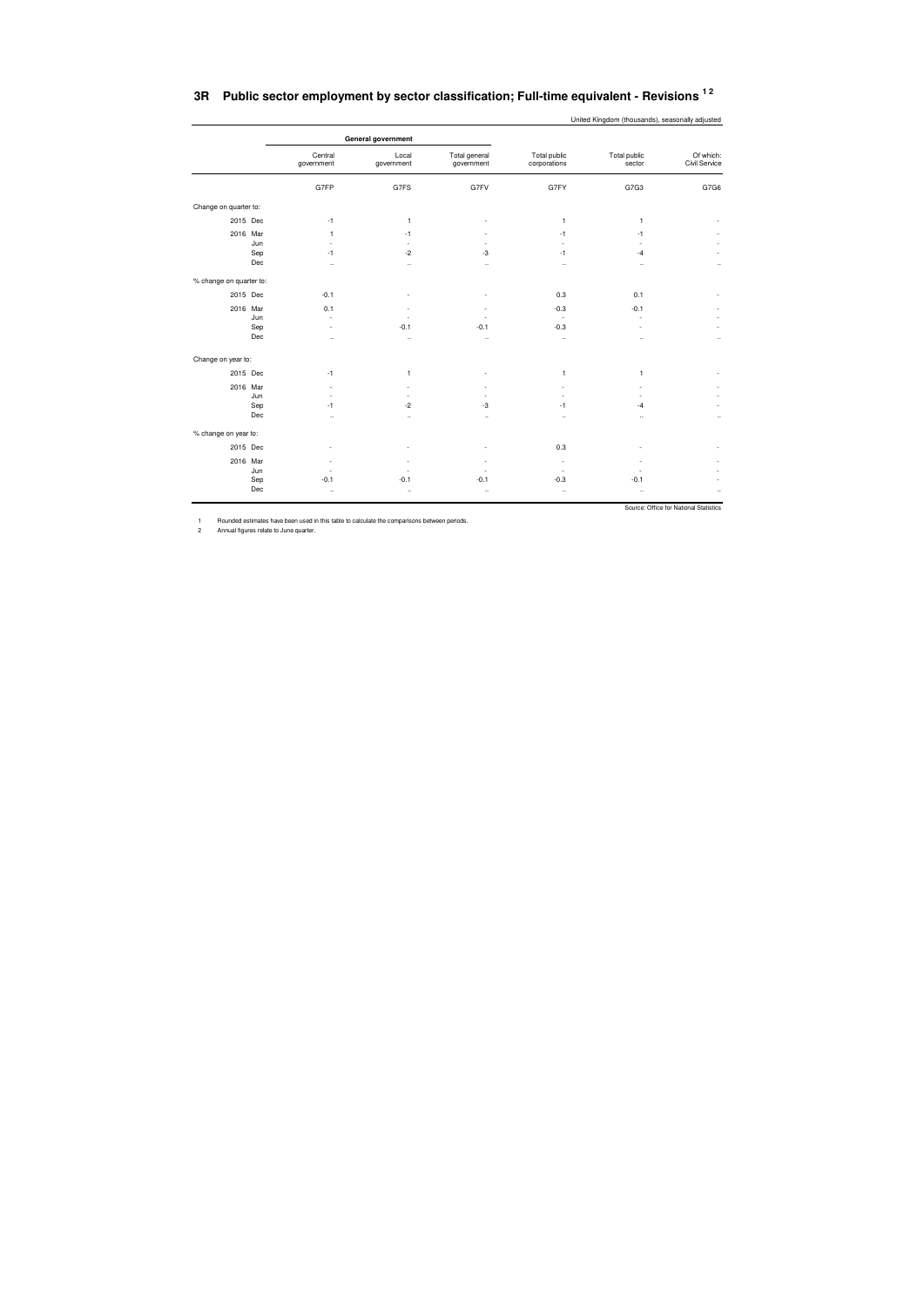|                     |              |           | Public administration, defence, compulsory |                          |           | United Kingdom (thousands), seasonally adjusted |                                 |                                  |  |  |  |
|---------------------|--------------|-----------|--------------------------------------------|--------------------------|-----------|-------------------------------------------------|---------------------------------|----------------------------------|--|--|--|
|                     |              |           | social security                            |                          |           | Health and social work                          |                                 |                                  |  |  |  |
|                     | Construction | HM Forces | Police (including<br>civilians)            | Public<br>administration | Education | National Health<br>Service                      | Other health and<br>social work | Other public<br>sector           |  |  |  |
|                     | G9BC         | G7G9      | G7GC                                       | G7GF                     | G7GI      | G7GL                                            | G7GR                            | G7K2                             |  |  |  |
| 1999                |              |           |                                            |                          |           |                                                 |                                 |                                  |  |  |  |
| 2000                |              |           |                                            |                          |           |                                                 |                                 |                                  |  |  |  |
| 2001<br>2002        |              |           |                                            |                          |           |                                                 |                                 |                                  |  |  |  |
| 2003                |              |           |                                            |                          |           |                                                 |                                 |                                  |  |  |  |
| 2004                |              |           |                                            |                          |           |                                                 |                                 |                                  |  |  |  |
| 2005<br>2006        |              |           |                                            |                          |           |                                                 |                                 |                                  |  |  |  |
| 2007                |              |           |                                            |                          |           |                                                 |                                 |                                  |  |  |  |
| 2008                |              |           |                                            |                          |           |                                                 |                                 |                                  |  |  |  |
| 2009                |              |           |                                            |                          |           |                                                 |                                 |                                  |  |  |  |
| 2010<br>2011        |              |           |                                            |                          |           |                                                 |                                 |                                  |  |  |  |
| 2012                |              |           |                                            |                          |           |                                                 |                                 |                                  |  |  |  |
| 2013                |              |           |                                            |                          |           |                                                 |                                 |                                  |  |  |  |
| 2014<br>2015        |              |           |                                            |                          |           |                                                 |                                 |                                  |  |  |  |
| 2016                |              |           |                                            |                          |           |                                                 |                                 |                                  |  |  |  |
| 1999 Mar            |              |           |                                            |                          |           |                                                 |                                 |                                  |  |  |  |
| Jun                 |              |           |                                            |                          |           |                                                 |                                 |                                  |  |  |  |
| Sep<br>$_{\rm Dec}$ |              |           |                                            |                          |           |                                                 |                                 |                                  |  |  |  |
| 2000 Mar            |              |           |                                            |                          |           |                                                 |                                 |                                  |  |  |  |
| Jun                 |              |           |                                            |                          |           |                                                 |                                 |                                  |  |  |  |
| ${\sf Sep}$         |              |           |                                            |                          |           |                                                 |                                 |                                  |  |  |  |
| Dec                 |              |           |                                            |                          |           |                                                 |                                 |                                  |  |  |  |
| 2001 Mar<br>Jun     |              |           |                                            |                          |           |                                                 |                                 |                                  |  |  |  |
| ${\sf Sep}$         |              |           |                                            |                          |           |                                                 |                                 |                                  |  |  |  |
| Dec                 |              |           |                                            |                          |           |                                                 |                                 |                                  |  |  |  |
| 2002 Mar<br>Jun     |              |           |                                            |                          |           |                                                 |                                 |                                  |  |  |  |
| ${\sf Sep}$         |              |           |                                            |                          |           |                                                 |                                 |                                  |  |  |  |
| Dec                 |              |           |                                            |                          |           |                                                 |                                 |                                  |  |  |  |
| 2003 Mar            |              |           |                                            |                          |           |                                                 |                                 |                                  |  |  |  |
| Jun<br>Sep          |              |           |                                            |                          |           |                                                 |                                 |                                  |  |  |  |
| Dec                 |              |           |                                            |                          |           |                                                 |                                 |                                  |  |  |  |
| 2004 Mar            |              |           |                                            |                          |           |                                                 |                                 |                                  |  |  |  |
| Jun                 |              |           |                                            |                          |           |                                                 |                                 |                                  |  |  |  |
| ${\sf Sep}$<br>Dec  |              |           |                                            |                          |           |                                                 |                                 |                                  |  |  |  |
| 2005 Mar            |              |           |                                            |                          |           |                                                 |                                 |                                  |  |  |  |
| Jun                 |              |           |                                            |                          |           |                                                 |                                 |                                  |  |  |  |
| ${\sf Sep}$<br>Dec  |              |           |                                            |                          |           |                                                 |                                 |                                  |  |  |  |
| 2006 Mar            |              |           |                                            |                          |           |                                                 |                                 |                                  |  |  |  |
| Jun                 |              |           |                                            |                          |           |                                                 |                                 |                                  |  |  |  |
| Sep<br>Dec          |              |           |                                            |                          |           |                                                 |                                 |                                  |  |  |  |
|                     |              |           |                                            |                          |           |                                                 |                                 |                                  |  |  |  |
| 2007 Mar<br>Jun     |              |           |                                            |                          |           |                                                 |                                 |                                  |  |  |  |
| Sep                 |              |           |                                            |                          |           |                                                 |                                 |                                  |  |  |  |
| Dec                 |              |           |                                            |                          |           |                                                 |                                 |                                  |  |  |  |
| 2008 Mar<br>Jun     |              |           |                                            |                          |           |                                                 |                                 |                                  |  |  |  |
| Sep                 |              |           |                                            |                          |           |                                                 |                                 |                                  |  |  |  |
| Dec                 |              |           |                                            |                          |           |                                                 |                                 |                                  |  |  |  |
| 2009 Mar            |              |           |                                            |                          |           |                                                 |                                 |                                  |  |  |  |
| Jun<br>Sep          |              |           |                                            |                          |           |                                                 |                                 |                                  |  |  |  |
| Dec                 |              |           |                                            |                          |           |                                                 |                                 |                                  |  |  |  |
| 2010 Mar            |              |           |                                            |                          |           |                                                 |                                 |                                  |  |  |  |
| Jun<br>Sep          |              |           |                                            |                          |           |                                                 |                                 |                                  |  |  |  |
| $_{\rm Dec}$        |              |           |                                            |                          |           |                                                 |                                 |                                  |  |  |  |
| 2011 Mar            |              |           |                                            |                          |           |                                                 |                                 |                                  |  |  |  |
| Jun                 |              |           |                                            |                          |           |                                                 |                                 |                                  |  |  |  |
| Sep<br>$_{\rm Dec}$ |              |           |                                            |                          |           |                                                 |                                 |                                  |  |  |  |
| 2012 Mar            |              |           |                                            |                          |           |                                                 |                                 |                                  |  |  |  |
| Jun                 |              |           |                                            |                          |           |                                                 |                                 |                                  |  |  |  |
| Sep<br>$_{\rm Dec}$ |              |           |                                            |                          |           |                                                 |                                 |                                  |  |  |  |
| 2013 Mar            |              |           |                                            |                          |           |                                                 |                                 |                                  |  |  |  |
| Jun                 |              |           |                                            |                          |           |                                                 |                                 |                                  |  |  |  |
| Sep<br>$_{\rm Dec}$ |              |           |                                            |                          |           |                                                 |                                 |                                  |  |  |  |
| 2014 Mar            |              |           |                                            |                          |           |                                                 |                                 |                                  |  |  |  |
| Jun                 |              |           |                                            |                          |           |                                                 |                                 |                                  |  |  |  |
| Sep                 |              |           |                                            |                          |           |                                                 |                                 |                                  |  |  |  |
| $_{\rm Dec}$        |              |           |                                            |                          |           |                                                 |                                 |                                  |  |  |  |
| 2015 Mar<br>Jun     |              |           |                                            |                          |           |                                                 |                                 |                                  |  |  |  |
| Sep                 |              |           |                                            |                          |           |                                                 |                                 |                                  |  |  |  |
| Dec                 |              |           |                                            |                          | $-1$      |                                                 |                                 |                                  |  |  |  |
| 2016 Mar            |              |           |                                            |                          |           |                                                 |                                 |                                  |  |  |  |
| Jun<br>Sep          |              |           | $\mathbf{1}$                               |                          | $-1$      |                                                 | $-1$                            | $\overline{\phantom{a}}$<br>$-1$ |  |  |  |
| Dec                 |              |           |                                            |                          |           |                                                 |                                 |                                  |  |  |  |

## **4R Public sector employment by industry; Full-time equivalent - Revisions <sup>1</sup>**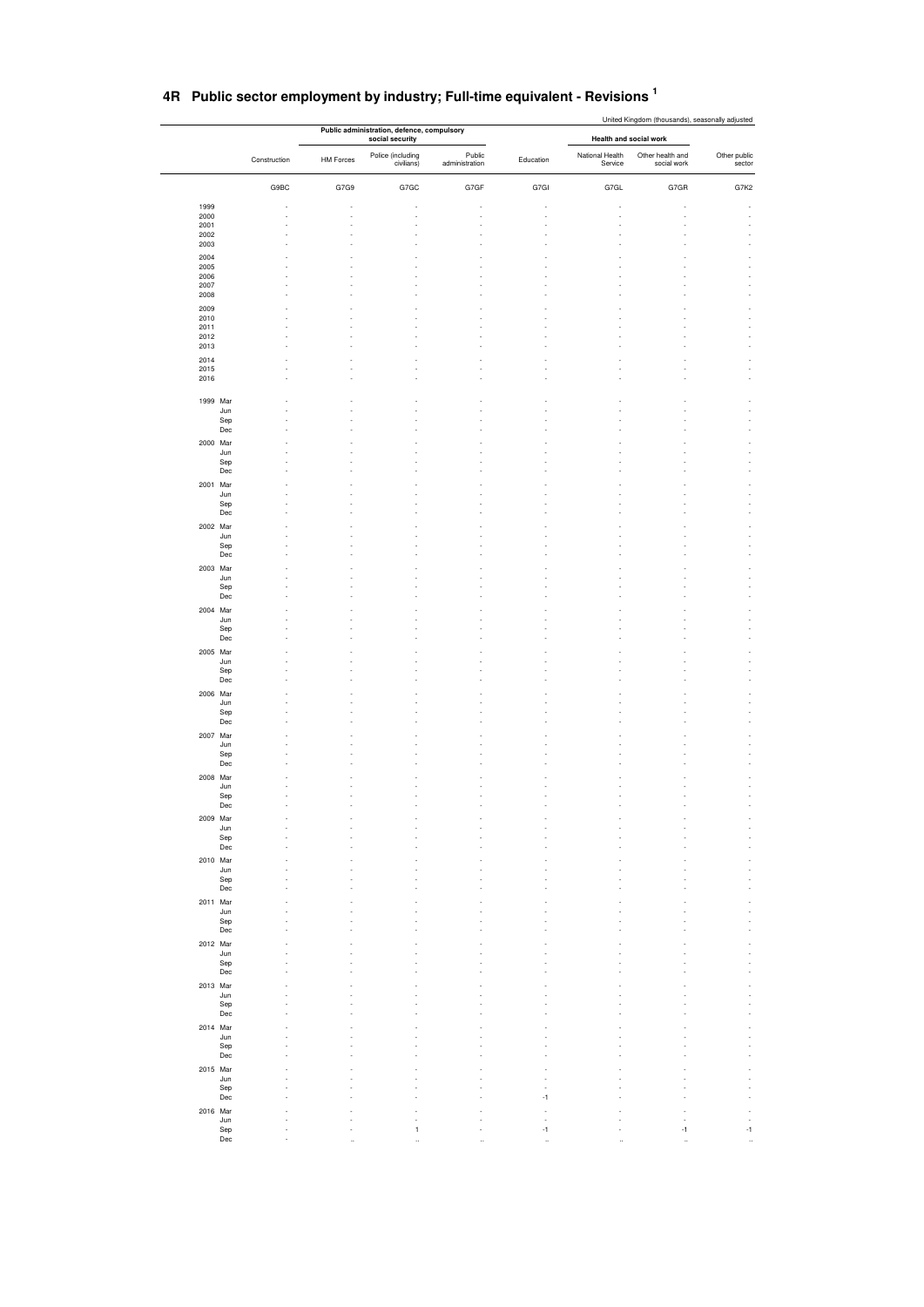|  | 4R Public sector employment by industry; Full-time equivalent - Revisions |
|--|---------------------------------------------------------------------------|
|--|---------------------------------------------------------------------------|

|                         |            |              |                      | Public administration, defence, compulsory |                          |              |                            | United Kingdom (thousands), seasonally adjusted |                          |
|-------------------------|------------|--------------|----------------------|--------------------------------------------|--------------------------|--------------|----------------------------|-------------------------------------------------|--------------------------|
|                         |            |              |                      | social security                            |                          |              | Health and social work     |                                                 |                          |
|                         |            | Construction | <b>HM Forces</b>     | Police (including<br>civilians)            | Public<br>administration | Education    | National Health<br>Service | Other health and<br>social work                 | Other public<br>sector   |
|                         |            | G9BC         | G7G9                 | G7GC                                       | G7GF                     | G7GI         | G7GL                       | G7GR                                            | G7K2                     |
| Change on quarter to:   |            |              |                      |                                            |                          |              |                            |                                                 |                          |
|                         | 2015 Dec   |              |                      |                                            |                          | $-1$         |                            |                                                 |                          |
|                         | 2016 Mar   |              |                      |                                            |                          | $\mathbf{1}$ |                            |                                                 |                          |
|                         | Jun        |              |                      |                                            |                          | ÷,           |                            |                                                 |                          |
|                         | Sep<br>Dec |              |                      | 1                                          | $\ddot{\phantom{a}}$     | $-1$<br>     |                            | $-1$<br>$\ddot{\phantom{a}}$                    | $-1$<br>$\ddotsc$        |
| % change on quarter to: |            |              |                      |                                            |                          |              |                            |                                                 |                          |
|                         | 2015 Dec   |              |                      |                                            |                          | $-0.1$       |                            |                                                 |                          |
|                         | 2016 Mar   |              |                      |                                            |                          | 0.1          |                            |                                                 |                          |
|                         | Jun        |              |                      |                                            |                          | $\sim$       |                            | J.                                              | $\sim$                   |
|                         | Sep        |              |                      | 0.4                                        |                          | $-0.1$       |                            | $-0.4$                                          | $-0.2$                   |
|                         | Dec        |              | $\ddot{\phantom{a}}$ |                                            | ٠.                       | $\ddotsc$    | ٠.                         | $\ddotsc$                                       | $\cdot$                  |
| Change on year to:      |            |              |                      |                                            |                          |              |                            |                                                 |                          |
|                         | 2015 Dec   |              |                      |                                            |                          | $-1$         |                            |                                                 |                          |
|                         | 2016 Mar   |              |                      |                                            |                          | ٠            |                            |                                                 |                          |
|                         | Jun        |              |                      |                                            |                          |              |                            |                                                 |                          |
|                         | Sep        |              |                      | 1                                          |                          | $-1$         |                            | -1                                              | $-1$                     |
|                         | Dec        |              |                      | $\ddot{\phantom{a}}$                       |                          |              |                            |                                                 | $\cdot\cdot$             |
| % change on year to:    |            |              |                      |                                            |                          |              |                            |                                                 |                          |
|                         | 2015 Dec   |              |                      |                                            |                          | $-0.1$       |                            | ٠                                               | $\overline{\phantom{a}}$ |
|                         | 2016 Mar   |              |                      |                                            |                          | ٠.           |                            | ٠                                               | $\overline{\phantom{a}}$ |
|                         | Jun        |              |                      |                                            |                          | . п.         |                            | ٠                                               | $\sim$                   |
|                         | Sep        |              |                      | 0.4                                        |                          | $-0.1$       |                            | $-0.5$                                          | $-0.2$                   |
|                         | Dec        |              | ٠.                   |                                            | $\ddot{\phantom{a}}$     | $\ddotsc$    |                            | $\ddotsc$                                       | $\ddotsc$                |

1 Rounded estimates have been used in this table to calculate the comparisons between periods.

Source: Office for National Statistics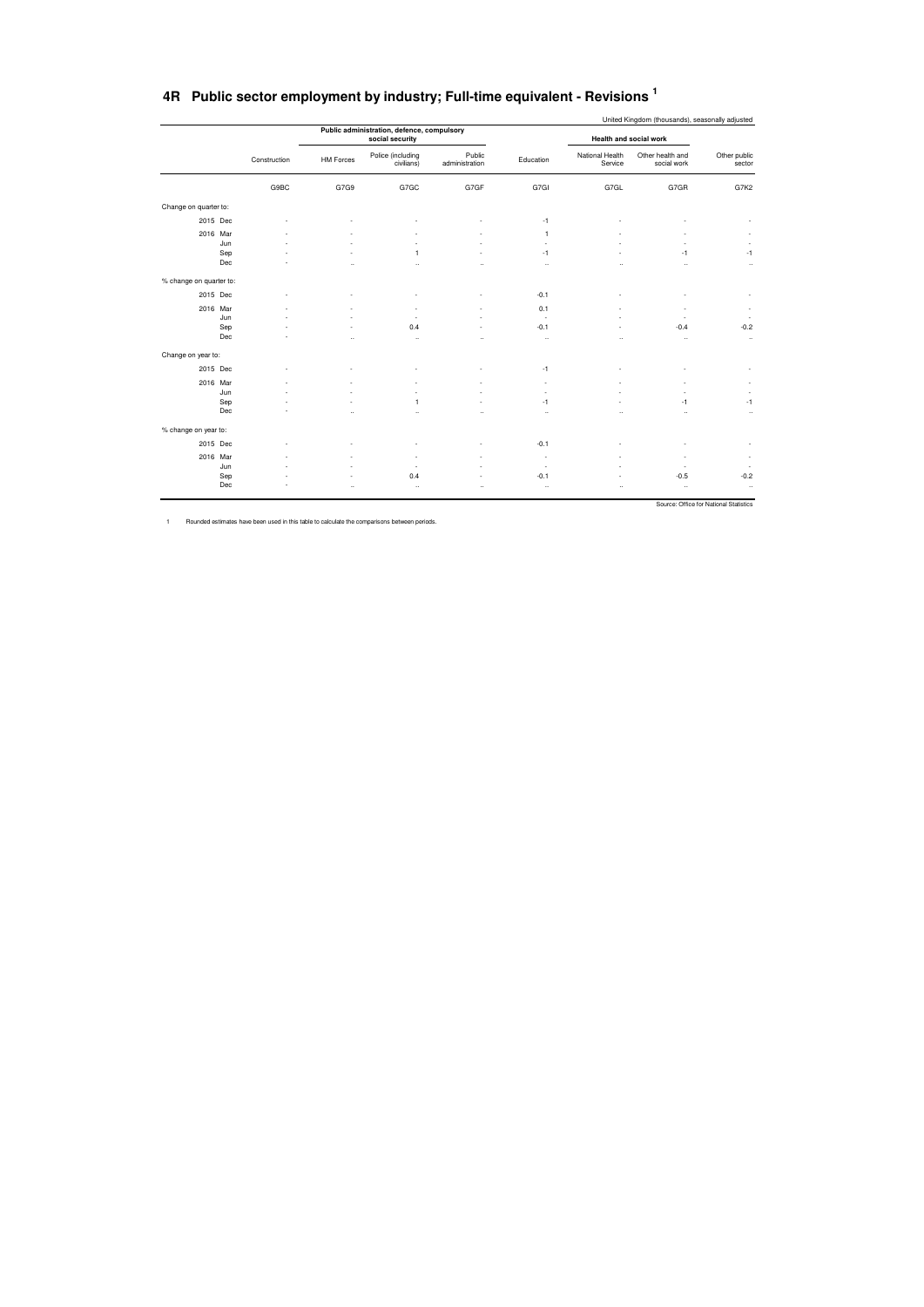## **5R Public and private sector employment; Headcount - Revisions 1 2**

|                          | <b>Public Sector</b>     |            | <b>Private Sector</b>    |            |                                 | Public sector excluding effects of<br>major reclassifications |            | United Kingdom, seasonally adjusted<br>Private sector excluding effects of<br>major reclassifications |            |
|--------------------------|--------------------------|------------|--------------------------|------------|---------------------------------|---------------------------------------------------------------|------------|-------------------------------------------------------------------------------------------------------|------------|
|                          | Headcount<br>(thousands) | Percentage | Headcount<br>(thousands) | Percentage | Total employment<br>(thousands) | Headcount<br>(thousands)                                      | Percentage | Headcount<br>(thousands)                                                                              | Percentage |
|                          | G7AU                     | G9BZ       | G7K5                     | G9C2       | G7GO                            | MFY7                                                          | MFY9       | MFZ2                                                                                                  | MFY5       |
| 1999<br>2000             |                          |            |                          |            |                                 |                                                               |            |                                                                                                       |            |
| 2001                     |                          |            |                          |            |                                 |                                                               |            |                                                                                                       |            |
| 2002<br>2003             |                          |            |                          |            |                                 |                                                               |            |                                                                                                       |            |
| 2004                     |                          |            |                          |            |                                 |                                                               |            |                                                                                                       |            |
| 2005<br>2006             |                          |            |                          |            |                                 |                                                               |            |                                                                                                       |            |
| 2007<br>2008             |                          |            |                          |            |                                 |                                                               |            |                                                                                                       |            |
| 2009                     |                          |            |                          |            |                                 |                                                               |            |                                                                                                       |            |
| 2010<br>2011             |                          |            |                          |            |                                 |                                                               |            |                                                                                                       |            |
| 2012                     |                          |            |                          |            |                                 |                                                               |            |                                                                                                       |            |
| 2013<br>2014             |                          |            |                          |            |                                 |                                                               |            |                                                                                                       |            |
| 2015                     |                          |            |                          |            |                                 | ä,                                                            |            |                                                                                                       |            |
| 2016                     |                          |            |                          |            |                                 |                                                               |            |                                                                                                       |            |
| 1999 Mar                 |                          |            |                          |            |                                 |                                                               |            |                                                                                                       |            |
| Jun<br>Sep               |                          |            |                          |            |                                 |                                                               |            |                                                                                                       |            |
| Dec                      |                          |            |                          |            |                                 |                                                               |            |                                                                                                       |            |
| 2000 Mar                 |                          |            |                          |            |                                 |                                                               |            |                                                                                                       |            |
| Jun<br>Sep               |                          |            |                          |            |                                 |                                                               |            |                                                                                                       |            |
| Dec                      |                          |            |                          |            |                                 |                                                               |            |                                                                                                       |            |
| 2001 Mar<br>Jun          |                          |            |                          |            |                                 |                                                               |            |                                                                                                       |            |
| Sep<br>Dec               |                          |            |                          |            |                                 |                                                               |            |                                                                                                       |            |
| 2002 Mar                 |                          |            |                          |            |                                 |                                                               |            |                                                                                                       |            |
| Jun                      |                          |            |                          |            |                                 |                                                               |            |                                                                                                       |            |
| Sep<br>Dec               |                          |            |                          |            |                                 |                                                               |            |                                                                                                       |            |
| 2003 Mar                 |                          |            |                          |            |                                 |                                                               |            |                                                                                                       |            |
| Jun<br>Sep               |                          |            |                          |            |                                 |                                                               |            |                                                                                                       |            |
| Dec                      |                          |            |                          |            |                                 |                                                               |            |                                                                                                       |            |
| 2004 Mar<br>Jun          |                          |            |                          |            |                                 |                                                               |            |                                                                                                       |            |
| Sep                      |                          |            |                          |            |                                 |                                                               |            |                                                                                                       |            |
| Dec<br>2005 Mar          |                          |            |                          |            |                                 |                                                               |            |                                                                                                       |            |
| Jun                      |                          |            |                          |            |                                 |                                                               |            |                                                                                                       |            |
| Sep<br>Dec               |                          |            |                          |            |                                 |                                                               |            |                                                                                                       |            |
| 2006 Mar                 |                          |            |                          |            |                                 |                                                               |            |                                                                                                       |            |
| Jun<br>Sep               |                          |            |                          |            |                                 |                                                               |            |                                                                                                       |            |
| Dec                      |                          |            |                          |            |                                 |                                                               |            |                                                                                                       |            |
| 2007 Mar<br>Jun          |                          |            |                          |            |                                 |                                                               |            |                                                                                                       |            |
| Sep                      |                          |            |                          |            |                                 |                                                               |            |                                                                                                       |            |
| Dec<br>2008 Mar          |                          |            |                          |            |                                 |                                                               |            |                                                                                                       |            |
| Jun                      |                          |            |                          |            |                                 |                                                               |            |                                                                                                       |            |
| Sep<br>Dec               |                          |            |                          |            |                                 |                                                               |            |                                                                                                       |            |
| 2009 Mar                 |                          |            |                          |            |                                 |                                                               |            |                                                                                                       |            |
| Jun<br>Sep               |                          |            |                          |            |                                 |                                                               |            |                                                                                                       |            |
| Dec                      |                          |            |                          |            |                                 |                                                               |            |                                                                                                       |            |
| 2010 Mar<br>Jun          |                          |            |                          |            |                                 |                                                               |            |                                                                                                       |            |
| Sep                      |                          |            |                          |            |                                 |                                                               |            |                                                                                                       |            |
| $_{\rm Dec}$<br>2011 Mar |                          |            |                          |            |                                 |                                                               |            |                                                                                                       |            |
| Jun                      |                          |            |                          |            |                                 |                                                               |            |                                                                                                       |            |
| Sep<br>$_{\rm Dec}$      |                          |            |                          |            |                                 |                                                               |            |                                                                                                       |            |
| 2012 Mar                 |                          |            |                          |            |                                 |                                                               |            |                                                                                                       |            |
| Jun<br>Sep               |                          |            |                          |            |                                 |                                                               |            |                                                                                                       |            |
| $_{\rm Dec}$             |                          |            |                          |            |                                 |                                                               |            |                                                                                                       |            |
| 2013 Mar<br>Jun          |                          |            |                          |            |                                 |                                                               |            |                                                                                                       |            |
| Sep                      |                          |            |                          |            |                                 |                                                               |            |                                                                                                       |            |
| $_{\rm Dec}$<br>2014 Mar |                          |            |                          |            |                                 |                                                               |            |                                                                                                       |            |
| Jun                      |                          |            |                          |            |                                 |                                                               |            |                                                                                                       |            |
| Sep<br>$_{\rm Dec}$      |                          |            |                          |            |                                 |                                                               |            |                                                                                                       |            |
| 2015 Mar                 |                          |            |                          |            |                                 |                                                               |            |                                                                                                       |            |
| Jun<br>Sep               |                          |            |                          |            |                                 | ä,                                                            |            |                                                                                                       |            |
| $_{\rm Dec}$             | 1                        |            | $-1$                     |            |                                 | $-1$                                                          |            | $\mathbf{1}$                                                                                          |            |
| 2016 Mar<br>Jun          |                          |            |                          |            |                                 |                                                               |            |                                                                                                       |            |
| Sep                      | $-5$                     |            | 5                        |            |                                 | $-1$                                                          |            | 1                                                                                                     |            |
| $_{\rm Dec}$             |                          |            |                          |            |                                 |                                                               |            |                                                                                                       |            |